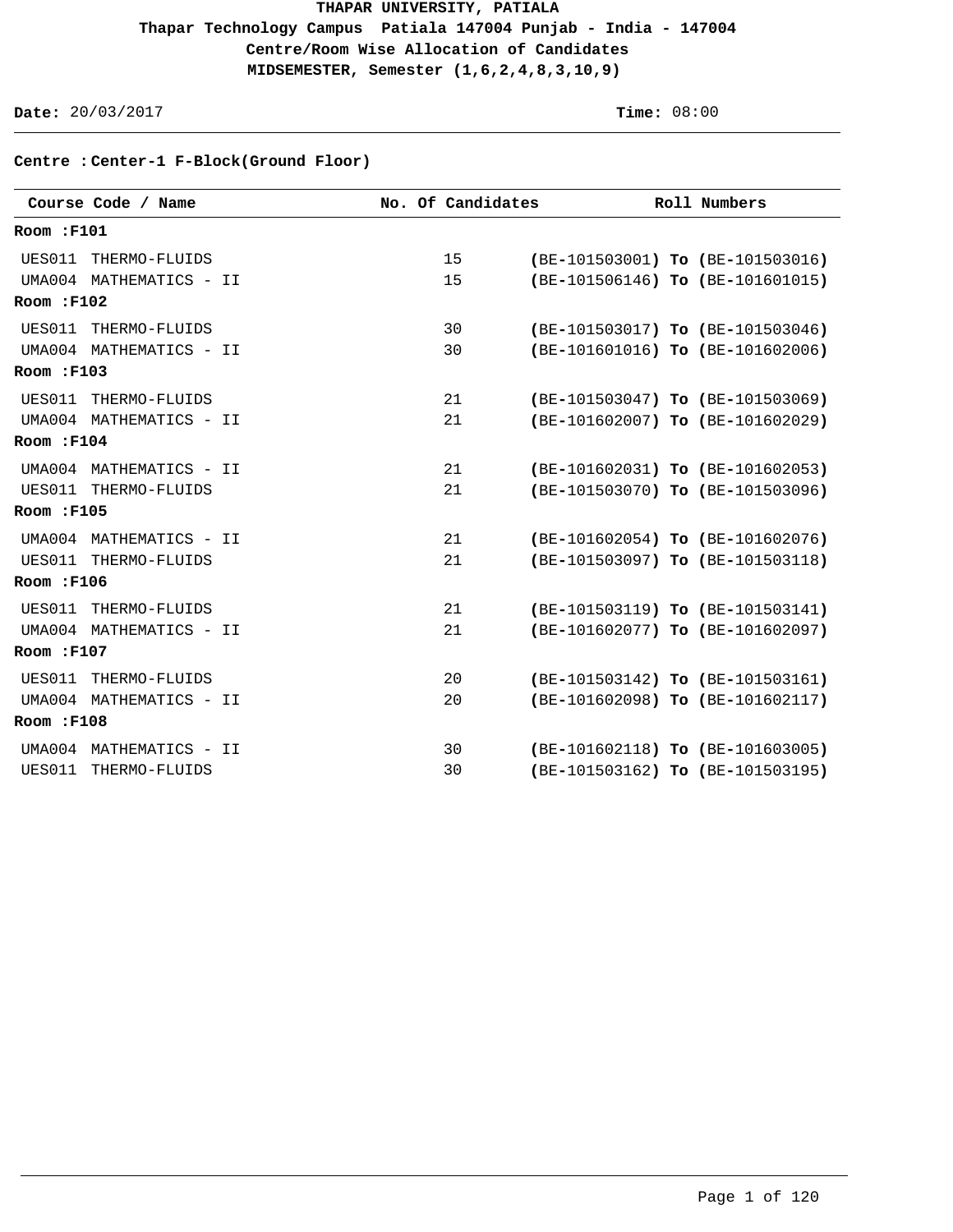**Thapar Technology Campus Patiala 147004 Punjab - India - 147004**

**Centre/Room Wise Allocation of Candidates**

**MIDSEMESTER, Semester (1,6,2,4,8,3,10,9)**

Date:  $20/03/2017$ 

Time: 08:00

### **Centre : Center-2 F-Block(First Floor)**

|              | Course Code / Name      |  | No. Of Candidates |  | Roll Numbers                         |
|--------------|-------------------------|--|-------------------|--|--------------------------------------|
| Room : F201  |                         |  |                   |  |                                      |
|              | UMA004 MATHEMATICS - II |  | 24                |  | $(BE-101603006)$ To $(BE-101603030)$ |
|              | UES011 THERMO-FLUIDS    |  | 24                |  | $(BE-101503196)$ To $(BE-101503220)$ |
| Room : F202  |                         |  |                   |  |                                      |
| UES011       | THERMO-FLUIDS           |  | 24                |  | $(BE-101503221)$ To $(BE-101503248)$ |
|              | UMA004 MATHEMATICS - II |  | 24                |  | $(BE-101603031)$ To $(BE-101603055)$ |
| Room : F203  |                         |  |                   |  |                                      |
|              | UMA004 MATHEMATICS - II |  | 24                |  | $(BE-101603056)$ To $(BE-101603079)$ |
|              | UES011 THERMO-FLUIDS    |  | 24                |  | $(BE-101503249)$ To $(BE-101506016)$ |
| Room: $F204$ |                         |  |                   |  |                                      |
|              | UES011 THERMO-FLUIDS    |  | 24                |  | $(BE-101506017)$ To $(BE-101506043)$ |
|              | UMA004 MATHEMATICS - II |  | 24                |  | $(BE-101603080)$ To $(BE-101603104)$ |
| Room : F205  |                         |  |                   |  |                                      |
| UES011       | THERMO-FLUIDS           |  | 24                |  | $(BE-101506044)$ To $(BE-101506068)$ |
|              | UMA004 MATHEMATICS - II |  | 24                |  | $(BE-101603105)$ To $(BE-101603129)$ |
| Room : F206  |                         |  |                   |  |                                      |
|              | UMA004 MATHEMATICS - II |  | 18                |  | $(BE-101603130)$ To $(BE-101603148)$ |
|              | UES011 THERMO-FLUIDS    |  | 18                |  | $(BE-101506069)$ To $(BE-101506088)$ |
| Room : F207  |                         |  |                   |  |                                      |
| UMA004       | MATHEMATICS - II        |  | 18                |  | $(BE-101603149)$ To $(BE-101603166)$ |
|              | UES011 THERMO-FLUIDS    |  | 18                |  | (BE-101506089) To (BE-101506107)     |
| Room:F208    |                         |  |                   |  |                                      |
| UES011       | THERMO-FLUIDS           |  | 18                |  | (BE-101506108) To (BE-101506127)     |
|              | UMA004 MATHEMATICS - II |  | 18                |  | (BE-101603167) To (BE-101603184)     |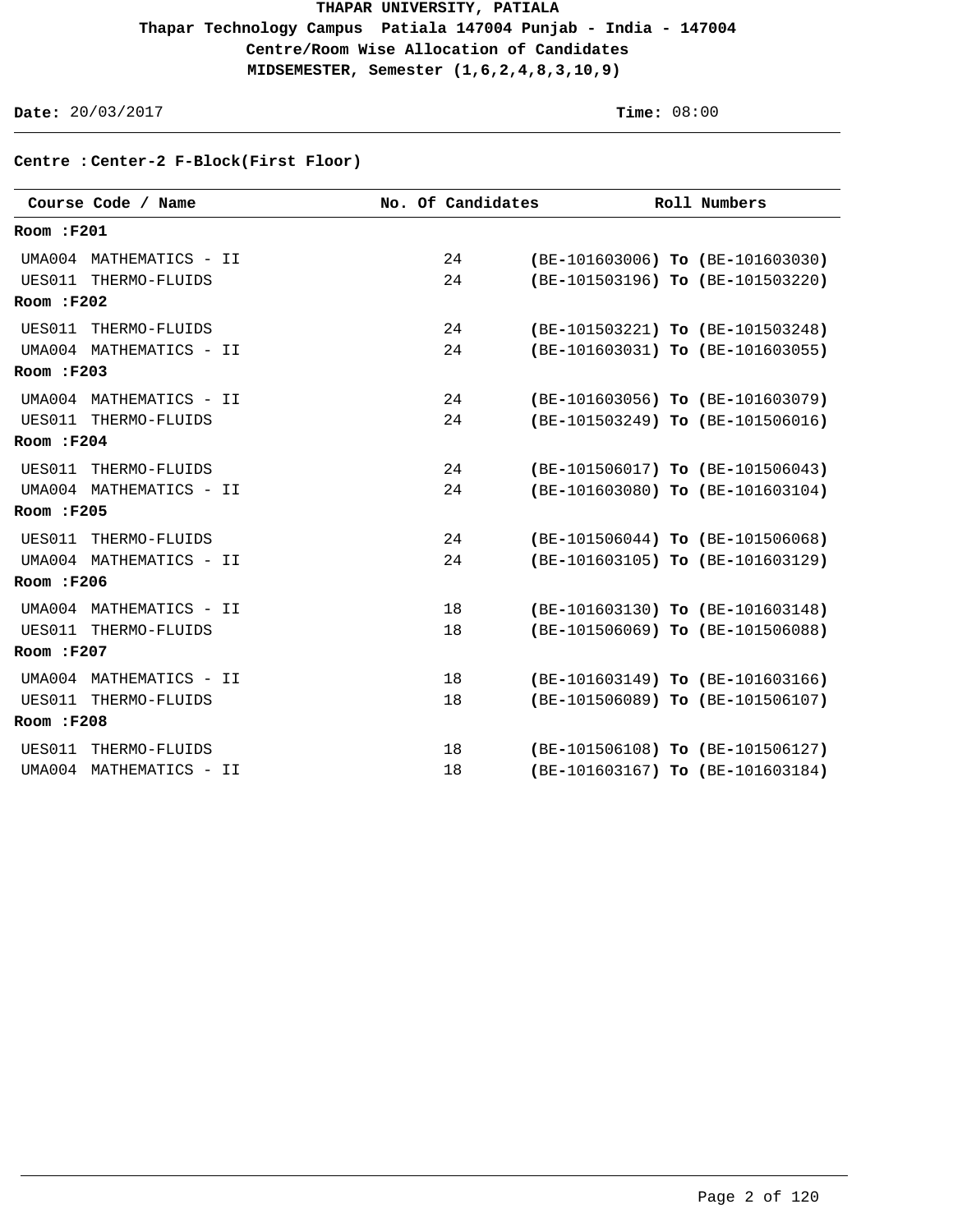**Centre/Room Wise Allocation of Candidates Thapar Technology Campus Patiala 147004 Punjab - India - 147004**

**MIDSEMESTER, Semester (1,6,2,4,8,3,10,9)**

Date:  $20/03/2017$ 

```
Time: 08:00
```
**Centre : Center-3 E-Block(Ground Floor) & C-Block**

|             | Course Code / Name      |  | No. Of Candidates |  | Roll Numbers                         |
|-------------|-------------------------|--|-------------------|--|--------------------------------------|
| Room : E101 |                         |  |                   |  |                                      |
| UES011      | THERMO-FLUIDS           |  | 21                |  | $(BE-101506128)$ To $(BE-101506150)$ |
|             | UMA004 MATHEMATICS - II |  | 21                |  | (BE-101603185) To (BE-101603205)     |
| Room : E102 |                         |  |                   |  |                                      |
| UMA004      | MATHEMATICS - II        |  | 21                |  | $(BE-101603206)$ To $(BE-101603226)$ |
| UES011      | THERMO-FLUIDS           |  | 21                |  | (BE-101506151) To (BE-101506175)     |
| Room : E103 |                         |  |                   |  |                                      |
| UES011      | THERMO-FLUIDS           |  | 21                |  | $(BE-101506176)$ To $(BE-101510006)$ |
|             | UMA004 MATHEMATICS - II |  | 21                |  | $(BE-101603227)$ To $(BE-101603247)$ |
| Room: E104  |                         |  |                   |  |                                      |
| UES011      | THERMO-FLUIDS           |  | 21                |  | $(BE-101510007)$ To $(BE-101510028)$ |
|             | UMA004 MATHEMATICS - II |  | 21                |  | $(BE-101603248)$ To $(BE-101603268)$ |
| Room : E105 |                         |  |                   |  |                                      |
| UES011      | THERMO-FLUIDS           |  | 21                |  | (BE-101510030) To (BE-101510050)     |
|             | UMA004 MATHEMATICS - II |  | 21                |  | $(BE-101603269)$ To $(BE-101603289)$ |
| Room : E106 |                         |  |                   |  |                                      |
| UES011      | THERMO-FLUIDS           |  | 21                |  | (BE-101510051) To (BE-101510072)     |
|             | UMA004 MATHEMATICS - II |  | 21                |  | $(BE-101603290)$ To $(BE-101603311)$ |
| Room : E107 |                         |  |                   |  |                                      |
| UMA004      | MATHEMATICS - II        |  | 21                |  | $(BE-101603312)$ To $(BE-101603332)$ |
| UES011      | THERMO-FLUIDS           |  | 21                |  | (BE-101510073) To (BE-101511002)     |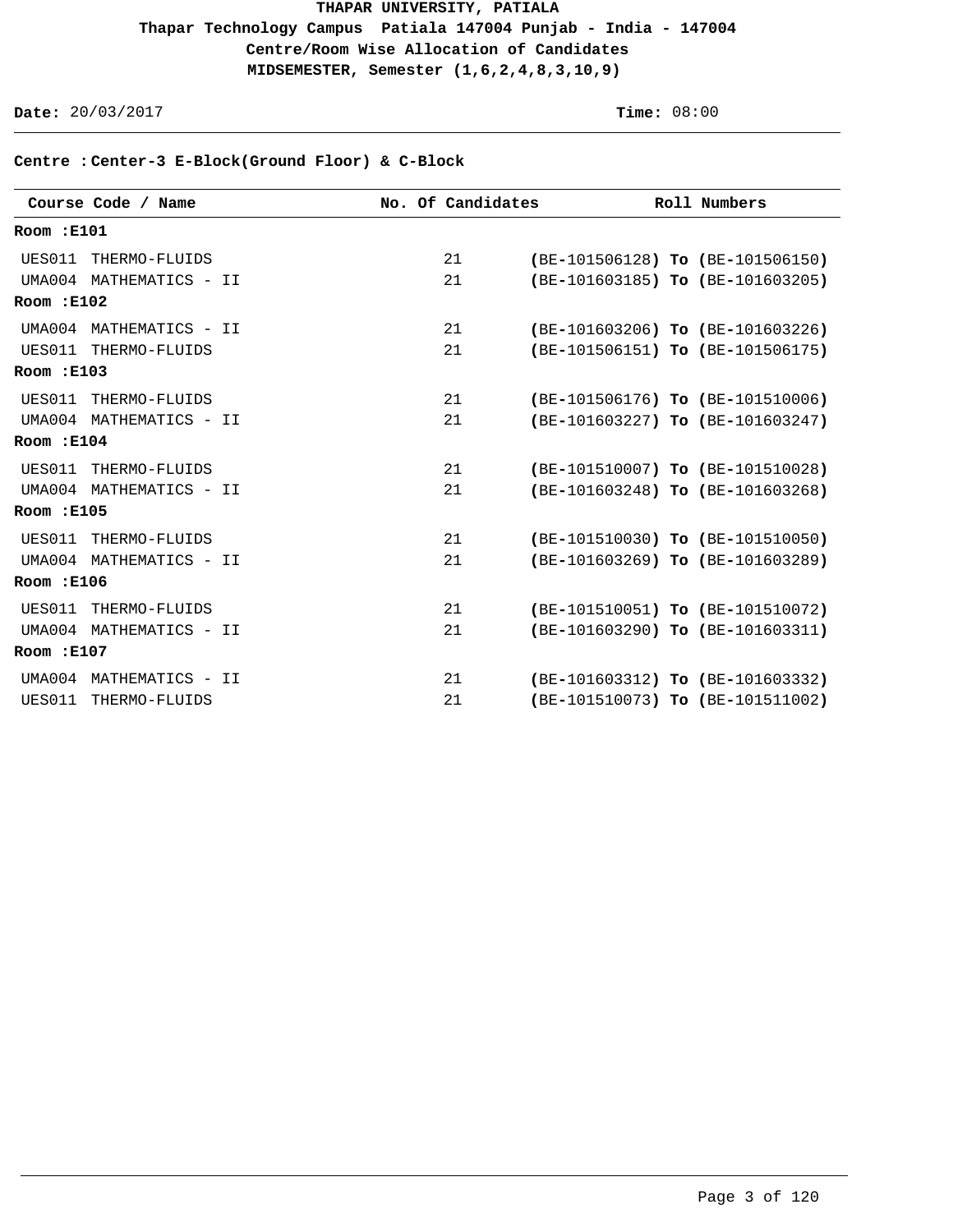**Thapar Technology Campus Patiala 147004 Punjab - India - 147004**

**Centre/Room Wise Allocation of Candidates**

**MIDSEMESTER, Semester (1,6,2,4,8,3,10,9)**

Date:  $20/03/2017$ 

Time: 08:00

### **Centre : Center-4 E-Block(First Floor)**

|             | Course Code / Name      | No. Of Candidates |    |  | Roll Numbers                         |
|-------------|-------------------------|-------------------|----|--|--------------------------------------|
| Room : E201 |                         |                   |    |  |                                      |
|             | UES011 THERMO-FLUIDS    |                   | 14 |  | (BE-101511003) To (BE-101511018)     |
|             | UMA004 MATHEMATICS - II |                   | 14 |  | $(BE-101603333)$ To $(BE-101603346)$ |
| Room : E202 |                         |                   |    |  |                                      |
|             | UES011 THERMO-FLUIDS    |                   | 14 |  | (BE-101511019) To (BE-101511032)     |
|             | UMA004 MATHEMATICS - II |                   | 14 |  | $(BE-101603347)$ To $(BE-101603360)$ |
| Room : E203 |                         |                   |    |  |                                      |
|             | UMA004 MATHEMATICS - II |                   | 14 |  | $(BE-101603361)$ To $(BE-101603375)$ |
|             | UES011 THERMO-FLUIDS    |                   | 14 |  | $(BE-101511033)$ To $(BE-101511046)$ |
| Room : E204 |                         |                   |    |  |                                      |
|             | UMA004 MATHEMATICS - II |                   | 14 |  | $(BE-101603376)$ To $(BE-101604003)$ |
|             | UES011 THERMO-FLUIDS    |                   | 14 |  | (BE-101511047) To (BE-101511062)     |
| Room : E205 |                         |                   |    |  |                                      |
|             | UMA004 MATHEMATICS - II |                   | 14 |  | $(BE-101604004)$ To $(BE-101604019)$ |
|             | UES011 THERMO-FLUIDS    |                   | 14 |  | (BE-101511063) To (BE-101512008)     |
| Room : E206 |                         |                   |    |  |                                      |
|             | UES011 THERMO-FLUIDS    |                   | 14 |  | (BE-101512009) To (BE-101512027)     |
|             | UMA004 MATHEMATICS - II |                   | 14 |  | (BE-101604020) To (BE-101604034)     |
| Room : E207 |                         |                   |    |  |                                      |
|             | UES011 THERMO-FLUIDS    |                   | 14 |  | $(BE-101512028)$ To $(BE-101512044)$ |
|             | UMA004 MATHEMATICS - II |                   | 14 |  | (BE-101604035) To (BE-101604050)     |
| Room : E209 |                         |                   |    |  |                                      |
|             | UMA004 MATHEMATICS - II |                   | 14 |  | $(BE-101604051)$ To $(BE-101604066)$ |
|             | UES011 THERMO-FLUIDS    |                   | 14 |  | (BE-101512045) To (BE-101512059)     |
| Room : E210 |                         |                   |    |  |                                      |
|             | UES011 THERMO-FLUIDS    |                   | 14 |  | (BE-101512060) To (BE-101515010)     |
|             | UMA004 MATHEMATICS - II |                   | 14 |  | $(BE-101604067)$ To $(BE-101604080)$ |
| Room : E211 |                         |                   |    |  |                                      |
|             | UES011 THERMO-FLUIDS    |                   | 14 |  | $(BE-101515011)$ To $(BE-101515026)$ |
|             | UMA004 MATHEMATICS - II |                   | 14 |  | (BE-101604081) To (BE-101604094)     |
| Room : E212 |                         |                   |    |  |                                      |
|             | UES011 THERMO-FLUIDS    |                   | 14 |  | (BE-101515027) To (BE-101515040)     |
|             | UMA004 MATHEMATICS - II |                   | 14 |  | (BE-101604095) To (BE-101604108)     |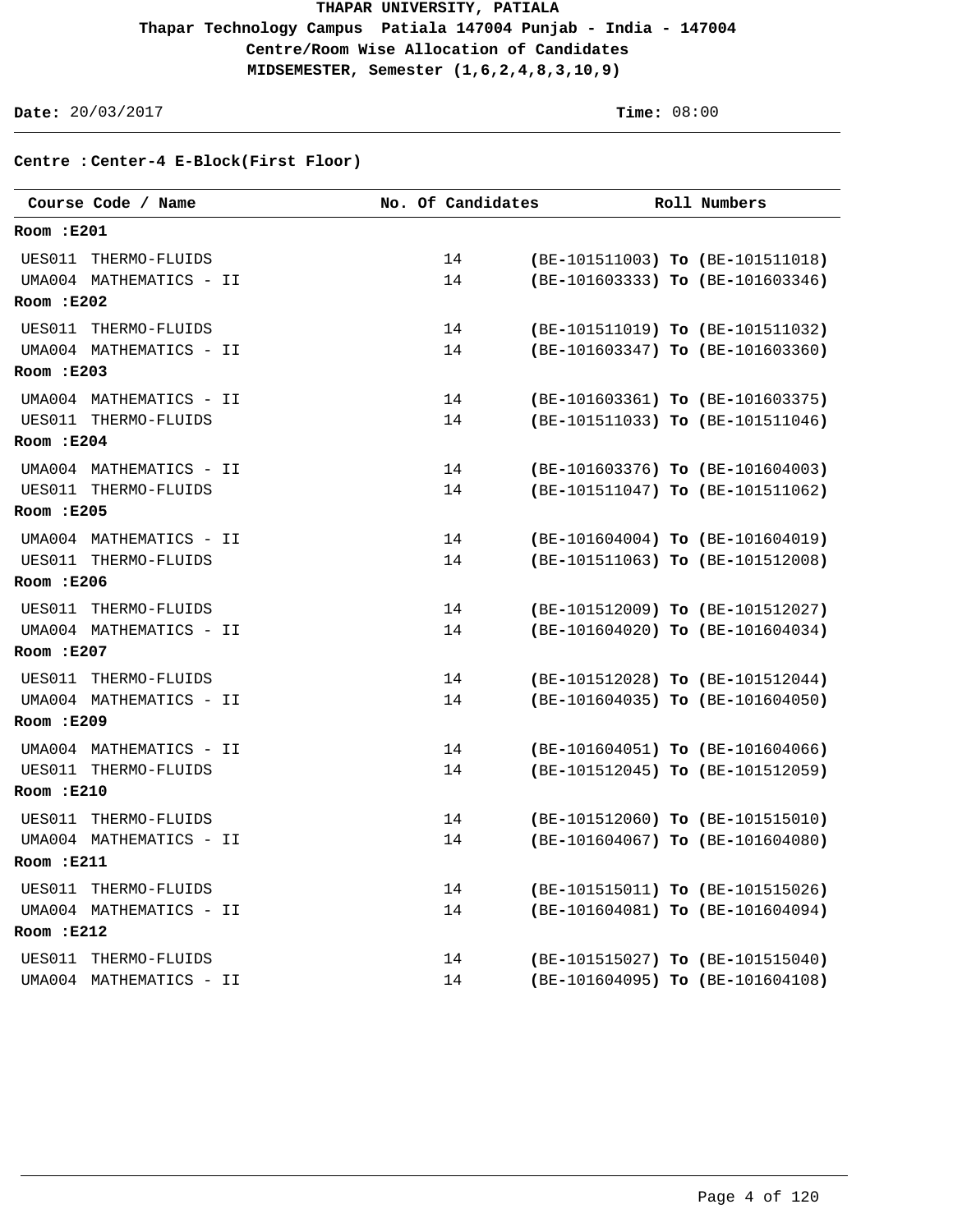# **Thapar Technology Campus Patiala 147004 Punjab - India - 147004**

**Centre/Room Wise Allocation of Candidates**

**MIDSEMESTER, Semester (1,6,2,4,8,3,10,9)**

Date:  $20/03/2017$ 

```
Time: 08:00
```
**Centre : Center-5 B-Block**

|              | Course Code / Name                                                      |                                          |  |               | No. Of Candidates<br>Roll Numbers                                                                                        |  |
|--------------|-------------------------------------------------------------------------|------------------------------------------|--|---------------|--------------------------------------------------------------------------------------------------------------------------|--|
| Room : B105  |                                                                         |                                          |  |               |                                                                                                                          |  |
| Room : B107  | UMA004 MATHEMATICS - II                                                 |                                          |  | 21            | $(BE-101606113)$ To $(BE-101606134)$                                                                                     |  |
| Room : B109  | UMA004 MATHEMATICS - II                                                 |                                          |  | 21            | $(BE-101606156)$ To $(BE-101606176)$                                                                                     |  |
| Room : B208  | UMA004 MATHEMATICS - II                                                 |                                          |  | 8             | $(BE-101606177)$ To $(BE-101606185)$                                                                                     |  |
| Room : B209  | UMA004 MATHEMATICS - II                                                 |                                          |  | 30            | (BE-101608026) To (BE-101608055)                                                                                         |  |
| Room : B301  | UMA004 MATHEMATICS - II                                                 |                                          |  | 21            | $(BE-101608056)$ To $(BE-101608076)$                                                                                     |  |
| Room: $B302$ | UES011 THERMO-FLUIDS<br>UMA004 MATHEMATICS - II                         |                                          |  | 30<br>30      | $(BE-101515041)$ To $(BE-101553006)$<br>(BE-101604109) To (BE-101604139)                                                 |  |
| Room : B303  | UES011 THERMO-FLUIDS<br>UMA004 MATHEMATICS - II                         |                                          |  | 33<br>33      | (BE-101553007) To (BE-101642001)<br>$(BE-101604140)$ To $(BE-101605002)$                                                 |  |
|              | UMA004 MATHEMATICS - II<br>UES011 THERMO-FLUIDS                         |                                          |  | 30<br>30      | $(BE-101605003)$ To $(BE-101605032)$<br>$(BE-101683001)$ To $(BE-101683031)$                                             |  |
| Room : B304  |                                                                         |                                          |  |               |                                                                                                                          |  |
| Room : B307  | UES011 THERMO-FLUIDS<br>UMA004 MATHEMATICS - II                         |                                          |  | 30<br>30      | $(BE-101683032)$ To $(BE-101686016)$<br>$(BE-101605033)$ To $(BE-101605064)$                                             |  |
|              | UES011 THERMO-FLUIDS<br>UES011 THERMO-FLUIDS<br>UMA004 MATHEMATICS - II |                                          |  | 2<br>22<br>24 | (BEMBA-401503006) To (BEMBA-401503007)<br>$(BE-101690012)$ To $(BE-101695009)$<br>$(BE-101606009)$ To $(BE-101606032)$   |  |
| Room: $B308$ | UMA002 MATHEMATICS - II                                                 |                                          |  | 1             | $(BE-101202058)$ To $(BE-101202058)$                                                                                     |  |
|              | UES011 THERMO-FLUIDS<br>UMA004 MATHEMATICS - II                         |                                          |  | 32<br>33      | (BEMBA-401503008) To (BEMBA-401556002)<br>$(BE-101606033)$ To $(BE-101606066)$                                           |  |
| Room: B309   |                                                                         |                                          |  |               |                                                                                                                          |  |
|              | UMA004 MATHEMATICS - II<br>UES004 THERMODYNAMICS                        | PES205 AIR POLLUTION CONTROL ENGINEERING |  | 30<br>12<br>2 | $(BE-101606067)$ To $(BE-101606097)$<br>(MTech-601601001) To (MTech-601601012)<br>(BEMBA-401107024) To (BEMBA-401157002) |  |
| Room: B311   | UMA002 MATHEMATICS - II                                                 |                                          |  | 11            | (BE-101301057) To (BE-101458002)                                                                                         |  |
| Room: B305   | UMA004 MATHEMATICS - II                                                 |                                          |  | 14            | (BE-101606098) To (BE-101606112)                                                                                         |  |
|              | UMA004 MATHEMATICS - II                                                 |                                          |  | 21            | $(BE-101605066)$ To $(BE-101606007)$                                                                                     |  |
|              | UES011 THERMO-FLUIDS                                                    |                                          |  | 21            | $(BE-101686017)$ To $(BE-101690011)$                                                                                     |  |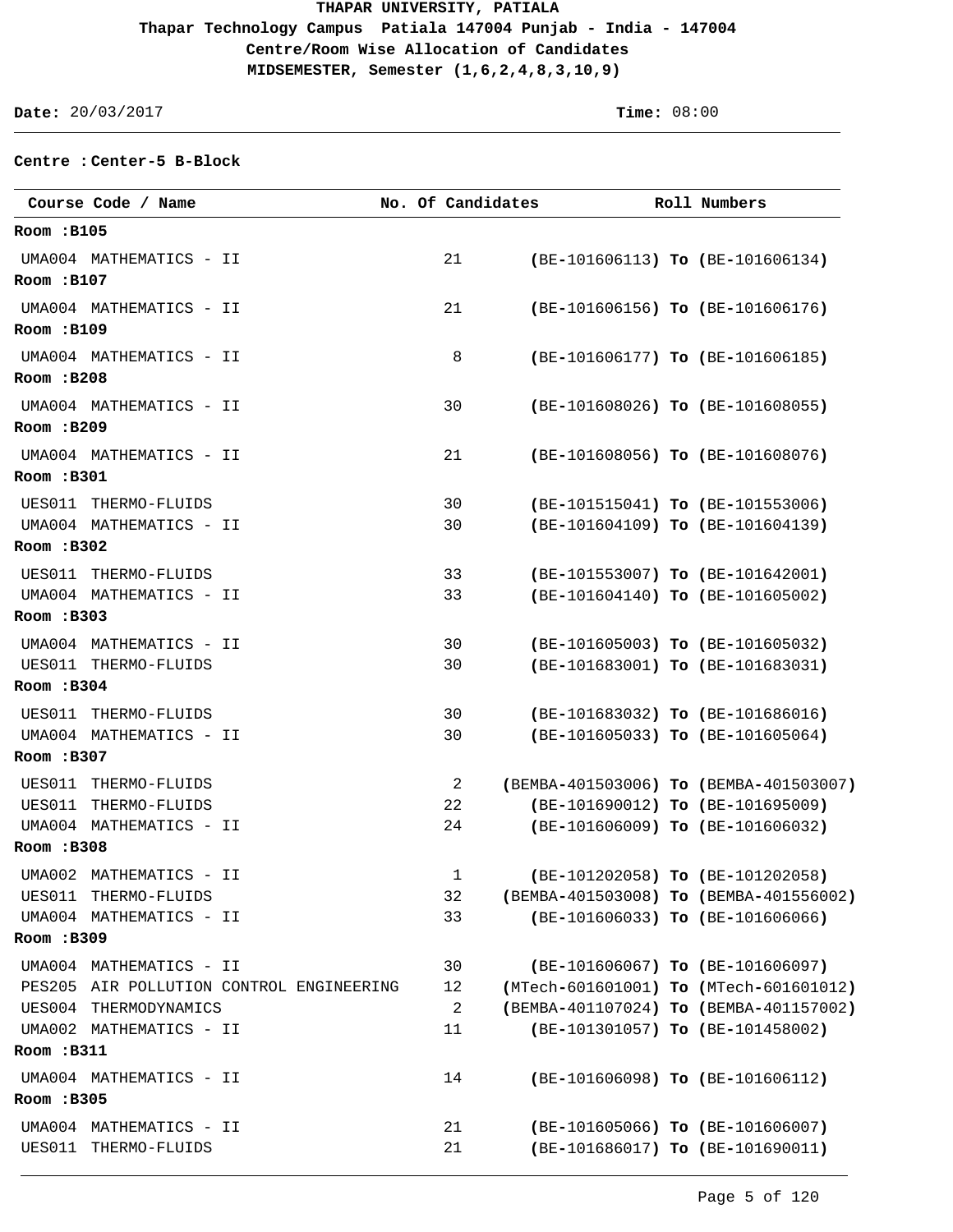## **THAPAR UNIVERSITY, PATIALA Centre/Room Wise Allocation of Candidates Thapar Technology Campus Patiala 147004 Punjab - India - 147004 MIDSEMESTER, Semester (1,6,2,4,8,3,10,9)**

Date:  $20/03/2017$ 

Time: 08:00

## **Centre :**

| Course Code / Name                     | No. Of Candidates |  | Roll Numbers                         |
|----------------------------------------|-------------------|--|--------------------------------------|
| Room : B112                            |                   |  |                                      |
| UMA004 MATHEMATICS - II<br>Room : B106 | 27                |  | $(BE-101606186)$ To $(BE-101608025)$ |
| UMA004 MATHEMATICS - II                | 21                |  | $(BE-101606135)$ To $(BE-101606155)$ |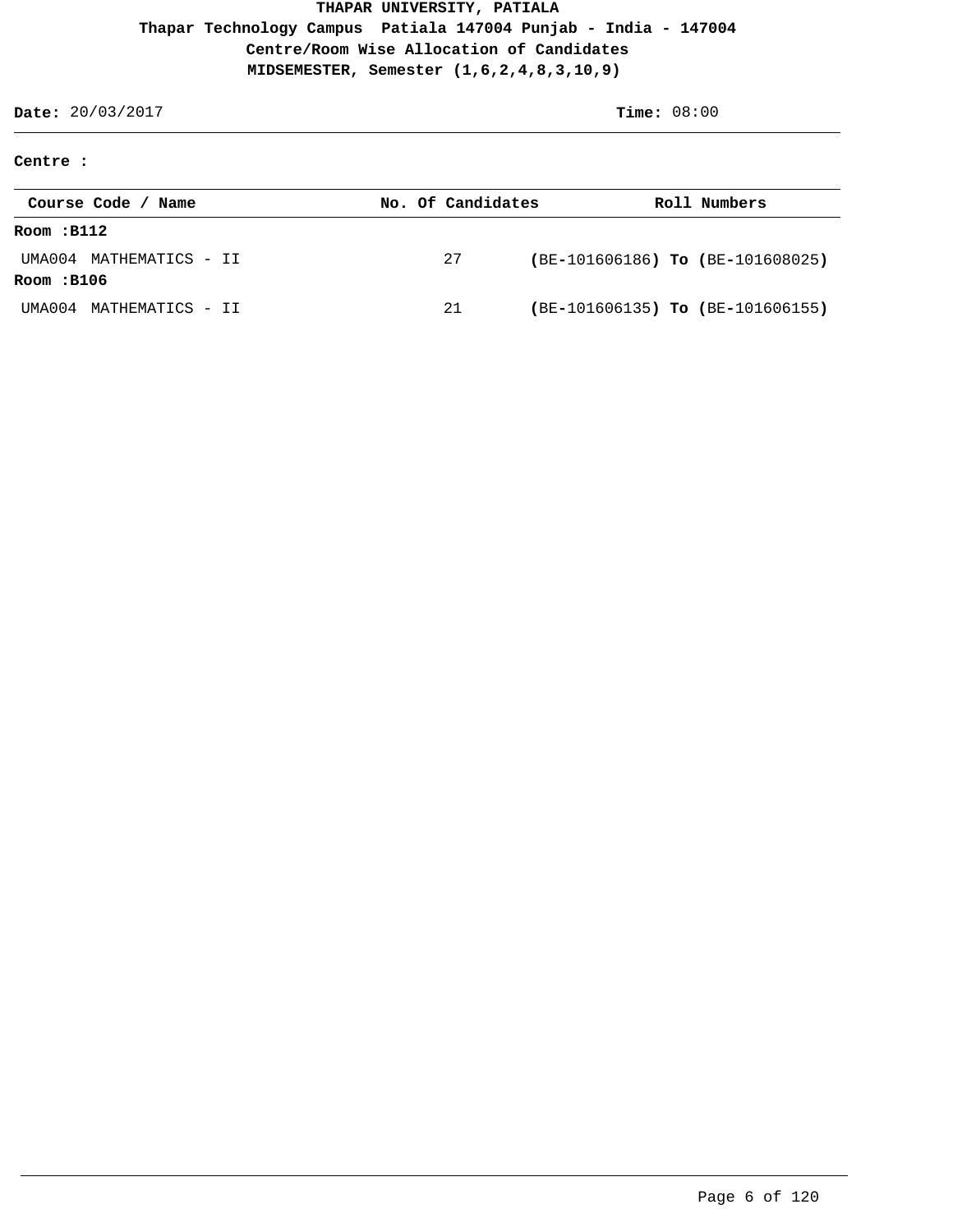**Centre/Room Wise Allocation of Candidates Thapar Technology Campus Patiala 147004 Punjab - India - 147004**

**MIDSEMESTER, Semester (1,6,2,4,8,3,10,9)**

Date:  $20/03/2017$ 

```
Time: 08:00
```
#### **Centre : Cen-8 D BLOCK GROUND & FIRST FLOOR**

| Course Code / Name                    | No. Of Candidates |  | Roll Numbers                         |
|---------------------------------------|-------------------|--|--------------------------------------|
| Room: D115                            |                   |  |                                      |
| UMA004 MATHEMATICS - II<br>Room: D116 | 48                |  | $(BE-101610030)$ To $(BE-101610079)$ |
| UMA004 MATHEMATICS - II<br>Room: D201 | 48                |  | $(BE-101610080)$ To $(BE-101611031)$ |
| UMA004 MATHEMATICS - II<br>Room: D202 | 27                |  | $(BE-101608138)$ To $(BE-101608165)$ |
| UMA004 MATHEMATICS - II<br>Room: D203 | 30                |  | $(BE-101608166)$ To $(BE-101609023)$ |
| UMA004 MATHEMATICS - II<br>Room: D204 | 18                |  | $(BE-101609024)$ To $(BE-101610011)$ |
| UMA004 MATHEMATICS - II<br>Room: D205 | 18                |  | $(BE-101610012)$ To $(BE-101610029)$ |
| UMA004 MATHEMATICS - II<br>Room: D206 | 12                |  | $(BE-101608126)$ To $(BE-101608137)$ |
| UMA004 MATHEMATICS - II<br>Room: D207 | 27                |  | $(BE-101608077)$ To $(BE-101608103)$ |
| UMA004 MATHEMATICS - II               | 21                |  | $(BE-101608104)$ To $(BE-101608125)$ |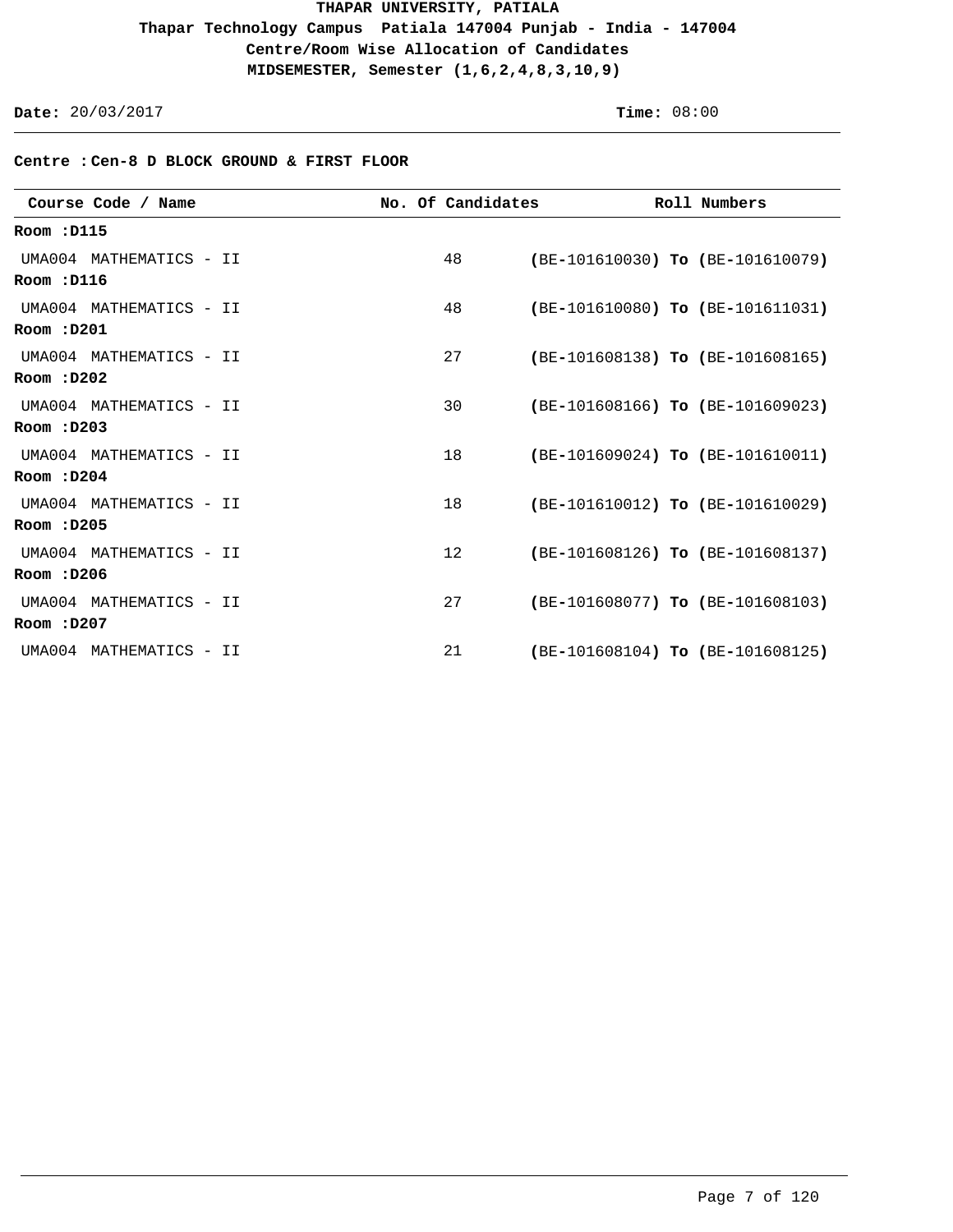**Centre/Room Wise Allocation of Candidates Thapar Technology Campus Patiala 147004 Punjab - India - 147004**

**MIDSEMESTER, Semester (1,6,2,4,8,3,10,9)**

Date:  $20/03/2017$ 

Time: 08:00

### **Centre : TAN BUILDING GROUND FLOOR**

| Course Code / Name                    | No. Of Candidates |  | Roll Numbers                         |
|---------------------------------------|-------------------|--|--------------------------------------|
| Room: T101                            |                   |  |                                      |
| UMA004 MATHEMATICS - II<br>Room: T102 | 21                |  | $(BE-101611032)$ To $(BE-101611053)$ |
| UMA004 MATHEMATICS - II<br>Room: T103 | 21                |  | $(BE-101611054)$ To $(BE-101614012)$ |
| UMA004 MATHEMATICS - II<br>Room: T104 | 18                |  | $(BE-101614013)$ To $(BE-101615003)$ |
| UMA004 MATHEMATICS - II<br>Room: T105 | 18                |  | $(BE-101615004)$ To $(BE-101615021)$ |
| UMA004 MATHEMATICS - II<br>Room:106   | 30                |  | $(BE-101615022)$ To $(BE-101615051)$ |
| UMA004 MATHEMATICS - II               | 30                |  | $(BE-101615052)$ To $(BE-101615081)$ |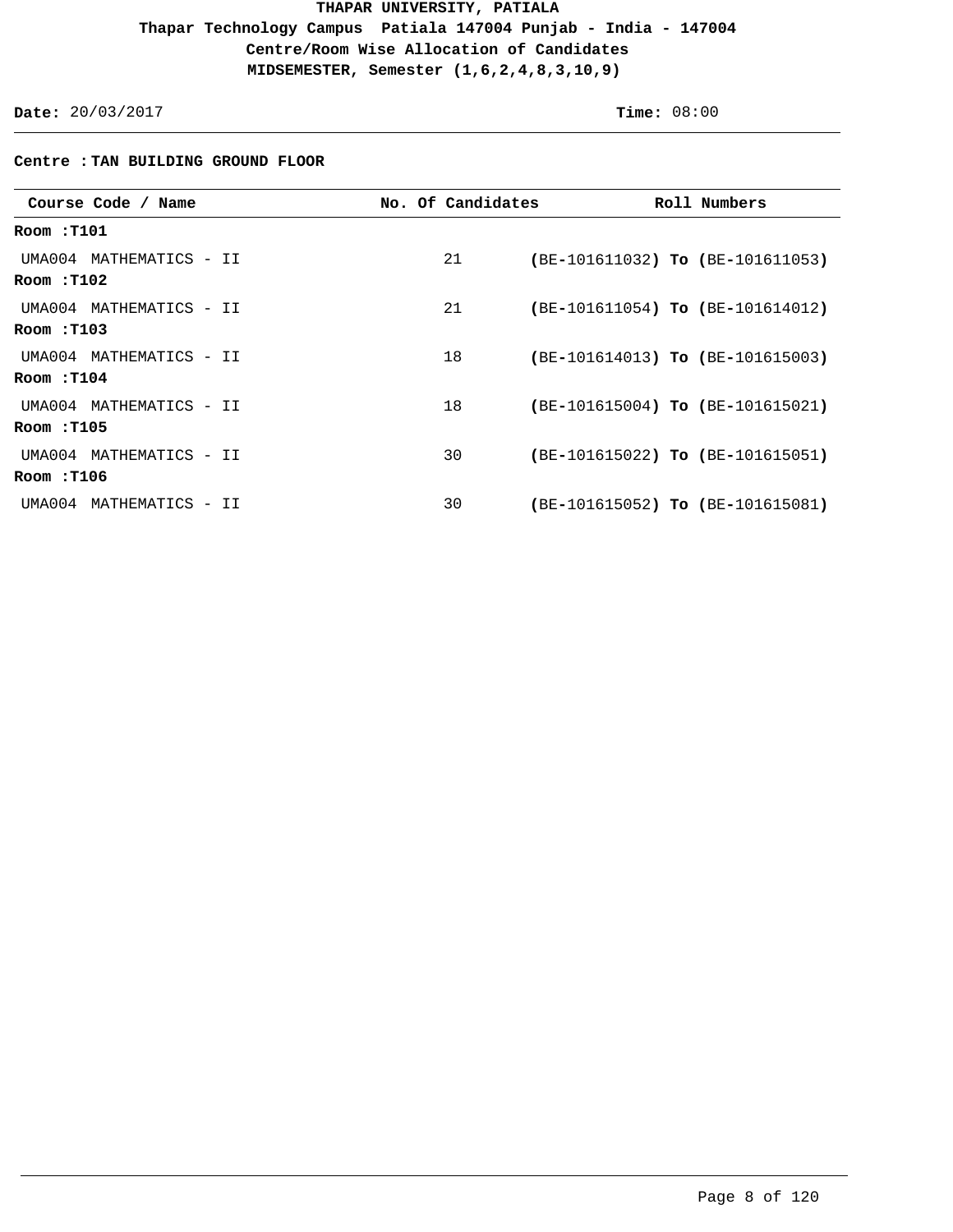**Centre/Room Wise Allocation of Candidates Thapar Technology Campus Patiala 147004 Punjab - India - 147004**

**MIDSEMESTER, Semester (1,6,2,4,8,3,10,9)**

Date:  $20/03/2017$ 

```
Time: 08:00
```
#### **Centre : TAN BUILDING FIRST AND 2ND FLOOR**

| Course Code / Name      | No. Of Candidates | Roll Numbers                           |
|-------------------------|-------------------|----------------------------------------|
| Room: T201              |                   |                                        |
| UMA004 MATHEMATICS - II | 21                | $(BE-101615099)$ To $(BE-101615119)$   |
| Room: T202              |                   |                                        |
| UMA004 MATHEMATICS - II | 21                | $(BE-101615120)$ To $(BE-101652016)$   |
| Room: T203              |                   |                                        |
| UMA004 MATHEMATICS - II | 18                | $(BE-101652017)$ To $(BE-101654021)$   |
| Room: T204              |                   |                                        |
| UMA004 MATHEMATICS - II | 16                | $(BE-101615082)$ To $(BE-101615098)$   |
| Room: T301              |                   |                                        |
| UMA004 MATHEMATICS - II | 21                | $(BE-101654022)$ To $(BE-101664004)$   |
| Room: T302              |                   |                                        |
| UMA004 MATHEMATICS - II | 4                 | $(BE-101664005)$ To $(BE-101665001)$   |
| UMA004 MATHEMATICS - II | 17                | (BEMBA-401602001) To (BEMBA-401603016) |
| Room: T303              |                   |                                        |
| UMA004 MATHEMATICS - II | 14                | (BEMBA-401603017) To (BEMBA-401606001) |
| Room:G315               |                   |                                        |
| UMA004 MATHEMATICS - II | 13                | (BEMBA-401606002) To (BEMBA-401608010) |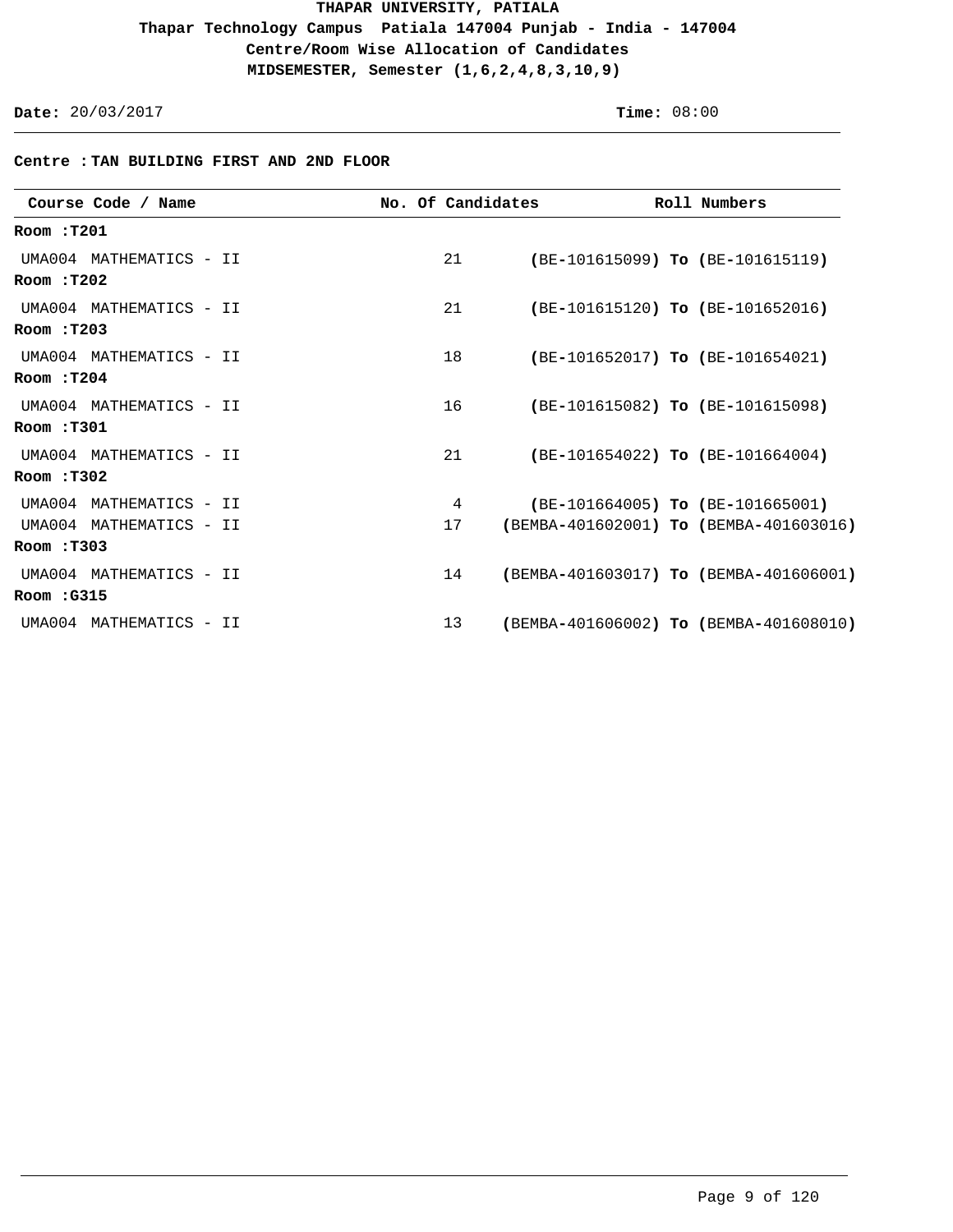**Thapar Technology Campus Patiala 147004 Punjab - India - 147004**

**Centre/Room Wise Allocation of Candidates**

**MIDSEMESTER, Semester (1,6,2,4,8,3,10,9)**

Date:  $20/03/2017$ 

Time: 10:30

### **Centre : Center-1 F-Block(Ground Floor)**

|             | Course Code / Name                                |              | No. Of Candidates | Roll Numbers                           |
|-------------|---------------------------------------------------|--------------|-------------------|----------------------------------------|
| Room : F101 |                                                   |              |                   |                                        |
|             | PCA410 ARTIFICIAL INTELLIGENCE                    | 15           |                   | $MCA-201500002)$ To $(MCA-201500016)$  |
|             | UCE801 STEEL STRUCTURE DESIGN - II                | 15           |                   | $(BE-101202030)$ To $(BE-101302017)$   |
| Room : F102 |                                                   |              |                   |                                        |
|             | UCE801 STEEL STRUCTURE DESIGN - II                | 30           |                   | (BE-101302020) To (BE-101302052)       |
|             | PCA410 ARTIFICIAL INTELLIGENCE                    | 30           |                   | $MCA-201500017)$ To $(MCA-201680019)$  |
| Room : F103 |                                                   |              |                   |                                        |
|             | PCA410 ARTIFICIAL INTELLIGENCE                    | 21           |                   | $MCA-201680020$ To $MCA-201680041$     |
|             | UCE801 STEEL STRUCTURE DESIGN - II                | 21           |                   | $(BE-101302053)$ To $(BE-101302073)$   |
| Room : F104 |                                                   |              |                   |                                        |
|             | UCH836 ENERGY MANAGEMENT IN PROCESS<br>INDUSTRIES | 21           |                   | $(BE-101301001)$ To $(BE-101301023)$   |
|             | UCE801 STEEL STRUCTURE DESIGN - II                | 21           |                   | $(BE-101302074)$ To $(BE-101482002)$   |
| Room : F105 |                                                   |              |                   |                                        |
|             | UCH836 ENERGY MANAGEMENT IN PROCESS<br>INDUSTRIES | 21           |                   | $(BE-101301024)$ To $(BE-101301047)$   |
|             | PPH439 ELECTRONIC AND OPTOELECTRONIC<br>MATERIALS | 7            |                   | $(MSc-301504001)$ To $(MSc-301504007)$ |
|             | UCE801 STEEL STRUCTURE DESIGN - II                | 14           |                   | $(BE-101482003)$ To $(BE-101482016)$   |
| Room : F106 |                                                   |              |                   |                                        |
|             | PPH439 ELECTRONIC AND OPTOELECTRONIC<br>MATERIALS | 21           |                   | $(MSc-301504010)$ To $(MSc-301504041)$ |
|             | UCH836 ENERGY MANAGEMENT IN PROCESS<br>INDUSTRIES | 13           |                   | (BE-101301048) To (BE-101481003)       |
|             | UCS806 ETHICAL HACKING                            | 8            |                   | $(BE-101303009)$ To $(BE-101303044)$   |
| Room : F107 |                                                   |              |                   |                                        |
|             | PIE102 FACILITY DESIGN                            |              | 2                 | (BEMBA-401307001) To (BEMBA-401307002) |
|             | UCH407 UNIT OPERATIONS                            | 17           |                   | (BTech-701500002) To (BTech-701500022) |
| PPH439      | ELECTRONIC AND OPTOELECTRONIC<br>MATERIALS        | $\mathbf{1}$ |                   | $(MSc-301504042)$ To $(MSc-301504042)$ |
|             | PMP402 COGNITIVE BEHAVIORAL THERAPY               | 6            |                   | $(MA-861502001)$ To $(MA-861502006)$   |
|             | UCS806 ETHICAL HACKING                            | 14           |                   | $(BE-101303053)$ To $(BE-101483007)$   |
| Room:F108   |                                                   |              |                   |                                        |
|             | PCY205 COMPUTER PROGRAMMING AND<br>APPLICATIONS   |              | $\mathbf{1}$      | $(MSc-301507009)$ To $(MSc-301507009)$ |
|             | PIE102 FACILITY DESIGN                            | 10           |                   | (BEMBA-401307003) To (BEMBA-401487002) |
|             | PMC306 PROBABILITY AND STATISTICS                 |              | 1                 | (MSc-301503007) To (MSc-301503007)     |
|             | PME404 ENERGY AND ENVIRONMENTAL ECONOMICS         |              | 3                 | $(MA-861501002)$ To $(MA-861501006)$   |
|             | PPH436 ADVANCED NUCLEAR PHYSICS                   |              | 8                 | $(MSc-301504008)$ To $(MSc-301504040)$ |
|             | UBT822 ENVIRONMENTAL BIOTECHNOLOGY                |              | 4                 | (BTech-701300001) To (BTech-701300004) |
|             | PMP402 COGNITIVE BEHAVIORAL THERAPY               |              | 9                 | $(MA-861502007)$ To $(MA-861502017)$   |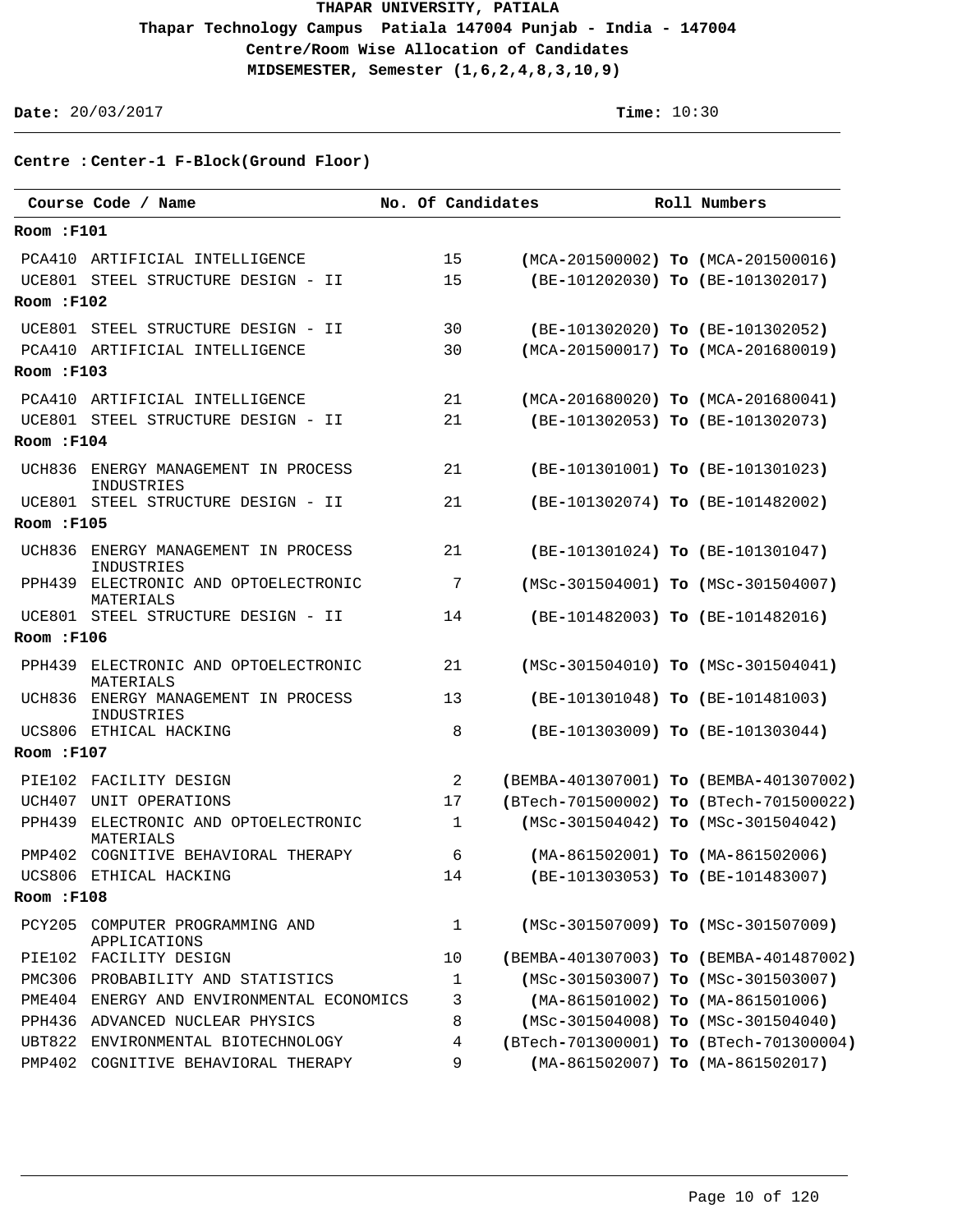**Thapar Technology Campus Patiala 147004 Punjab - India - 147004**

**Centre/Room Wise Allocation of Candidates**

**MIDSEMESTER, Semester (1,6,2,4,8,3,10,9)**

Date:  $20/03/2017$ 

**Time:** 13:00

 $\overline{\phantom{0}}$ 

### **Centre : Center-1 F-Block(Ground Floor)**

|             | Course Code / Name                        | No. Of Candidates |  | Roll Numbers                         |
|-------------|-------------------------------------------|-------------------|--|--------------------------------------|
| Room : F101 |                                           |                   |  |                                      |
| UCE605      | TRANSPORTATION ENGINEERING - II           | 15                |  | $(BE-101402001)$ To $(BE-101402019)$ |
|             | UEC613 LINEAR INTEGRATED CIRCUIT ANALYSIS | 15                |  | $(BE-101256001)$ To $(BE-101406015)$ |
| Room : F102 |                                           |                   |  |                                      |
| UEC613      | LINEAR INTEGRATED CIRCUIT ANALYSIS        | 30                |  | $(BE-101406016)$ To $(BE-101406052)$ |
|             | UCE605 TRANSPORTATION ENGINEERING - II    | 30                |  | (BE-101402020) To (BE-101402051)     |
| Room : F103 |                                           |                   |  |                                      |
| UCE605      | TRANSPORTATION ENGINEERING - II           | 21                |  | $(BE-101402052)$ To $(BE-101402073)$ |
|             | UEC613 LINEAR INTEGRATED CIRCUIT ANALYSIS | 21                |  | $(BE-101406053)$ To $(BE-101406075)$ |
| Room : F104 |                                           |                   |  |                                      |
| UCE605      | TRANSPORTATION ENGINEERING - II           | 21                |  | $(BE-101402074)$ To $(BE-101402096)$ |
|             | UEC613 LINEAR INTEGRATED CIRCUIT ANALYSIS | 21                |  | $(BE-101406076)$ To $(BE-101406099)$ |
| Room : F105 |                                           |                   |  |                                      |
| UCE605      | TRANSPORTATION ENGINEERING - II           | 21                |  | (BE-101402098) To (BE-101452002)     |
|             | UEC613 LINEAR INTEGRATED CIRCUIT ANALYSIS | 21                |  | $(BE-101406100)$ To $(BE-101406122)$ |
| Room : F106 |                                           |                   |  |                                      |
|             | UEC613 LINEAR INTEGRATED CIRCUIT ANALYSIS | 21                |  | $(BE-101406123)$ To $(BE-101406145)$ |
| UCE605      | TRANSPORTATION ENGINEERING - II           | 17                |  | (BE-101452003) To (BE-101582013)     |
|             | UEI604 PROCESS DYNAMICS AND CONTROL       | 4                 |  | $(BE-101305031)$ To $(BE-101405005)$ |
| Room : F107 |                                           |                   |  |                                      |
| UEC613      | LINEAR INTEGRATED CIRCUIT ANALYSIS        | 20                |  | (BE-101406146) To (BE-101406167)     |
|             | UEI604 PROCESS DYNAMICS AND CONTROL       | 20                |  | $(BE-101405006)$ To $(BE-101405031)$ |
| Room : F108 |                                           |                   |  |                                      |
|             | UEC613 LINEAR INTEGRATED CIRCUIT ANALYSIS | 30                |  | $(BE-101406168)$ To $(BE-101406202)$ |
|             | UEI604 PROCESS DYNAMICS AND CONTROL       | 30                |  | $(BE-101405032)$ To $(BE-101405074)$ |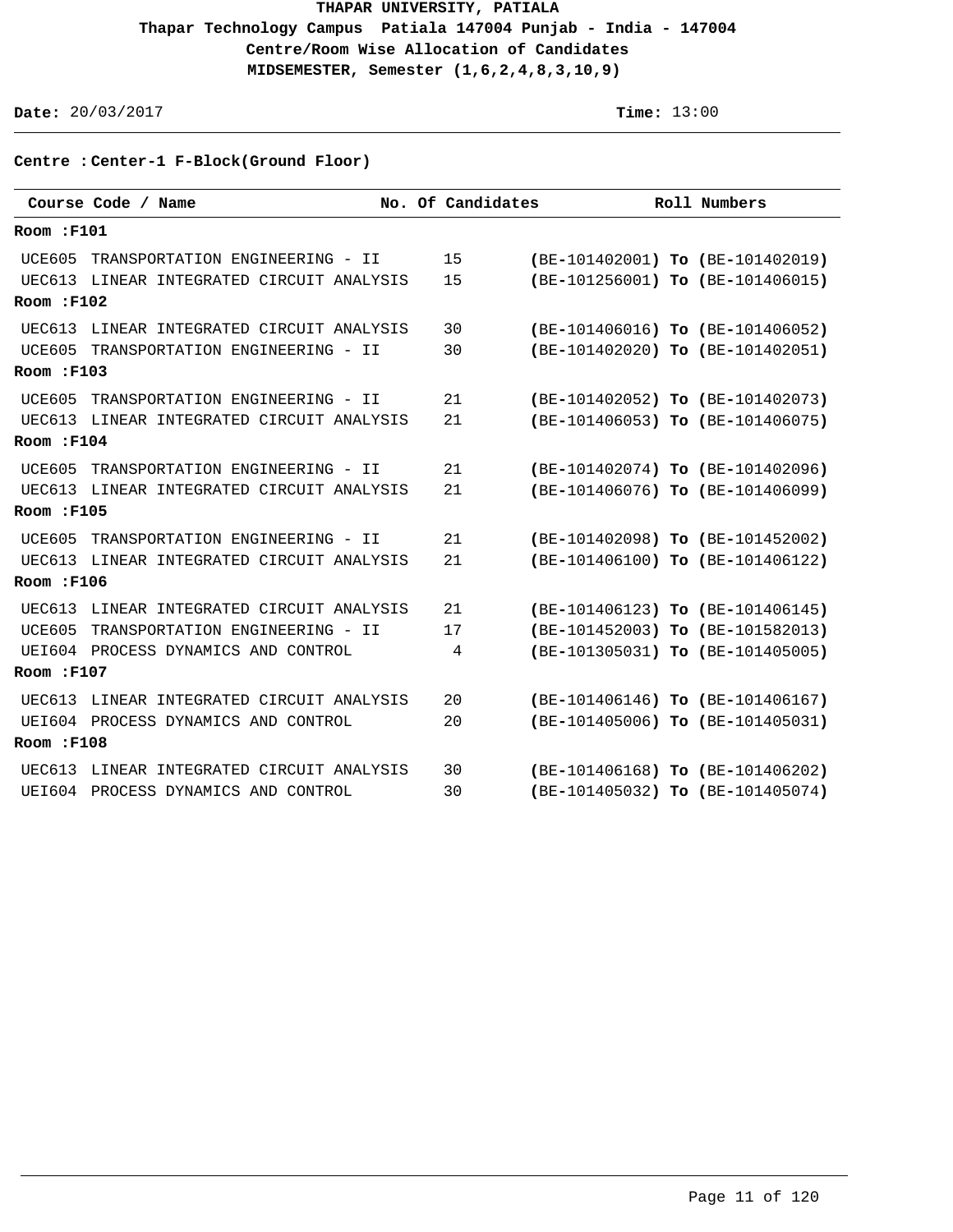**Thapar Technology Campus Patiala 147004 Punjab - India - 147004**

**Centre/Room Wise Allocation of Candidates**

**MIDSEMESTER, Semester (1,6,2,4,8,3,10,9)**

Date:  $20/03/2017$ 

**Time:** 13:00

**Centre : Center-2 F-Block(First Floor)**

|             | Course Code / Name                                |              | No. Of Candidates                      | Roll Numbers                           |
|-------------|---------------------------------------------------|--------------|----------------------------------------|----------------------------------------|
| Room : F201 |                                                   |              |                                        |                                        |
|             | UEI604 PROCESS DYNAMICS AND CONTROL               | 24           | $(BE-101405075)$ To $(BE-101405108)$   |                                        |
|             | UEC613 LINEAR INTEGRATED CIRCUIT ANALYSIS         | 24           | $(BE-101406204)$ To $(BE-101586006)$   |                                        |
| Room : F202 |                                                   |              |                                        |                                        |
|             | UEC613 LINEAR INTEGRATED CIRCUIT ANALYSIS         | 8            | $(BE-101586007)$ To $(BE-101586016)$   |                                        |
| UCH603      | TRANSPORT PHENOMENA                               | 16           | $(BE-101301034)$ To $(BE-101401023)$   |                                        |
|             | UEI604 PROCESS DYNAMICS AND CONTROL               | 24           | $(BE-101405110)$ To $(BE-101455025)$   |                                        |
| Room : F203 |                                                   |              |                                        |                                        |
| UMA006      | INTRODUCTORY MATHEMATICS II                       | 9            | (BTech-701600001) To (BTech-701600009) |                                        |
|             | UCH603 TRANSPORT PHENOMENA                        | 24           | $(BE-101401024)$ To $(BE-101401060)$   |                                        |
|             | UEI604 PROCESS DYNAMICS AND CONTROL               | 15           | $(BE-101455026)$ To $(BE-101455040)$   |                                        |
| Room : F204 |                                                   |              |                                        |                                        |
| UMA006      | INTRODUCTORY MATHEMATICS II                       | 24           | (BTech-701600010) To (BTech-701600039) |                                        |
|             | UCH603 TRANSPORT PHENOMENA                        | 24           | $(BE-101401061)$ To $(BE-101451001)$   |                                        |
| Room:F205   |                                                   |              |                                        |                                        |
| UMA006      | INTRODUCTORY MATHEMATICS II                       | 24           | (BTech-701600040) To (BTech-701600067) |                                        |
| UCH603      | TRANSPORT PHENOMENA                               | 8            |                                        | $(BE-101451002)$ To $(BE-101581001)$   |
|             | PCS233 DATA MINING AND KNOWLEDGE<br>MANAGEMENT    | 16           |                                        | $(ME-801632001)$ To $(ME-801632017)$   |
| Room:F206   |                                                   |              |                                        |                                        |
|             | PCY216 PROGRAMMING FOR BIOINFORMATICS             | 18           |                                        | $(MSc-301602001)$ To $(MSc-301602019)$ |
|             | PCS233 DATA MINING AND KNOWLEDGE                  | 18           |                                        | $(ME-801632018)$ To $(ME-801632037)$   |
| Room : F207 | MANAGEMENT                                        |              |                                        |                                        |
|             |                                                   |              |                                        |                                        |
|             | PCS233 DATA MINING AND KNOWLEDGE<br>MANAGEMENT    | 18           | $(ME-801632038)$ To $(ME-801632055)$   |                                        |
|             | PCY216 PROGRAMMING FOR BIOINFORMATICS             | 18           |                                        | $(MSc-301602020)$ To $(MSc-301602039)$ |
| Room : F208 |                                                   |              |                                        |                                        |
|             | PPH302 NUCLEAR PHYSICS                            | 7            |                                        | $(MSc-301604001)$ To $(MSc-301604007)$ |
| PCS233      | DATA MINING AND KNOWLEDGE                         | $\mathbf{1}$ | (ME-801632056) To (ME-801632056)       |                                        |
|             | MANAGEMENT<br>PCS233 DATA MINING AND KNOWLEDGE    | 3            |                                        | $(PhD-901603025)$ To $(PhD-901603030)$ |
|             | MANAGEMENT                                        |              |                                        |                                        |
|             | PCY216 PROGRAMMING FOR BIOINFORMATICS             | 11           |                                        | $(MSc-301602040)$ To $(MSc-301607010)$ |
| PCY401      | CHEMISTRY OF HETEROCYCLES AND<br>NATURAL PRODUCTS | 14           |                                        | $(MSc-301502001)$ To $(MSc-301502014)$ |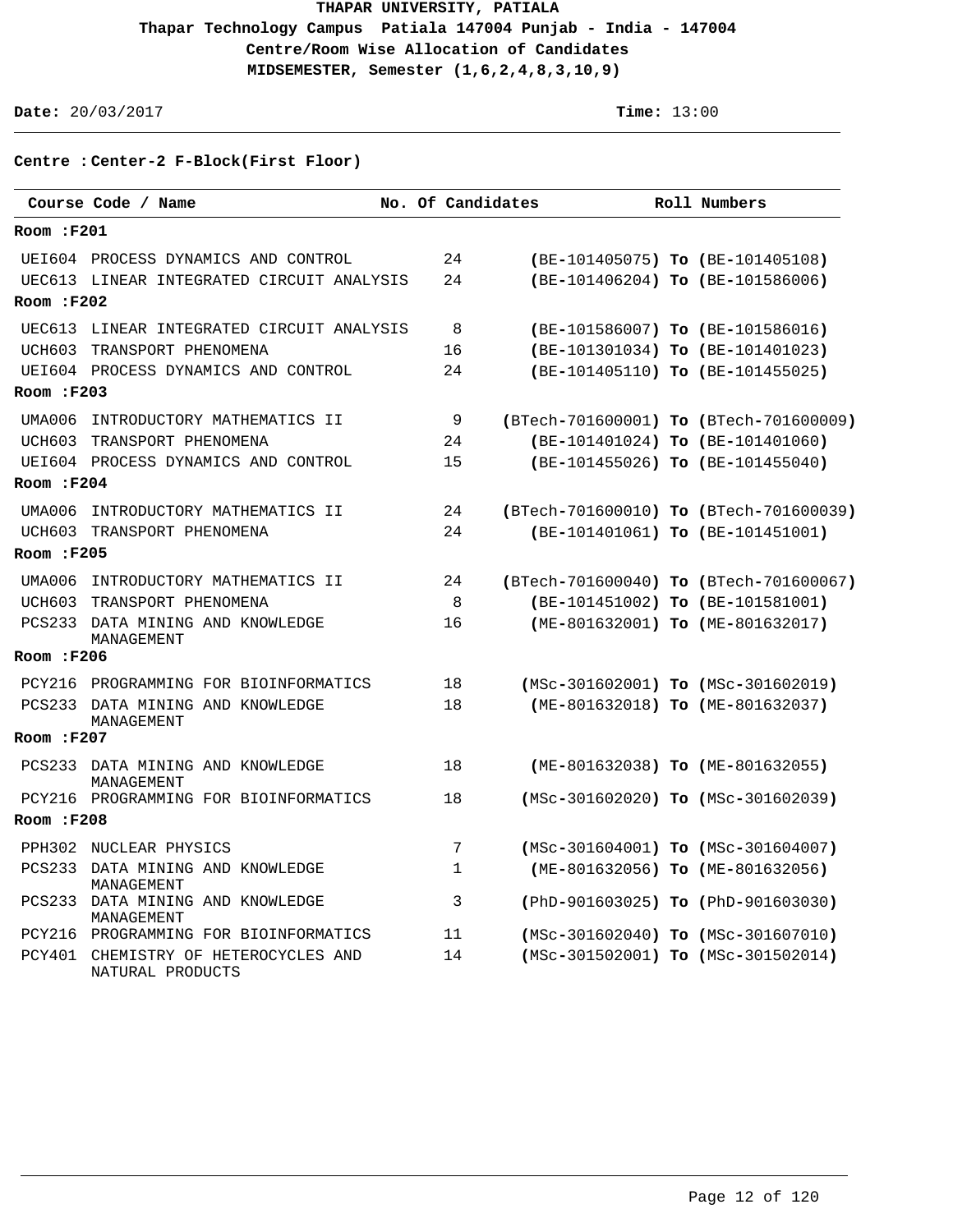**Thapar Technology Campus Patiala 147004 Punjab - India - 147004**

**Centre/Room Wise Allocation of Candidates**

**MIDSEMESTER, Semester (1,6,2,4,8,3,10,9)**

Date:  $20/03/2017$ 

**Time:** 13:00

**Centre : Center-3 E-Block(Ground Floor) & C-Block**

|             | Course Code / Name                                       |              | No. Of Candidates | Roll Numbers                           |
|-------------|----------------------------------------------------------|--------------|-------------------|----------------------------------------|
| Room : E101 |                                                          |              |                   |                                        |
|             | PPH302 NUCLEAR PHYSICS                                   | 21           |                   | $(MSc-301604008)$ To $(MSc-301604030)$ |
|             | PCY401 CHEMISTRY OF HETEROCYCLES AND<br>NATURAL PRODUCTS | 21           |                   | $(MSc-301502015)$ To $(MSc-301502035)$ |
| Room : E102 |                                                          |              |                   |                                        |
|             | PCD212 RAPID PROTOTYPING                                 | 10           |                   | (ME-801684001) To (ME-801684010)       |
|             | PWC203 ADVANCED WIRELESS COMMUNICATION<br><b>SYSTEMS</b> | 16           |                   | $(ME-801661001)$ To $(ME-801661016)$   |
|             | PCY401 CHEMISTRY OF HETEROCYCLES AND<br>NATURAL PRODUCTS | 4            |                   | $(MSc-301502036)$ To $(MSc-301502040)$ |
|             | PPH302 NUCLEAR PHYSICS                                   | 11           |                   | $(MSc-301604031)$ To $(MSc-301604043)$ |
| Room :E103  | PCY401 CHEMISTRY OF HETEROCYCLES AND<br>NATURAL PRODUCTS | $\mathbf{1}$ |                   | $(PhD-901609012)$ To $(PhD-901609012)$ |
|             |                                                          |              |                   |                                        |
|             | PWC203 ADVANCED WIRELESS COMMUNICATION<br><b>SYSTEMS</b> | 21           |                   | $(ME-801661017)$ To $(ME-801663008)$   |
|             | PCD212 RAPID PROTOTYPING                                 | 21           |                   | (ME-801684011) To (ME-801685017)       |
| Room : E104 |                                                          |              |                   |                                        |
|             | PBT302 BIOINFORMATICS                                    | 17           |                   | $(MSc-301601001)$ To $(MSc-301601017)$ |
|             | PWC203 ADVANCED WIRELESS COMMUNICATION<br><b>SYSTEMS</b> | 1            |                   | $(PhD-901606027)$ To $(PhD-901606027)$ |
|             | PCD212 RAPID PROTOTYPING                                 | 4            |                   | $(ME-801685018)$ To $(ME-801685021)$   |
|             | PCE204 STRUCTURAL DYNAMICS                               | 20           |                   | $(ME-801624001)$ To $(ME-801624022)$   |
| Room:E105   |                                                          |              |                   |                                        |
|             | PMC211 COMPUTER ORGANISATION AND<br>OPERATING SYSTEMS    | 11           |                   | $(MSc-301603001)$ To $(MSc-301603012)$ |
|             | PTH212 FUELS AND COMBUSTION                              | 14           |                   | (ME-801683001) To (ME-801683018)       |
|             | PBT302 BIOINFORMATICS                                    | 10           |                   | $(MSc-301601019)$ To $(MSc-301601028)$ |
|             | PCE204 STRUCTURAL DYNAMICS                               | 7            |                   | $(ME-801624023)$ To $(ME-801624029)$   |
| Room:E106   |                                                          |              |                   |                                        |
|             | PVL208 VLSI TESTING AND VERIFICATION                     | 11           |                   | (MTech-601662001) To (MTech-601662012) |
|             | PTH212 FUELS AND COMBUSTION                              | 9            |                   | $(ME-801683020)$ To $(ME-801683029)$   |
|             | PSE206 SOFTWARE METRICS AND QUALITY<br>MANAGEMENT        | 12           |                   | (ME-801631001) To (ME-801631013)       |
|             | PMC211 COMPUTER ORGANISATION AND<br>OPERATING SYSTEMS    | 10           |                   | (MSc-301603013) To (MSc-301603025)     |
| Room :E107  |                                                          |              |                   |                                        |
|             | PIN202 TRANSPORTATION PLANNING AND<br>ECONOMICS          | 13           |                   | (ME-801623002) To (ME-801623014)       |
|             | PSE206 SOFTWARE METRICS AND QUALITY<br>MANAGEMENT        | 9            |                   | (ME-801631014) To (ME-801631023)       |
|             | PEE212 FACTS CONTROLLERS AND MODELLING                   | 12           |                   | (ME-801642001) To (ME-801642012)       |
|             | PVL208 VLSI TESTING AND VERIFICATION                     | 8            |                   | (MTech-601662013) To (MTech-601662020) |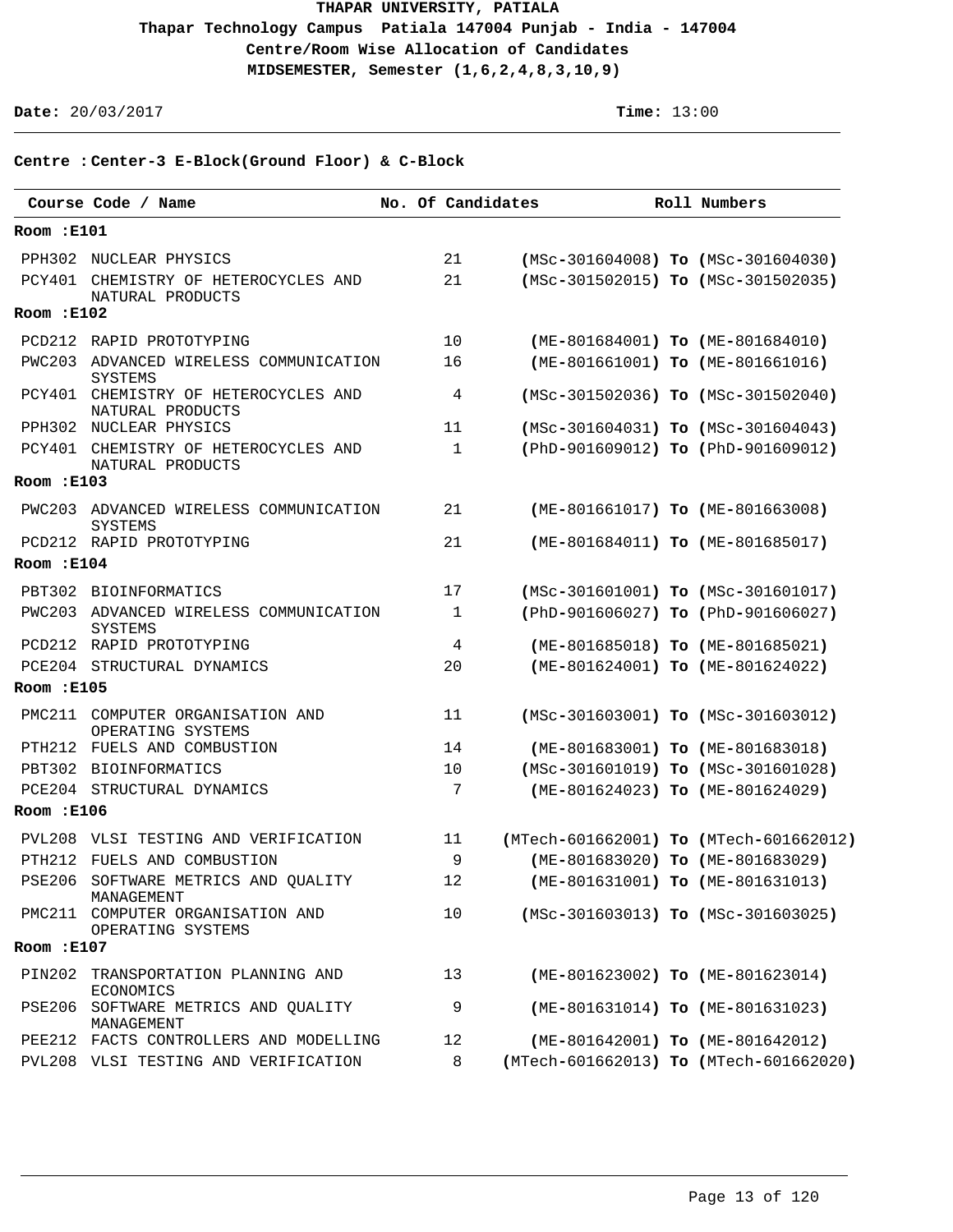**Thapar Technology Campus Patiala 147004 Punjab - India - 147004**

**Centre/Room Wise Allocation of Candidates**

**MIDSEMESTER, Semester (1,6,2,4,8,3,10,9)**

Date:  $20/03/2017$ 

**Time:** 13:00

### **Centre : Center-4 E-Block(First Floor)**

|               | Course Code / Name                                                    |  |              | No. Of Candidates |  | Roll Numbers                           |
|---------------|-----------------------------------------------------------------------|--|--------------|-------------------|--|----------------------------------------|
| Room : E201   |                                                                       |  |              |                   |  |                                        |
|               | PMP205 PSYCHOMETRICS                                                  |  | 9            |                   |  | $(MA-861602001)$ To $(MA-861602013)$   |
|               | PIN202 TRANSPORTATION PLANNING AND<br>ECONOMICS                       |  | 5            |                   |  | (ME-801623015) To (ME-801623019)       |
| PCS207        | SOFTWARE ENGINEERING AND PROJECT<br>MANAGEMENT                        |  | 10           |                   |  | (MTech-601634001) To (MTech-601634011) |
|               | PEE212 FACTS CONTROLLERS AND MODELLING                                |  | 4            |                   |  | $(ME-801642013)$ To $(ME-801642016)$   |
| Room : E202   |                                                                       |  |              |                   |  |                                        |
|               | DPM001 MATERIALS CHARACTERIZATION AND<br>MEASUREMENT TECHNIQUES       |  | $\mathbf{1}$ |                   |  | (PhDP-951601002) To (PhDP-951601002)   |
|               | PIS332 REVERSE ENGINEERING MALWARE                                    |  | 4            |                   |  | (ME-801633002) To (ME-801633005)       |
| PCS207        | SOFTWARE ENGINEERING AND PROJECT<br>MANAGEMENT                        |  | 5            |                   |  | (MTech-601634012) To (MTech-601634017) |
|               | PMP205 PSYCHOMETRICS                                                  |  | 4            |                   |  | $(MA-861602014)$ To $(MA-861602017)$   |
|               | DPM001 MATERIALS CHARACTERIZATION AND<br>MEASUREMENT TECHNIQUES       |  | 9            |                   |  | (PhD-901408003) To (PhD-901612023)     |
|               | PIS332 REVERSE ENGINEERING MALWARE                                    |  | 5            |                   |  | $(MCA-201400013)$ To $(MCA-221200006)$ |
| Room : E203   |                                                                       |  |              |                   |  |                                        |
| PBY209        | ANIMAL CELL CULTURE AND TRANSGENIC<br>TECHNOLOGY                      |  | 9            |                   |  | (MTech-601604002) To (MTech-601604010) |
|               | DMC003 ADVANCED FUZZY OPTIMIZATION                                    |  | 6            |                   |  | $(PhD-901511012)$ To $(PhD-901611017)$ |
|               | PIS332 REVERSE ENGINEERING MALWARE                                    |  | 2            |                   |  | (ME-801633007) To (ME-801633009)       |
|               | PBY209 ANIMAL CELL CULTURE AND TRANSGENIC<br>TECHNOLOGY               |  | 1            |                   |  | (PhD-901600018) To (PhD-901600018)     |
|               | UEE303 POWER GENERATION AND ASSOCIATED<br>ECONOMICS                   |  | 6            |                   |  | $(BE-101304096)$ To $(BE-101404132)$   |
|               | DPM001 MATERIALS CHARACTERIZATION AND<br>MEASUREMENT TECHNIQUES       |  | $\mathbf{1}$ |                   |  | (PhDP-951608001) To (PhDP-951608001)   |
|               | DCE009 DURABILITY OF CONCRETE PARAMETERS,<br>METHODS AND MEASUREMENTS |  | 3            |                   |  | $(PhD-901602010)$ To $(PhD-901602012)$ |
| Room : E204   |                                                                       |  |              |                   |  |                                        |
|               | PCH224 PROCESS DYNAMICS & CONTROL                                     |  | 5            |                   |  | (MTech-601611001) To (MTech-601611005) |
|               | DMC008 METRIC FIXED POINT THEORY                                      |  | $\mathbf{1}$ |                   |  | (PhDP-951611005) To (PhDP-951611005)   |
| DCE009        | DURABILITY OF CONCRETE PARAMETERS,<br>METHODS AND MEASUREMENTS        |  | 1            |                   |  | $(PhD-901602013)$ To $(PhD-901602013)$ |
| PME206        | ECONOMETRICS                                                          |  | 4            |                   |  | $(MA-861601001)$ To $(MA-861601004)$   |
|               | DPM003 THEORETICAL PHYSICS                                            |  | 3            |                   |  | $(PhD-901612014)$ To $(PhD-901612024)$ |
|               | PMC427 FUZZY SETS AND APPLICATIONS                                    |  | 2            |                   |  | $(PhD-901611015)$ To $(PhD-901611016)$ |
|               | PEI206 COGNITIVE ENGINEERING                                          |  | 4            |                   |  | $(ME-801651001)$ To $(ME-801651006)$   |
|               | PEI206 COGNITIVE ENGINEERING                                          |  | 1            |                   |  | (PhDP-951604005) To (PhDP-951604005)   |
|               | DSS005 RESEARCH METHODOLOGY                                           |  | 1            |                   |  | (PhDP-951610003) To (PhDP-951610003)   |
|               | DSS005 RESEARCH METHODOLOGY                                           |  | 3            |                   |  | $(PhD-901610006)$ To $(PhD-901610008)$ |
|               | DMC001 ADVANCED NUMBER THEORY                                         |  | 1            |                   |  | (PhDP-951611004) To (PhDP-951611004)   |
|               | DCE009 DURABILITY OF CONCRETE PARAMETERS,<br>METHODS AND MEASUREMENTS |  | 2            |                   |  | (PhDP-951602004) To (PhDP-951602005)   |
| Room $: E205$ |                                                                       |  |              |                   |  |                                        |
|               | PCE204 STRUCTURAL DYNAMICS                                            |  | 1            |                   |  | $(ME-801524009)$ To $(ME-801524009)$   |
|               | PMC433 THEORY OF ELASTICITY                                           |  | 1            |                   |  | (PhD-901611013) To (PhD-901611013)     |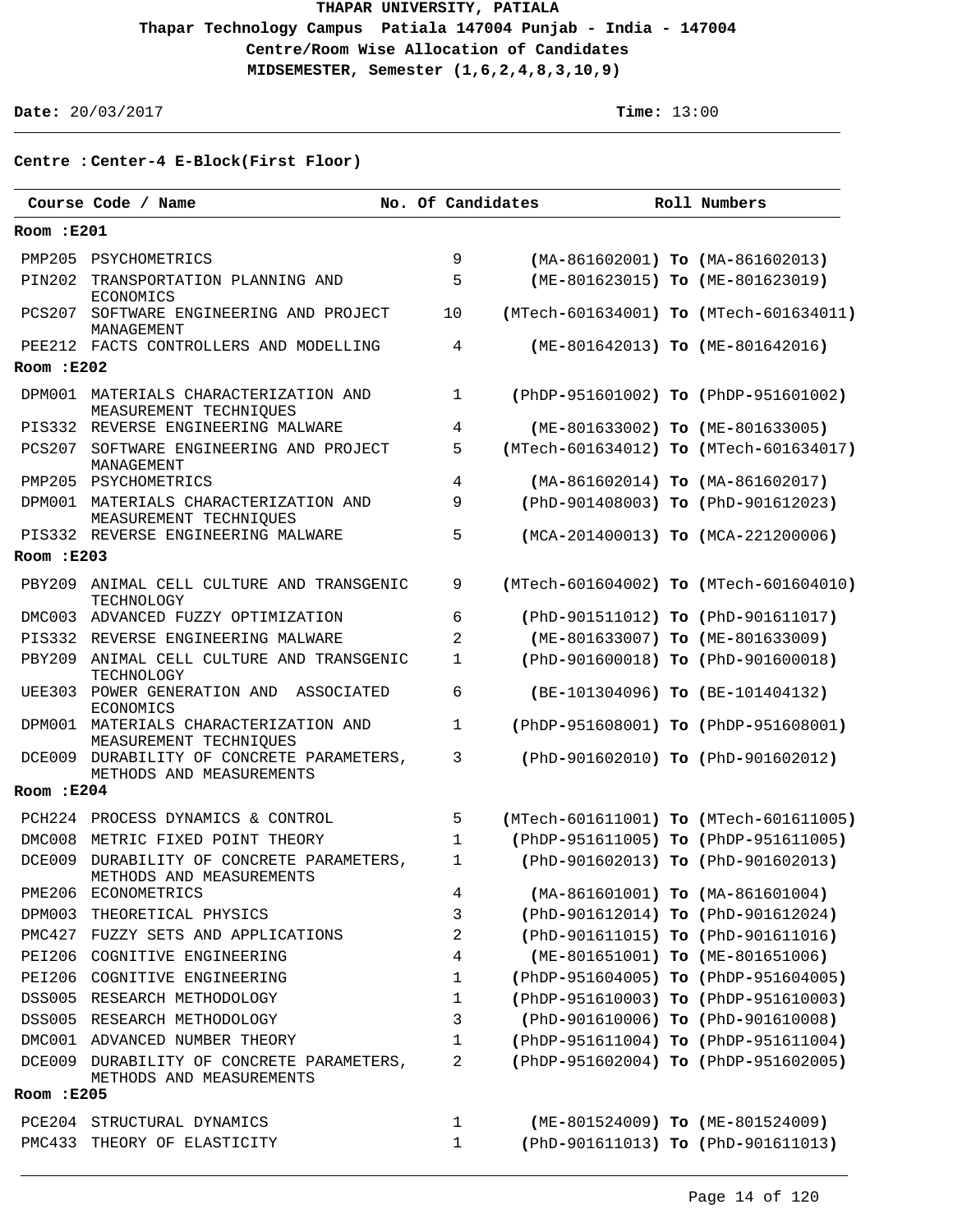**Thapar Technology Campus Patiala 147004 Punjab - India - 147004**

**Centre/Room Wise Allocation of Candidates**

**MIDSEMESTER, Semester (1,6,2,4,8,3,10,9)**

Date:  $20/03/2017$ 

**Time:** 13:00

## **Centre :**

|        | Course Code / Name                      |  | No. Of Candidates |  | Roll Numbers                           |
|--------|-----------------------------------------|--|-------------------|--|----------------------------------------|
| Room : |                                         |  |                   |  |                                        |
|        | PTH104 ADVANCED FLUID MECHANICS         |  |                   |  | $(PhD-901608001)$ To $(PhD-901608001)$ |
|        | PCE204 STRUCTURAL DYNAMICS              |  |                   |  | $(PhD-901602014)$ To $(PhD-901602014)$ |
|        | PET101 CONVENTIONAL ENERGY TECHNOLOGIES |  | 1                 |  | $(PhD-901608003)$ To $(PhD-901608003)$ |
| PES108 | SOLID WASTE MANAGEMENT                  |  |                   |  | $(PhD-901608004)$ To $(PhD-901608004)$ |
|        | PES107 ENVIRONMENTAL SCIENCES           |  |                   |  | $(PhD-901614002)$ To $(PhD-901614002)$ |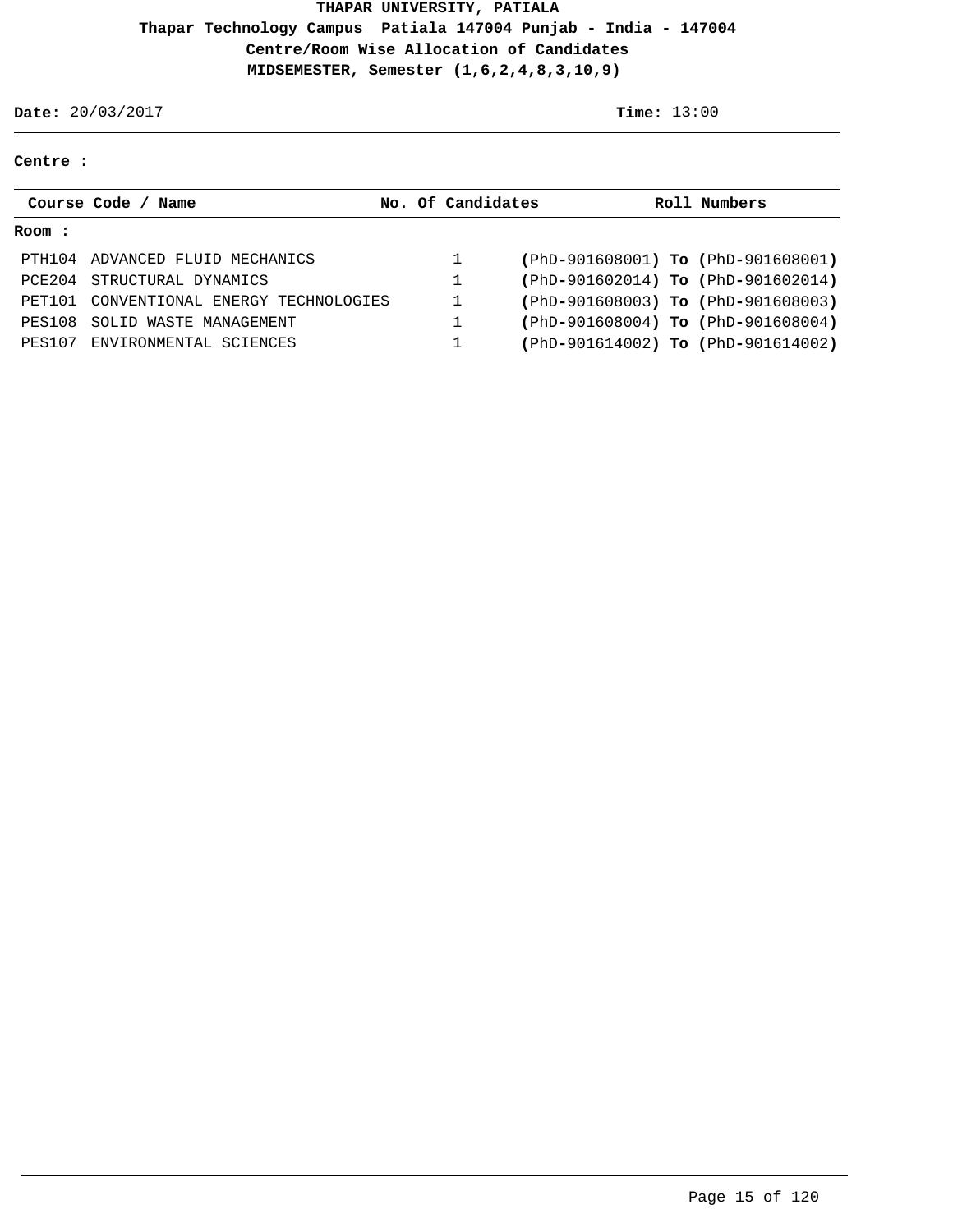**Centre/Room Wise Allocation of Candidates Thapar Technology Campus Patiala 147004 Punjab - India - 147004**

**MIDSEMESTER, Semester (1,6,2,4,8,3,10,9)**

Date:  $20/03/2017$ 

**Time:** 15:30

### **Centre : Center-1 F-Block(Ground Floor)**

| Course Code / Name                          | No. Of Candidates | Roll Numbers                         |
|---------------------------------------------|-------------------|--------------------------------------|
| Room : F101                                 |                   |                                      |
| TIMA007<br>NUMERICAL ANALYSIS               | 15                | (BE-101408054) To (BE-101501015)     |
| UMA032<br>NUMERICAL AND STATISTICAL METHODS | 7                 | $(BE-101403035)$ To $(BE-101412037)$ |
| Room : F102                                 |                   |                                      |
| UMA007 NUMERICAL ANALYSIS                   | 30                | (BE-101501016) To (BE-101501055)     |
| Room : F103                                 |                   |                                      |
| UMA007 NUMERICAL ANALYSIS                   | 21                | $(BE-101501056)$ To $(BE-101501078)$ |
| Room : F104                                 |                   |                                      |
| UMA007 NUMERICAL ANALYSIS                   | 21                | $(BE-101501079)$ To $(BE-101502015)$ |
| Room : F105                                 |                   |                                      |
| UMA007 NUMERICAL ANALYSIS                   | 21                | $(BE-101502016)$ To $(BE-101502041)$ |
| Room : F106                                 |                   |                                      |
| UMA007 NUMERICAL ANALYSIS                   | 21                | $(BE-101502042)$ To $(BE-101502062)$ |
| Room : F107                                 |                   |                                      |
| TIMA007<br>NUMERICAL ANALYSIS               | 20                | $(BE-101502063)$ To $(BE-101502084)$ |
| Room : F108                                 |                   |                                      |
| UMA007 NUMERICAL ANALYSIS                   | 30                | $(BE-101502085)$ To $(BE-101504005)$ |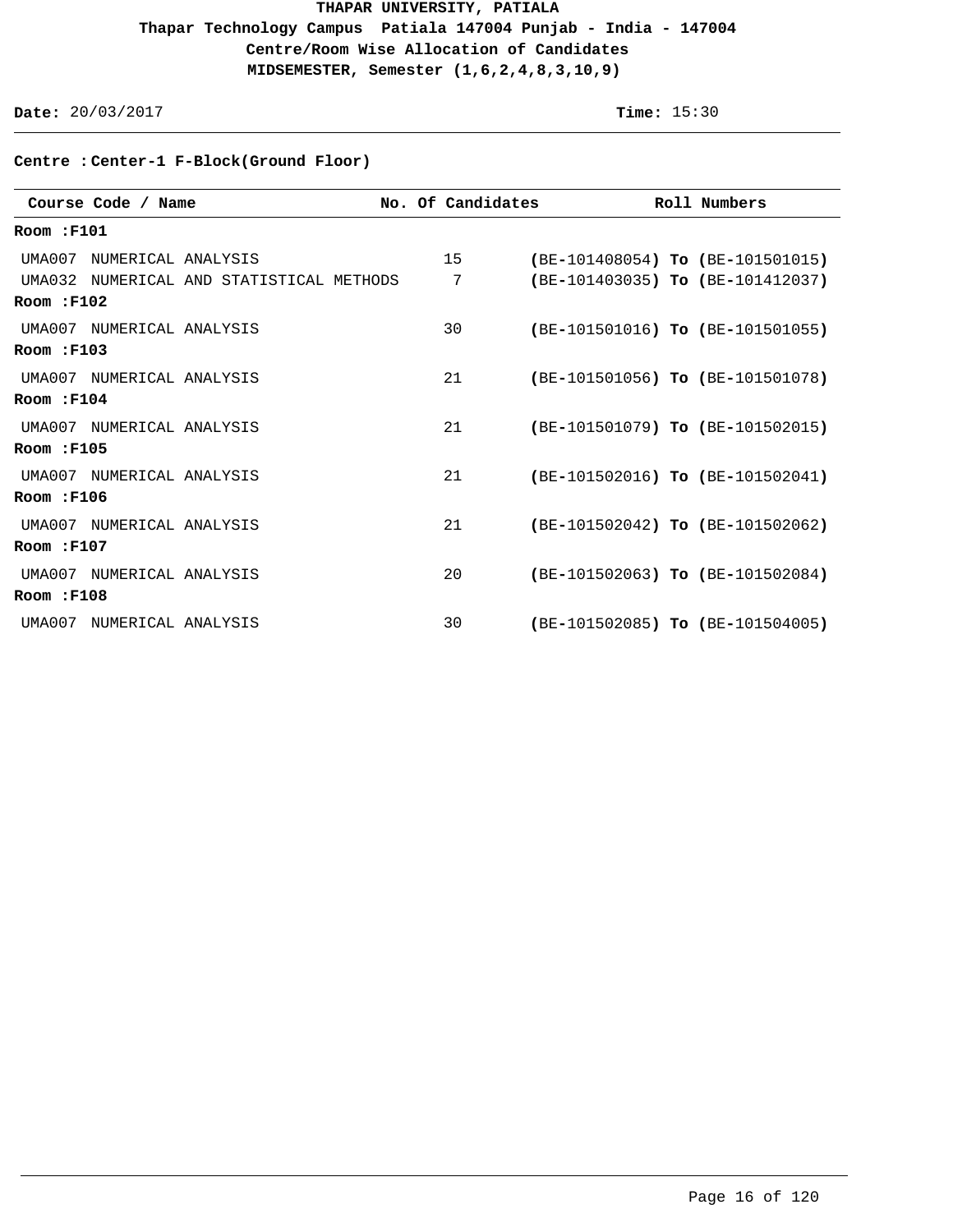**Centre/Room Wise Allocation of Candidates Thapar Technology Campus Patiala 147004 Punjab - India - 147004**

**MIDSEMESTER, Semester (1,6,2,4,8,3,10,9)**

Date:  $20/03/2017$ 

```
Time: 15:30
```
### **Centre : Center-2 F-Block(First Floor)**

| Course Code / Name        | No. Of Candidates |                                      | Roll Numbers |
|---------------------------|-------------------|--------------------------------------|--------------|
| Room : F201               |                   |                                      |              |
| UMA007 NUMERICAL ANALYSIS | 24                | $(BE-101504006)$ To $(BE-101504030)$ |              |
| Room : F202               |                   |                                      |              |
| UMA007 NUMERICAL ANALYSIS | 24                | $(BE-101504031)$ To $(BE-101504060)$ |              |
| Room : F203               |                   |                                      |              |
| UMA007 NUMERICAL ANALYSIS | 24                | $(BE-101504061)$ To $(BE-101504091)$ |              |
| Room : F204               |                   |                                      |              |
| UMA007 NUMERICAL ANALYSIS | 24                | $(BE-101504094)$ To $(BE-101504126)$ |              |
| Room : F205               |                   |                                      |              |
| UMA007 NUMERICAL ANALYSIS | 24                | $(BE-101504127)$ To $(BE-101505028)$ |              |
| Room : F206               |                   |                                      |              |
| UMA007 NUMERICAL ANALYSIS | 18                | $(BE-101505029)$ To $(BE-101505054)$ |              |
| Room : F207               |                   |                                      |              |
| UMA007 NUMERICAL ANALYSIS | 18                | $(BE-101505056)$ To $(BE-101505082)$ |              |
| Room : F208               |                   |                                      |              |
| UMA007 NUMERICAL ANALYSIS | 18                | $(BE-101505083)$ To $(BE-101508008)$ |              |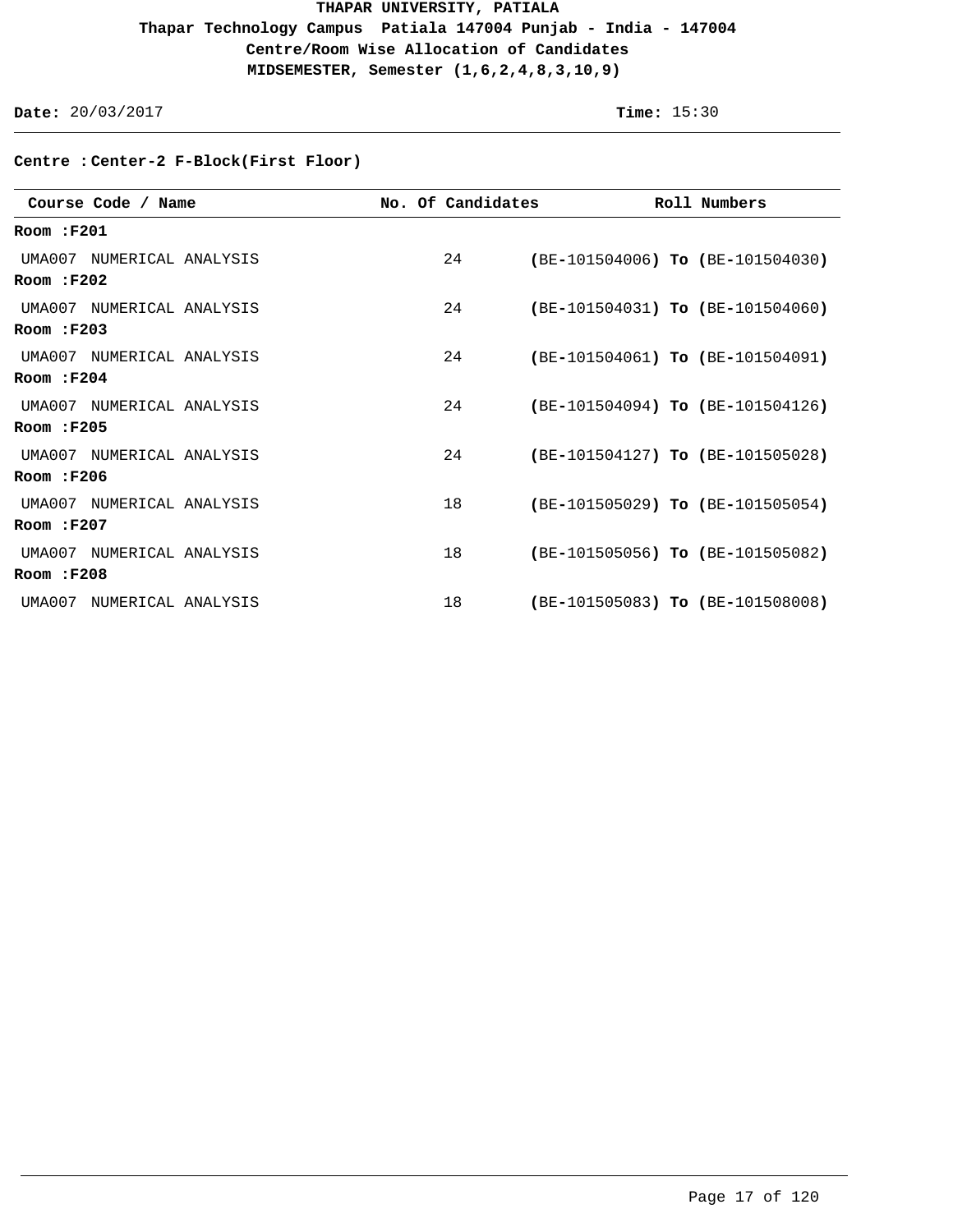**Centre/Room Wise Allocation of Candidates Thapar Technology Campus Patiala 147004 Punjab - India - 147004**

**MIDSEMESTER, Semester (1,6,2,4,8,3,10,9)**

Date:  $20/03/2017$ 

```
Time: 15:30
```
**Centre : Center-3 E-Block(Ground Floor) & C-Block**

| Course Code / Name                       | No. Of Candidates | Roll Numbers                         |
|------------------------------------------|-------------------|--------------------------------------|
| Room : E101                              |                   |                                      |
| UMA007 NUMERICAL ANALYSIS<br>Room : E102 | 21                | $(BE-101508009)$ To $(BE-101508032)$ |
| UMA007 NUMERICAL ANALYSIS<br>Room : E103 | 21                | $(BE-101508033)$ To $(BE-101508054)$ |
| UMA007 NUMERICAL ANALYSIS<br>Room : E104 | 21                | $(BE-101508055)$ To $(BE-101508076)$ |
| UMA007 NUMERICAL ANALYSIS<br>Room : E105 | 21                | $(BE-101508077)$ To $(BE-101508100)$ |
| UMA007 NUMERICAL ANALYSIS<br>Room : E106 | 21                | $(BE-101508101)$ To $(BE-101508122)$ |
| UMA007 NUMERICAL ANALYSIS<br>Room : E107 | 21                | $(BE-101508123)$ To $(BE-101509007)$ |
| UMA007 NUMERICAL ANALYSIS                | 21                | $(BE-101509008)$ To $(BE-101509029)$ |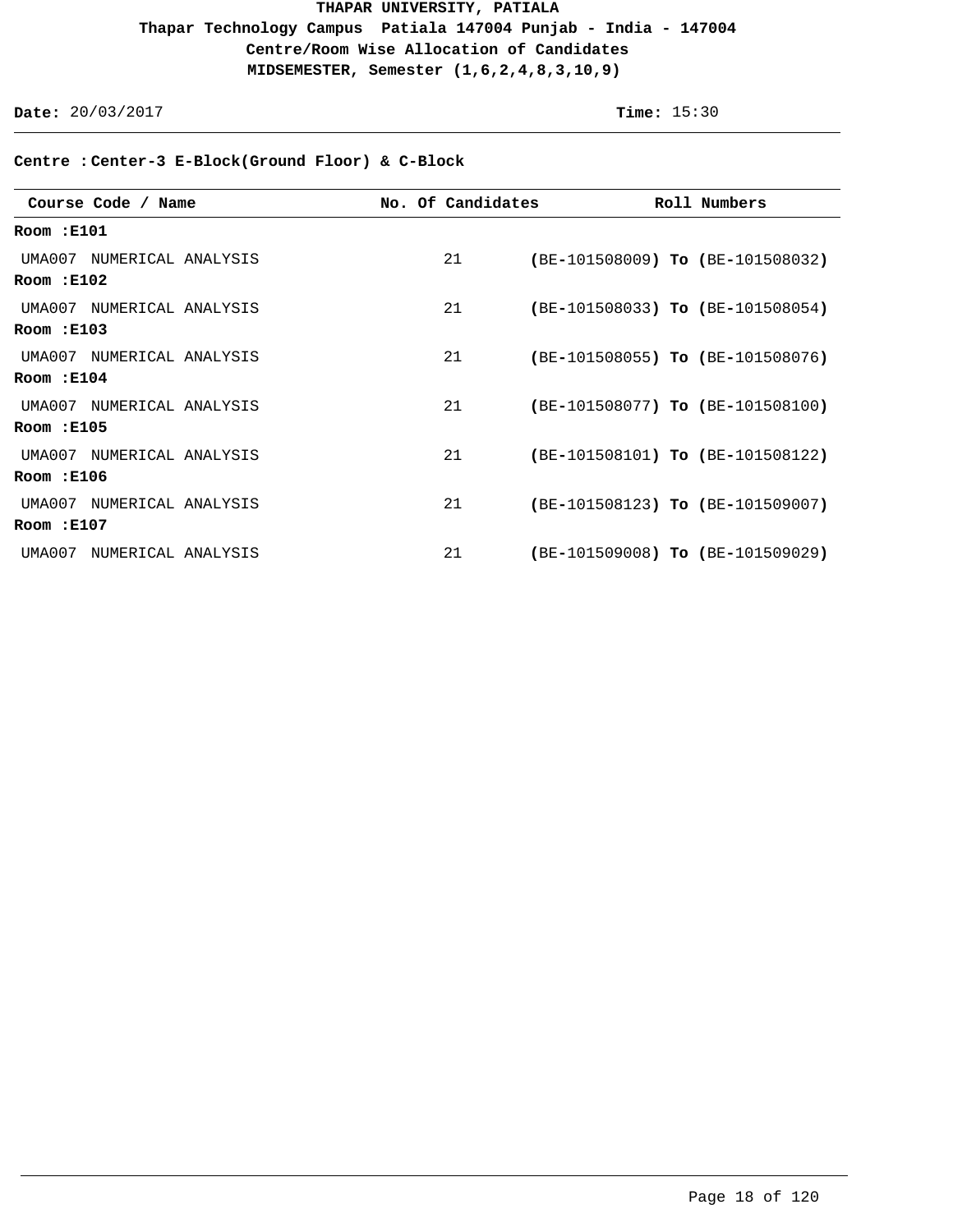**Centre/Room Wise Allocation of Candidates Thapar Technology Campus Patiala 147004 Punjab - India - 147004**

**MIDSEMESTER, Semester (1,6,2,4,8,3,10,9)**

Date:  $20/03/2017$ 

### **Centre : Center-4 E-Block(First Floor)**

| Course Code / Name                       |  | No. Of Candidates |  | Roll Numbers                         |  |
|------------------------------------------|--|-------------------|--|--------------------------------------|--|
| Room : E201                              |  |                   |  |                                      |  |
| UMA007 NUMERICAL ANALYSIS<br>Room : E202 |  | 14                |  | $(BE-101509030)$ To $(BE-101514005)$ |  |
| UMA007 NUMERICAL ANALYSIS<br>Room : E203 |  | 14                |  | $(BE-101514006)$ To $(BE-101514022)$ |  |
| UMA007 NUMERICAL ANALYSIS<br>Room : E204 |  | 14                |  | $(BE-101514023)$ To $(BE-101552004)$ |  |
| UMA007 NUMERICAL ANALYSIS<br>Room : E205 |  | 14                |  | $(BE-101552005)$ To $(BE-101554004)$ |  |
| UMA007 NUMERICAL ANALYSIS<br>Room : E206 |  | 14                |  | $(BE-101554005)$ To $(BE-101554018)$ |  |
| UMA007 NUMERICAL ANALYSIS<br>Room : E207 |  | 14                |  | $(BE-101554019)$ To $(BE-101554033)$ |  |
| UMA007 NUMERICAL ANALYSIS<br>Room : E209 |  | 14                |  | $(BE-101554034)$ To $(BE-101555011)$ |  |
| UMA007 NUMERICAL ANALYSIS<br>Room : E210 |  | 14                |  | $(BE-101558001)$ To $(BE-101682006)$ |  |
| UMA007 NUMERICAL ANALYSIS<br>Room : E211 |  | 14                |  | $(BE-101682007)$ To $(BE-101682020)$ |  |
| UMA007 NUMERICAL ANALYSIS<br>Room : E212 |  | 14                |  | $(BE-101682021)$ To $(BE-101684010)$ |  |
| UMA007 NUMERICAL ANALYSIS                |  | 14                |  | $(BE-101684011)$ To $(BE-101688005)$ |  |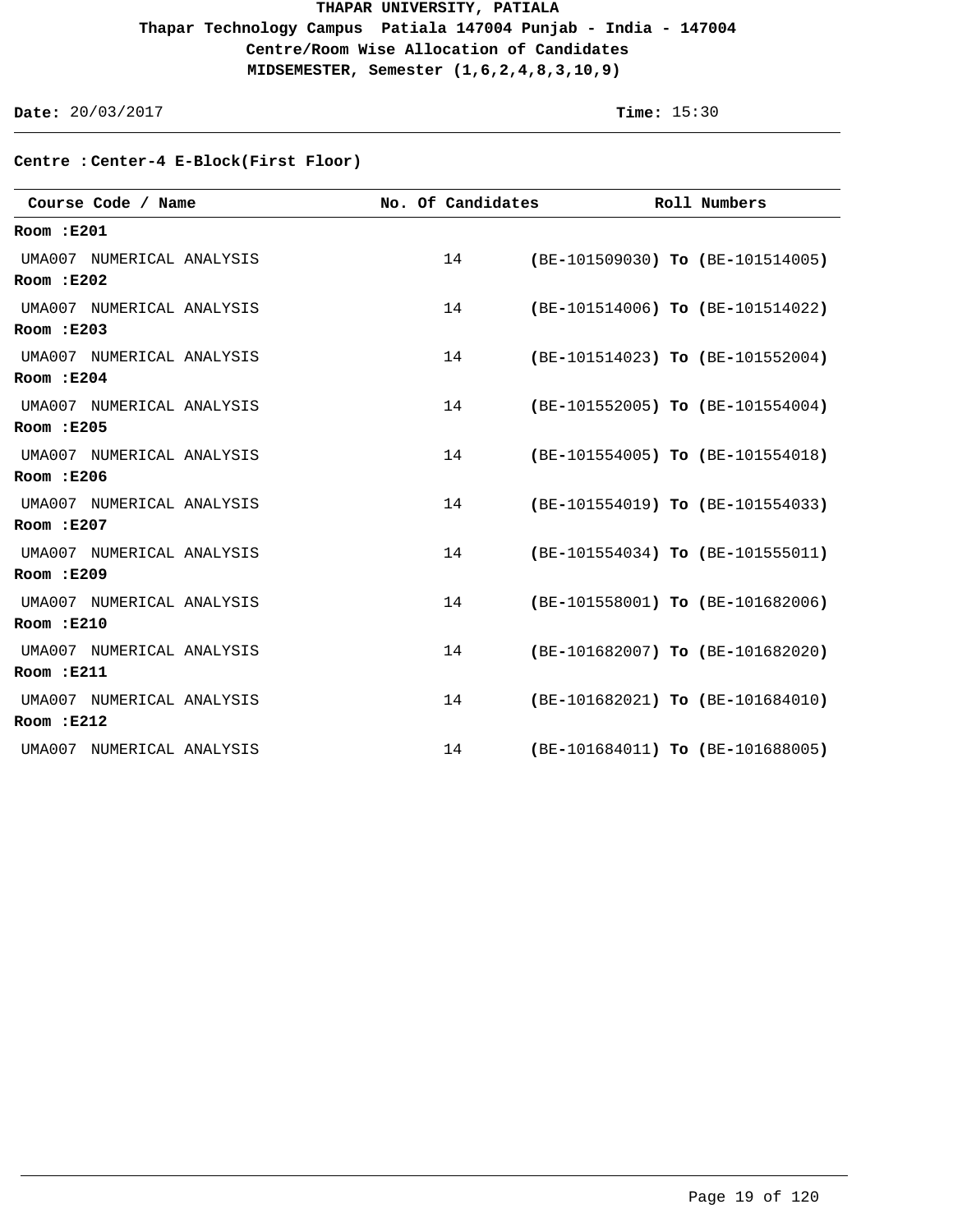## **THAPAR UNIVERSITY, PATIALA Centre/Room Wise Allocation of Candidates Thapar Technology Campus Patiala 147004 Punjab - India - 147004 MIDSEMESTER, Semester (1,6,2,4,8,3,10,9)**

Date:  $20/03/2017$ 

**Time:** 15:30

**Centre : Center-5 B-Block**

|             | Course Code / Name        |  |    | No. Of Candidates |  | Roll Numbers                           |
|-------------|---------------------------|--|----|-------------------|--|----------------------------------------|
|             |                           |  |    |                   |  |                                        |
| Room : B301 |                           |  |    |                   |  |                                        |
|             | UMA007 NUMERICAL ANALYSIS |  | 2  |                   |  | (BEMBA-401502003) To (BEMBA-401502004) |
|             | UMA007 NUMERICAL ANALYSIS |  | 28 |                   |  | $(BE-101688006)$ To $(BE-101694005)$   |
| Room : B302 |                           |  |    |                   |  |                                        |
|             | UMA007 NUMERICAL ANALYSIS |  | 33 |                   |  | (BEMBA-401502005) To (BEMBA-401508029) |
| Room : B303 |                           |  |    |                   |  |                                        |
| tjma007     | NUMERICAL ANALYSIS        |  | 15 |                   |  | (BEMBA-401508030) To (BEMBA-401688005) |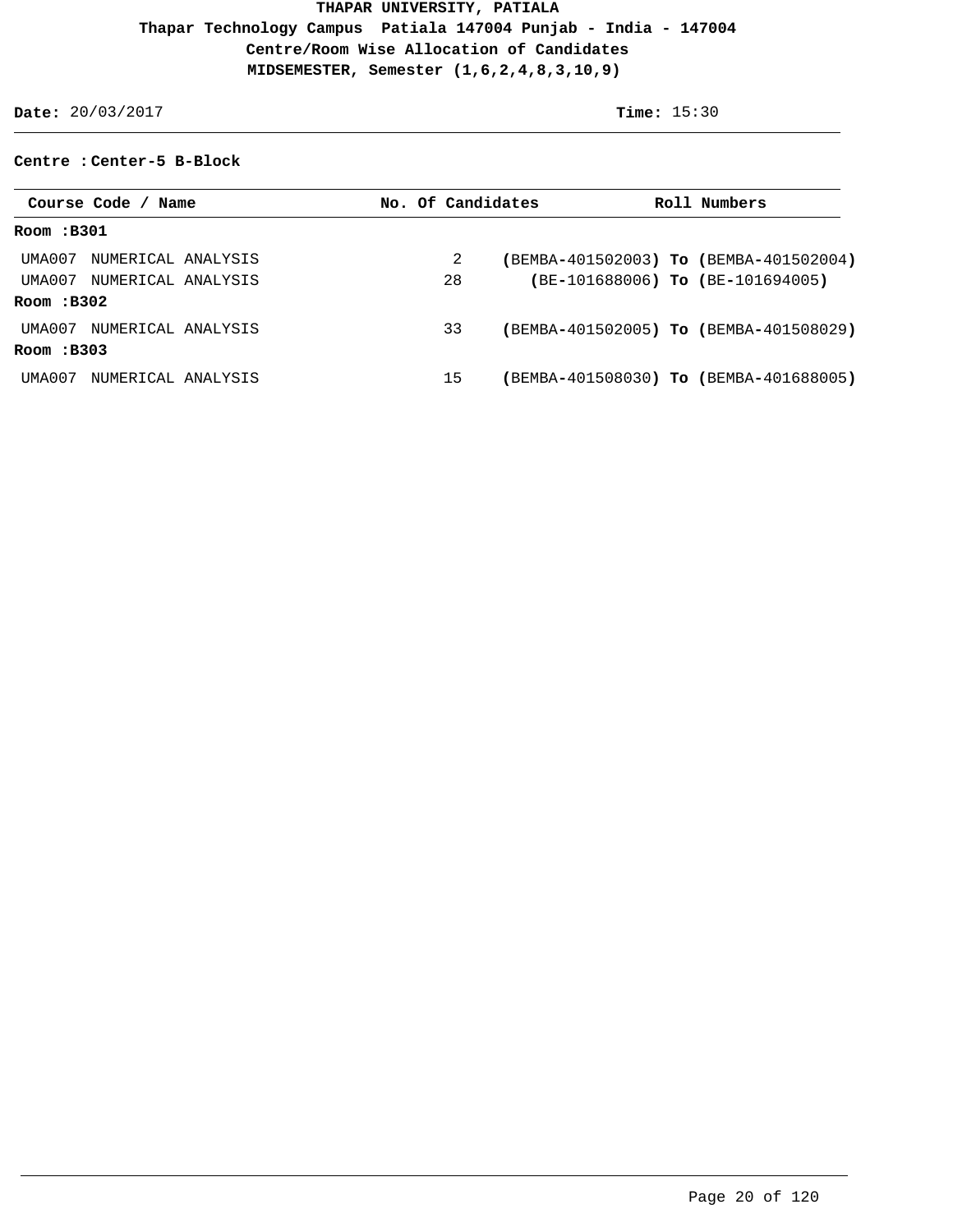**Thapar Technology Campus Patiala 147004 Punjab - India - 147004**

**Centre/Room Wise Allocation of Candidates**

**MIDSEMESTER, Semester (1,6,2,4,8,3,10,9)**

Date:  $21/03/2017$ 

Time: 08:00

### **Centre : Center-1 F-Block(Ground Floor)**

|             | Course Code / Name                                |  | No. Of Candidates |  | Roll Numbers                           |
|-------------|---------------------------------------------------|--|-------------------|--|----------------------------------------|
| Room : F101 |                                                   |  |                   |  |                                        |
| PES204      | WATER AND WASTEWATER TREATMENT<br>TECHNOLOGIES-II |  | 12                |  | (MTech-601601001) To (MTech-601601012) |
|             | UES002 SOLID MECHANICS                            |  | $\mathbf{1}$      |  | $(BE-101408119)$ To $(BE-101408119)$   |
|             | UES010 SOLIDS AND STRUCTURES                      |  | 15                |  | $(BE-101503001)$ To $(BE-101503016)$   |
| Room : F102 |                                                   |  |                   |  |                                        |
|             | UES010 SOLIDS AND STRUCTURES                      |  | 30                |  | $(BE-101503017)$ To $(BE-101503046)$   |
| Room : F103 |                                                   |  |                   |  |                                        |
|             | UES010 SOLIDS AND STRUCTURES                      |  | 21                |  | $(BE-101503047)$ To $(BE-101503069)$   |
| Room : F104 |                                                   |  |                   |  |                                        |
|             | UES010 SOLIDS AND STRUCTURES                      |  | 21                |  | $(BE-101503070)$ To $(BE-101503096)$   |
| Room : F105 |                                                   |  |                   |  |                                        |
|             | UES010 SOLIDS AND STRUCTURES                      |  | 21                |  | $(BE-101503097)$ To $(BE-101503118)$   |
| Room : F106 |                                                   |  |                   |  |                                        |
|             | UES010 SOLIDS AND STRUCTURES                      |  | 21                |  | $(BE-101503119)$ To $(BE-101503141)$   |
| Room : F107 |                                                   |  |                   |  |                                        |
|             | UES010 SOLIDS AND STRUCTURES                      |  | 20                |  | $(BE-101503142)$ To $(BE-101503161)$   |
| Room : F108 |                                                   |  |                   |  |                                        |
|             | UES010 SOLIDS AND STRUCTURES                      |  | 30                |  | $(BE-101503162)$ To $(BE-101503195)$   |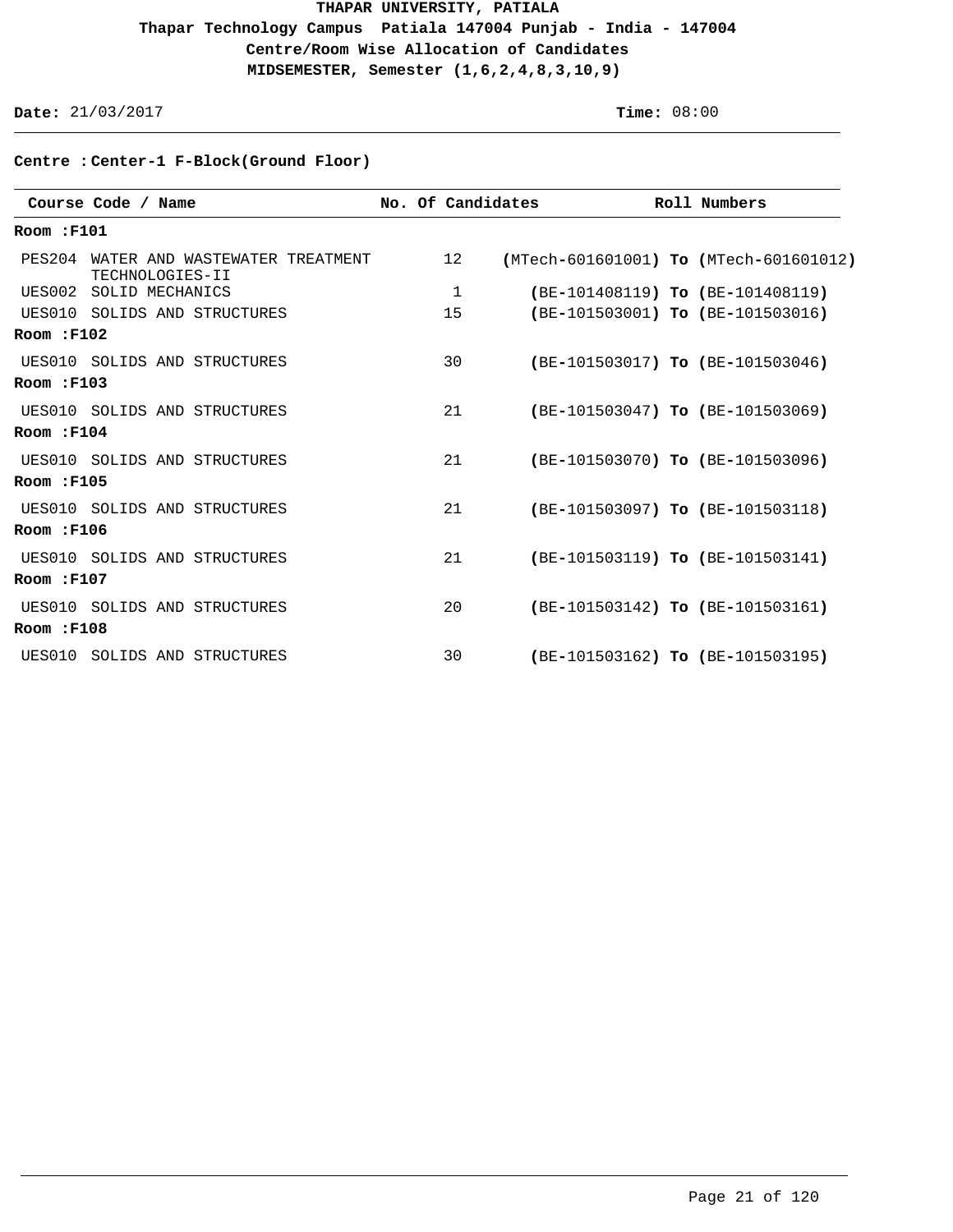## **Centre/Room Wise Allocation of Candidates Thapar Technology Campus Patiala 147004 Punjab - India - 147004**

**MIDSEMESTER, Semester (1,6,2,4,8,3,10,9)**

Date:  $21/03/2017$ 

### **Centre : Center-2 F-Block(First Floor)**

|             | Course Code / Name |                              |  | No. Of Candidates |  | Roll Numbers                         |
|-------------|--------------------|------------------------------|--|-------------------|--|--------------------------------------|
| Room : F201 |                    |                              |  |                   |  |                                      |
|             |                    | UES010 SOLIDS AND STRUCTURES |  | 24                |  | (BE-101503196) To (BE-101503220)     |
| Room : F202 |                    |                              |  |                   |  |                                      |
|             |                    | UES010 SOLIDS AND STRUCTURES |  | 24                |  | $(BE-101503221)$ To $(BE-101503248)$ |
| Room : F203 |                    |                              |  |                   |  |                                      |
|             |                    | UES010 SOLIDS AND STRUCTURES |  | 24                |  | $(BE-101503249)$ To $(BE-101506017)$ |
| Room : F204 |                    |                              |  |                   |  |                                      |
|             |                    | UES010 SOLIDS AND STRUCTURES |  | 24                |  | $(BE-101506019)$ To $(BE-101506044)$ |
| Room : F205 |                    |                              |  |                   |  |                                      |
|             |                    | UES010 SOLIDS AND STRUCTURES |  | 24                |  | $(BE-101506046)$ To $(BE-101506069)$ |
| Room : F206 |                    |                              |  |                   |  |                                      |
|             |                    | UES010 SOLIDS AND STRUCTURES |  | 18                |  | $(BE-101506070)$ To $(BE-101506089)$ |
| Room : F207 |                    |                              |  |                   |  |                                      |
|             |                    | UES010 SOLIDS AND STRUCTURES |  | 18                |  | $(BE-101506090)$ To $(BE-101506108)$ |
| Room : F208 |                    |                              |  |                   |  |                                      |
|             |                    | UES010 SOLIDS AND STRUCTURES |  | 18                |  | $(BE-101506109)$ To $(BE-101506128)$ |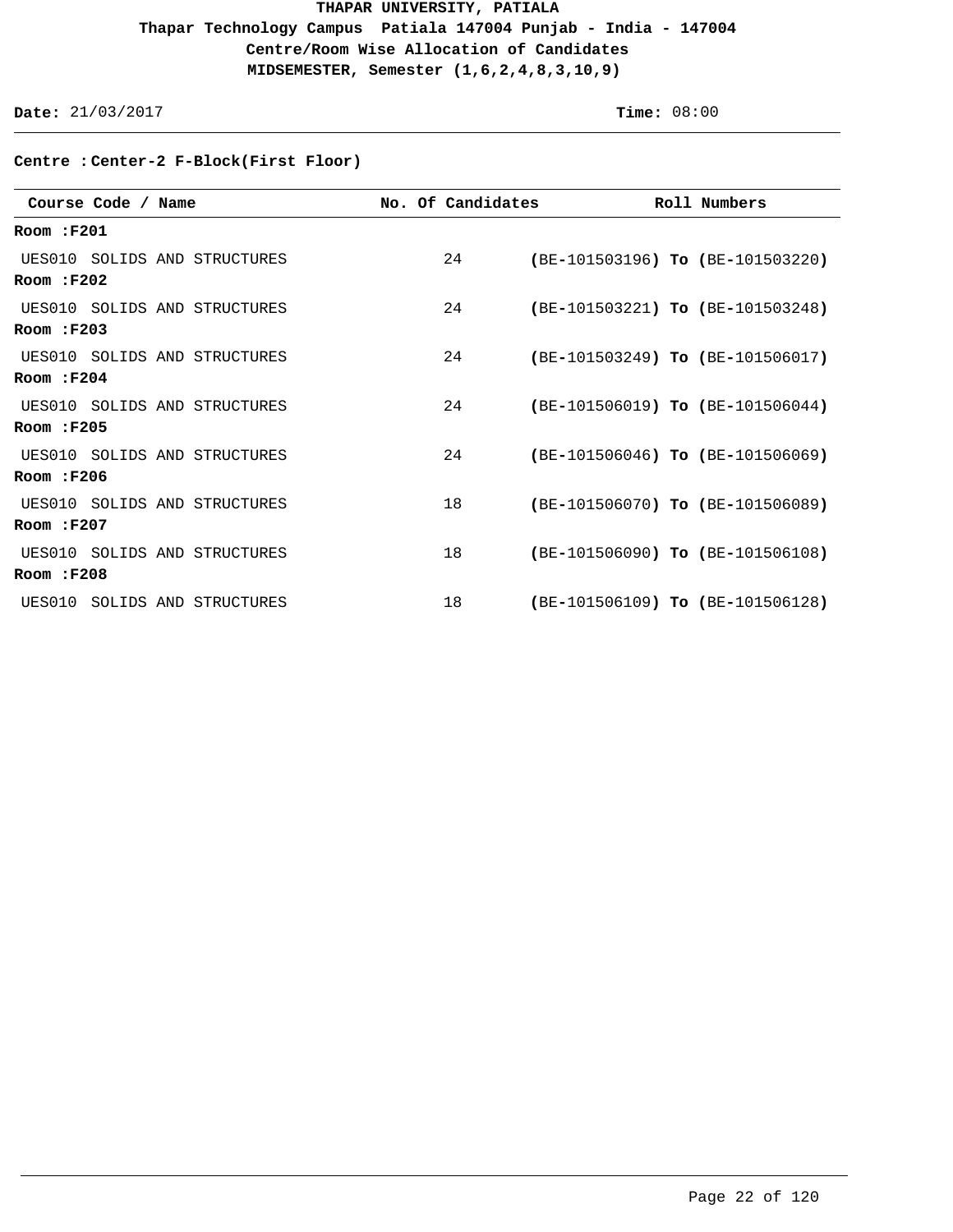**Centre/Room Wise Allocation of Candidates Thapar Technology Campus Patiala 147004 Punjab - India - 147004**

**MIDSEMESTER, Semester (1,6,2,4,8,3,10,9)**

Date:  $21/03/2017$ 

```
Time: 08:00
```
**Centre : Center-3 E-Block(Ground Floor) & C-Block**

|             | Course Code / Name |                              |  | No. Of Candidates |  | Roll Numbers                         |
|-------------|--------------------|------------------------------|--|-------------------|--|--------------------------------------|
| Room : E101 |                    |                              |  |                   |  |                                      |
|             |                    | UES010 SOLIDS AND STRUCTURES |  | 21                |  | $(BE-101506129)$ To $(BE-101506151)$ |
| Room : E102 |                    |                              |  |                   |  |                                      |
|             |                    | UES010 SOLIDS AND STRUCTURES |  | 21                |  | $(BE-101506152)$ To $(BE-101506176)$ |
| Room : E103 |                    |                              |  |                   |  |                                      |
|             |                    | UES010 SOLIDS AND STRUCTURES |  | 21                |  | $(BE-101506177)$ To $(BE-101510007)$ |
| Room : E104 |                    |                              |  |                   |  |                                      |
|             |                    | UES010 SOLIDS AND STRUCTURES |  | 21                |  | $(BE-101510008)$ To $(BE-101510030)$ |
| Room : E105 |                    |                              |  |                   |  |                                      |
|             |                    | UES010 SOLIDS AND STRUCTURES |  | 21                |  | $(BE-101510031)$ To $(BE-101510051)$ |
| Room : E106 |                    |                              |  |                   |  |                                      |
|             |                    | UES010 SOLIDS AND STRUCTURES |  | 21                |  | $(BE-101510052)$ To $(BE-101510073)$ |
| Room : E107 |                    |                              |  |                   |  |                                      |
|             |                    | UES010 SOLIDS AND STRUCTURES |  | 21                |  | $(BE-101510074)$ To $(BE-101511003)$ |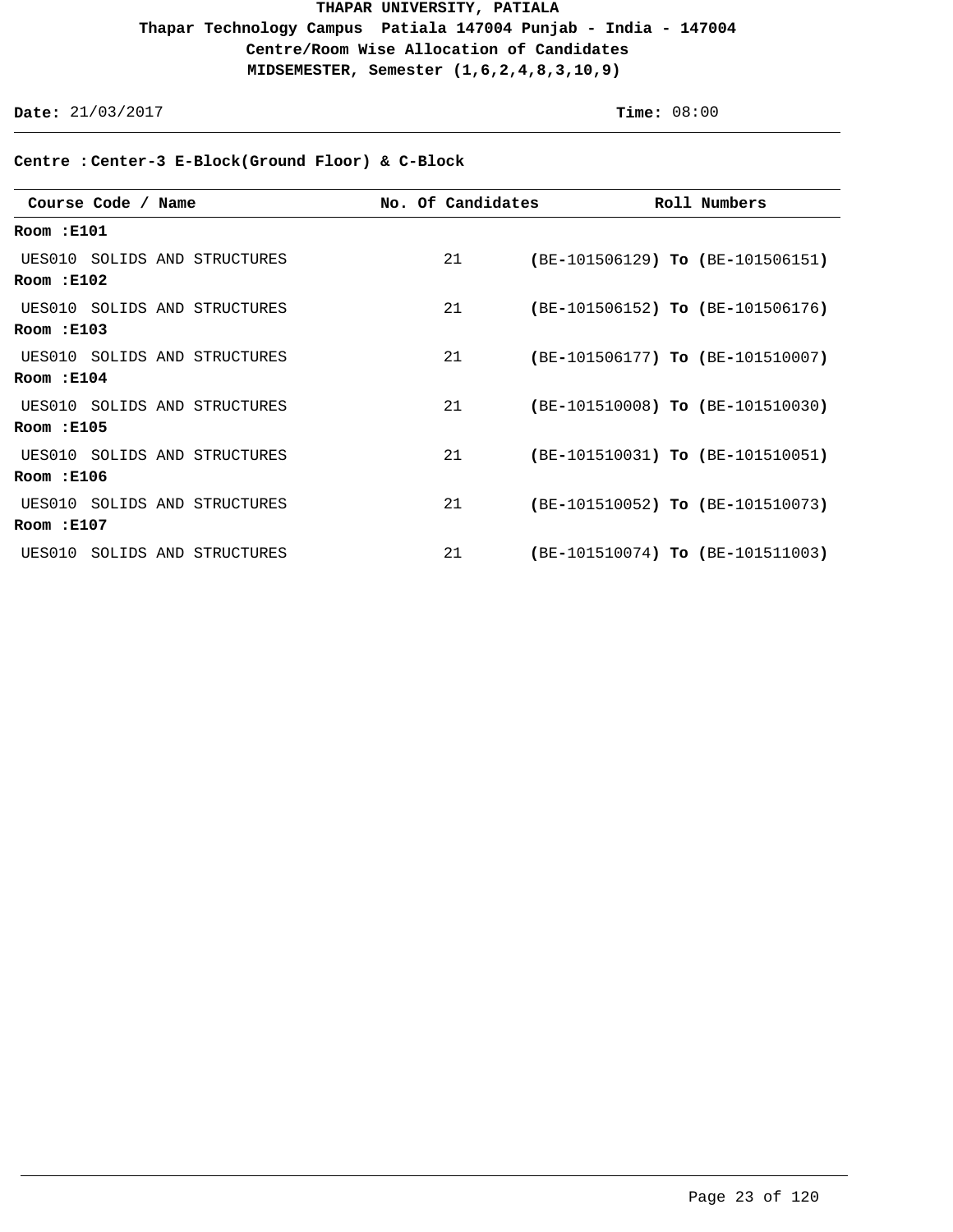**Centre/Room Wise Allocation of Candidates Thapar Technology Campus Patiala 147004 Punjab - India - 147004**

**MIDSEMESTER, Semester (1,6,2,4,8,3,10,9)**

Date:  $21/03/2017$ 

### **Centre : Center-4 E-Block(First Floor)**

| Course Code / Name |  |                              |  |    | No. Of Candidates |  | Roll Numbers                         |
|--------------------|--|------------------------------|--|----|-------------------|--|--------------------------------------|
| Room : E201        |  |                              |  |    |                   |  |                                      |
| Room : E202        |  | UES010 SOLIDS AND STRUCTURES |  |    | 14 \,             |  | (BE-101511004) To (BE-101511019)     |
| Room : E203        |  | UES010 SOLIDS AND STRUCTURES |  | 14 |                   |  | $(BE-101511020)$ To $(BE-101511033)$ |
| Room : E204        |  | UES010 SOLIDS AND STRUCTURES |  | 14 |                   |  | $(BE-101511034)$ To $(BE-101511047)$ |
| Room : E205        |  | UES010 SOLIDS AND STRUCTURES |  | 14 |                   |  | $(BE-101511048)$ To $(BE-101511063)$ |
| Room : E206        |  | UES010 SOLIDS AND STRUCTURES |  | 14 |                   |  | $(BE-101511064)$ To $(BE-101512009)$ |
| Room : E207        |  | UES010 SOLIDS AND STRUCTURES |  | 14 |                   |  | $(BE-101512010)$ To $(BE-101512028)$ |
| Room : E209        |  | UES010 SOLIDS AND STRUCTURES |  | 14 |                   |  | $(BE-101512029)$ To $(BE-101512045)$ |
| Room : E210        |  | UES010 SOLIDS AND STRUCTURES |  | 14 |                   |  | $(BE-101512046)$ To $(BE-101512060)$ |
| Room : E211        |  | UES010 SOLIDS AND STRUCTURES |  | 14 |                   |  | $(BE-101512061)$ To $(BE-101515011)$ |
| Room : E212        |  | UES010 SOLIDS AND STRUCTURES |  | 14 |                   |  | $(BE-101515012)$ To $(BE-101515027)$ |
|                    |  | UES010 SOLIDS AND STRUCTURES |  | 14 |                   |  | $(BE-101515028)$ To $(BE-101515041)$ |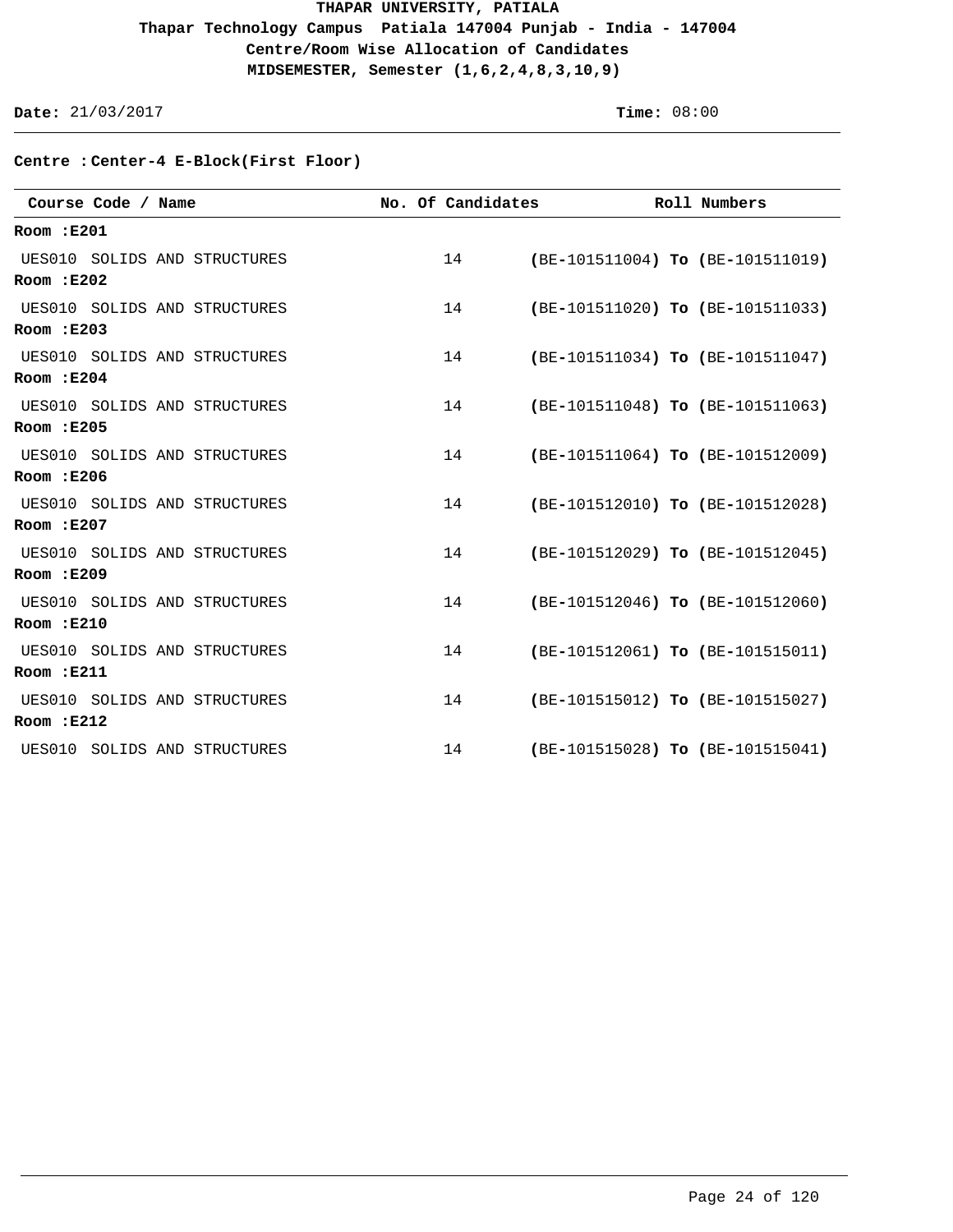**Centre/Room Wise Allocation of Candidates Thapar Technology Campus Patiala 147004 Punjab - India - 147004**

**MIDSEMESTER, Semester (1,6,2,4,8,3,10,9)**

Date:  $21/03/2017$ 

Time: 08:00

### **Centre : Center-5 B-Block**

|             | Course Code / Name |                              |  | No. Of Candidates |  | Roll Numbers                           |
|-------------|--------------------|------------------------------|--|-------------------|--|----------------------------------------|
| Room : B301 |                    |                              |  |                   |  |                                        |
|             |                    | UES010 SOLIDS AND STRUCTURES |  | 30                |  | (BE-101515042) To (BE-101553007)       |
| Room : B302 |                    |                              |  |                   |  |                                        |
|             |                    | UES010 SOLIDS AND STRUCTURES |  | 33                |  | $(BE-101553008)$ To $(BE-101683001)$   |
| Room : B303 |                    |                              |  |                   |  |                                        |
|             |                    | UES010 SOLIDS AND STRUCTURES |  | 30                |  | $(BE-101683002)$ To $(BE-101683032)$   |
| Room : B304 |                    |                              |  |                   |  |                                        |
|             |                    | UES010 SOLIDS AND STRUCTURES |  | 30                |  | $(BE-101683033)$ To $(BE-101686017)$   |
| Room : B307 |                    |                              |  |                   |  |                                        |
|             |                    | UES010 SOLIDS AND STRUCTURES |  | 21                |  | $(BE-101690013)$ To $(BE-101695009)$   |
|             |                    | UES010 SOLIDS AND STRUCTURES |  | 3                 |  | (BEMBA-401503006) To (BEMBA-401503008) |
| Room : B308 |                    |                              |  |                   |  |                                        |
|             |                    | UES010 SOLIDS AND STRUCTURES |  | 31                |  | (BEMBA-401503009) To (BEMBA-401556002) |
| Room : B305 |                    |                              |  |                   |  |                                        |
|             |                    | UES010 SOLIDS AND STRUCTURES |  | 21                |  | $(BE-101686018)$ To $(BE-101690012)$   |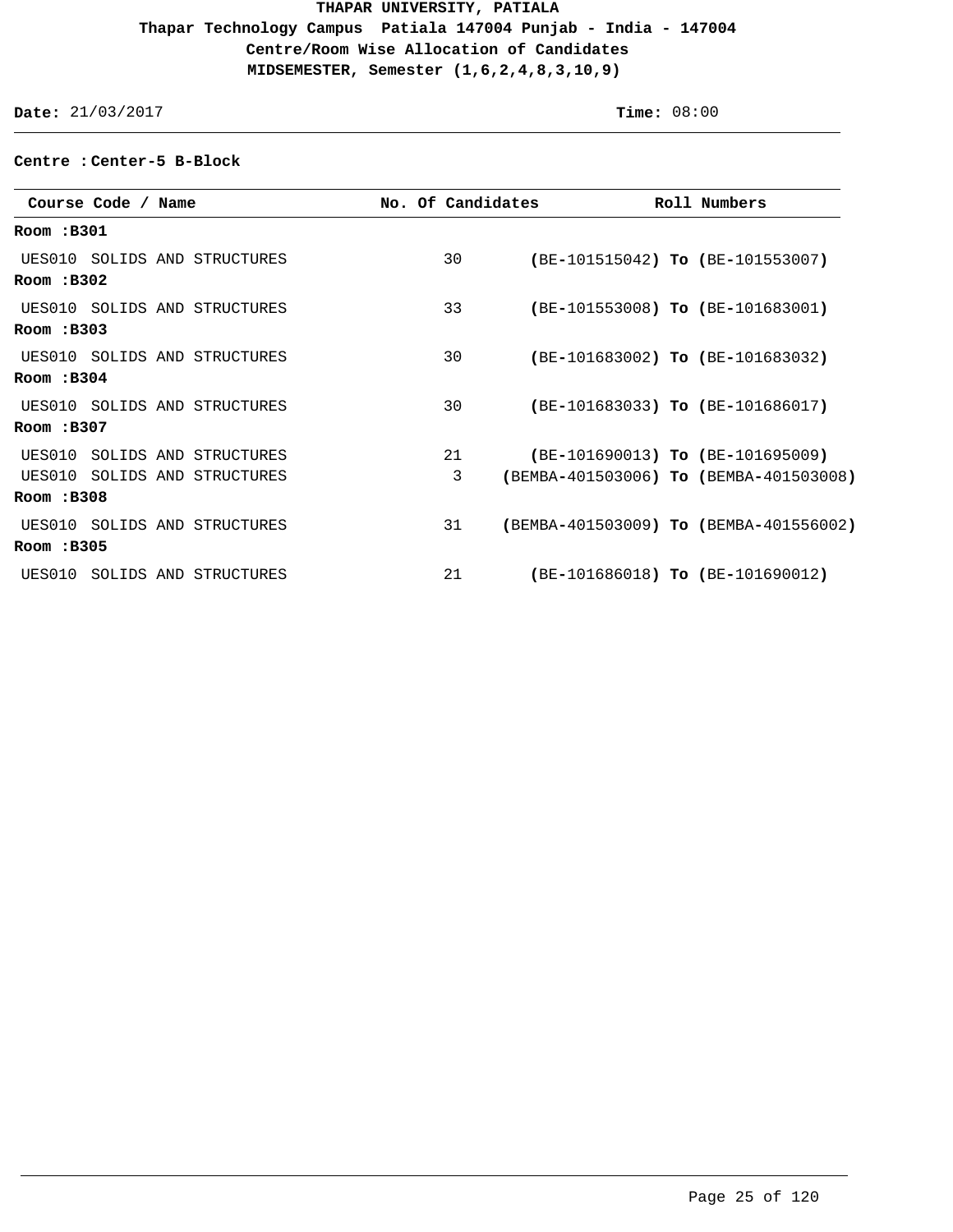**Centre/Room Wise Allocation of Candidates Thapar Technology Campus Patiala 147004 Punjab - India - 147004**

**MIDSEMESTER, Semester (1,6,2,4,8,3,10,9)**

Date:  $21/03/2017$ 

**Time:** 10:30

### **Centre : Center-1 F-Block(Ground Floor)**

|             | Course Code / Name                              |    | No. Of Candidates | Roll Numbers                          |
|-------------|-------------------------------------------------|----|-------------------|---------------------------------------|
| Room : F101 |                                                 |    |                   |                                       |
| PCA409      | BIG DATA ANALYTICS AND BUSINESS<br>INTELLIGENCE | 15 |                   | $MCA-201500002)$ To $(MCA-201500016)$ |
|             | UME804 TURBO-MACHINES                           | 15 |                   | $(BE-101208059)$ To $(BE-101308015)$  |
| Room : F102 |                                                 |    |                   |                                       |
| PCA409      | BIG DATA ANALYTICS AND BUSINESS<br>INTELLIGENCE | 30 |                   | $MCA-201500017)$ To $(MCA-201680019)$ |
|             | UME804 TURBO-MACHINES                           | 30 |                   | $(BE-101308016)$ To $(BE-101308048)$  |
| Room : F103 |                                                 |    |                   |                                       |
| PCA409      | BIG DATA ANALYTICS AND BUSINESS<br>INTELLIGENCE | 21 |                   | $MCA-201680020$ To $MCA-201680041$    |
|             | UME804 TURBO-MACHINES                           | 21 |                   | $(BE-101308050)$ To $(BE-101308073)$  |
| Room : F104 |                                                 |    |                   |                                       |
| UCE836      | ADVANCED CONSTRUCTION MATERIALS                 | 21 |                   | $(BE-101202030)$ To $(BE-101302046)$  |
|             | UME804 TURBO-MACHINES                           | 21 |                   | $(BE-101308074)$ To $(BE-101308100)$  |
| Room : F105 |                                                 |    |                   |                                       |
| UME804      | TURBO-MACHINES                                  | 21 |                   | $(BE-101308101)$ To $(BE-101308122)$  |
|             | UCE836 ADVANCED CONSTRUCTION MATERIALS          | 21 |                   | (BE-101302048) To (BE-101302087)      |
| Room : F106 |                                                 |    |                   |                                       |
| UCH802      | PROCESS MODELING AND SIMULATION                 | 7  |                   | $(BE-101301001)$ To $(BE-101301007)$  |
| UCE836      | ADVANCED CONSTRUCTION MATERIALS                 | 14 |                   | $(BE-101302089)$ To $(BE-101482015)$  |
|             | UME804 TURBO-MACHINES                           | 21 |                   | $(BE-101308123)$ To $(BE-101488018)$  |
| Room : F107 |                                                 |    |                   |                                       |
| UEI841      | ADVANCED CONTROL SYSTEMS                        | 20 |                   | $(BE-101304096)$ To $(BE-101309022)$  |
|             | UCH802 PROCESS MODELING AND SIMULATION          | 20 |                   | (BE-101301008) To (BE-101301030)      |
| Room : F108 |                                                 |    |                   |                                       |
| UCS801      | SOFTWARE PROJECT MANAGEMENT                     | 15 |                   | $(BE-101303009)$ To $(BE-101303102)$  |
| UCH802      | PROCESS MODELING AND SIMULATION                 | 28 |                   | $(BE-101301032)$ To $(BE-101481003)$  |
|             | UEI841 ADVANCED CONTROL SYSTEMS                 | 15 |                   | $(BE-101309024)$ To $(BE-101489007)$  |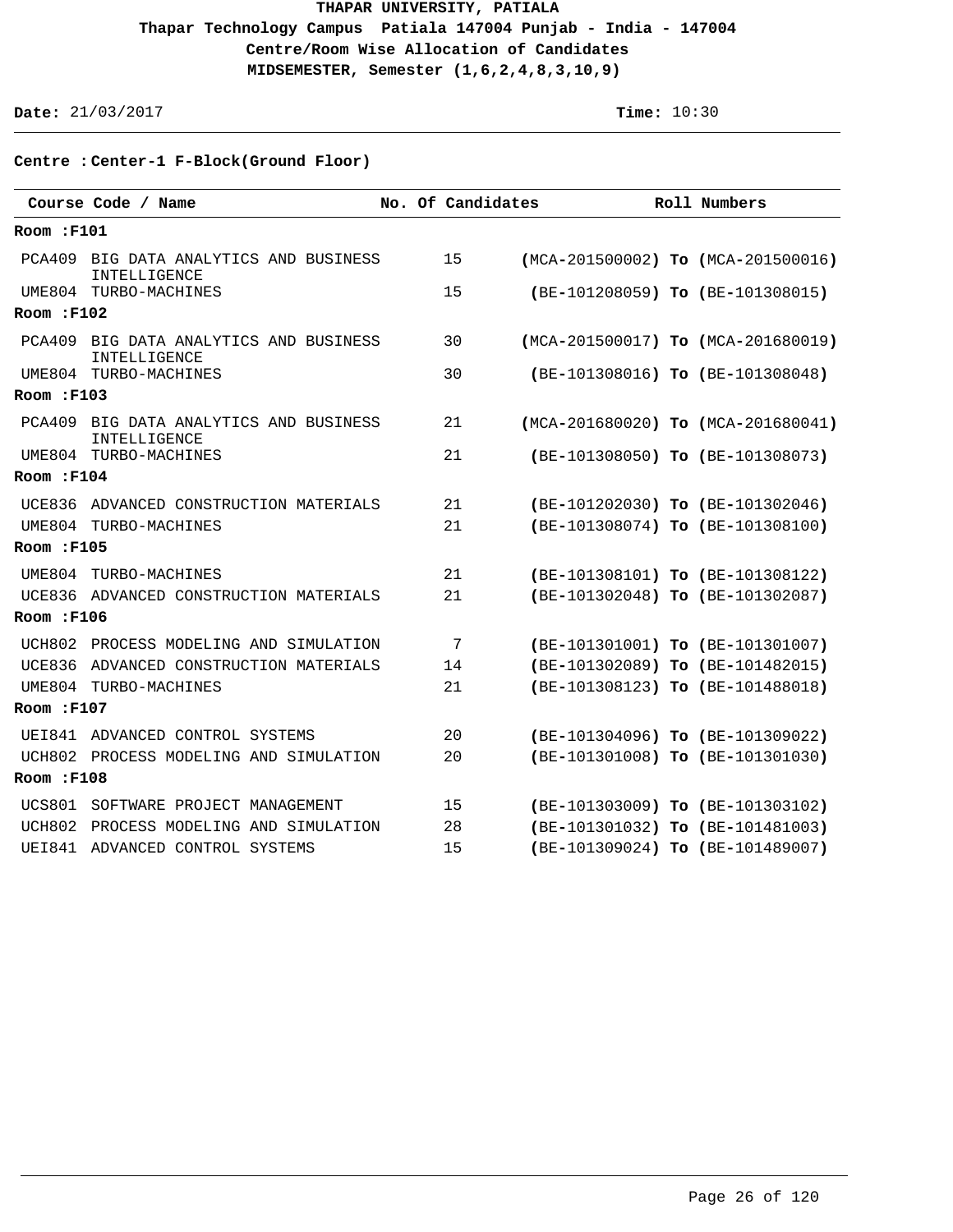**Thapar Technology Campus Patiala 147004 Punjab - India - 147004**

**Centre/Room Wise Allocation of Candidates**

**MIDSEMESTER, Semester (1,6,2,4,8,3,10,9)**

Date:  $21/03/2017$ 

**Time:** 10:30

**Centre : Center-2 F-Block(First Floor)**

|             | Course Code / Name                      |  | No. Of Candidates |  | Roll Numbers                           |
|-------------|-----------------------------------------|--|-------------------|--|----------------------------------------|
| Room : F201 |                                         |  |                   |  |                                        |
| UEC506      | MICROELECTRONICS - IC DESIGN AND<br>FAB |  | 2                 |  | $(BE-101206028)$ To $(BE-101256001)$   |
| PTF101      | NUMERICAL CONTROL OF MACHINE            |  | 12                |  | (BEMBA-401307001) To (BEMBA-401487002) |
| PME403      | ECONOMICS OF EDUCATION AND HEALTH       |  | 3                 |  | $(MA-861501002)$ To $(MA-861501006)$   |
| PBC442      | BIOCATALYSIS                            |  | 5                 |  | $(MSc-301507001)$ To $(MSc-301507005)$ |
|             | UCS801 SOFTWARE PROJECT MANAGEMENT      |  | 7                 |  | $(BE-101303108)$ To $(BE-101483007)$   |
| Room : F202 |                                         |  |                   |  |                                        |
| PBC442      | <b>BIOCATALYSIS</b>                     |  | 4                 |  | $(MSc-301507007)$ To $(MSc-301507010)$ |
| PMC107      | REAL ANALYSIS - I                       |  |                   |  | $(MSc-301503007)$ To $(MSc-301503007)$ |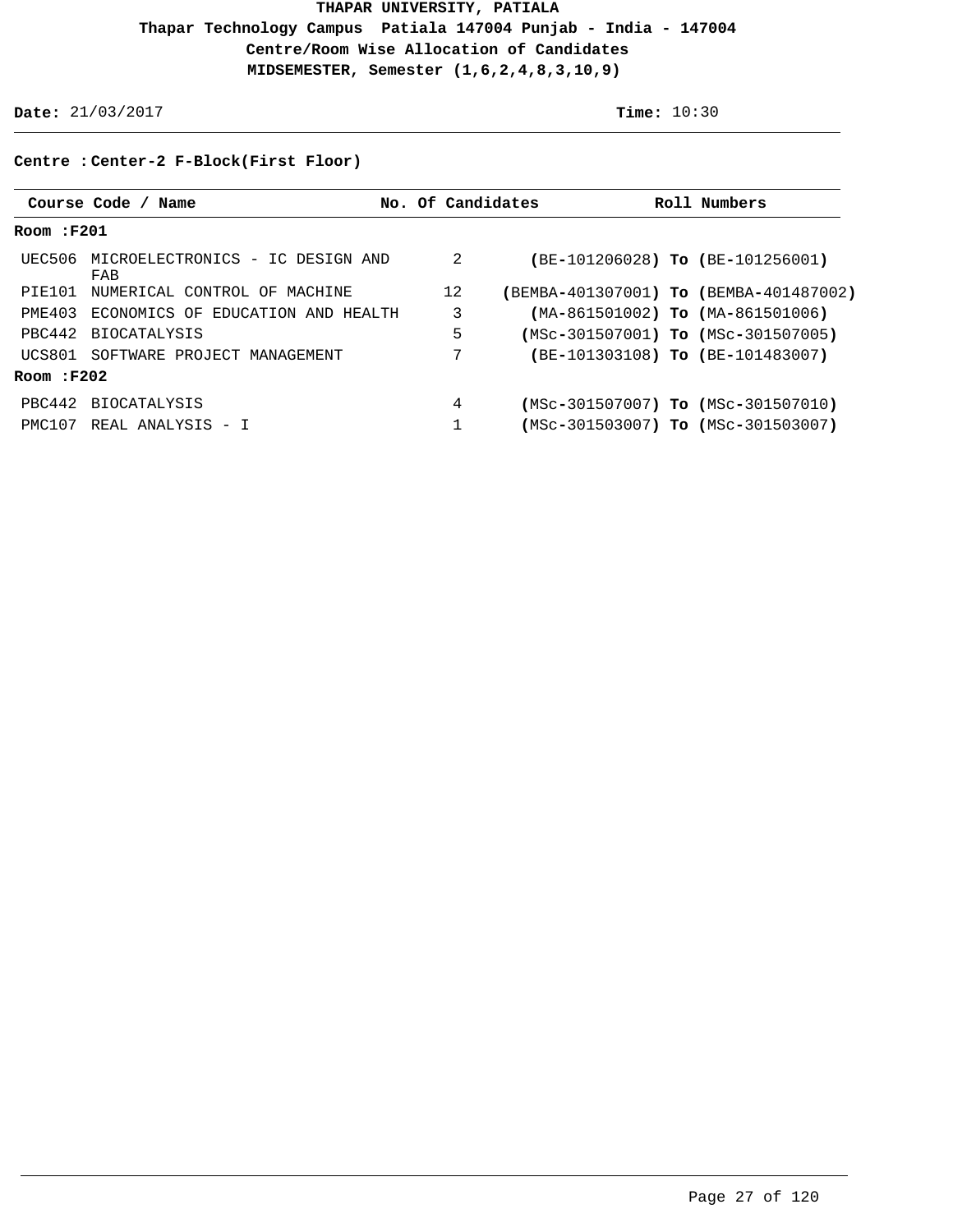**Thapar Technology Campus Patiala 147004 Punjab - India - 147004**

**Centre/Room Wise Allocation of Candidates**

**MIDSEMESTER, Semester (1,6,2,4,8,3,10,9)**

Date:  $21/03/2017$ 

**Time:** 13:00

**Centre : Center-1 F-Block(Ground Floor)**

|             | Course Code / Name                                | No. Of Candidates |    |  | Roll Numbers                         |
|-------------|---------------------------------------------------|-------------------|----|--|--------------------------------------|
| Room : F101 |                                                   |                   |    |  |                                      |
|             | UCS616 ADVANCED DATA STRUCTURES AND<br>ALGORITHMS |                   | 15 |  | $(BE-101403001)$ To $(BE-101403016)$ |
|             | UTA009 COMPUTER PROGRAMMING - II                  |                   | 15 |  | $(BE-101501031)$ To $(BE-101601009)$ |
| Room : F102 |                                                   |                   |    |  |                                      |
|             | UTA009 COMPUTER PROGRAMMING - II                  |                   | 30 |  | $(BE-101601010)$ To $(BE-101602001)$ |
|             | UCS616 ADVANCED DATA STRUCTURES AND<br>ALGORITHMS |                   | 30 |  | (BE-101403017) To (BE-101403052)     |
| Room : F103 |                                                   |                   |    |  |                                      |
|             | UTA009 COMPUTER PROGRAMMING - II                  |                   | 21 |  | $(BE-101602002)$ To $(BE-101602024)$ |
|             | UCS616 ADVANCED DATA STRUCTURES AND<br>ALGORITHMS |                   | 21 |  | $(BE-101403053)$ To $(BE-101403074)$ |
| Room : F104 |                                                   |                   |    |  |                                      |
|             | UCS616 ADVANCED DATA STRUCTURES AND<br>ALGORITHMS |                   | 21 |  | $(BE-101403075)$ To $(BE-101403096)$ |
|             | UTA009 COMPUTER PROGRAMMING - II                  |                   | 21 |  | $(BE-101602025)$ To $(BE-101602047)$ |
| Room : F105 |                                                   |                   |    |  |                                      |
|             | UCS616 ADVANCED DATA STRUCTURES AND<br>ALGORITHMS |                   | 21 |  | $(BE-101403097)$ To $(BE-101403123)$ |
|             | UTA009 COMPUTER PROGRAMMING - II                  |                   | 21 |  | (BE-101602048) To (BE-101602071)     |
| Room:F106   |                                                   |                   |    |  |                                      |
|             | UTA009 COMPUTER PROGRAMMING - II                  |                   | 21 |  | $(BE-101602072)$ To $(BE-101602092)$ |
|             | UCS616 ADVANCED DATA STRUCTURES AND<br>ALGORITHMS |                   | 21 |  | $(BE-101403124)$ To $(BE-101403149)$ |
| Room : F107 |                                                   |                   |    |  |                                      |
|             | UCS616 ADVANCED DATA STRUCTURES AND<br>ALGORITHMS |                   | 20 |  | $(BE-101403150)$ To $(BE-101403170)$ |
|             | UTA009 COMPUTER PROGRAMMING - II                  |                   | 20 |  | $(BE-101602093)$ To $(BE-101602112)$ |
| Room : F108 |                                                   |                   |    |  |                                      |
|             | UCS616 ADVANCED DATA STRUCTURES AND<br>ALGORITHMS |                   | 30 |  | (BE-101403171) To (BE-101403202)     |
|             | UTA009 COMPUTER PROGRAMMING - II                  |                   | 30 |  | $(BE-101602113)$ To $(BE-101602145)$ |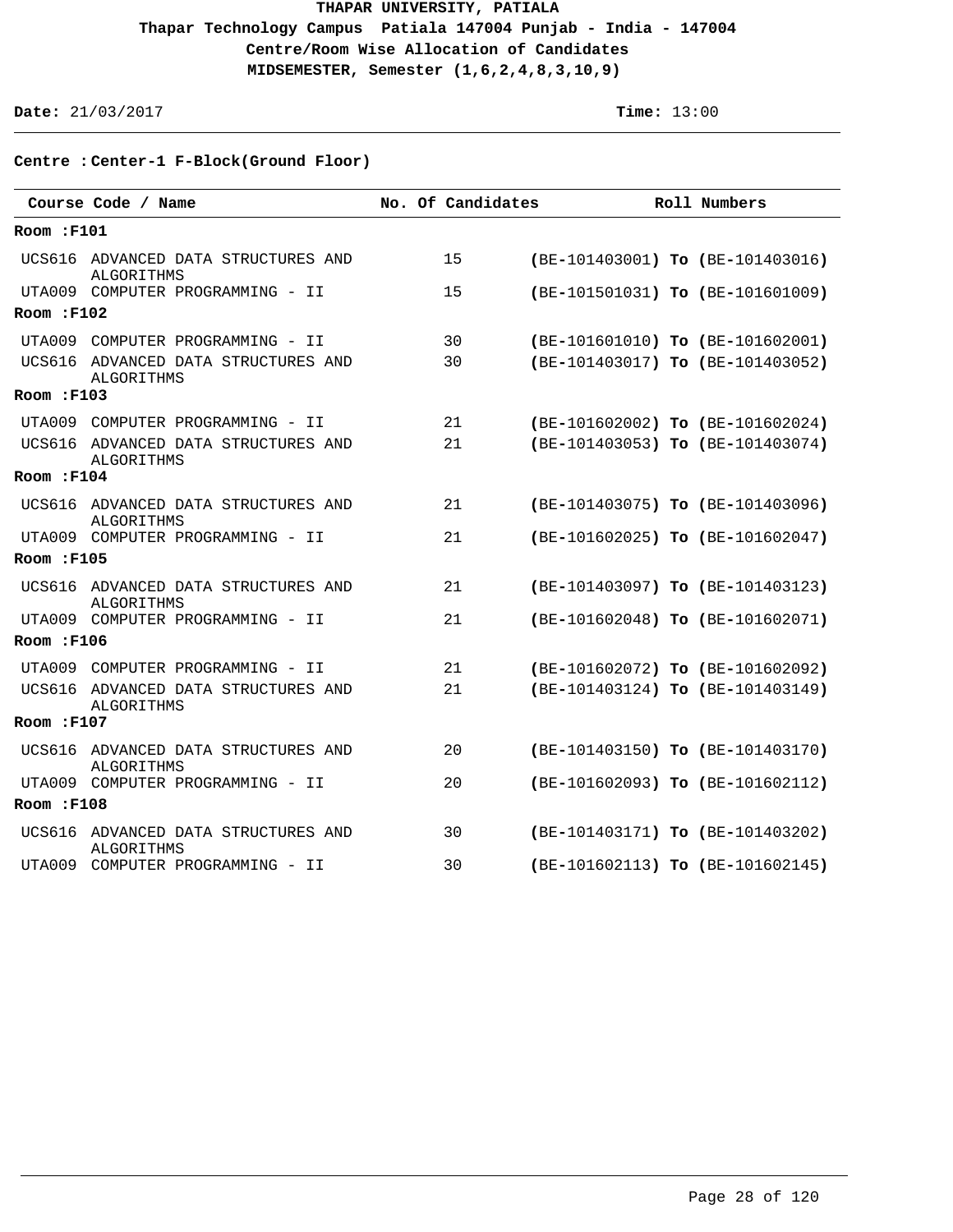**Centre/Room Wise Allocation of Candidates Thapar Technology Campus Patiala 147004 Punjab - India - 147004**

**MIDSEMESTER, Semester (1,6,2,4,8,3,10,9)**

Date:  $21/03/2017$ 

**Time:** 13:00

### **Centre : Center-2 F-Block(First Floor)**

|             | Course Code / Name                                | No. Of Candidates |    |  | Roll Numbers                         |
|-------------|---------------------------------------------------|-------------------|----|--|--------------------------------------|
| Room : F201 |                                                   |                   |    |  |                                      |
|             | UCS616 ADVANCED DATA STRUCTURES AND<br>ALGORITHMS |                   | 24 |  | (BE-101403203) To (BE-101410019)     |
|             | UTA009 COMPUTER PROGRAMMING - II                  |                   | 24 |  | $(BE-101603001)$ To $(BE-101603025)$ |
| Room : F202 |                                                   |                   |    |  |                                      |
|             | UCS616 ADVANCED DATA STRUCTURES AND<br>ALGORITHMS |                   | 24 |  | $(BE-101410020)$ To $(BE-101410043)$ |
|             | UTA009 COMPUTER PROGRAMMING - II                  |                   | 24 |  | $(BE-101603026)$ To $(BE-101603050)$ |
| Room : F203 |                                                   |                   |    |  |                                      |
|             | UCS616 ADVANCED DATA STRUCTURES AND<br>ALGORITHMS |                   | 24 |  | $(BE-101410044)$ To $(BE-101411006)$ |
|             | UTA009 COMPUTER PROGRAMMING - II                  |                   | 24 |  | $(BE-101603051)$ To $(BE-101603074)$ |
| Room : F204 |                                                   |                   |    |  |                                      |
|             | UTA009 COMPUTER PROGRAMMING - II                  |                   | 24 |  | $(BE-101603075)$ To $(BE-101603098)$ |
|             | UCS616 ADVANCED DATA STRUCTURES AND<br>ALGORITHMS |                   | 24 |  | $(BE-101411007)$ To $(BE-101411030)$ |
| Room : F205 |                                                   |                   |    |  |                                      |
|             | UTA009 COMPUTER PROGRAMMING - II                  |                   | 24 |  | $(BE-101603099)$ To $(BE-101603124)$ |
|             | UCS616 ADVANCED DATA STRUCTURES AND<br>ALGORITHMS |                   | 24 |  | (BE-101411031) To (BE-101412014)     |
| Room : F206 |                                                   |                   |    |  |                                      |
|             | UTA009 COMPUTER PROGRAMMING - II                  |                   | 18 |  | $(BE-101603125)$ To $(BE-101603143)$ |
|             | UCS616 ADVANCED DATA STRUCTURES AND<br>ALGORITHMS |                   | 18 |  | (BE-101412015) To (BE-101412035)     |
| Room : F207 |                                                   |                   |    |  |                                      |
|             | UTA009 COMPUTER PROGRAMMING - II                  |                   | 18 |  | $(BE-101603144)$ To $(BE-101603161)$ |
| UCS616      | ADVANCED DATA STRUCTURES AND<br>ALGORITHMS        |                   | 18 |  | $(BE-101412036)$ To $(BE-101453008)$ |
| Room : F208 |                                                   |                   |    |  |                                      |
|             | UTA009 COMPUTER PROGRAMMING - II                  |                   | 18 |  | $(BE-101603162)$ To $(BE-101603179)$ |
|             | UCS616 ADVANCED DATA STRUCTURES AND<br>ALGORITHMS |                   | 18 |  | $(BE-101453009)$ To $(BE-101583005)$ |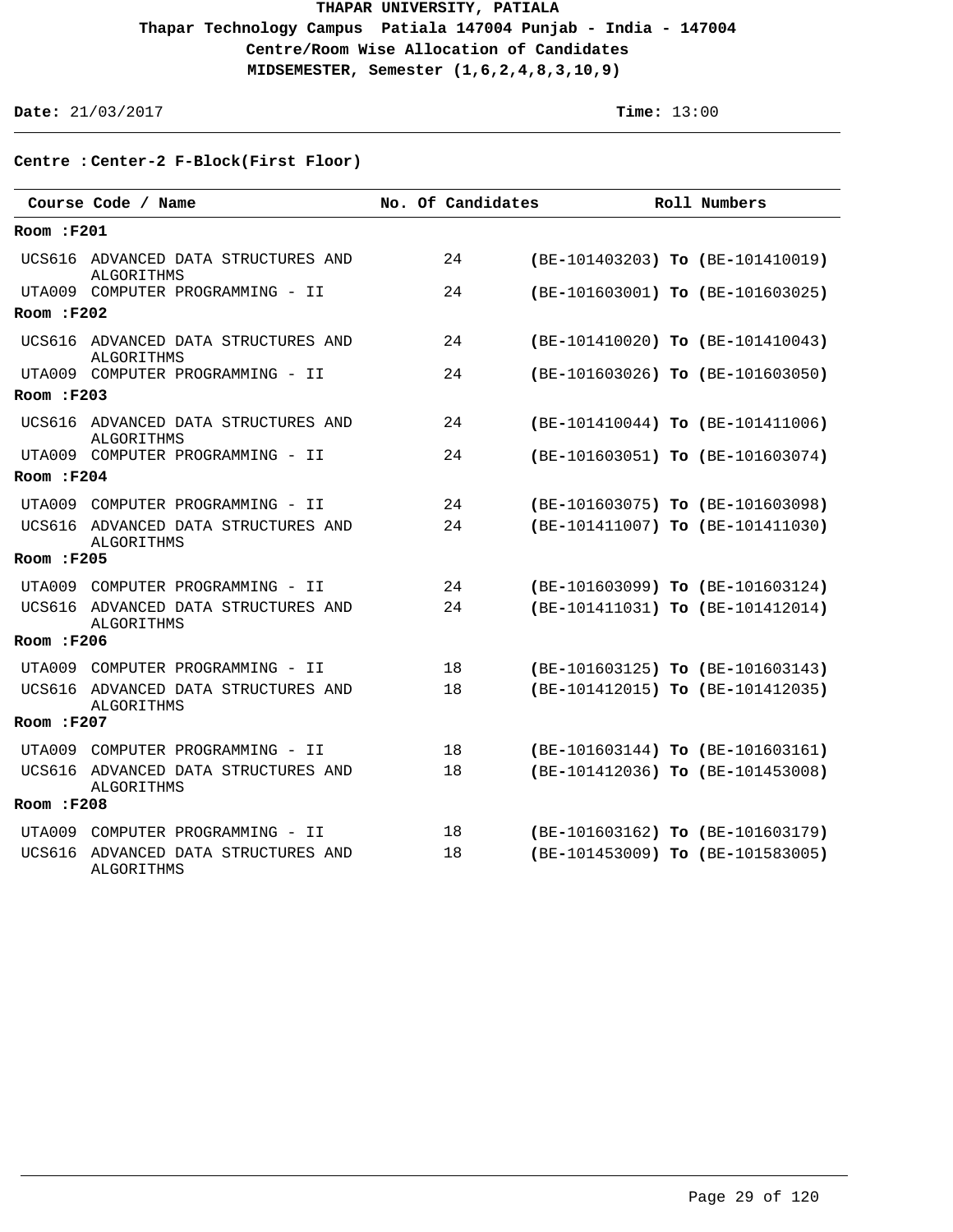**Centre/Room Wise Allocation of Candidates Thapar Technology Campus Patiala 147004 Punjab - India - 147004**

**MIDSEMESTER, Semester (1,6,2,4,8,3,10,9)**

Date:  $21/03/2017$ 

**Time:** 13:00

**Centre : Center-3 E-Block(Ground Floor) & C-Block**

|               | Course Code / Name                                | No. Of Candidates |  | Roll Numbers                         |
|---------------|---------------------------------------------------|-------------------|--|--------------------------------------|
| Room : E101   |                                                   |                   |  |                                      |
| UCS616        | ADVANCED DATA STRUCTURES AND<br>ALGORITHMS        | 21                |  | $(BE-101583006)$ To $(BE-101590004)$ |
|               | UTA009 COMPUTER PROGRAMMING - II                  | 21                |  | $(BE-101603180)$ To $(BE-101603200)$ |
| Room : E102   |                                                   |                   |  |                                      |
| <b>UEC605</b> | EMBEDDED SYSTEMS                                  | 10                |  | $(BE-101406001)$ To $(BE-101406011)$ |
|               | UTA009 COMPUTER PROGRAMMING - II                  | 21                |  | $(BE-101603201)$ To $(BE-101603221)$ |
|               | UCS616 ADVANCED DATA STRUCTURES AND<br>ALGORITHMS | 11                |  | $(BE-101590005)$ To $(BE-101592006)$ |
| Room : E103   |                                                   |                   |  |                                      |
| <b>UEC605</b> | EMBEDDED SYSTEMS                                  | 21                |  | $(BE-101406012)$ To $(BE-101406034)$ |
|               | UTA009 COMPUTER PROGRAMMING - II                  | 21                |  | $(BE-101603222)$ To $(BE-101603242)$ |
| Room : E104   |                                                   |                   |  |                                      |
| UTA009        | COMPUTER PROGRAMMING - II                         | 21                |  | $(BE-101603243)$ To $(BE-101603263)$ |
| UEC605        | EMBEDDED SYSTEMS                                  | 21                |  | (BE-101406035) To (BE-101406060)     |
| Room : E105   |                                                   |                   |  |                                      |
| UEC605        | EMBEDDED SYSTEMS                                  | 21                |  | $(BE-101406061)$ To $(BE-101406084)$ |
|               | UTA009 COMPUTER PROGRAMMING - II                  | 21                |  | $(BE-101603264)$ To $(BE-101603284)$ |
| Room : E106   |                                                   |                   |  |                                      |
| UEC605        | EMBEDDED SYSTEMS                                  | 21                |  | $(BE-101406085)$ To $(BE-101406109)$ |
|               | UTA009 COMPUTER PROGRAMMING - II                  | 21                |  | (BE-101603285) To (BE-101603306)     |
| Room : E107   |                                                   |                   |  |                                      |
| <b>UEC605</b> | EMBEDDED SYSTEMS                                  | 21                |  | $(BE-101406110)$ To $(BE-101406131)$ |
| UTA009        | COMPUTER PROGRAMMING - II                         | 21                |  | (BE-101603307) To (BE-101603327)     |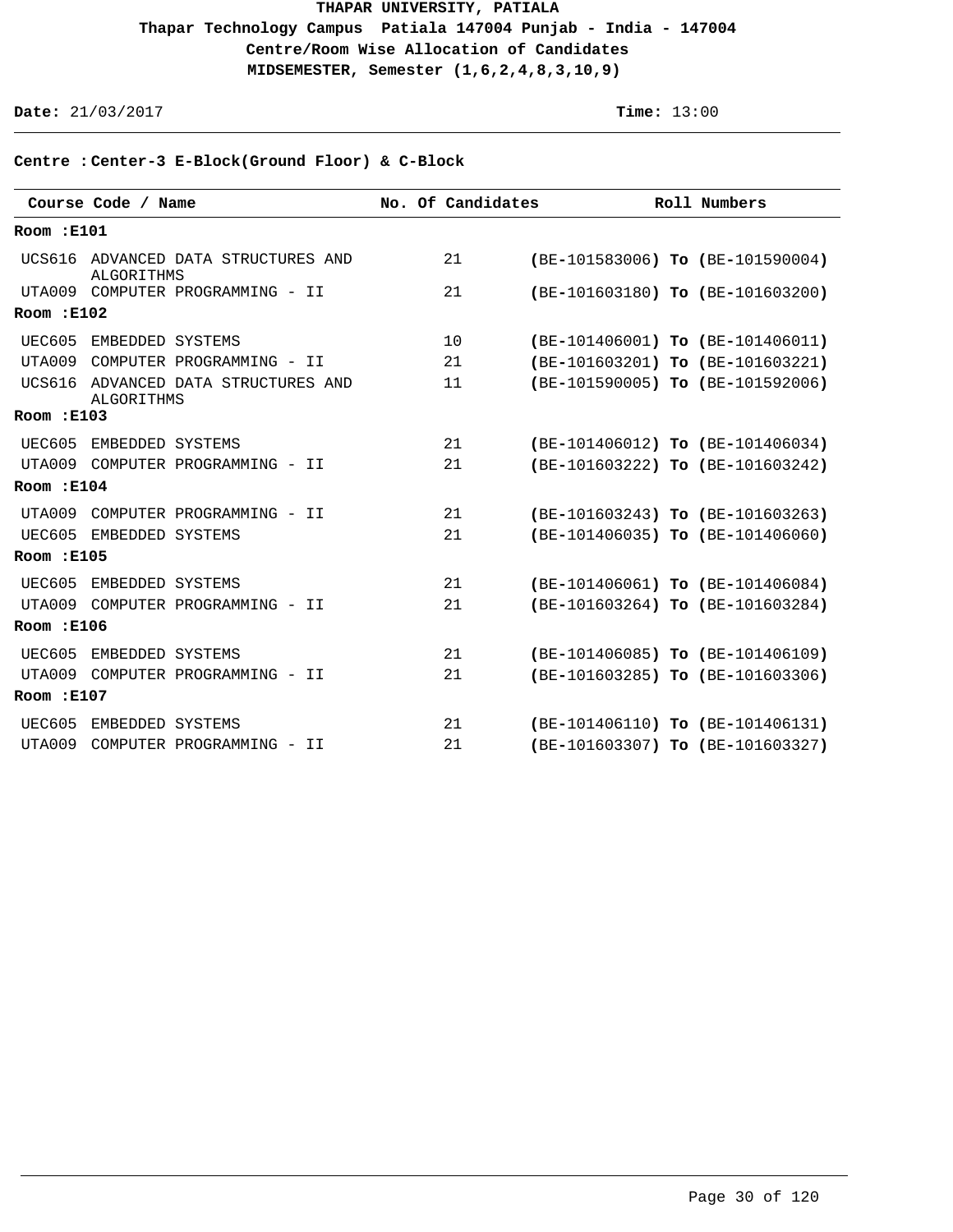**Thapar Technology Campus Patiala 147004 Punjab - India - 147004**

**Centre/Room Wise Allocation of Candidates**

**MIDSEMESTER, Semester (1,6,2,4,8,3,10,9)**

Date:  $21/03/2017$ 

**Time:** 13:00

#### **Centre : Center-4 E-Block(First Floor)**

|             | Course Code / Name                                   | No. Of Candidates |    |  | Roll Numbers                         |
|-------------|------------------------------------------------------|-------------------|----|--|--------------------------------------|
| Room:E201   |                                                      |                   |    |  |                                      |
|             | UTA009 COMPUTER PROGRAMMING - II                     |                   | 14 |  | (BE-101603328) To (BE-101603341)     |
|             | UEC605 EMBEDDED SYSTEMS                              |                   | 14 |  | $(BE-101406132)$ To $(BE-101406146)$ |
| Room:E202   |                                                      |                   |    |  |                                      |
|             | UTA009 COMPUTER PROGRAMMING - II                     |                   | 14 |  | (BE-101603342) To (BE-101603355)     |
|             | UEC605 EMBEDDED SYSTEMS                              |                   | 14 |  | $(BE-101406147)$ To $(BE-101406161)$ |
| Room : E203 |                                                      |                   |    |  |                                      |
|             | UEC605 EMBEDDED SYSTEMS                              |                   | 14 |  | $(BE-101406162)$ To $(BE-101406178)$ |
|             | UTA009 COMPUTER PROGRAMMING - II                     |                   | 14 |  | (BE-101603356) To (BE-101603370)     |
| Room : E204 |                                                      |                   |    |  |                                      |
|             | UTA009 COMPUTER PROGRAMMING - II                     |                   | 14 |  | $(BE-101603371)$ To $(BE-101603386)$ |
|             | UEC605 EMBEDDED SYSTEMS                              |                   | 14 |  | (BE-101406179) To (BE-101406193)     |
| Room : E205 |                                                      |                   |    |  |                                      |
| UEC605      | EMBEDDED SYSTEMS                                     |                   | 14 |  | $(BE-101406194)$ To $(BE-101456004)$ |
|             | UTA009 COMPUTER PROGRAMMING - II                     |                   | 14 |  | $(BE-101603387)$ To $(BE-101604013)$ |
| Room : E206 |                                                      |                   |    |  |                                      |
|             | UTA009 COMPUTER PROGRAMMING - II                     |                   | 14 |  | (BE-101604014) To (BE-101604028)     |
|             | UEC605 EMBEDDED SYSTEMS                              |                   | 14 |  | $(BE-101456005)$ To $(BE-101586003)$ |
| Room : E207 |                                                      |                   |    |  |                                      |
|             | UTA009 COMPUTER PROGRAMMING - II                     |                   | 14 |  | (BE-101604029) To (BE-101604045)     |
| UEI503      | DIGITAL SIGNAL PROCESSING AND                        |                   | 3  |  | $(BE-101305098)$ To $(BE-101404002)$ |
|             | APPLICATIONS<br>UEC605 EMBEDDED SYSTEMS              |                   | 11 |  | $(BE-101586004)$ To $(BE-101586016)$ |
| Room : E209 |                                                      |                   |    |  |                                      |
|             | UTA009 COMPUTER PROGRAMMING - II                     |                   | 14 |  | (BE-101604046) To (BE-101604060)     |
|             | UEI503 DIGITAL SIGNAL PROCESSING AND                 |                   | 14 |  | $(BE-101404004)$ To $(BE-101404023)$ |
|             | APPLICATIONS                                         |                   |    |  |                                      |
| Room : E210 |                                                      |                   |    |  |                                      |
|             | UEI503 DIGITAL SIGNAL PROCESSING AND<br>APPLICATIONS |                   | 14 |  | (BE-101404024) To (BE-101404039)     |
|             | UTA009 COMPUTER PROGRAMMING - II                     |                   | 14 |  | (BE-101604061) To (BE-101604075)     |
| Room : E211 |                                                      |                   |    |  |                                      |
|             | UTA009 COMPUTER PROGRAMMING - II                     |                   | 14 |  | $(BE-101604076)$ To $(BE-101604089)$ |
|             | UEI503 DIGITAL SIGNAL PROCESSING AND                 |                   | 14 |  | $(BE-101404041)$ To $(BE-101404054)$ |
| Room:E212   | APPLICATIONS                                         |                   |    |  |                                      |
|             | UEI503 DIGITAL SIGNAL PROCESSING AND<br>APPLICATIONS |                   | 14 |  | $(BE-101404055)$ To $(BE-101404068)$ |
|             | UTA009 COMPUTER PROGRAMMING - II                     |                   | 14 |  | $(BE-101604090)$ To $(BE-101604103)$ |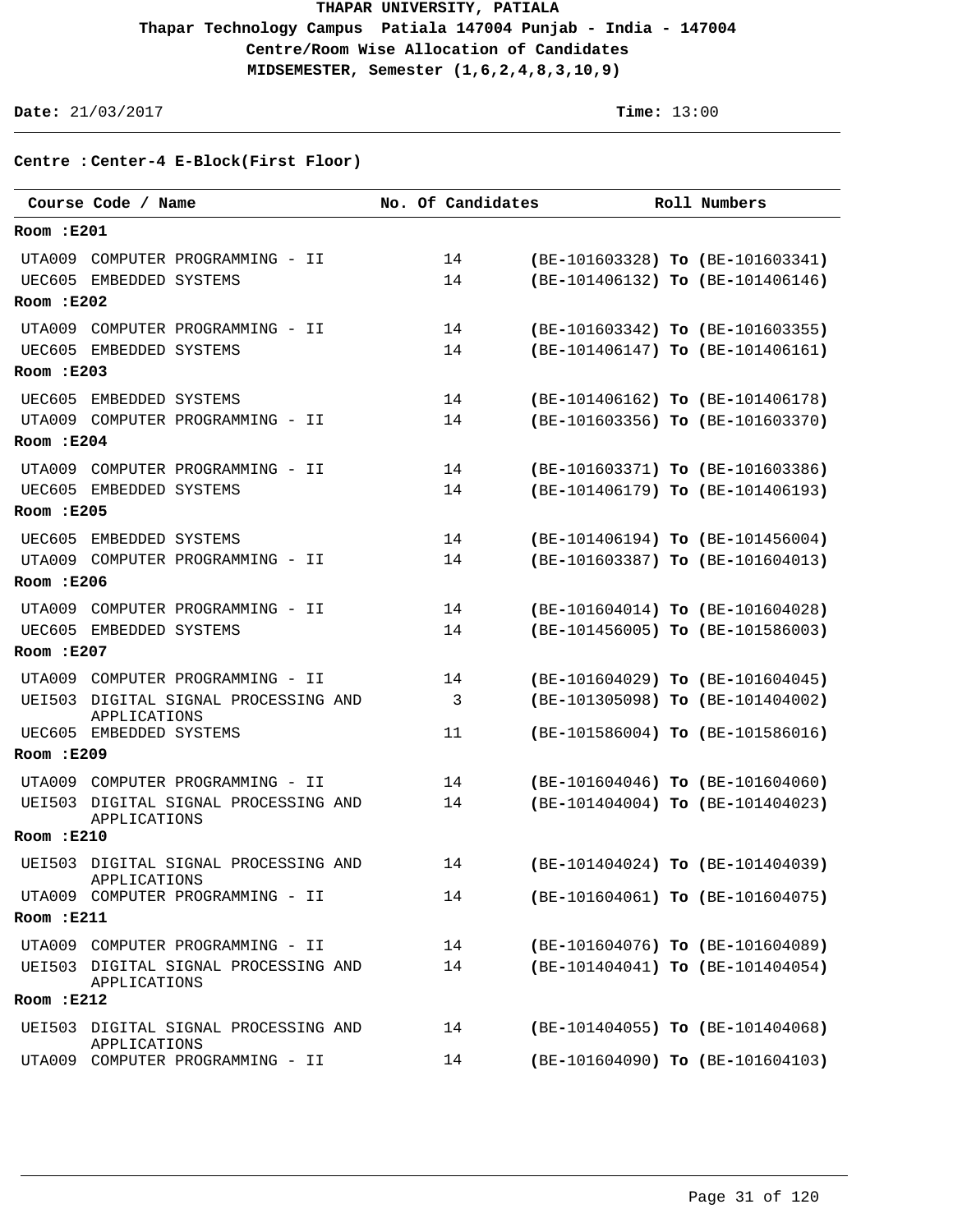**Thapar Technology Campus Patiala 147004 Punjab - India - 147004**

**Centre/Room Wise Allocation of Candidates**

**MIDSEMESTER, Semester (1,6,2,4,8,3,10,9)**

Date:  $21/03/2017$ 

**Time:** 13:00

**Centre : Center-5 B-Block**

|                           | Course Code / Name                                                                       |               | No. Of Candidates                                                                                                  | Roll Numbers |
|---------------------------|------------------------------------------------------------------------------------------|---------------|--------------------------------------------------------------------------------------------------------------------|--------------|
| Room : B105               |                                                                                          |               |                                                                                                                    |              |
| Room : B107               | UEI602 MICROCONTROLLERS AND APPLICATIONS<br>UTA009 COMPUTER PROGRAMMING - II             | 21<br>21      | $(BE-101405043)$ To $(BE-101405070)$<br>(BE-101606107) To (BE-101606129)                                           |              |
| Room : B109               | UTA009 COMPUTER PROGRAMMING - II<br>UEI602 MICROCONTROLLERS AND APPLICATIONS             | 21<br>21      | (BE-101606151) To (BE-101606171)<br>$(BE-101405102)$ To $(BE-101455016)$                                           |              |
| Room: B208                | UTA009 COMPUTER PROGRAMMING - II<br>UEI602 MICROCONTROLLERS AND APPLICATIONS             | 8<br>8        | $(BE-101606172)$ To $(BE-101606179)$<br>(BE-101455017) To (BE-101455025)                                           |              |
| Room : B209               | PCS206 MACHINE LEARNING<br>PCS206 MACHINE LEARNING<br>UTA009 COMPUTER PROGRAMMING - II   | 27<br>3<br>30 | (ME-801632001) To (ME-801632030)<br>(MTech-601634015) To (MTech-601634017)<br>$(BE-101608021)$ To $(BE-101608050)$ |              |
| Room:B301                 | UTA009 COMPUTER PROGRAMMING - II<br>PCS206 MACHINE LEARNING                              | 21<br>21      | (BE-101608051) To (BE-101608071)<br>$(ME-801632031)$ To $(ME-801632051)$                                           |              |
|                           | UTA009 COMPUTER PROGRAMMING - II<br>UEI503 DIGITAL SIGNAL PROCESSING AND<br>APPLICATIONS | 30<br>30      | $(BE-101604104)$ To $(BE-101604134)$<br>$(BE-101404069)$ To $(BE-101404107)$                                       |              |
| Room $: B302$             | UEI503 DIGITAL SIGNAL PROCESSING AND<br>APPLICATIONS<br>UTA009 COMPUTER PROGRAMMING - II | 33<br>33      | $(BE-101404108)$ To $(BE-101454003)$<br>(BE-101604135) To (BE-101604167)                                           |              |
| Room : B303               |                                                                                          |               |                                                                                                                    |              |
|                           | UEI503 DIGITAL SIGNAL PROCESSING AND<br>APPLICATIONS                                     | 24            | $(BE-101454004)$ To $(BE-101584016)$                                                                               |              |
|                           | UCE604 CONCRETE STRUCTURE DESIGN - II<br>UTA009 COMPUTER PROGRAMMING - II                | 6<br>30       | $(BE-101302002)$ To $(BE-101402007)$<br>(BE-101604168) To (BE-101605027)                                           |              |
| Room : B304<br>Room: B307 | UCE604 CONCRETE STRUCTURE DESIGN - II<br>UTA009 COMPUTER PROGRAMMING - II                | 30<br>30      | $(BE-101402008)$ To $(BE-101402041)$<br>$(BE-101605028)$ To $(BE-101605059)$                                       |              |
| Room: B308                | UCE604 CONCRETE STRUCTURE DESIGN - II<br>UTA009 COMPUTER PROGRAMMING - II                | 24<br>24      | (BE-101402064) To (BE-101402089)<br>$(BE-101606003)$ To $(BE-101606027)$                                           |              |
| Room: B309                | UTA009 COMPUTER PROGRAMMING - II<br>UCE604 CONCRETE STRUCTURE DESIGN - II                | 33<br>33      | $(BE-101606028)$ To $(BE-101606061)$<br>(BE-101402090) To (BE-101582001)                                           |              |
|                           | UTA009 COMPUTER PROGRAMMING - II<br>UEI602 MICROCONTROLLERS AND APPLICATIONS             | 30<br>18      | $(BE-101606062)$ To $(BE-101606092)$<br>$(BE-101205060)$ To $(BE-101405023)$                                       |              |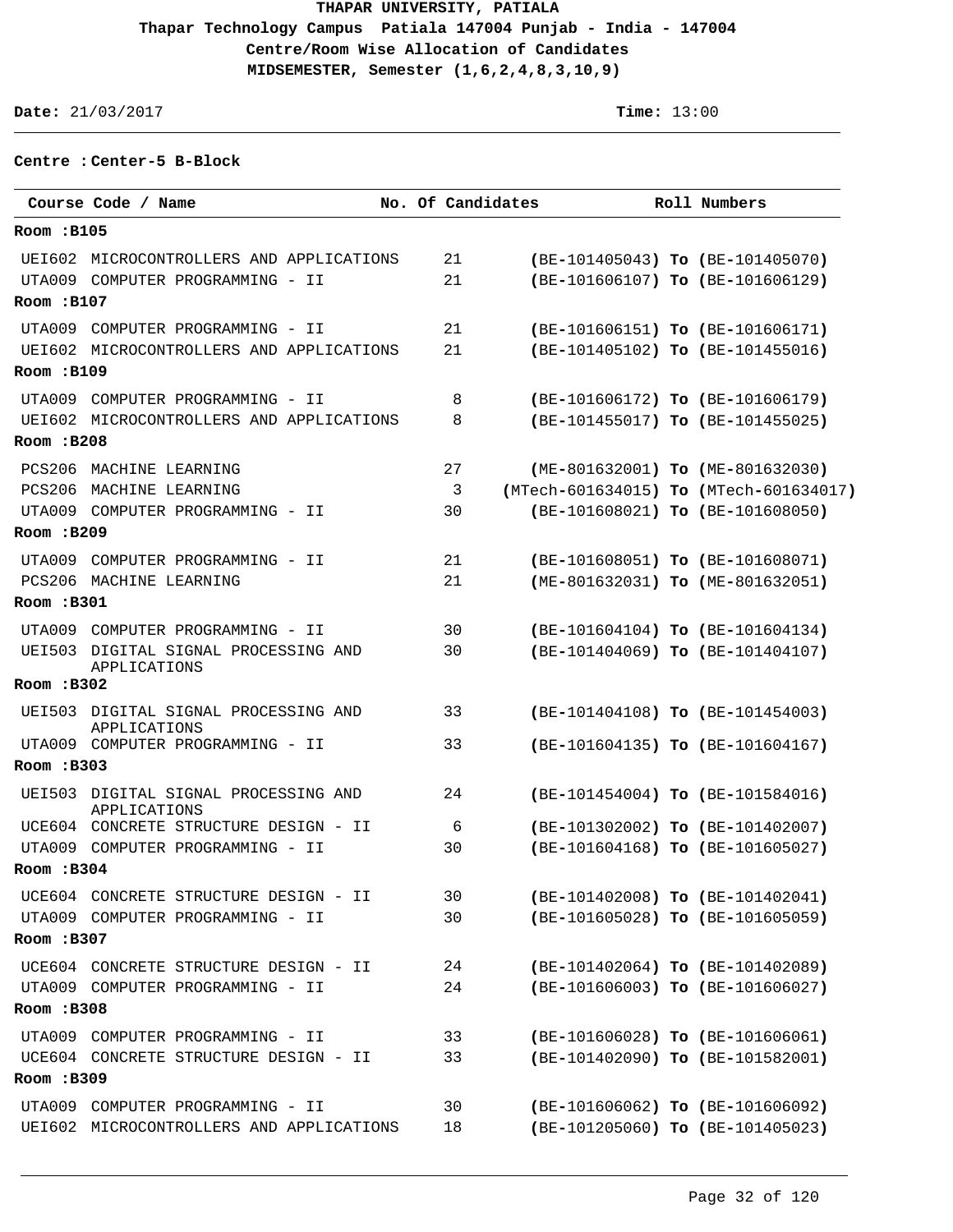## **Thapar Technology Campus Patiala 147004 Punjab - India - 147004**

**Centre/Room Wise Allocation of Candidates**

**MIDSEMESTER, Semester (1,6,2,4,8,3,10,9)**

Date:  $21/03/2017$ 

**Time:** 13:00

## **Centre :**

|             | Course Code / Name                       | No. Of Candidates |  | Roll Numbers                           |
|-------------|------------------------------------------|-------------------|--|----------------------------------------|
| Room:       |                                          |                   |  |                                        |
|             | UCE604 CONCRETE STRUCTURE DESIGN - II    | 12                |  | $(BE-101582002)$ To $(BE-101582013)$   |
| Room : B311 |                                          |                   |  |                                        |
| tita009     | COMPUTER PROGRAMMING - II                | 14                |  | $(BE-101606093)$ To $(BE-101606106)$   |
|             | UEI602 MICROCONTROLLERS AND APPLICATIONS | 14                |  | $(BE-101405024)$ To $(BE-101405042)$   |
| Room : B305 |                                          |                   |  |                                        |
|             | UCE604 CONCRETE STRUCTURE DESIGN - II    | 21                |  | $(BE-101402042)$ To $(BE-101402063)$   |
|             | UTA009 COMPUTER PROGRAMMING - II         | 21                |  | $(BE-101605060)$ To $(BE-101606002)$   |
| Room : B112 |                                          |                   |  |                                        |
| PCS206      | MACHINE LEARNING                         | 12                |  | (MTech-601634001) To (MTech-601634013) |
|             | UEI602 MICROCONTROLLERS AND APPLICATIONS | 15                |  | $(BE-101455026)$ To $(BE-101455040)$   |
| UTA009      | COMPUTER PROGRAMMING - II                | 27                |  | $(BE-101606181)$ To $(BE-101608020)$   |
| Room : B106 |                                          |                   |  |                                        |
| UTA009      | COMPUTER PROGRAMMING - II                | 21                |  | $(BE-101606130)$ To $(BE-101606150)$   |
|             | UEI602 MICROCONTROLLERS AND APPLICATIONS | 21                |  | $(BE-101405073)$ To $(BE-101405099)$   |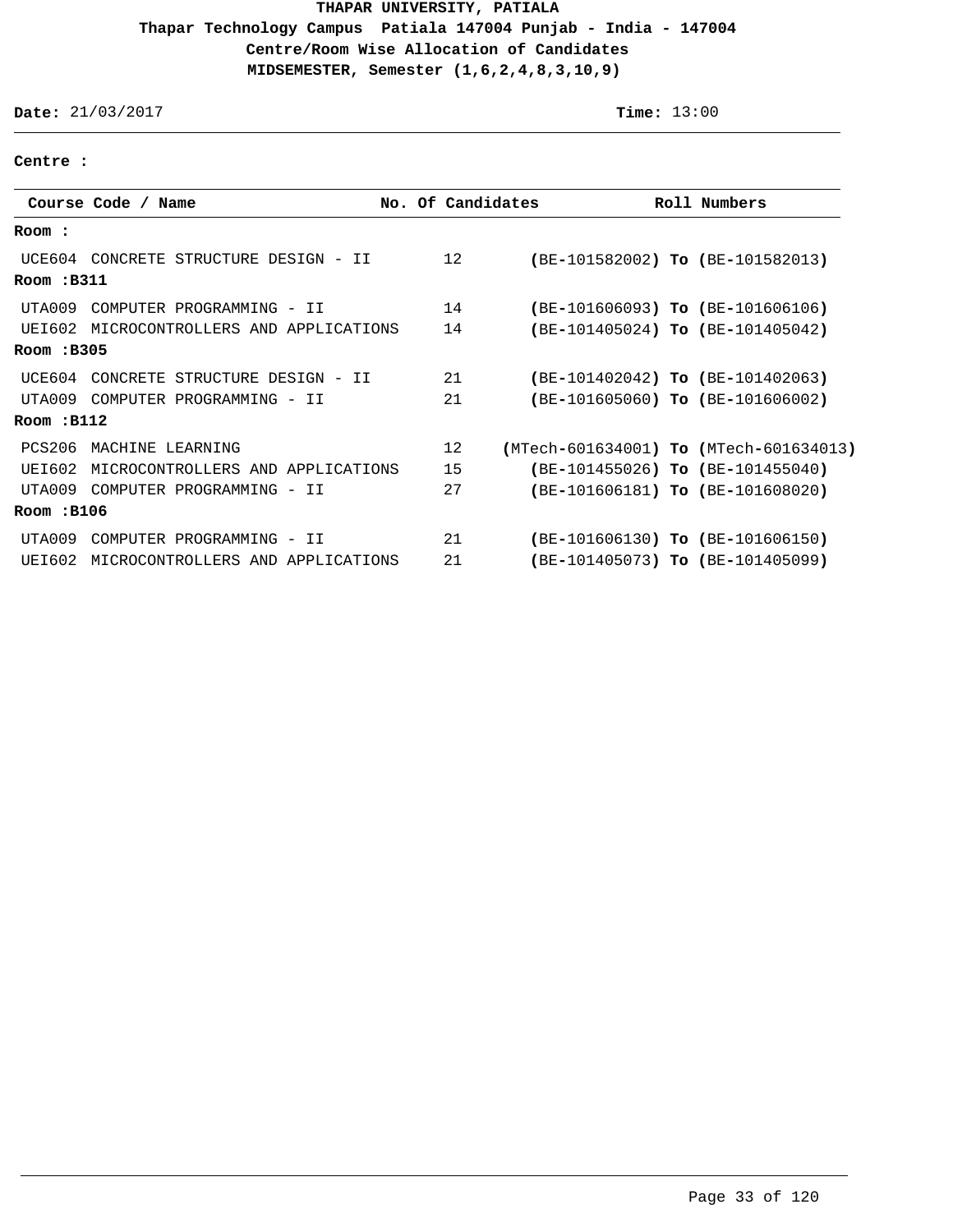**Thapar Technology Campus Patiala 147004 Punjab - India - 147004**

**Centre/Room Wise Allocation of Candidates**

**MIDSEMESTER, Semester (1,6,2,4,8,3,10,9)**

Date:  $21/03/2017$ 

**Time:** 13:00

### **Centre : Cen-8 D BLOCK GROUND & FIRST FLOOR**

|               | Course Code / Name                      |    | No. Of Candidates | Roll Numbers                           |
|---------------|-----------------------------------------|----|-------------------|----------------------------------------|
| Room: D115    |                                         |    |                   |                                        |
| <b>PEC339</b> | IMAGE PROCESSING AND COMPUTER<br>VISION | 3  |                   | $(PhD-901606030)$ To $(PhD-901606035)$ |
| UTA009        | COMPUTER PROGRAMMING - II               | 48 |                   | (BE-101610025) To (BE-101610074)       |
| PEC339        | IMAGE PROCESSING AND COMPUTER<br>VISION | 14 |                   | $(ME-801661024)$ To $(ME-801663008)$   |
|               | PPH204 ELECTRODYNAMICS                  | 31 |                   | $(MSc-301604001)$ To $(MSc-301604035)$ |
| Room: D116    |                                         |    |                   |                                        |
| UTA009        | COMPUTER PROGRAMMING - II               | 48 |                   | (BE-101610075) To (BE-101611026)       |
| PPH204        | ELECTRODYNAMICS                         | 8  |                   | $(MSc-301604036)$ To $(MSc-301604043)$ |
|               | PBT209 FOOD PROCESSING                  | 13 |                   | $(MSc-301601001)$ To $(MSc-301601013)$ |
|               | PCE203 PLATES AND SHELLS                | 27 |                   | $(ME-801624001)$ To $(ME-801624029)$   |
| Room:D201     |                                         |    |                   |                                        |
| UCH601        | CHEMICAL REACTION ENGINEERING-II        | 20 |                   | (BE-101401077) To (BE-101581001)       |
| <b>PCY215</b> | MOLECULAR SPECTROSCOPY                  | 7  |                   | $(MSc-301602001)$ To $(MSc-301602007)$ |
|               | UTA009 COMPUTER PROGRAMMING - II        | 27 |                   | $(BE-101608133)$ To $(BE-101608159)$   |
| Room : D202   |                                         |    |                   |                                        |
| <b>PCY215</b> | MOLECULAR SPECTROSCOPY                  | 30 |                   | $(MSc-301602008)$ To $(MSc-301602040)$ |
|               | UTA009 COMPUTER PROGRAMMING - II        | 30 |                   | $(BE-101608160)$ To $(BE-101609016)$   |
| Room : D203   |                                         |    |                   |                                        |
| PCY215        | MOLECULAR SPECTROSCOPY                  | 10 |                   | $(MSc-301607001)$ To $(MSc-301607010)$ |
| <b>PEC339</b> | IMAGE PROCESSING AND COMPUTER<br>VISION | 6  |                   | (ME-801661001) To (ME-801661006)       |
| PCY215        | MOLECULAR SPECTROSCOPY                  | 1  |                   | $(PhD-901609013)$ To $(PhD-901609013)$ |
|               | UTA009 COMPUTER PROGRAMMING - II        | 18 |                   | $(BE-101609017)$ To $(BE-101610006)$   |
| Room : D204   |                                         |    |                   |                                        |
|               | UTA009 COMPUTER PROGRAMMING - II        | 18 |                   | (BE-101610007) To (BE-101610024)       |
| PEC339        | IMAGE PROCESSING AND COMPUTER<br>VISION | 17 |                   | $(ME-801661007)$ To $(ME-801661023)$   |
| Room : D205   |                                         |    |                   |                                        |
|               | UCH601 CHEMICAL REACTION ENGINEERING-II | 12 |                   | (BE-101401061) To (BE-101401076)       |
|               | UTA009 COMPUTER PROGRAMMING - II        | 12 |                   | (BE-101608121) To (BE-101608132)       |
| Room: D206    |                                         |    |                   |                                        |
| UCH601        | CHEMICAL REACTION ENGINEERING-II        | 18 |                   | (BE-101401001) To (BE-101401028)       |
|               | PCS206 MACHINE LEARNING                 | 5  |                   | $(ME-801632052)$ To $(ME-801632056)$   |
|               | PCS206 MACHINE LEARNING                 | 4  |                   | $(PhD-901603027)$ To $(PhD-901603031)$ |
|               | UTA009 COMPUTER PROGRAMMING - II        | 27 |                   | $(BE-101608072)$ To $(BE-101608098)$   |
| Room: D207    |                                         |    |                   |                                        |
| UCH601        | CHEMICAL REACTION ENGINEERING-II        | 21 |                   | (BE-101401031) To (BE-101401060)       |
| UTA009        | COMPUTER PROGRAMMING - II               | 21 |                   | (BE-101608099) To (BE-101608120)       |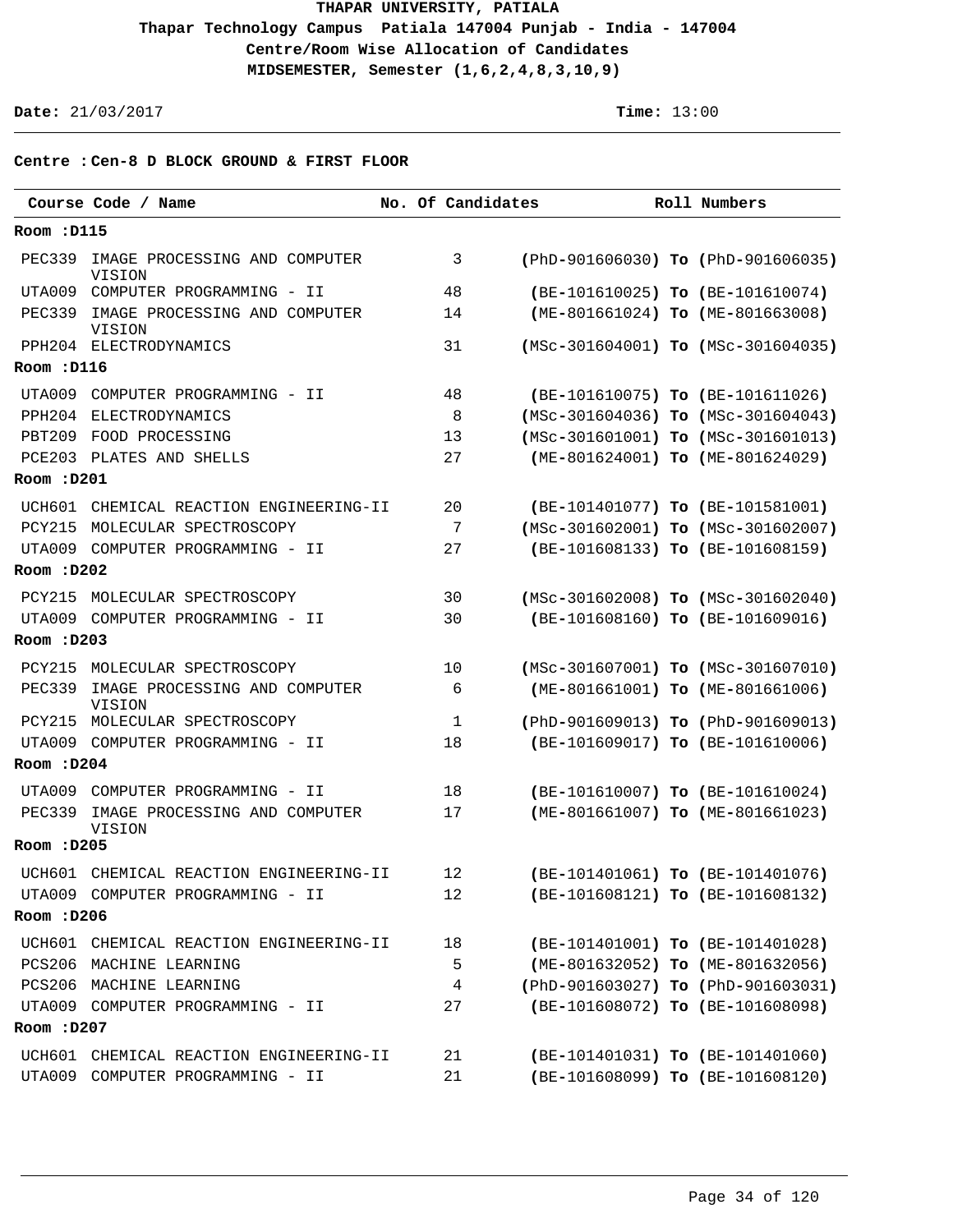**Thapar Technology Campus Patiala 147004 Punjab - India - 147004**

**Centre/Room Wise Allocation of Candidates**

**MIDSEMESTER, Semester (1,6,2,4,8,3,10,9)**

Date:  $21/03/2017$ 

**Time:** 13:00

### **Centre : TAN BUILDING GROUND FLOOR**

|            | Course Code / Name                                         |              | No. Of Candidates | Roll Numbers                           |
|------------|------------------------------------------------------------|--------------|-------------------|----------------------------------------|
| Room: T101 |                                                            |              |                   |                                        |
|            | UTA009 COMPUTER PROGRAMMING - II                           | 21           |                   | $(BE-101611027)$ To $(BE-101611048)$   |
| PTH207     | ADVANCED POWER PLANT ENGINEERING<br>AND INDUSTRIAL UTILITY | 7            |                   | $(ME-801683001)$ To $(ME-801683007)$   |
|            | PBT209 FOOD PROCESSING                                     | 14           |                   | (MSc-301601014) To (MSc-301601028)     |
| Room: T102 |                                                            |              |                   |                                        |
|            | PMC210 DATA STRUCTURES AND ALGORITHMS                      | 5            |                   | $(MSc-301603001)$ To $(MSc-301603005)$ |
| PTH207     | ADVANCED POWER PLANT ENGINEERING<br>AND INDUSTRIAL UTILITY | 16           |                   | (ME-801683008) To (ME-801683029)       |
|            | UTA009 COMPUTER PROGRAMMING - II                           | 21           |                   | $(BE-101611049)$ To $(BE-101614007)$   |
| Room: T103 |                                                            |              |                   |                                        |
|            | PSE205 SOFTWARE VERIFICATION AND<br>VALIDATION TESTING     | 2            |                   | $(ME-801631001)$ To $(ME-801631002)$   |
|            | PMC210 DATA STRUCTURES AND ALGORITHMS                      | 16           |                   | $(MSc-301603006)$ To $(MSc-301603025)$ |
|            | UTA009 COMPUTER PROGRAMMING - II                           | 18           |                   | $(BE-101614008)$ To $(BE-101614026)$   |
| Room: T104 |                                                            |              |                   |                                        |
|            | PSE205 SOFTWARE VERIFICATION AND<br>VALIDATION TESTING     | 18           |                   | $(ME-801631003)$ To $(ME-801631022)$   |
|            | UTA009 COMPUTER PROGRAMMING - II                           | 18           |                   | $(BE-101614027)$ To $(BE-101615016)$   |
| Room:105   |                                                            |              |                   |                                        |
|            | PVL207 LOW POWER SYSTEM DESIGN                             | 19           |                   | (MTech-601662001) To (MTech-601662020) |
|            | PEE207 POWER SYSTEM PLANNING AND<br>RESTRUCTURING          | 10           |                   | (ME-801642001) To (ME-801642010)       |
|            | UTA009 COMPUTER PROGRAMMING - II                           | 30           |                   | $(BE-101615017)$ To $(BE-101615046)$   |
|            | PSE205 SOFTWARE VERIFICATION AND<br>VALIDATION TESTING     | $\mathbf{1}$ |                   | $(ME-801631023)$ To $(ME-801631023)$   |
| Room:T106  |                                                            |              |                   |                                        |
|            | PMP204 PERSONALITY                                         | 10           |                   | $(MA-861602001)$ To $(MA-861602014)$   |
|            | PEE207 POWER SYSTEM PLANNING AND<br>RESTRUCTURING          | 6            |                   | (ME-801642011) To (ME-801642016)       |
|            | PCD209 ROBOTICS                                            | 14           |                   | $(ME-801684001)$ To $(ME-801684014)$   |
| UTA009     | COMPUTER PROGRAMMING - II                                  | 30           |                   | $(BE-101615047)$ To $(BE-101615076)$   |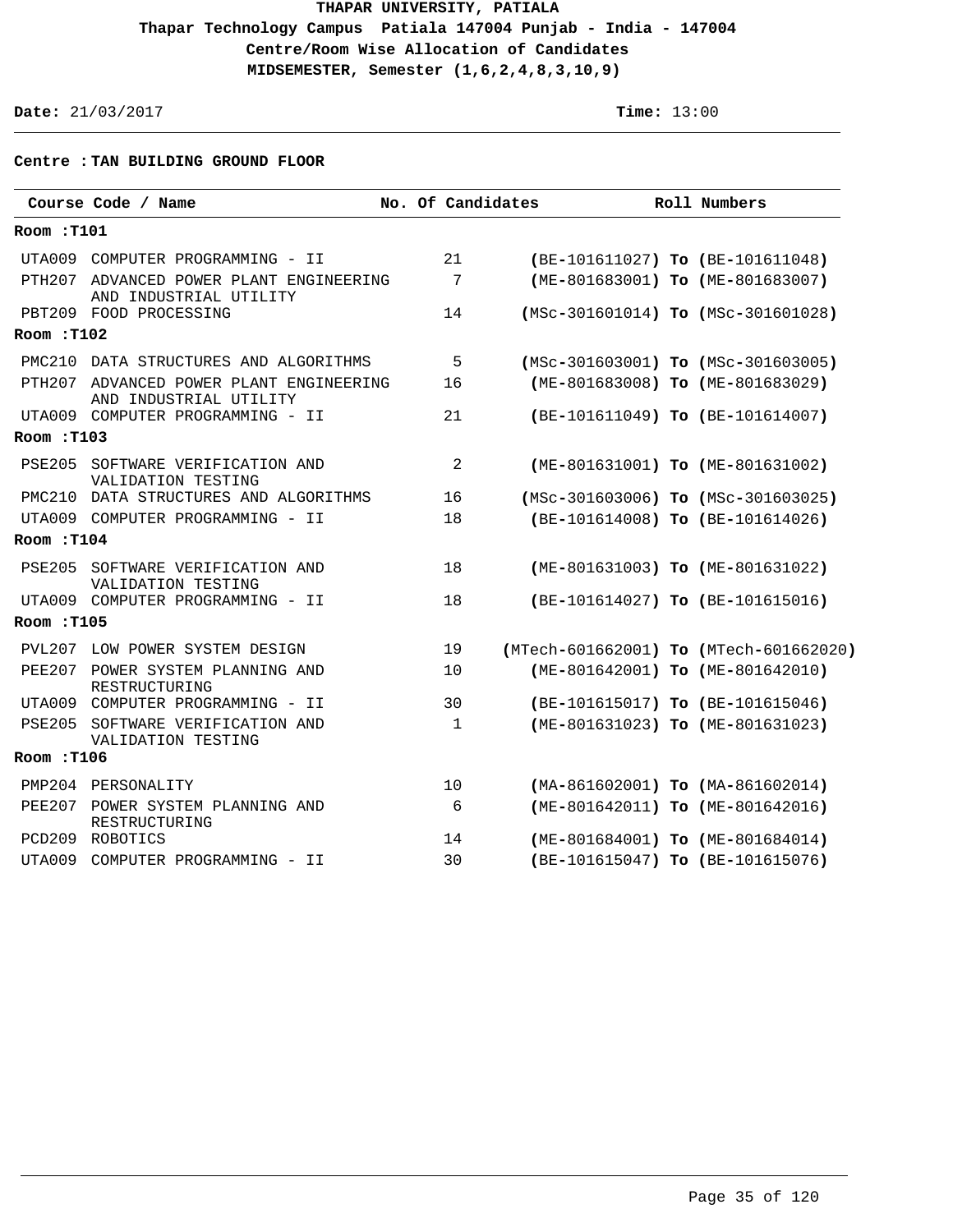**Thapar Technology Campus Patiala 147004 Punjab - India - 147004**

**Centre/Room Wise Allocation of Candidates**

**MIDSEMESTER, Semester (1,6,2,4,8,3,10,9)**

Date:  $21/03/2017$ 

**Time:** 13:00

#### **Centre : TAN BUILDING FIRST AND 2ND FLOOR**

|               | Course Code / Name                        |              | No. Of Candidates                        | Roll Numbers                           |
|---------------|-------------------------------------------|--------------|------------------------------------------|----------------------------------------|
| Room: T201    |                                           |              |                                          |                                        |
| UTA009        | COMPUTER PROGRAMMING - II                 | 21           |                                          | $(BE-101615093)$ To $(BE-101615114)$   |
| <b>PBY208</b> | BIOINFORMATICS AND SYSTEM BIOLOGY         | 9            | (MTech-601604002) To (MTech-601604010)   |                                        |
| <b>PPI323</b> | PRODUCT DESIGN AND DEVELOPMENT            | 1            |                                          | $(ME-801685003)$ To $(ME-801685003)$   |
| PBY208        | BIOINFORMATICS AND SYSTEM BIOLOGY         | 1            |                                          | $(PhD-901600003)$ To $(PhD-901600003)$ |
| PIS321        | INTRUSION DETECTION AND ANALYSIS          | 6            |                                          | $(ME-801633002)$ To $(ME-801633009)$   |
|               | PIS321 INTRUSION DETECTION AND ANALYSIS   | 4            |                                          | $(MCA-201580002)$ To $(MCA-221200006)$ |
| Room:T202     |                                           |              |                                          |                                        |
| <b>PME205</b> | INTERNATIONAL<br>TRADE                    | 3            |                                          | $(MA-861601001)$ To $(MA-861601003)$   |
| PPI323        | PRODUCT DESIGN AND DEVELOPMENT            | 8            |                                          | $(ME-801685007)$ To $(ME-801685019)$   |
| PCH217        | ENVIRONMENTAL<br>POLLUTION CONTROL        | 5            | (MTech-601611001) To (MTech-601611005)   |                                        |
| PCH217        | POLLUTION CONTROL<br>ENVIRONMENTAL        | 1            |                                          | $(PhD-901601002)$ To $(PhD-901601002)$ |
| UTA009        | COMPUTER PROGRAMMING - II                 | 21           |                                          | (BE-101615115) To (BE-101652009)       |
| PEI211        | DIGITAL IMAGE PROCESSING AND<br>ANALYSIS  | 4            |                                          | (ME-801651001) To (ME-801651006)       |
| Room:T203     |                                           |              |                                          |                                        |
| DSS008        | ADVANCES IN APPLIED PSYCHOLOGY            | 1            |                                          | (PhD-901610008) To (PhD-901610008)     |
| PCE203        | PLATES AND SHELLS                         | 1            |                                          | $(PhD-901602014)$ To $(PhD-901602014)$ |
| <b>PME205</b> | INTERNATIONAL<br><b>TRADE</b>             | 1            |                                          | $(MA-861601004)$ To $(MA-861601004)$   |
|               | UTA009 COMPUTER PROGRAMMING - II          | 18           |                                          | (BE-101652011) To (BE-101654015)       |
| UIE502        | PRODUCT DESIGN & DEVELOPMENT              | 3            | (BEMBA-401107024) To (BEMBA-401207004)   |                                        |
| DSS006        | FINANCIAL ANALYSIS                        | 1            | $(PhDP-951610003)$ To $(PhDP-951610003)$ |                                        |
| PCE203        | PLATES AND SHELLS                         | 1            |                                          | $(ME-801524009)$ To $(ME-801524009)$   |
|               | DSS007 STRATEGIC HR IN GLOBAL ENVIRONMENT | 2            |                                          | $(PhD-901610006)$ To $(PhD-901610007)$ |
| Room:T204     |                                           |              |                                          |                                        |
| UME603        | PRODUCT DESIGN AND DEVELOPMENT            | 12           |                                          | $(BE-101408021)$ To $(BE-101588007)$   |
| PIS321        | INTRUSION<br>DETECTION AND ANALYSIS       | $\mathbf{1}$ |                                          | $(MCA-201400013)$ To $(MCA-201400013)$ |
| UTA009        | COMPUTER PROGRAMMING - II                 | 16           |                                          | $(BE-101615077)$ To $(BE-101615092)$   |
|               | PMP204 PERSONALITY                        | 3            |                                          | $(MA-861602015)$ To $(MA-861602017)$   |
| Room:T301     |                                           |              |                                          |                                        |
|               | UTA009 COMPUTER PROGRAMMING - II          | 21           |                                          | (BE-101654016) To (BE-101659001)       |
| Room:T302     |                                           |              |                                          |                                        |
|               | UTA009 COMPUTER PROGRAMMING - II          | 12           | (BEMBA-401602001) To (BEMBA-401603011)   |                                        |
|               | UTA009 COMPUTER PROGRAMMING - II          | 9            |                                          | (BE-101660001) To (BE-101665001)       |
| Room: $T303$  |                                           |              |                                          |                                        |
|               | UTA009 COMPUTER PROGRAMMING - II          | 14           | (BEMBA-401603012) To (BEMBA-401603025)   |                                        |
| Room: G315    |                                           |              |                                          |                                        |
| Room:G317     | UTA009 COMPUTER PROGRAMMING - II          | 14           | (BEMBA-401603026) To (BEMBA-401608006)   |                                        |
|               | UTA009 COMPUTER PROGRAMMING - II          | 16           | (BTech-701600001) To (BTech-701600019)   |                                        |
|               | UTA009 COMPUTER PROGRAMMING - II          |              |                                          |                                        |
| Room:G319     |                                           | 4            | (BEMBA-401608007) To (BEMBA-401608010)   |                                        |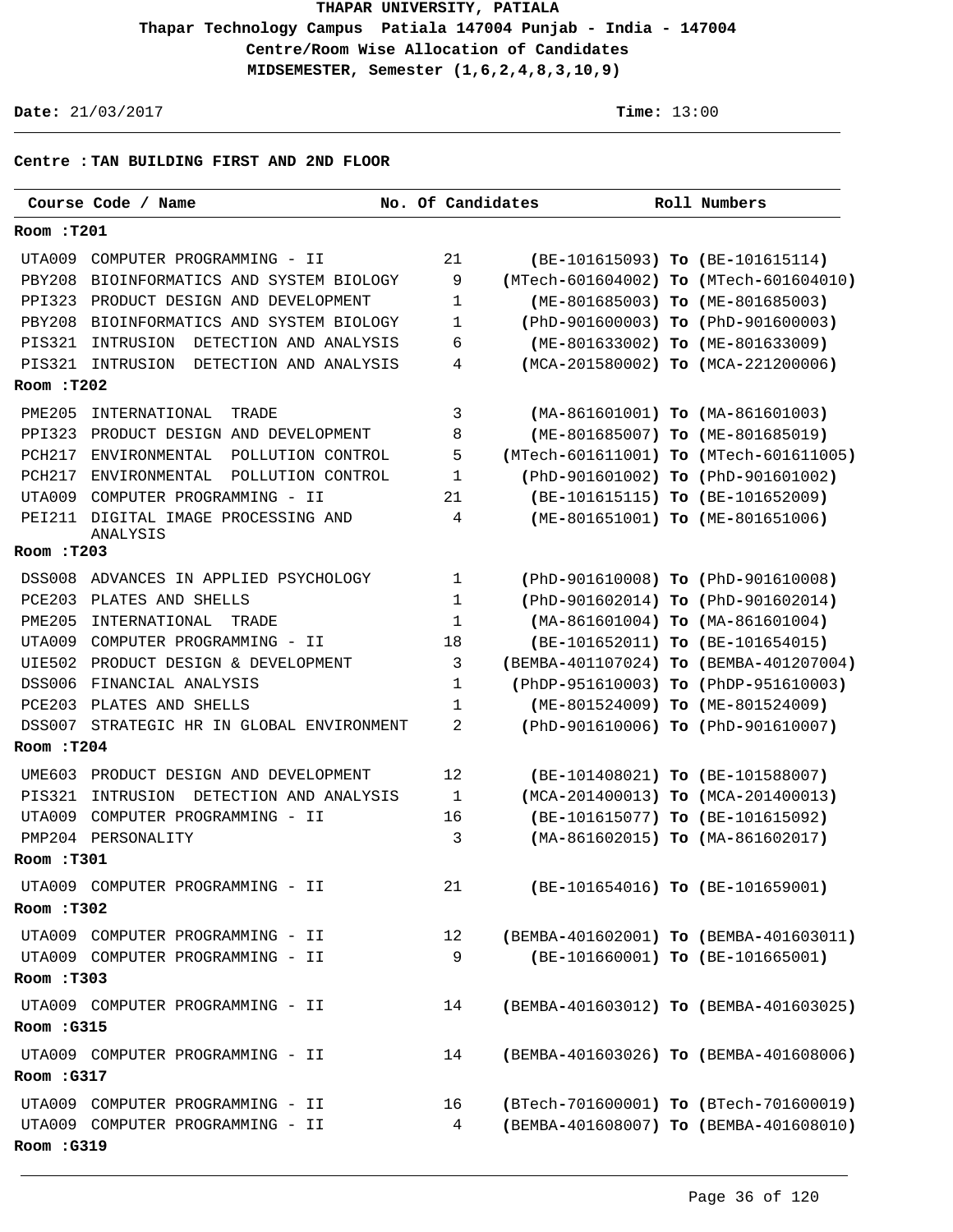# **THAPAR UNIVERSITY, PATIALA Centre/Room Wise Allocation of Candidates Thapar Technology Campus Patiala 147004 Punjab - India - 147004 MIDSEMESTER, Semester (1,6,2,4,8,3,10,9)**

Date:  $21/03/2017$ 

**Time:** 13:00

# **Centre :**

|            | Course Code / Name |                                  |  | No. Of Candidates |  | Roll Numbers                                 |
|------------|--------------------|----------------------------------|--|-------------------|--|----------------------------------------------|
| Room:      |                    |                                  |  |                   |  |                                              |
|            |                    | UTA009 COMPUTER PROGRAMMING - II |  | 18                |  | $(BTechn-701600020)$ To $(BTechn-701600040)$ |
| Room:G325  |                    |                                  |  |                   |  |                                              |
|            |                    | UTA009 COMPUTER PROGRAMMING - II |  | 20                |  | $(BTechn-701600041)$ To $(BTechn-701600064)$ |
| Room: G303 |                    |                                  |  |                   |  |                                              |
|            |                    | UTA009 COMPUTER PROGRAMMING - II |  |                   |  | (BTech-701600065) To (BTech-701600067)       |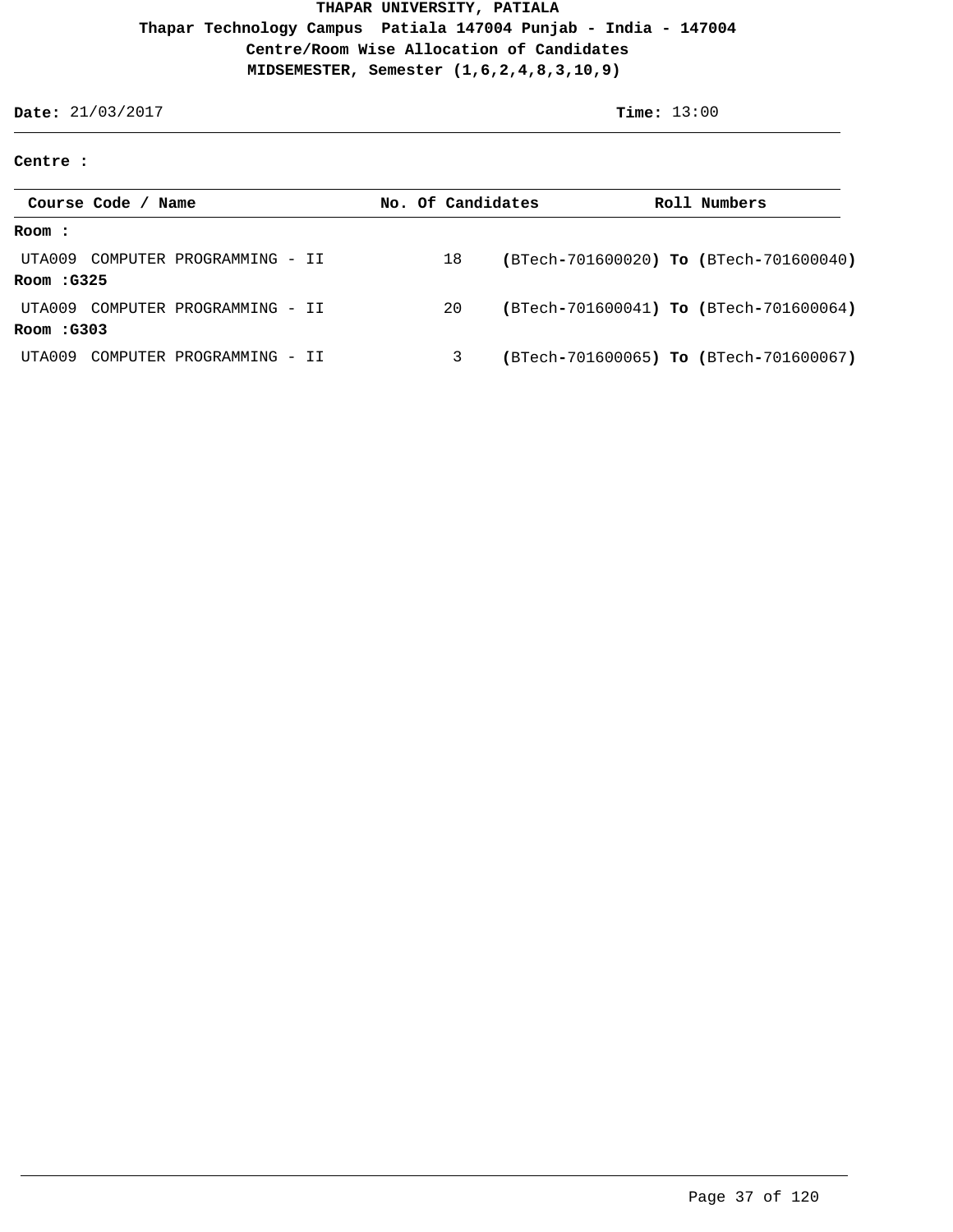**Centre/Room Wise Allocation of Candidates Thapar Technology Campus Patiala 147004 Punjab - India - 147004**

**MIDSEMESTER, Semester (1,6,2,4,8,3,10,9)**

Date:  $21/03/2017$ 

**Time:** 15:30

|             | Course Code / Name                      | No. Of Candidates |  | Roll Numbers                         |
|-------------|-----------------------------------------|-------------------|--|--------------------------------------|
| Room : F101 |                                         |                   |  |                                      |
|             | UHU034 HUMAN VALUES, HUMAN RIGHTS & IPR | $\mathbf{1}$      |  | $(BE-101410057)$ To $(BE-101410057)$ |
|             | UHU005 HUMANITIES FOR ENGINEERS         | 15                |  | $(BE-101408054)$ To $(BE-101501016)$ |
| Room : F102 |                                         |                   |  |                                      |
|             | UHU005 HUMANITIES FOR ENGINEERS         | 30                |  | $(BE-101501017)$ To $(BE-101501056)$ |
| Room : F103 |                                         |                   |  |                                      |
|             | UHU005 HUMANITIES FOR ENGINEERS         | 21                |  | $(BE-101501057)$ To $(BE-101501079)$ |
| Room : F104 |                                         |                   |  |                                      |
|             | UHU005 HUMANITIES FOR ENGINEERS         | 21                |  | $(BE-101501080)$ To $(BE-101502016)$ |
| Room : F105 |                                         |                   |  |                                      |
|             | UHU005 HUMANITIES FOR ENGINEERS         | 21                |  | $(BE-101502017)$ To $(BE-101502042)$ |
| Room : F106 |                                         |                   |  |                                      |
|             | UHU005 HUMANITIES FOR ENGINEERS         | 21                |  | $(BE-101502043)$ To $(BE-101502063)$ |
| Room : F107 |                                         |                   |  |                                      |
|             | UHU005 HUMANITIES FOR ENGINEERS         | 20                |  | $(BE-101502064)$ To $(BE-101502085)$ |
| Room : F108 |                                         |                   |  |                                      |
|             | UHU005 HUMANITIES FOR ENGINEERS         | 30                |  | $(BE-101502086)$ To $(BE-101504006)$ |
|             |                                         |                   |  |                                      |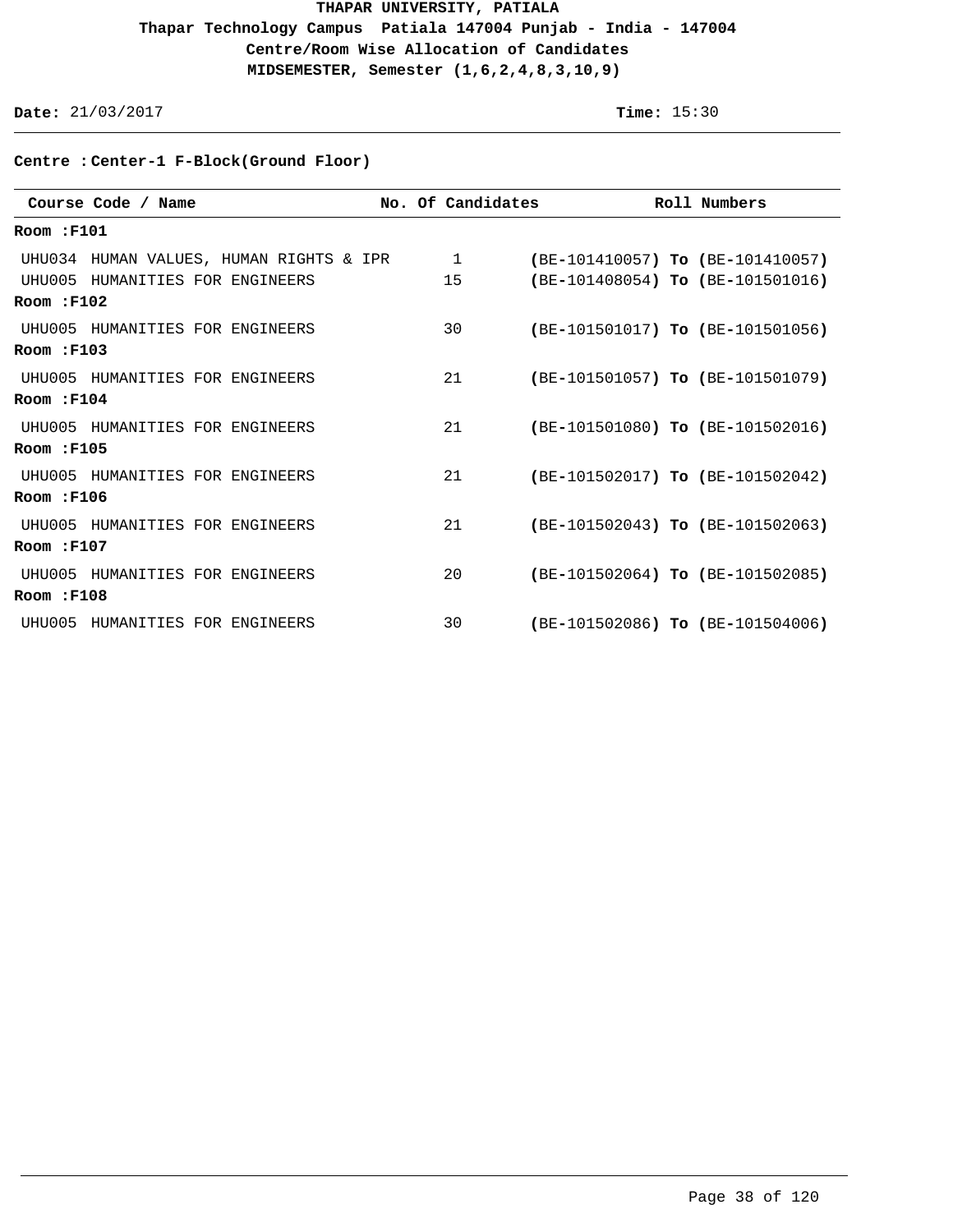**Centre/Room Wise Allocation of Candidates Thapar Technology Campus Patiala 147004 Punjab - India - 147004**

**MIDSEMESTER, Semester (1,6,2,4,8,3,10,9)**

Date:  $21/03/2017$ 

#### **Centre : Center-2 F-Block(First Floor)**

| Course Code / Name              | No. Of Candidates | Roll Numbers                         |
|---------------------------------|-------------------|--------------------------------------|
| Room : F201                     |                   |                                      |
| UHU005 HUMANITIES FOR ENGINEERS | 24                | $(BE-101504007)$ To $(BE-101504031)$ |
| Room: $F202$                    |                   |                                      |
| UHU005 HUMANITIES FOR ENGINEERS | 24                | $(BE-101504032)$ To $(BE-101504061)$ |
| Room : F203                     |                   |                                      |
| UHU005 HUMANITIES FOR ENGINEERS | 24                | $(BE-101504063)$ To $(BE-101504094)$ |
| Room : F204                     |                   |                                      |
| UHU005 HUMANITIES FOR ENGINEERS | 24                | $(BE-101504096)$ To $(BE-101504127)$ |
| Room : F205                     |                   |                                      |
| UHU005 HUMANITIES FOR ENGINEERS | 24                | $(BE-101504128)$ To $(BE-101505029)$ |
| Room : F206                     |                   |                                      |
| UHU005 HUMANITIES FOR ENGINEERS | 18                | $(BE-101505030)$ To $(BE-101505056)$ |
| Room : F207                     |                   |                                      |
| UHU005 HUMANITIES FOR ENGINEERS | 18                | $(BE-101505057)$ To $(BE-101505083)$ |
| Room : F208                     |                   |                                      |
| UHU005 HUMANITIES FOR ENGINEERS | 18                | $(BE-101505085)$ To $(BE-101508009)$ |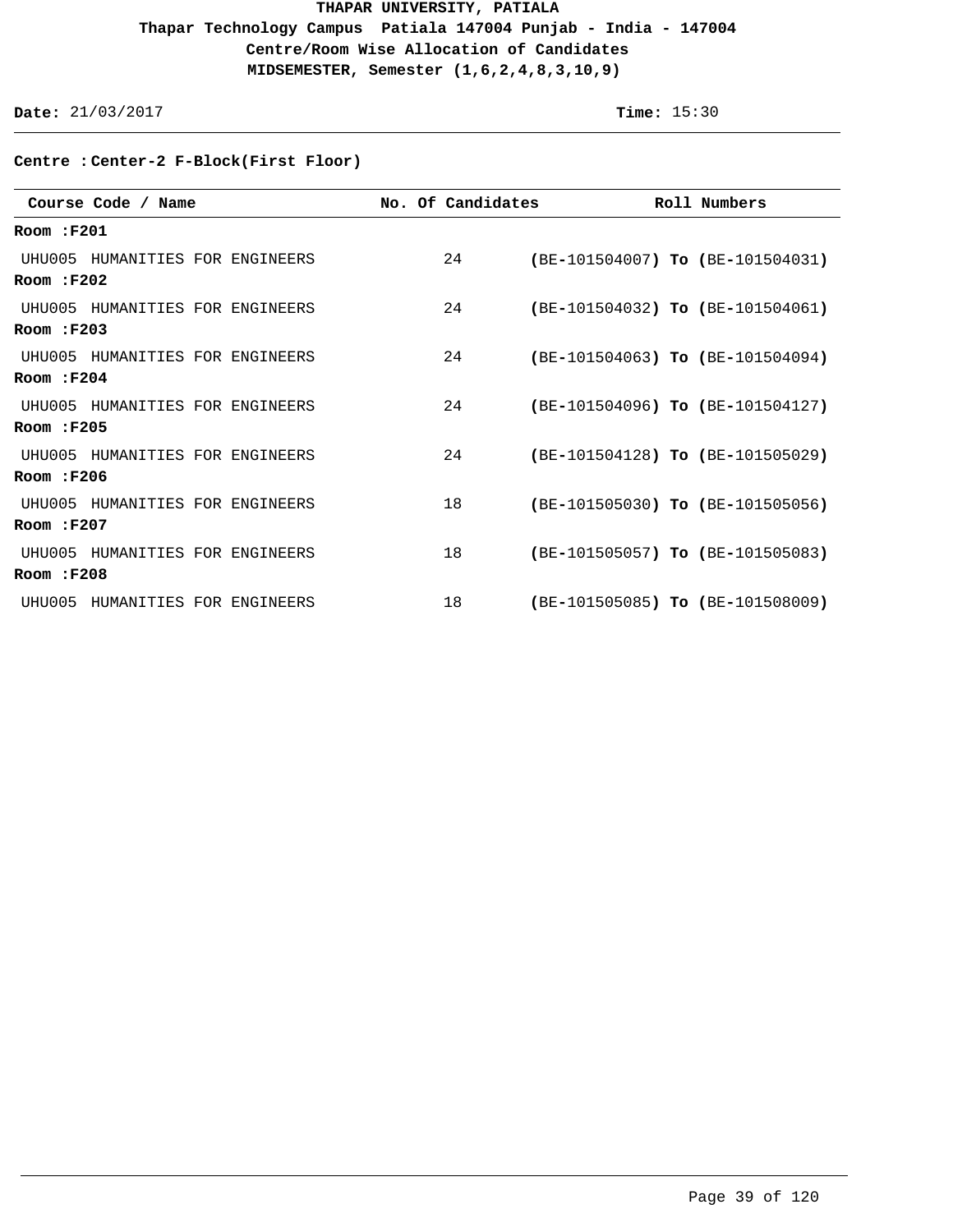**Centre/Room Wise Allocation of Candidates Thapar Technology Campus Patiala 147004 Punjab - India - 147004**

**MIDSEMESTER, Semester (1,6,2,4,8,3,10,9)**

Date:  $21/03/2017$ 

```
Time: 15:30
```
**Centre : Center-3 E-Block(Ground Floor) & C-Block**

| Course Code / Name                             | No. Of Candidates | Roll Numbers                         |
|------------------------------------------------|-------------------|--------------------------------------|
| Room : E101                                    |                   |                                      |
| UHU005 HUMANITIES FOR ENGINEERS<br>Room : E102 | 21                | $(BE-101508011)$ To $(BE-101508033)$ |
| UHU005 HUMANITIES FOR ENGINEERS<br>Room : E103 | 21                | $(BE-101508034)$ To $(BE-101508055)$ |
| UHU005 HUMANITIES FOR ENGINEERS<br>Room : E104 | 21                | $(BE-101508056)$ To $(BE-101508077)$ |
| UHU005 HUMANITIES FOR ENGINEERS<br>Room : E105 | 21                | $(BE-101508078)$ To $(BE-101508101)$ |
| UHU005 HUMANITIES FOR ENGINEERS<br>Room : E106 | 21                | $(BE-101508102)$ To $(BE-101508123)$ |
| UHU005 HUMANITIES FOR ENGINEERS<br>Room : E107 | 21                | $(BE-101508124)$ To $(BE-101509008)$ |
| UHU005<br>HUMANITIES FOR ENGINEERS             | 21                | $(BE-101509009)$ To $(BE-101509030)$ |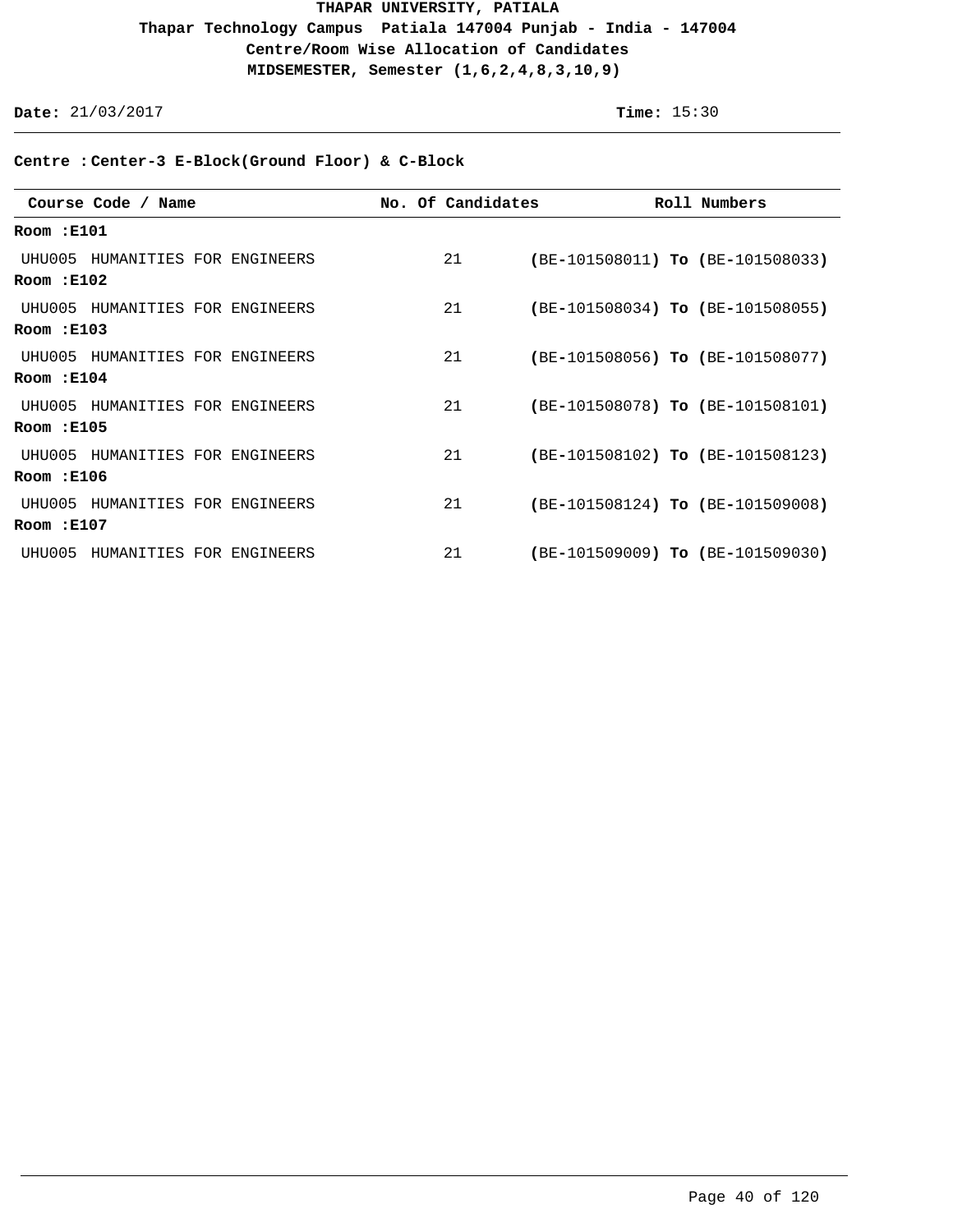**Centre/Room Wise Allocation of Candidates Thapar Technology Campus Patiala 147004 Punjab - India - 147004**

**MIDSEMESTER, Semester (1,6,2,4,8,3,10,9)**

Date:  $21/03/2017$ 

#### **Centre : Center-4 E-Block(First Floor)**

|               | Course Code / Name              |  |  |       | No. Of Candidates |  | Roll Numbers                         |
|---------------|---------------------------------|--|--|-------|-------------------|--|--------------------------------------|
| Room : E201   |                                 |  |  |       |                   |  |                                      |
|               | UHU005 HUMANITIES FOR ENGINEERS |  |  | 14 \, |                   |  | $(BE-101509031)$ To $(BE-101514006)$ |
| Room $: E202$ |                                 |  |  |       |                   |  |                                      |
| Room : E203   | UHU005 HUMANITIES FOR ENGINEERS |  |  | 14    |                   |  | $(BE-101514007)$ To $(BE-101514023)$ |
|               | UHU005 HUMANITIES FOR ENGINEERS |  |  | 14    |                   |  | $(BE-101514024)$ To $(BE-101552005)$ |
| Room : E204   |                                 |  |  |       |                   |  |                                      |
| Room : E205   | UHU005 HUMANITIES FOR ENGINEERS |  |  | 14    |                   |  | $(BE-101552006)$ To $(BE-101554005)$ |
|               | UHU005 HUMANITIES FOR ENGINEERS |  |  | 14    |                   |  | $(BE-101554006)$ To $(BE-101554019)$ |
| Room : E206   |                                 |  |  |       |                   |  |                                      |
|               | UHU005 HUMANITIES FOR ENGINEERS |  |  | 14    |                   |  | $(BE-101554020)$ To $(BE-101554034)$ |
| Room : E207   |                                 |  |  |       |                   |  |                                      |
|               | UHU005 HUMANITIES FOR ENGINEERS |  |  | 14    |                   |  | $(BE-101554035)$ To $(BE-101558001)$ |
| Room : E209   |                                 |  |  |       |                   |  |                                      |
|               | UHU005 HUMANITIES FOR ENGINEERS |  |  | 14    |                   |  | $(BE-101558002)$ To $(BE-101682007)$ |
| Room : E210   |                                 |  |  |       |                   |  |                                      |
|               | UHU005 HUMANITIES FOR ENGINEERS |  |  | 14    |                   |  | $(BE-101682008)$ To $(BE-101682021)$ |
| Room : E211   |                                 |  |  |       |                   |  |                                      |
|               | UHU005 HUMANITIES FOR ENGINEERS |  |  |       |                   |  | $(BE-101682022)$ To $(BE-101684011)$ |
| Room $: E212$ |                                 |  |  |       |                   |  |                                      |
|               | UHU005 HUMANITIES FOR ENGINEERS |  |  | 14    |                   |  | $(BE-101684012)$ To $(BE-101688006)$ |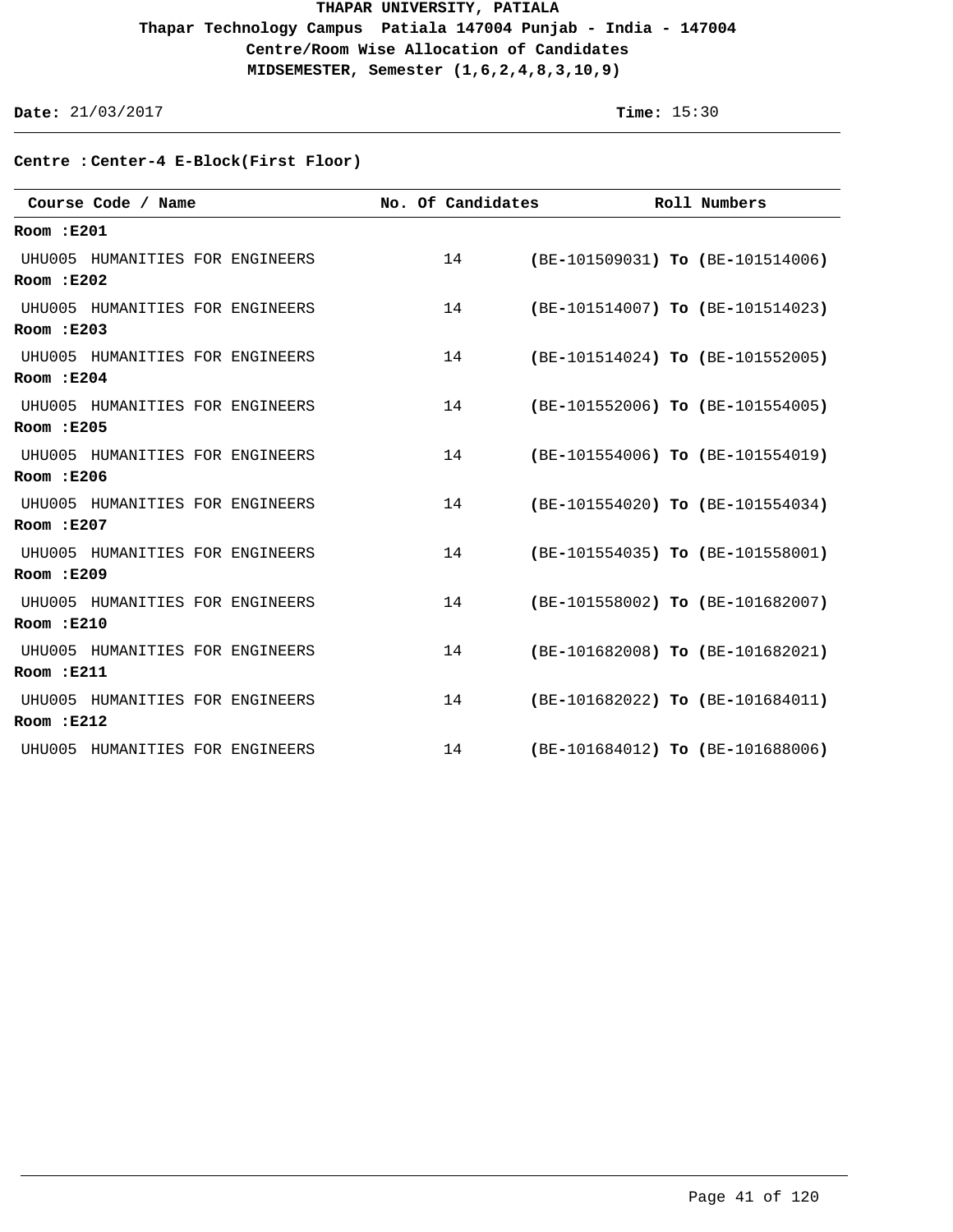# **THAPAR UNIVERSITY, PATIALA Centre/Room Wise Allocation of Candidates Thapar Technology Campus Patiala 147004 Punjab - India - 147004 MIDSEMESTER, Semester (1,6,2,4,8,3,10,9)**

Date:  $21/03/2017$ 

**Time:** 15:30

#### **Centre : Center-5 B-Block**

|             | Course Code / Name              |  |  | No. Of Candidates |  | Roll Numbers                           |
|-------------|---------------------------------|--|--|-------------------|--|----------------------------------------|
| Room : B301 |                                 |  |  |                   |  |                                        |
|             | UHU005 HUMANITIES FOR ENGINEERS |  |  | 3                 |  | (BEMBA-401502003) To (BEMBA-401502005) |
|             | UHU005 HUMANITIES FOR ENGINEERS |  |  | 27                |  | $(BE-101688007)$ To $(BE-101694005)$   |
| Room : B302 |                                 |  |  |                   |  |                                        |
|             | UHU005 HUMANITIES FOR ENGINEERS |  |  | 33                |  | (BEMBA-401502006) To (BEMBA-401508030) |
| Room : B303 |                                 |  |  |                   |  |                                        |
|             | UHU005 HUMANITIES FOR ENGINEERS |  |  | 14                |  | (BEMBA-401508031) To (BEMBA-401688005) |
|             | UHU005 HUMANITIES FOR ENGINEERS |  |  | 16                |  | (BTech-701500002) To (BTech-701500020) |
| Room : B304 |                                 |  |  |                   |  |                                        |
|             | UHU005 HUMANITIES FOR ENGINEERS |  |  |                   |  | (BTech-701500022) To (BTech-701500022) |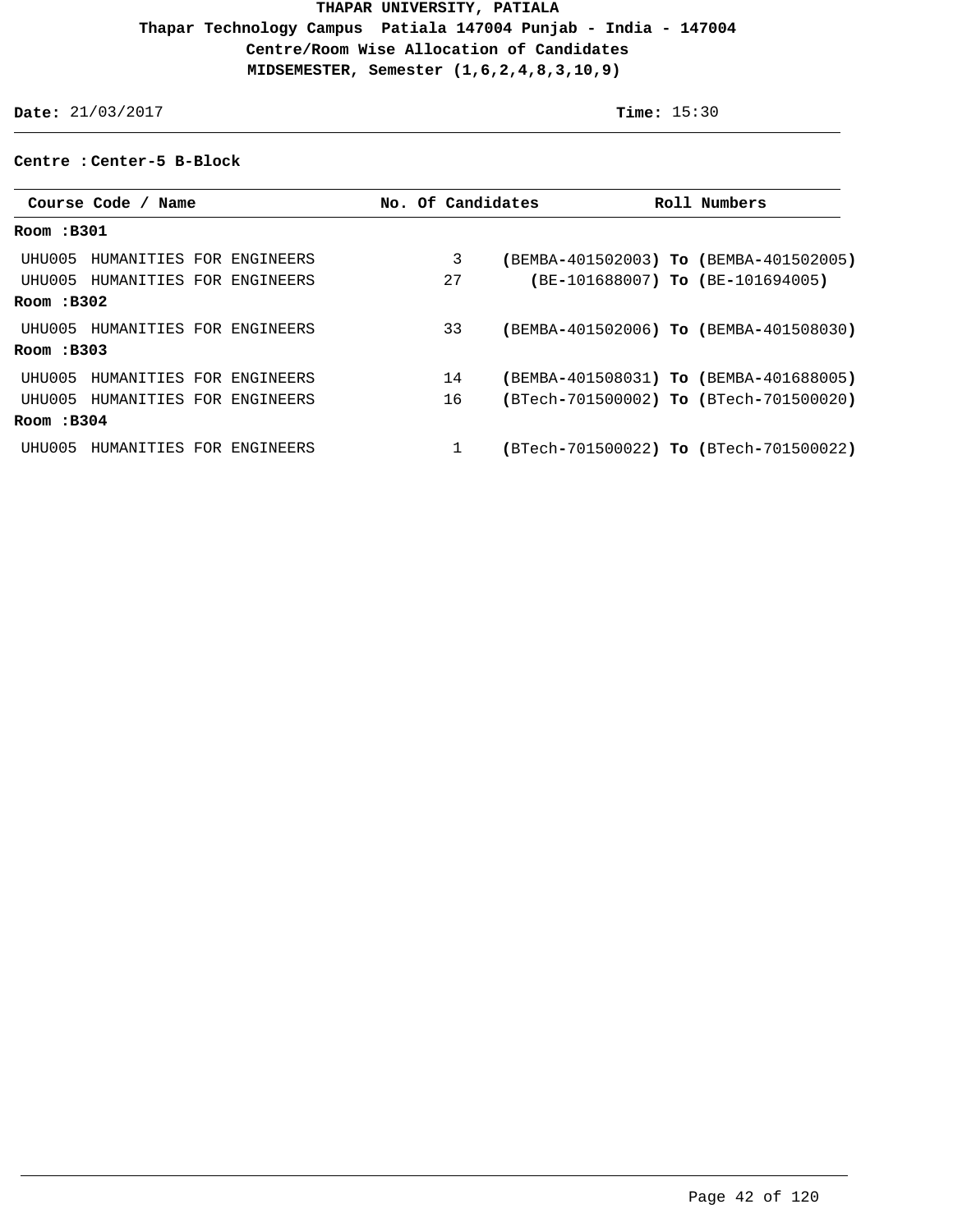**Centre/Room Wise Allocation of Candidates Thapar Technology Campus Patiala 147004 Punjab - India - 147004**

**MIDSEMESTER, Semester (1,6,2,4,8,3,10,9)**

Date:  $22/03/2017$ 

Time: 08:00

|             | Course Code / Name                                        |  | No. Of Candidates |  | Roll Numbers                           |
|-------------|-----------------------------------------------------------|--|-------------------|--|----------------------------------------|
| Room : F101 |                                                           |  |                   |  |                                        |
| PES225      | ENVIRONMENTAL LEGISLATION AND<br>IMPACT ASSESSMENT        |  | 12                |  | (MTech-601601001) To (MTech-601601012) |
|             | PES225 ENVIRONMENTAL LEGISLATION AND<br>IMPACT ASSESSMENT |  | 3                 |  | $(ME-801623002)$ To $(ME-801623004)$   |
| Room : F102 |                                                           |  |                   |  |                                        |
| PES225      | ENVIRONMENTAL LEGISLATION AND<br>IMPACT ASSESSMENT        |  | 15                |  | (ME-801623005) To (ME-801623019)       |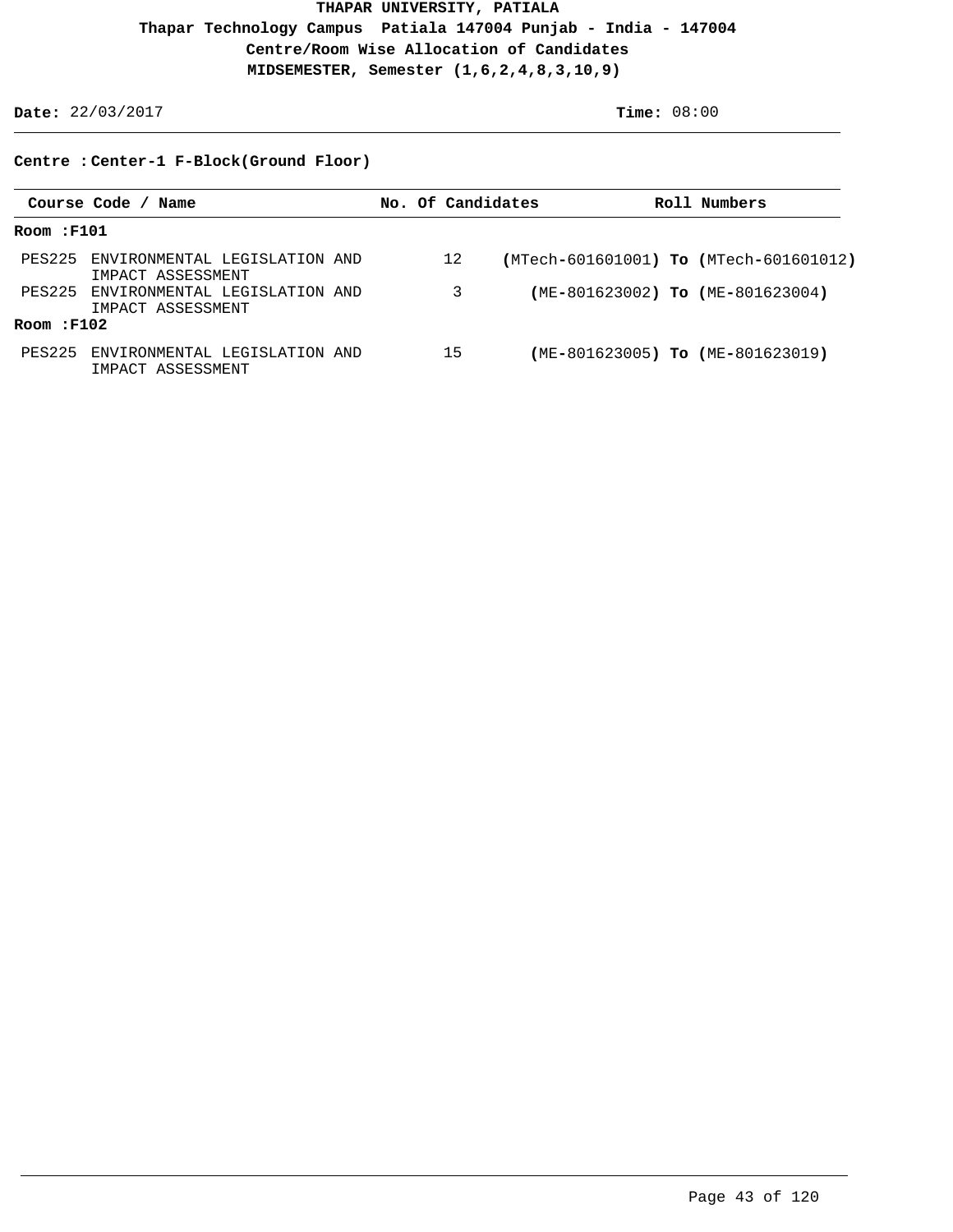**Thapar Technology Campus Patiala 147004 Punjab - India - 147004**

**Centre/Room Wise Allocation of Candidates**

**MIDSEMESTER, Semester (1,6,2,4,8,3,10,9)**

Date:  $22/03/2017$ 

**Time:** 10:30

|             | Course Code / Name                            |    | No. Of Candidates | Roll Numbers                         |
|-------------|-----------------------------------------------|----|-------------------|--------------------------------------|
| Room : F101 |                                               |    |                   |                                      |
|             | UCE404 STRUCTURAL ANALYSIS                    | 15 |                   | (BE-101502001) To (BE-101502015)     |
|             | UCH303 CHEMICAL ENGINEERING<br>THERMODYNAMICS | 15 |                   | $(BE-101301057)$ To $(BE-101501016)$ |
| Room : F102 |                                               |    |                   |                                      |
|             | UCE404 STRUCTURAL ANALYSIS                    | 30 |                   | (BE-101502016) To (BE-101502050)     |
|             | UCH303 CHEMICAL ENGINEERING<br>THERMODYNAMICS | 30 |                   | (BE-101501017) To (BE-101501056)     |
| Room : F103 |                                               |    |                   |                                      |
|             | UCE404 STRUCTURAL ANALYSIS                    | 21 |                   | $(BE-101502051)$ To $(BE-101502072)$ |
| UCH303      | CHEMICAL ENGINEERING<br>THERMODYNAMICS        | 21 |                   | (BE-101501057) To (BE-101501079)     |
| Room : F104 |                                               |    |                   |                                      |
|             | UCH303 CHEMICAL ENGINEERING<br>THERMODYNAMICS | 10 |                   | (BE-101501080) To (BE-101681003)     |
|             | PCA408 MOBILE APPLICATION DEVELOPMENT         | 11 |                   | (MCA-201500002) To (MCA-201500012)   |
|             | UCE404 STRUCTURAL ANALYSIS                    | 21 |                   | (BE-101502073) To (BE-101502094)     |
| Room : F105 |                                               |    |                   |                                      |
|             | PCA408 MOBILE APPLICATION DEVELOPMENT         | 21 |                   | (MCA-201500013) To (MCA-201680006)   |
|             | UCE404 STRUCTURAL ANALYSIS                    | 21 |                   | $(BE-101502095)$ To $(BE-101552004)$ |
| Room : F106 |                                               |    |                   |                                      |
| PCA408      | MOBILE APPLICATION DEVELOPMENT                | 21 |                   | (MCA-201680007) To (MCA-201680028)   |
|             | UCE404 STRUCTURAL ANALYSIS                    | 21 |                   | (BE-101552005) To (BE-101682010)     |
| Room:F107   |                                               |    |                   |                                      |
|             | PCA408 MOBILE APPLICATION DEVELOPMENT         | 13 |                   | (MCA-201680029) To (MCA-201680041)   |
|             | UME838 PRINCIPLES OF ROBOTICS ENGINEERING     | 5  |                   | $(BE-101308027)$ To $(BE-101309001)$ |
|             | UCE404 STRUCTURAL ANALYSIS                    | 15 |                   | (BE-101682011) To (BE-101682025)     |
|             | UCE831 BRIDGE ENGINEERING                     | 7  |                   | $(BE-101202030)$ To $(BE-101302006)$ |
| Room : F108 |                                               |    |                   |                                      |
| UME838      | PRINCIPLES OF ROBOTICS ENGINEERING            | 30 |                   | $(BE-101309002)$ To $(BE-101489002)$ |
|             | UCE831 BRIDGE ENGINEERING                     | 30 |                   | (BE-101302010) To (BE-101302076)     |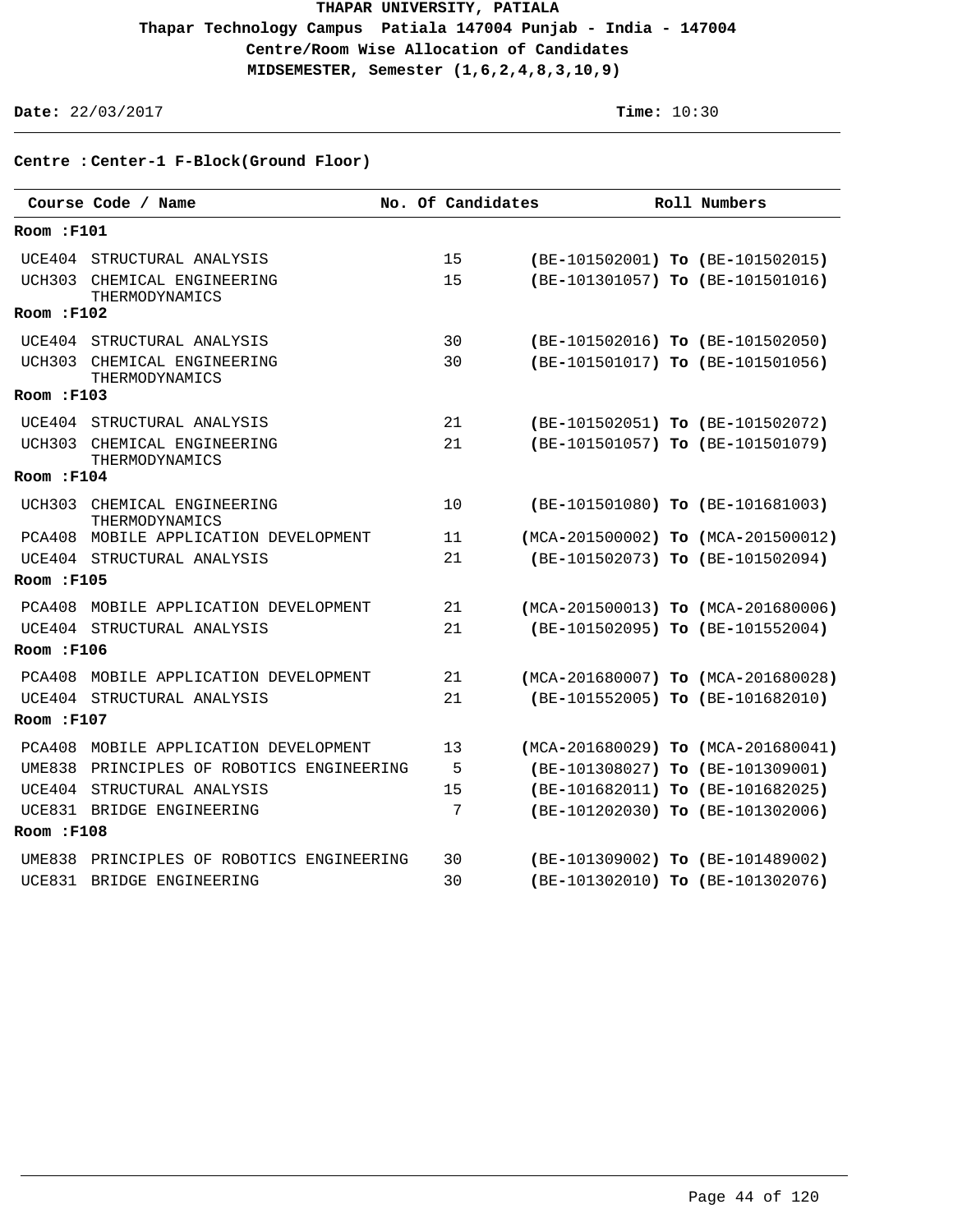**Thapar Technology Campus Patiala 147004 Punjab - India - 147004**

**Centre/Room Wise Allocation of Candidates**

**MIDSEMESTER, Semester (1,6,2,4,8,3,10,9)**

Date:  $22/03/2017$ 

**Time:** 10:30

#### **Centre : Center-2 F-Block(First Floor)**

|               | Course Code / Name                            | No. Of Candidates |                  | Roll Numbers                           |  |
|---------------|-----------------------------------------------|-------------------|------------------|----------------------------------------|--|
| Room : F201   |                                               |                   |                  |                                        |  |
| PMC402        | ALGEBRA-II                                    | 19                |                  | $(MSc-301503001)$ To $(MSc-301503021)$ |  |
| UME838        | PRINCIPLES OF ROBOTICS ENGINEERING            | 5                 |                  | $(BE-101489003)$ To $(BE-101489007)$   |  |
| UCE831        | BRIDGE ENGINEERING                            | 9                 |                  | $(BE-101302081)$ To $(BE-101482016)$   |  |
|               | UPH061 MODERN PHYSICS                         | 15                |                  | $(BE-101205060)$ To $(BE-101305078)$   |  |
| Room : F202   |                                               |                   |                  |                                        |  |
| UCH845        | POLYMER TECHNOLOGY                            | 18                |                  | $(BE-101301002)$ To $(BE-101301055)$   |  |
| UPH061        | MODERN PHYSICS                                | 7                 |                  | $(BE-101305090)$ To $(BE-101484003)$   |  |
| PMC402        | ALGEBRA-II                                    | 6                 |                  | $(MSc-301503022)$ To $(MSc-301503028)$ |  |
| UME837        | POWER PLANT ENGINEERING                       | 17                |                  | $(BE-101308004)$ To $(BE-101488001)$   |  |
| Room : F203   |                                               |                   |                  |                                        |  |
| <b>PMP401</b> | NEUROPSYCHOLOGY                               | 6                 |                  | $(MA-861502001)$ To $(MA-861502006)$   |  |
| UME831        | COMPUTATIONAL FLUID DYNAMICS                  | 6                 |                  | $(BE-101308050)$ To $(BE-101308105)$   |  |
| UBT503        | GENETIC AND METABOLIC ENGINEERING             | 17                |                  | (BTech-701500002) To (BTech-701500022) |  |
| UME834        | INTERNAL COMBUSTION ENGINES                   | 16                |                  | $(BE-101208059)$ To $(BE-101488010)$   |  |
| UME837        | POWER PLANT ENGINEERING                       | $\overline{2}$    |                  | $(BE-101488002)$ To $(BE-101488017)$   |  |
| UCH845        | POLYMER TECHNOLOGY                            | $\mathbf 1$       |                  | $(BE-101481001)$ To $(BE-101481001)$   |  |
| Room : F204   |                                               |                   |                  |                                        |  |
| <b>UBT803</b> | REACTION ENGINEERING AND ENZYME<br>TECHNOLOGY | 4                 |                  | (BTech-701300001) To (BTech-701300004) |  |
| <b>PMP401</b> | NEUROPSYCHOLOGY                               | 9                 | $(MA-861502007)$ | To $(MA-861502017)$                    |  |
| UCE404        | STRUCTURAL ANALYSIS                           | 3                 |                  | (BEMBA-401502006) To (BEMBA-401682003) |  |
| UME831        | COMPUTATIONAL FLUID DYNAMICS                  | 3                 |                  | $(BE-101308108)$ To $(BE-101488014)$   |  |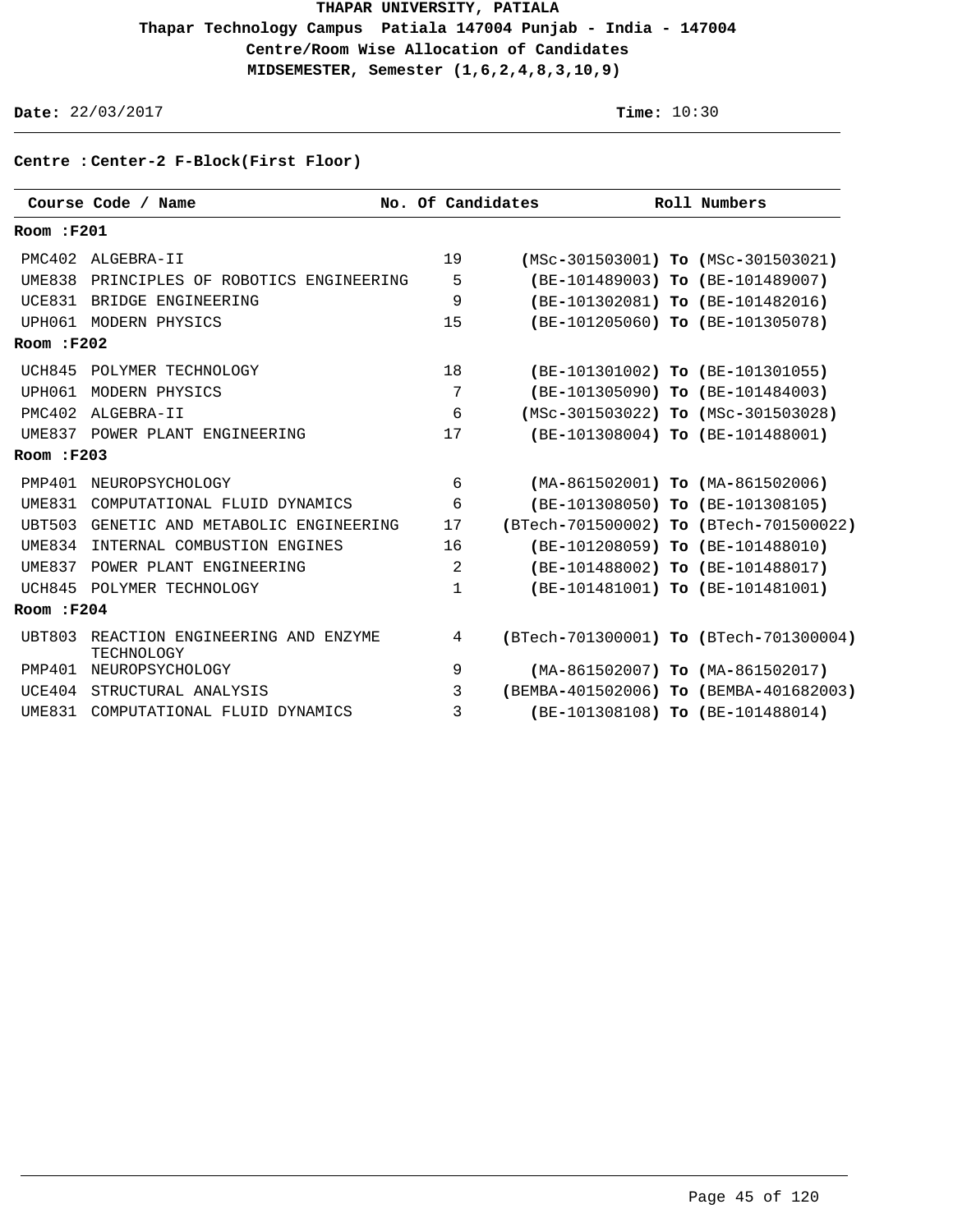**Thapar Technology Campus Patiala 147004 Punjab - India - 147004**

**Centre/Room Wise Allocation of Candidates**

**MIDSEMESTER, Semester (1,6,2,4,8,3,10,9)**

Date:  $22/03/2017$ 

Time: 13:00

|             | Course Code / Name      | No. Of Candidates |     |  | Roll Numbers                         |
|-------------|-------------------------|-------------------|-----|--|--------------------------------------|
| Room : F101 |                         |                   |     |  |                                      |
| UCS615      | IMAGE PROCESSING        |                   | 15  |  | $(BE-101403001)$ To $(BE-101403016)$ |
|             | UPH004 APPLIED PHYSICS  |                   | 15  |  | $(BE-101506146)$ To $(BE-101603012)$ |
| Room : F102 |                         |                   |     |  |                                      |
| UCS615      | IMAGE PROCESSING        |                   | 30  |  | $(BE-101403017)$ To $(BE-101403052)$ |
|             | UPH004 APPLIED PHYSICS  |                   | 30  |  | $(BE-101603013)$ To $(BE-101603044)$ |
| Room : F103 |                         |                   |     |  |                                      |
| UCS615      | IMAGE PROCESSING        |                   | 21  |  | $(BE-101403053)$ To $(BE-101403074)$ |
|             | UPH004 APPLIED PHYSICS  |                   | 21  |  | $(BE-101603045)$ To $(BE-101603065)$ |
| Room : F104 |                         |                   |     |  |                                      |
| UCS615      | IMAGE PROCESSING        |                   | 2.1 |  | (BE-101403075) To (BE-101403096)     |
|             | UPH004 APPLIED PHYSICS  |                   | 21  |  | (BE-101603066) To (BE-101603086)     |
| Room : F105 |                         |                   |     |  |                                      |
| UPH004      | APPLIED PHYSICS         |                   | 21  |  | (BE-101603087) To (BE-101603108)     |
|             | UCS615 IMAGE PROCESSING |                   | 21  |  | $(BE-101403097)$ To $(BE-101403123)$ |
| Room : F106 |                         |                   |     |  |                                      |
| UCS615      | IMAGE PROCESSING        |                   | 21  |  | (BE-101403124) To (BE-101403149)     |
|             | UPH004 APPLIED PHYSICS  |                   | 21  |  | $(BE-101603109)$ To $(BE-101603130)$ |
| Room : F107 |                         |                   |     |  |                                      |
| UCS615      | IMAGE PROCESSING        |                   | 20  |  | (BE-101403150) To (BE-101403170)     |
|             | UPH004 APPLIED PHYSICS  |                   | 20  |  | (BE-101603131) To (BE-101603151)     |
| Room : F108 |                         |                   |     |  |                                      |
| UPH004      | APPLIED PHYSICS         |                   | 30  |  | (BE-101603152) To (BE-101603181)     |
| UCS615      | IMAGE PROCESSING        |                   | 30  |  | (BE-101403171) To (BE-101403202)     |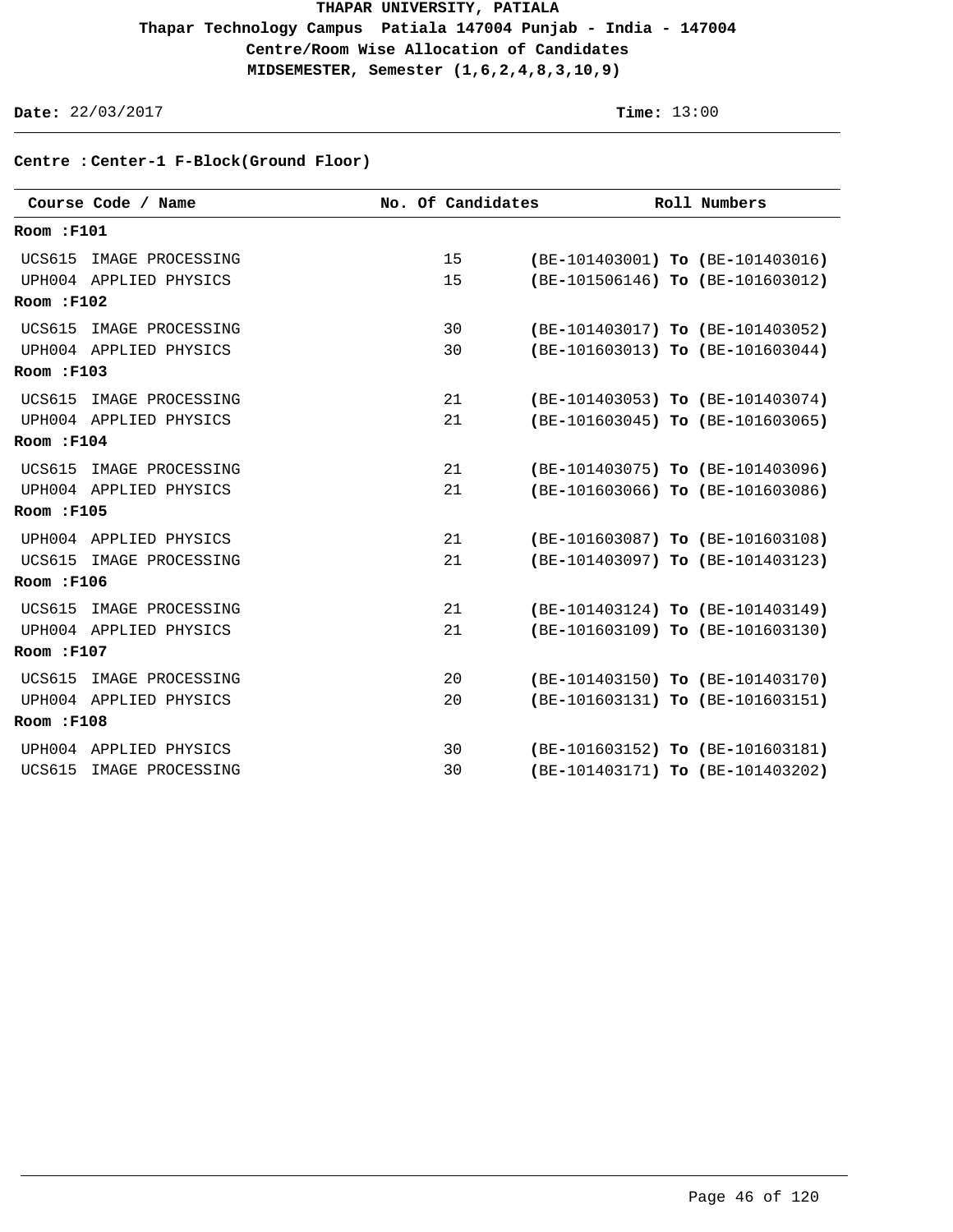**Thapar Technology Campus Patiala 147004 Punjab - India - 147004**

**Centre/Room Wise Allocation of Candidates**

**MIDSEMESTER, Semester (1,6,2,4,8,3,10,9)**

Date:  $22/03/2017$ 

Time: 13:00

#### **Centre : Center-2 F-Block(First Floor)**

|               | Course Code / Name      | No. Of Candidates |    |  | Roll Numbers                         |
|---------------|-------------------------|-------------------|----|--|--------------------------------------|
| Room : F201   |                         |                   |    |  |                                      |
|               | UPH004 APPLIED PHYSICS  |                   | 24 |  | $(BE-101603182)$ To $(BE-101603205)$ |
| UCS615        | IMAGE PROCESSING        |                   | 24 |  | $(BE-101403203)$ To $(BE-101410019)$ |
| Room : F202   |                         |                   |    |  |                                      |
| UPH004        | APPLIED PHYSICS         |                   | 24 |  | $(BE-101603206)$ To $(BE-101603229)$ |
|               | UCS615 IMAGE PROCESSING |                   | 24 |  | $(BE-101410020)$ To $(BE-101410043)$ |
| Room : F203   |                         |                   |    |  |                                      |
| UCS615        | IMAGE PROCESSING        |                   | 24 |  | $(BE-101410044)$ To $(BE-101411006)$ |
|               | UPH004 APPLIED PHYSICS  |                   | 24 |  | $(BE-101603230)$ To $(BE-101603253)$ |
| Room : F204   |                         |                   |    |  |                                      |
| UCS615        | IMAGE PROCESSING        |                   | 24 |  | (BE-101411007) To (BE-101411030)     |
|               | UPH004 APPLIED PHYSICS  |                   | 24 |  | $(BE-101603254)$ To $(BE-101603277)$ |
| Room : F205   |                         |                   |    |  |                                      |
| <b>UCS615</b> | IMAGE PROCESSING        |                   | 24 |  | $(BE-101411031)$ To $(BE-101412014)$ |
|               | UPH004 APPLIED PHYSICS  |                   | 24 |  | $(BE-101603278)$ To $(BE-101603302)$ |
| Room : F206   |                         |                   |    |  |                                      |
| UCS615        | IMAGE PROCESSING        |                   | 18 |  | (BE-101412015) To (BE-101412035)     |
|               | UPH004 APPLIED PHYSICS  |                   | 18 |  | $(BE-101603303)$ To $(BE-101603320)$ |
| Room : F207   |                         |                   |    |  |                                      |
| UPH004        | APPLIED PHYSICS         |                   | 18 |  | (BE-101603321) To (BE-101603338)     |
| UCS615        | IMAGE PROCESSING        |                   | 18 |  | (BE-101412036) To (BE-101453008)     |
| Room : F208   |                         |                   |    |  |                                      |
| UCS615        | IMAGE PROCESSING        |                   | 18 |  | (BE-101453009) To (BE-101583005)     |
|               | UPH004 APPLIED PHYSICS  |                   | 18 |  | (BE-101603339) To (BE-101603356)     |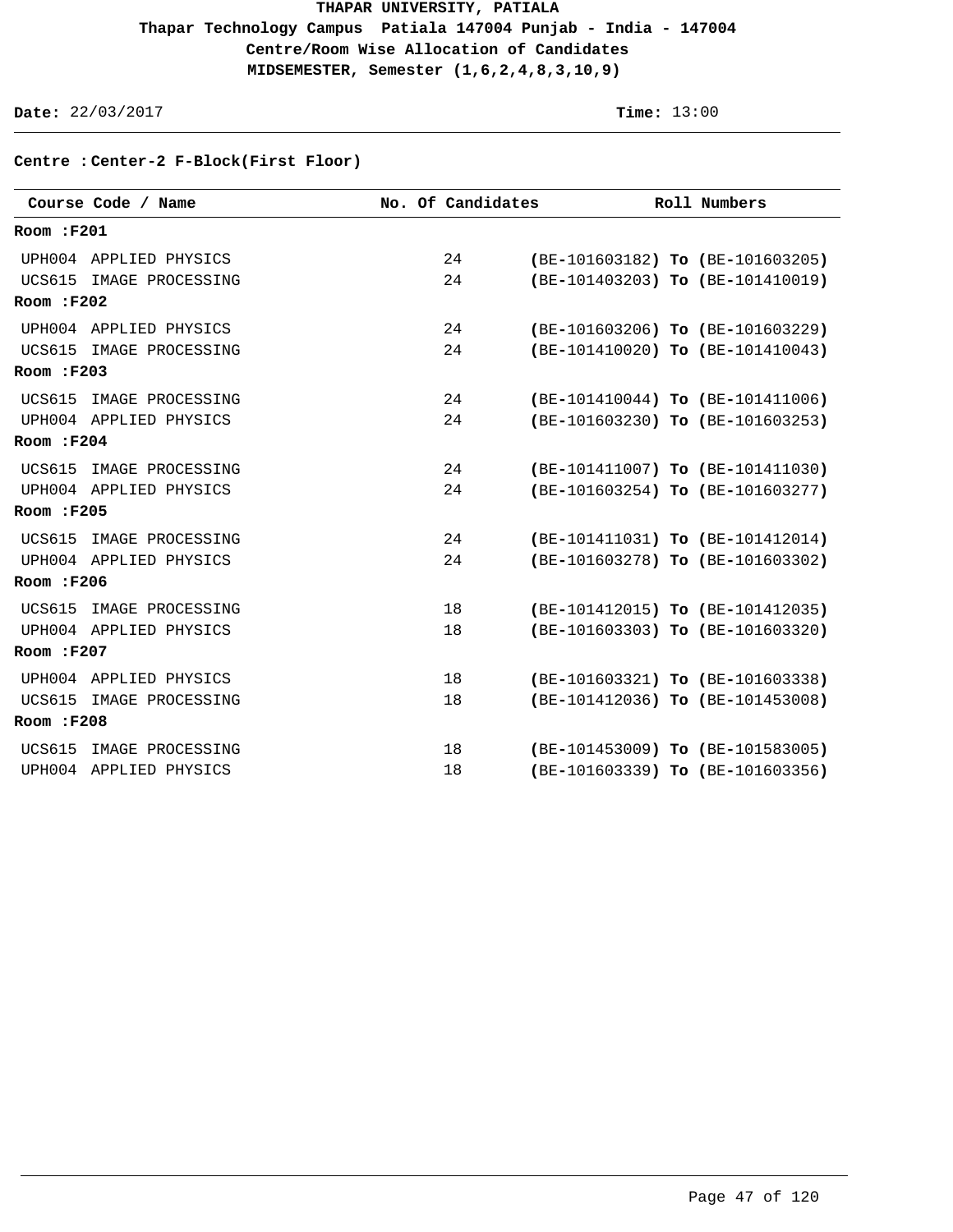**Thapar Technology Campus Patiala 147004 Punjab - India - 147004**

**Centre/Room Wise Allocation of Candidates**

**MIDSEMESTER, Semester (1,6,2,4,8,3,10,9)**

Date:  $22/03/2017$ 

Time: 13:00

**Centre : Center-3 E-Block(Ground Floor) & C-Block**

|             | Course Code / Name                            | No. Of Candidates |                                      | Roll Numbers |
|-------------|-----------------------------------------------|-------------------|--------------------------------------|--------------|
| Room : E101 |                                               |                   |                                      |              |
| UCS615      | IMAGE PROCESSING                              | 21                | $(BE-101583006)$ To $(BE-101590004)$ |              |
|             | UPH004 APPLIED PHYSICS                        | 21                | $(BE-101603357)$ To $(BE-101603378)$ |              |
| Room : E102 |                                               |                   |                                      |              |
| UCS615      | IMAGE PROCESSING                              | 11                | $(BE-101590005)$ To $(BE-101592006)$ |              |
|             | UPH004 APPLIED PHYSICS                        | 21                | $(BE-101603379)$ To $(BE-101606013)$ |              |
|             | UEC601 ANTENNA THEORY AND WAVE<br>PROPAGATION | 10                | $(BE-101256001)$ To $(BE-101406009)$ |              |
| Room : E103 |                                               |                   |                                      |              |
|             | UPH004 APPLIED PHYSICS                        | 21                | $(BE-101606014)$ To $(BE-101606034)$ |              |
|             | UEC601 ANTENNA THEORY AND WAVE<br>PROPAGATION | 21                | (BE-101406011) To (BE-101406033)     |              |
| Room : E104 |                                               |                   |                                      |              |
|             | UEC601 ANTENNA THEORY AND WAVE<br>PROPAGATION | 21                | $(BE-101406034)$ To $(BE-101406059)$ |              |
|             | UPH004 APPLIED PHYSICS                        | 21                | $(BE-101606035)$ To $(BE-101606056)$ |              |
| Room : E105 |                                               |                   |                                      |              |
|             | UEC601 ANTENNA THEORY AND WAVE<br>PROPAGATION | 21                | $(BE-101406060)$ To $(BE-101406083)$ |              |
|             | UPH004 APPLIED PHYSICS                        | 21                | $(BE-101606057)$ To $(BE-101606078)$ |              |
| Room : E106 |                                               |                   |                                      |              |
|             | UPH004 APPLIED PHYSICS                        | 21                | $(BE-101606079)$ To $(BE-101606099)$ |              |
|             | UEC601 ANTENNA THEORY AND WAVE<br>PROPAGATION | 21                | $(BE-101406084)$ To $(BE-101406107)$ |              |
| Room : E107 |                                               |                   |                                      |              |
|             | UEC601 ANTENNA THEORY AND WAVE<br>PROPAGATION | 21                | $(BE-101406109)$ To $(BE-101406129)$ |              |
|             | UPH004 APPLIED PHYSICS                        | 21                | $(BE-101606100)$ To $(BE-101606122)$ |              |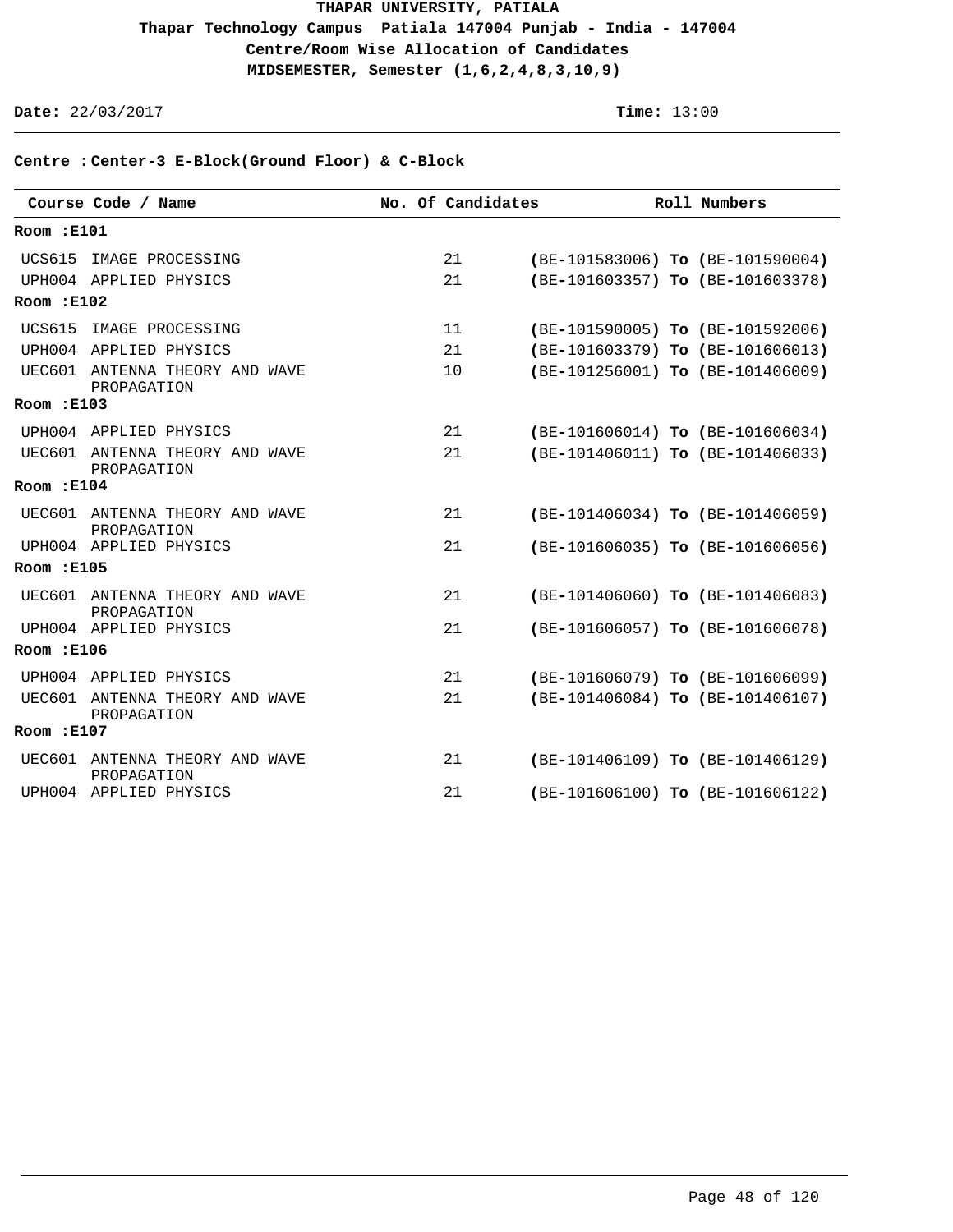**Thapar Technology Campus Patiala 147004 Punjab - India - 147004**

**Centre/Room Wise Allocation of Candidates**

**MIDSEMESTER, Semester (1,6,2,4,8,3,10,9)**

Date:  $22/03/2017$ 

Time: 13:00

**Centre : Center-4 E-Block(First Floor)**

|             | Course Code / Name                            | No. Of Candidates |                                      | Roll Numbers |
|-------------|-----------------------------------------------|-------------------|--------------------------------------|--------------|
| Room : E201 |                                               |                   |                                      |              |
|             | UPH004 APPLIED PHYSICS                        | 14                | $(BE-101606123)$ To $(BE-101606136)$ |              |
|             | UEC601 ANTENNA THEORY AND WAVE<br>PROPAGATION | 14                | (BE-101406131) To (BE-101406145)     |              |
| Room : E202 |                                               |                   |                                      |              |
|             | UPH004 APPLIED PHYSICS                        | 14                | (BE-101606137) To (BE-101606150)     |              |
|             | UEC601 ANTENNA THEORY AND WAVE<br>PROPAGATION | 14                | $(BE-101406146)$ To $(BE-101406160)$ |              |
| Room : E203 |                                               |                   |                                      |              |
|             | UPH004 APPLIED PHYSICS                        | 14                | $(BE-101606151)$ To $(BE-101606164)$ |              |
|             | UEC601 ANTENNA THEORY AND WAVE<br>PROPAGATION | 14                | $(BE-101406161)$ To $(BE-101406176)$ |              |
| Room : E204 |                                               |                   |                                      |              |
|             | UEC601 ANTENNA THEORY AND WAVE<br>PROPAGATION | 14                | $(BE-101406178)$ To $(BE-101406192)$ |              |
|             | UPH004 APPLIED PHYSICS                        | 14                | $(BE-101606165)$ To $(BE-101606178)$ |              |
| Room : E205 |                                               |                   |                                      |              |
|             | UEC601 ANTENNA THEORY AND WAVE<br>PROPAGATION | 14                | $(BE-101406193)$ To $(BE-101456003)$ |              |
|             | UPH004 APPLIED PHYSICS                        | 14                | $(BE-101606179)$ To $(BE-101610004)$ |              |
| Room : E206 |                                               |                   |                                      |              |
|             | UPH004 APPLIED PHYSICS                        | 14                | $(BE-101610005)$ To $(BE-101610018)$ |              |
|             | UEC601 ANTENNA THEORY AND WAVE<br>PROPAGATION | 14                | (BE-101456004) To (BE-101586002)     |              |
| Room : E207 |                                               |                   |                                      |              |
|             | UEE604 FLEXIBLE AC TRANSMISSION SYSTEMS       | 2                 | $(BE-101404001)$ To $(BE-101404002)$ |              |
|             | UPH004 APPLIED PHYSICS                        | 14                | $(BE-101610019)$ To $(BE-101610032)$ |              |
|             | UEC601 ANTENNA THEORY AND WAVE                | 12                | $(BE-101586003)$ To $(BE-101586016)$ |              |
| Room : E209 | PROPAGATION                                   |                   |                                      |              |
|             | UPH004 APPLIED PHYSICS                        | 14                | $(BE-101610033)$ To $(BE-101610047)$ |              |
|             | UEE604 FLEXIBLE AC TRANSMISSION SYSTEMS       | 14                | (BE-101404004) To (BE-101404023)     |              |
| Room : E210 |                                               |                   |                                      |              |
|             | UEE604 FLEXIBLE AC TRANSMISSION SYSTEMS       | 14                | $(BE-101404024)$ To $(BE-101404039)$ |              |
|             | UPH004 APPLIED PHYSICS                        | 14                | (BE-101610048) To (BE-101610061)     |              |
| Room : E211 |                                               |                   |                                      |              |
|             | UPH004 APPLIED PHYSICS                        | 14                | (BE-101610062) To (BE-101610076)     |              |
|             | UEE604 FLEXIBLE AC TRANSMISSION SYSTEMS       | 14                | $(BE-101404041)$ To $(BE-101404054)$ |              |
| Room : E212 |                                               |                   |                                      |              |
|             | UPH004 APPLIED PHYSICS                        | 14                | $(BE-101610077)$ To $(BE-101610091)$ |              |
|             | UEE604 FLEXIBLE AC TRANSMISSION SYSTEMS       | 14                | $(BE-101404055)$ To $(BE-101404068)$ |              |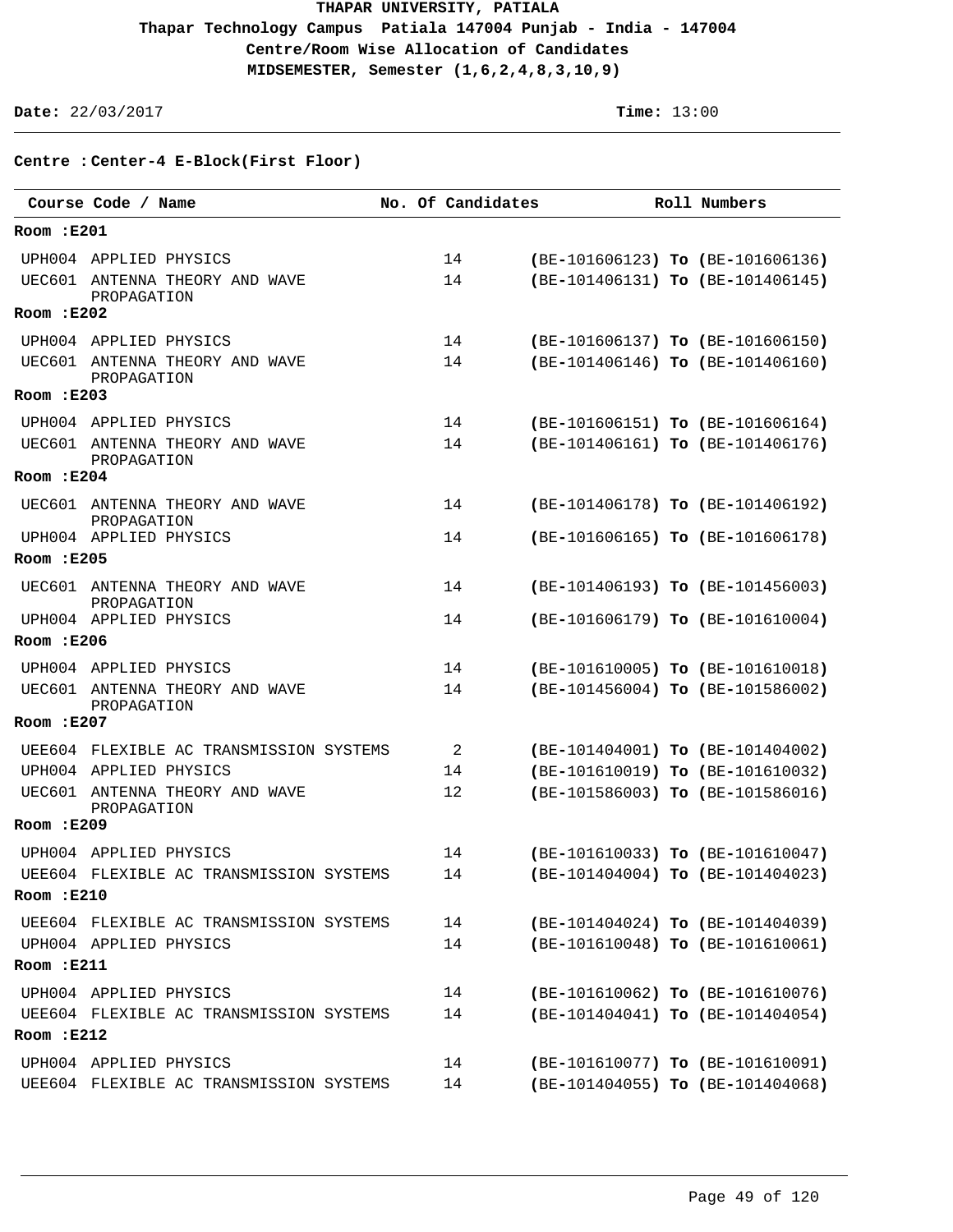**Thapar Technology Campus Patiala 147004 Punjab - India - 147004**

**Centre/Room Wise Allocation of Candidates**

**MIDSEMESTER, Semester (1,6,2,4,8,3,10,9)**

Date:  $22/03/2017$ 

Time: 13:00

**Centre : Center-5 B-Block**

|             | Course Code / Name                                                 | No. Of Candidates |  | Roll Numbers |                                        |                                      |
|-------------|--------------------------------------------------------------------|-------------------|--|--------------|----------------------------------------|--------------------------------------|
| Room:B105   |                                                                    |                   |  |              |                                        |                                      |
|             | PCS205 BIG DATA ANALYTICS AND BUSINESS<br>INTELLIGENCE             |                   |  | 6            | (MTech-601634011) To (MTech-601634017) |                                      |
|             | PCS205 BIG DATA ANALYTICS AND BUSINESS<br>INTELLIGENCE             |                   |  | 15           |                                        | (ME-801631002) To (ME-801631017)     |
|             | UEE504 POWER ELECTRONICS                                           |                   |  | 21           | (BE-101405047) To (BE-101405075)       |                                      |
| Room : B107 |                                                                    |                   |  |              |                                        |                                      |
|             | UEE504 POWER ELECTRONICS                                           |                   |  | 21           | (BE-101405107) To (BE-101455019)       |                                      |
| Room : B109 | PCS205 BIG DATA ANALYTICS AND BUSINESS<br>INTELLIGENCE             |                   |  | 21           |                                        | $(ME-801632019)$ To $(ME-801632041)$ |
|             |                                                                    |                   |  |              |                                        |                                      |
|             | UEE504 POWER ELECTRONICS<br>PCS205 BIG DATA ANALYTICS AND BUSINESS |                   |  | 8<br>8       | $(BE-101455020)$ To $(BE-101455028)$   | $(ME-801632042)$ To $(ME-801632049)$ |
| Room: B208  | INTELLIGENCE                                                       |                   |  |              |                                        |                                      |
|             | UME836 OPERATIONS MANAGEMENT                                       |                   |  | 30           | $(BE-101308031)$ To $(BE-101308078)$   |                                      |
|             | UCH606 PROCESS EOUIPMENT DESIGN-II                                 |                   |  | 30           |                                        | $(BE-101401024)$ To $(BE-101401069)$ |
| Room: B209  |                                                                    |                   |  |              |                                        |                                      |
|             | UME836 OPERATIONS MANAGEMENT                                       |                   |  | 21           | $(BE-101308079)$ To $(BE-101308124)$   |                                      |
|             | UCH606 PROCESS EQUIPMENT DESIGN-II                                 |                   |  | 21           | $(BE-101401070)$ To $(BE-101451006)$   |                                      |
| Room : B301 |                                                                    |                   |  |              |                                        |                                      |
|             | UEE604 FLEXIBLE AC TRANSMISSION SYSTEMS                            |                   |  | 30           | $(BE-101404069)$ To $(BE-101404107)$   |                                      |
|             | UPH004 APPLIED PHYSICS                                             |                   |  | 30           | $(BE-101610092)$ To $(BE-101611024)$   |                                      |
| Room : B302 |                                                                    |                   |  |              |                                        |                                      |
|             | UPH004 APPLIED PHYSICS                                             |                   |  | 33           | $(BE-101611025)$ To $(BE-101611058)$   |                                      |
| Room: B303  | UEE604 FLEXIBLE AC TRANSMISSION SYSTEMS                            |                   |  | 33           |                                        | $(BE-101404108)$ To $(BE-101454003)$ |
|             | UEE604 FLEXIBLE AC TRANSMISSION SYSTEMS                            |                   |  | 24           | (BE-101454004) To (BE-101584016)       |                                      |
|             | UPH004 APPLIED PHYSICS                                             |                   |  | 30           | (BE-101611059) To (BE-101615025)       |                                      |
|             | UCE603 HYDRAULIC ENGINEERING                                       |                   |  | 6            |                                        | (BE-101402001) To (BE-101402008)     |
| Room : B304 |                                                                    |                   |  |              |                                        |                                      |
|             | UPH004 APPLIED PHYSICS                                             |                   |  | 30           | $(BE-101615026)$ To $(BE-101615055)$   |                                      |
|             | UCE603 HYDRAULIC ENGINEERING                                       |                   |  | 30           | (BE-101402009) To (BE-101402042)       |                                      |
| Room : B307 |                                                                    |                   |  |              |                                        |                                      |
|             | UCE603 HYDRAULIC ENGINEERING                                       |                   |  | 24           | $(BE-101402065)$ To $(BE-101402090)$   |                                      |
|             | UPH004 APPLIED PHYSICS                                             |                   |  | 24           | (BE-101615077) To (BE-101615101)       |                                      |
| Room : B308 |                                                                    |                   |  |              |                                        |                                      |
|             | UCE603 HYDRAULIC ENGINEERING                                       |                   |  | 33           | $(BE-101402091)$ To $(BE-101582002)$   |                                      |
|             | UPH004 APPLIED PHYSICS                                             |                   |  | 33           | $(BE-101615102)$ To $(BE-101660001)$   |                                      |
| Room : B309 |                                                                    |                   |  |              |                                        |                                      |
|             | UEE504 POWER ELECTRONICS                                           |                   |  | 19           |                                        | $(BE-101405001)$ To $(BE-101405026)$ |
|             | UPH004 APPLIED PHYSICS                                             |                   |  | 28           | (BEMBA-401603001) To (BEMBA-401603029) |                                      |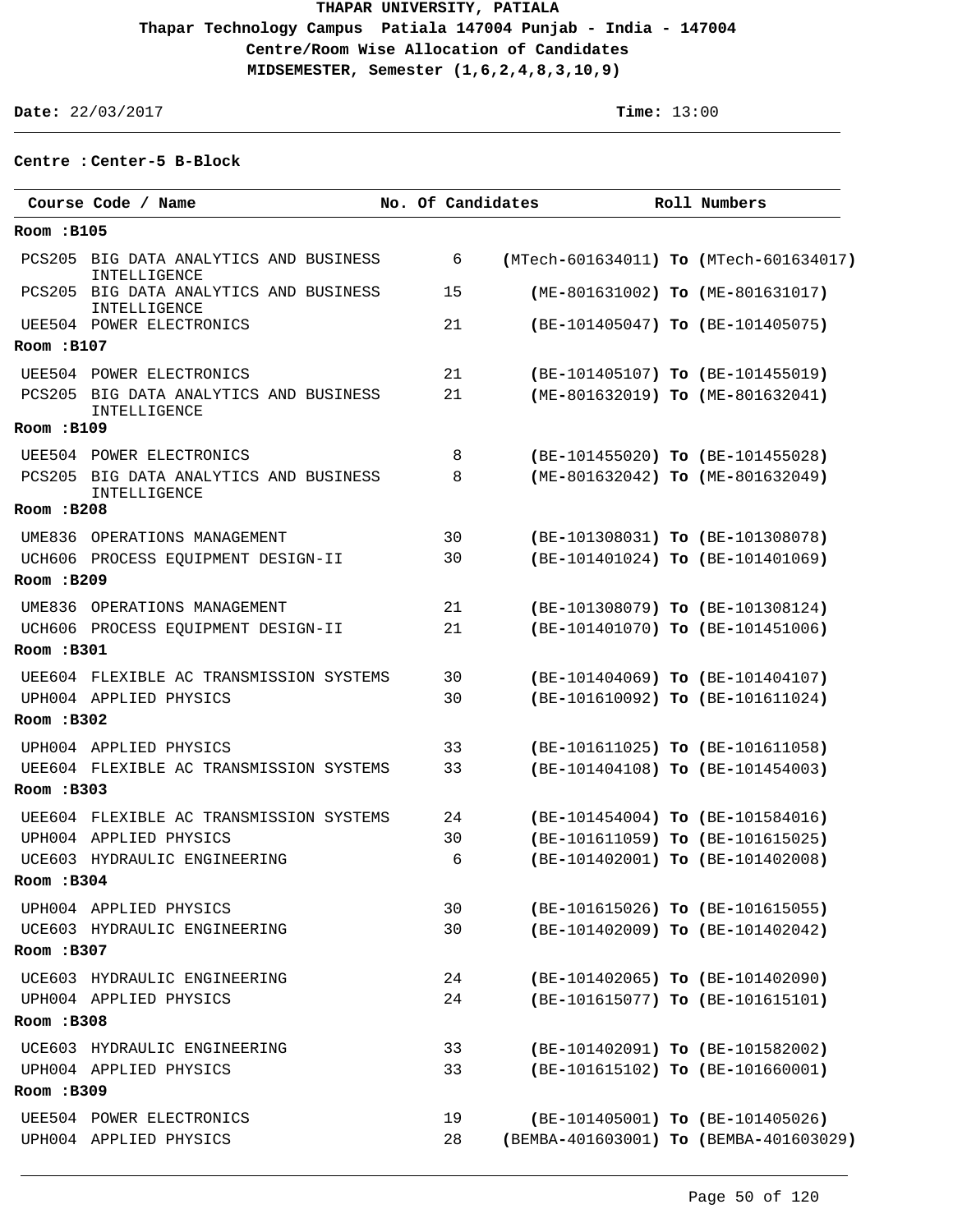# **Thapar Technology Campus Patiala 147004 Punjab - India - 147004**

**Centre/Room Wise Allocation of Candidates**

**MIDSEMESTER, Semester (1,6,2,4,8,3,10,9)**

Date:  $22/03/2017$ 

Time: 13:00

# **Centre :**

|               | Course Code / Name                                     |  | No. Of Candidates |  | Roll Numbers                               |
|---------------|--------------------------------------------------------|--|-------------------|--|--------------------------------------------|
| Room:         |                                                        |  |                   |  |                                            |
| UCE603        | HYDRAULIC ENGINEERING                                  |  | 11                |  | $(BE-101582003)$ To $(BE-101582013)$       |
|               | UPH004 APPLIED PHYSICS                                 |  | 2                 |  | $(BE-101664008)$ To $(BE-101665001)$       |
| Room : B311   |                                                        |  |                   |  |                                            |
| UPH004        | APPLIED PHYSICS                                        |  | 5                 |  | $(BEMBA-401603031)$ To $(BEMBA-401606004)$ |
| <b>PCS205</b> | BIG DATA ANALYTICS AND BUSINESS<br><b>INTELLIGENCE</b> |  | 9                 |  | (MTech-601634001) To (MTech-601634009)     |
|               | UEE504 POWER ELECTRONICS                               |  | 14                |  | $(BE-101405027)$ To $(BE-101405046)$       |
| Room : B305   |                                                        |  |                   |  |                                            |
| IICE603       | HYDRAULIC ENGINEERING                                  |  | 21                |  | $(BE-101402043)$ To $(BE-101402064)$       |
|               | UPH004 APPLIED PHYSICS                                 |  | 21                |  | $(BE-101615056)$ To $(BE-101615076)$       |
| Room : B112   |                                                        |  |                   |  |                                            |
| <b>PCS205</b> | BIG DATA ANALYTICS AND BUSINESS<br>INTELLIGENCE        |  | 7                 |  | $(ME-801632050)$ To $(ME-801632056)$       |
|               | UCH606 PROCESS EQUIPMENT DESIGN-II                     |  | 15                |  | $(BE-101401001)$ To $(BE-101401023)$       |
|               | UME836 OPERATIONS MANAGEMENT                           |  | 20                |  | $(BE-101308001)$ To $(BE-101308029)$       |
|               | UEE504 POWER ELECTRONICS                               |  | 12                |  | $(BE-101455029)$ To $(BE-101455040)$       |
| Room : B106   |                                                        |  |                   |  |                                            |
|               | UEE504 POWER ELECTRONICS                               |  | 21                |  | $(BE-101405076)$ To $(BE-101405105)$       |
| <b>PCS205</b> | BIG DATA ANALYTICS AND BUSINESS<br>INTELLIGENCE        |  | 21                |  | $(ME-801631018)$ To $(ME-801632018)$       |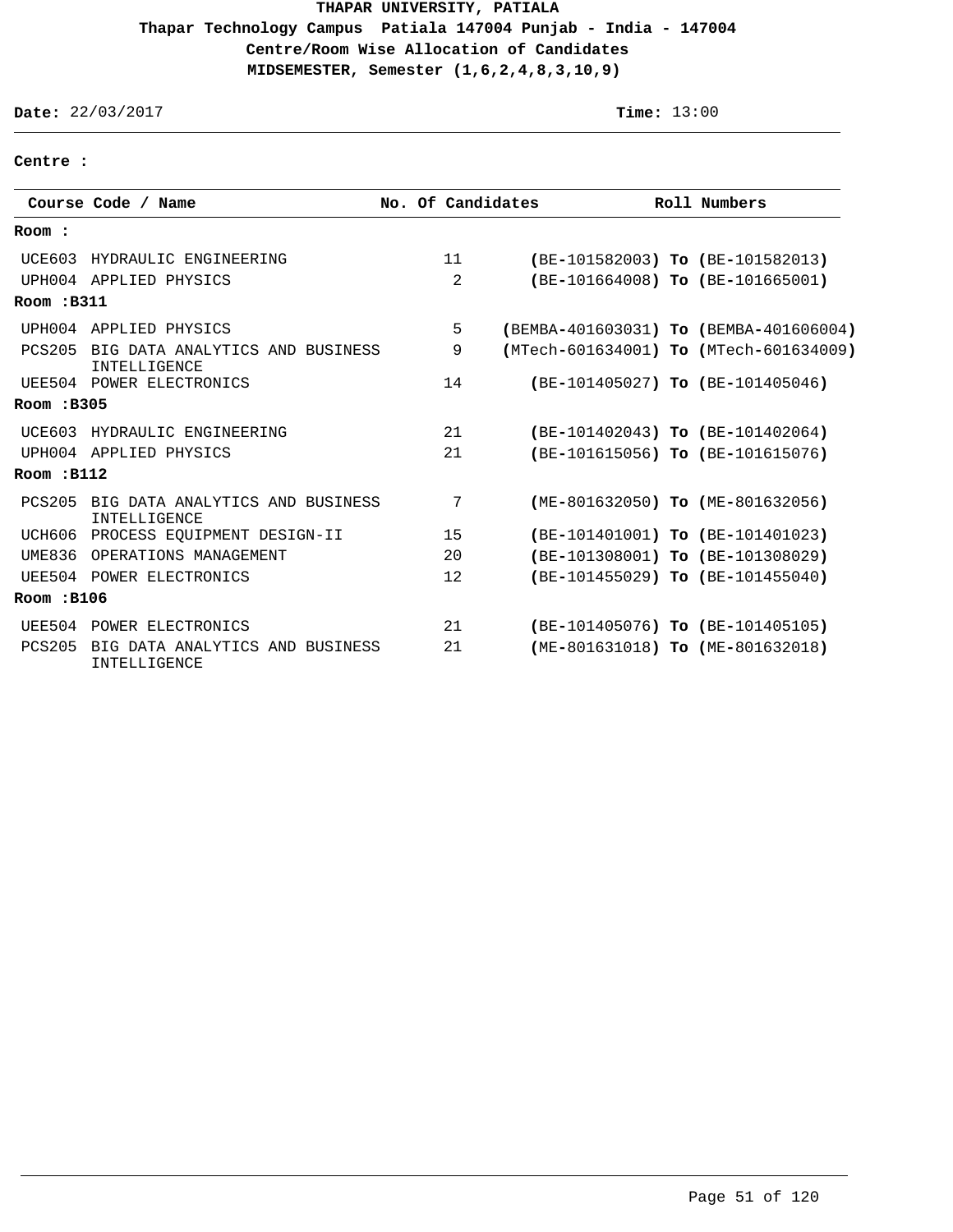**Centre/Room Wise Allocation of Candidates Thapar Technology Campus Patiala 147004 Punjab - India - 147004**

**MIDSEMESTER, Semester (1,6,2,4,8,3,10,9)**

Date:  $22/03/2017$ 

Time: 13:00

#### **Centre : Cen-8 D BLOCK GROUND & FIRST FLOOR**

|             | Course Code / Name                    |  |                   | No. Of Candidates |  | Roll Numbers                           |
|-------------|---------------------------------------|--|-------------------|-------------------|--|----------------------------------------|
| Room:D201   |                                       |  |                   |                   |  |                                        |
| PCY208      | INDUSTRIAL AND GREEN CHEMISTRY        |  | 25                |                   |  | $(MSc-301602001)$ To $(MSc-301602027)$ |
| PEC207      | RF DEVICES AND APPLICATIONS           |  | 3                 |                   |  | (ME-801661001) To (ME-801661003)       |
| UBT301      | MICROBIOLOGY                          |  | $\overline{2}$    |                   |  | (BTech-701600066) To (BTech-701600067) |
|             | PBT210 IMMUNOLOGY AND IMMUNOTHERAPY   |  | 24                |                   |  | $(MSc-301601014)$ To $(MSc-301607010)$ |
| Room:D202   |                                       |  |                   |                   |  |                                        |
|             | PTH206 APPLIED SOLAR ENERGY           |  | $\overline{4}$    |                   |  | $(ME-801683001)$ To $(ME-801683004)$   |
|             | PCE202 PRE-STRESSED CONCRETE          |  | 18                |                   |  | $(ME-801624001)$ To $(ME-801624020)$   |
|             | PCY208 INDUSTRIAL AND GREEN CHEMISTRY |  | 12                |                   |  | $(MSc-301602028)$ To $(MSc-301602040)$ |
|             | PEC207 RF DEVICES AND APPLICATIONS    |  | 26                |                   |  | (ME-801661004) To (ME-801661029)       |
| Room : D203 |                                       |  |                   |                   |  |                                        |
|             | PTH206 APPLIED SOLAR ENERGY           |  | 18                |                   |  | $(ME-801683005)$ To $(ME-801683028)$   |
|             | PPI204 OPERATIONS MANAGEMENT          |  | 8                 |                   |  | $(ME-801685001)$ To $(ME-801685008)$   |
|             | PCE202 PRE-STRESSED CONCRETE          |  | 9                 |                   |  | $(ME-801624021)$ To $(ME-801624029)$   |
| Room : D204 |                                       |  |                   |                   |  |                                        |
|             | PVL206 ANALOG IC DESIGN               |  | 4                 |                   |  | (MTech-601662001) To (MTech-601662004) |
|             | PMC209 NUMERICAL ANALYSIS             |  | 17                |                   |  | (MSc-301603001) To (MSc-301603021)     |
|             | PTH206 APPLIED SOLAR ENERGY           |  | $\mathbf{1}$      |                   |  | $(ME-801683029)$ To $(ME-801683029)$   |
|             | PPI204 OPERATIONS MANAGEMENT          |  | 13                |                   |  | (ME-801685009) To (ME-801685021)       |
| Room : D205 |                                       |  |                   |                   |  |                                        |
| PBT210      | IMMUNOLOGY AND IMMUNOTHERAPY          |  | 12                |                   |  | (MSc-301601002) To (MSc-301601013)     |
|             | UBT301 MICROBIOLOGY                   |  | $12 \overline{ }$ |                   |  | (BTech-701600050) To (BTech-701600065) |
| Room : D206 |                                       |  |                   |                   |  |                                        |
|             | PPH203 ATOMIC AND MOLECULAR PHYSICS   |  | 20                |                   |  | $(MSc-301604001)$ To $(MSc-301604022)$ |
|             | UME836 OPERATIONS MANAGEMENT          |  | $7\phantom{.0}$   |                   |  | (BE-101308125) To (BE-101488016)       |
|             | UCH606 PROCESS EQUIPMENT DESIGN-II    |  | 5                 |                   |  | (BE-101451008) To (BE-101581001)       |
|             | UBT301 MICROBIOLOGY                   |  | 22                |                   |  | (BTech-701600001) To (BTech-701600026) |
| Room : D207 |                                       |  |                   |                   |  |                                        |
|             | UBT301 MICROBIOLOGY                   |  | 21                |                   |  | (BTech-701600027) To (BTech-701600049) |
| PBT210      | IMMUNOLOGY AND IMMUNOTHERAPY          |  | 2                 |                   |  | $(MSc-301507009)$ To $(MSc-301601001)$ |
|             | PPH203 ATOMIC AND MOLECULAR PHYSICS   |  | 19                |                   |  | $(MSc-301604023)$ To $(MSc-301604043)$ |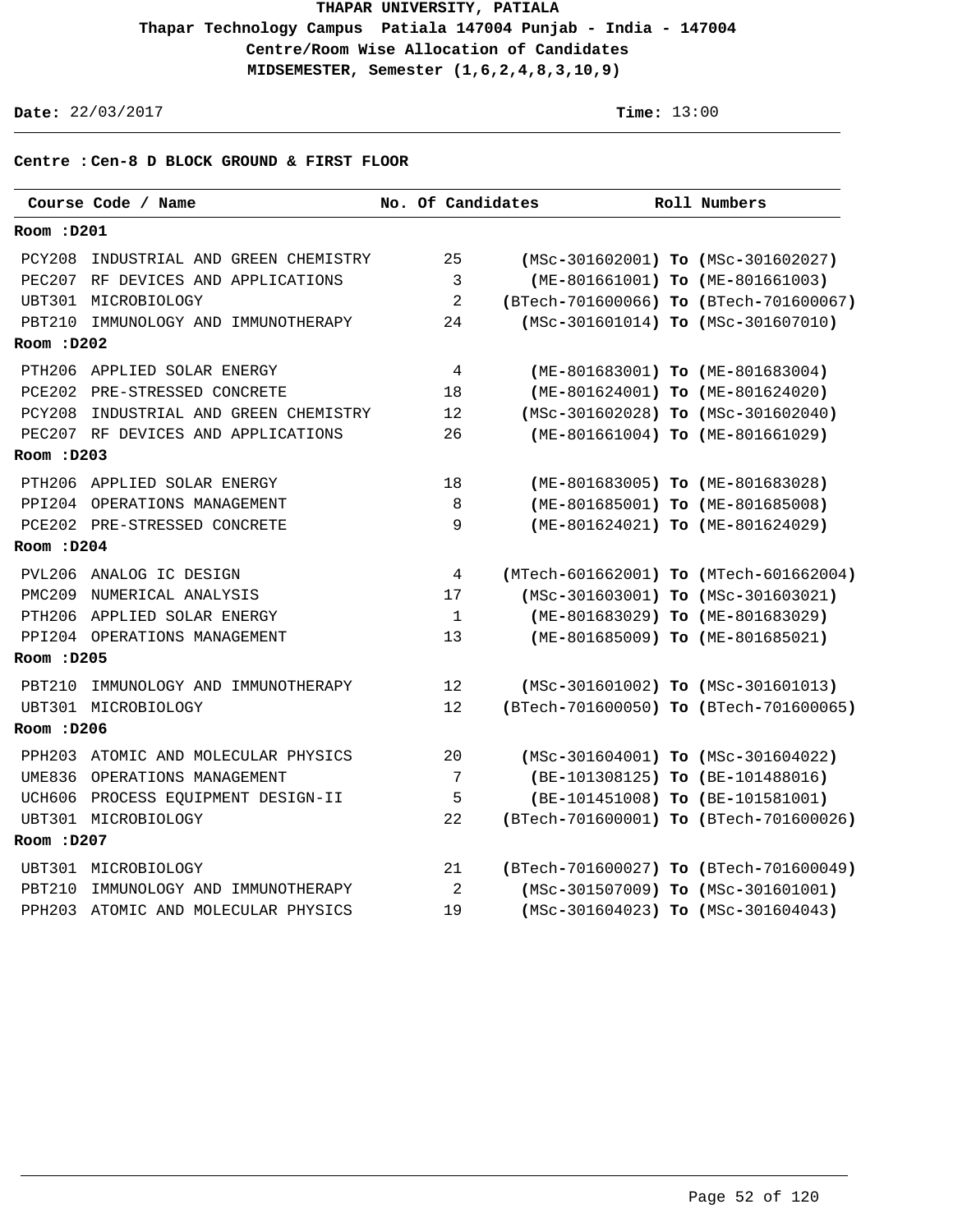**Thapar Technology Campus Patiala 147004 Punjab - India - 147004**

**Centre/Room Wise Allocation of Candidates**

**MIDSEMESTER, Semester (1,6,2,4,8,3,10,9)**

Date:  $22/03/2017$ 

Time: 13:00

#### **Centre : TAN BUILDING GROUND FLOOR**

|               | Course Code / Name                                     |              | No. Of Candidates                            | Roll Numbers                             |
|---------------|--------------------------------------------------------|--------------|----------------------------------------------|------------------------------------------|
| Room: T101    |                                                        |              |                                              |                                          |
| <b>PMC209</b> | NUMERICAL ANALYSIS                                     | 4            |                                              | $(MSc-301603022)$ To $(MSc-301603025)$   |
| <b>PVL206</b> | ANALOG IC DESIGN                                       | 15           | $(MTechn-601662005)$ To $(MTechn-601662020)$ |                                          |
| PCD208        | MODERN CONTROL OF DYNAMIC SYSTEMS                      | 6            |                                              | $(ME-801584004)$ To $(ME-801684005)$     |
| <b>PEE206</b> | POWER SYSTEM OPERATION & CONTROL                       | $\mathbf{1}$ |                                              | $(PhD-901604012)$ To $(PhD-901604012)$   |
|               | PEE206 POWER SYSTEM OPERATION & CONTROL                | 16           |                                              | $(ME-801642001)$ To $(ME-801642016)$     |
| Room: T102    |                                                        |              |                                              |                                          |
| PCD208        | MODERN CONTROL OF DYNAMIC SYSTEMS                      | 9            |                                              | $(ME-801684006)$ To $(ME-801684014)$     |
| <b>PMP203</b> | PSYCHOPATHOLOGY                                        | 13           |                                              | $(MA-861602001)$ To $(MA-861602017)$     |
| PWC201        | SPACE TIME WIRELESS COMMUNICATION                      | 8            |                                              | $(ME-801663001)$ To $(ME-801663008)$     |
| <b>PBY205</b> | ADVANCED PLANT<br><b>BIOTECHNOLOGY</b>                 | 1            |                                              | $(PhD-901600003)$ To $(PhD-901600003)$   |
| <b>PBY205</b> | ADVANCED PLANT<br><b>BIOTECHNOLOGY</b>                 | 9            | (MTech-601604002) To (MTech-601604010)       |                                          |
| <b>PIS207</b> | FORENSICS AND CYBER LAWS                               | 1            |                                              | $(ME-801633002)$ To $(ME-801633002)$     |
| PBY205        | ADVANCED PLANT<br><b>BIOTECHNOLOGY</b>                 | $\mathbf{1}$ |                                              | $(PhDP-951600001)$ To $(PhDP-951600001)$ |
| Room: T103    |                                                        |              |                                              |                                          |
| PCE202        | PRE-STRESSED CONCRETE                                  | 1            |                                              | $(PhD-901602014)$ To $(PhD-901602014)$   |
|               | PME204 MONEY, BANKING AND FINANCIAL<br>MARKETS         | 4            |                                              | $(MA-861601001)$ To $(MA-861601004)$     |
| PCH206        | TRANSPORT PHENOMENA                                    | 5            | (MTech-601611001) To (MTech-601611005)       |                                          |
| <b>PEI205</b> | MICRO-SENSORS AND ACTUATORS                            | 4            |                                              | $(ME-801651001)$ To $(ME-801651006)$     |
| <b>PIS207</b> | FORENSICS AND CYBER LAWS                               | 5            |                                              | $(ME-801633003)$ To $(ME-801633009)$     |
| <b>PCS205</b> | BIG DATA ANALYTICS AND BUSINESS<br><b>INTELLIGENCE</b> | 2            |                                              | (ME-801631001) To (ME-801631019)         |
| <b>UME503</b> | INDUSTRIAL METALLURGY AND<br>MATERIALS                 | 4            |                                              | $(BE-101408073)$ To $(BE-101408119)$     |
| PWC201        | SPACE TIME WIRELESS COMMUNICATION                      | 2            |                                              | $(PhD-901606031)$ To $(PhD-901606036)$   |
| UPH001        | PHYSICS                                                | 3            |                                              | $(BE-101303016)$ To $(BE-101458002)$     |
| <b>PCE202</b> | PRE-STRESSED CONCRETE                                  | $\mathbf{1}$ |                                              | $(ME-801524009)$ To $(ME-801524009)$     |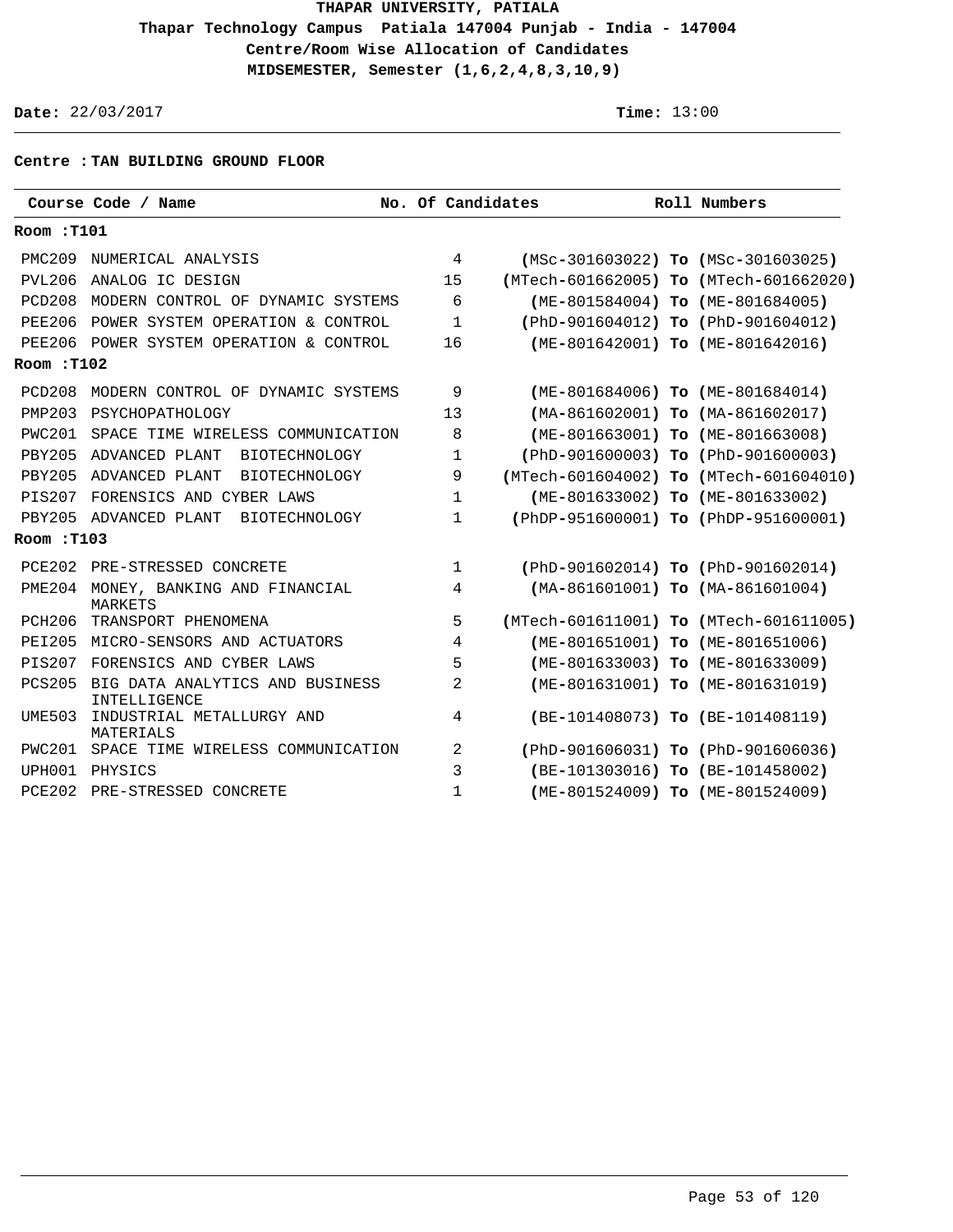**Thapar Technology Campus Patiala 147004 Punjab - India - 147004**

**Centre/Room Wise Allocation of Candidates**

**MIDSEMESTER, Semester (1,6,2,4,8,3,10,9)**

Date:  $22/03/2017$ 

**Time:** 15:30

|             | Course Code / Name |                                          | No. Of Candidates |                                        | Roll Numbers                         |
|-------------|--------------------|------------------------------------------|-------------------|----------------------------------------|--------------------------------------|
| Room : F101 |                    |                                          |                   |                                        |                                      |
|             |                    | UEI303 TECHNIQUES ON SIGNALS AND SYSTEMS | 15                |                                        | $(BE-101304010)$ To $(BE-101505019)$ |
|             |                    | UEE505 ANALOG AND DIGITAL SYSTEMS        | 15                |                                        | $(BE-101504002)$ To $(BE-101504018)$ |
| Room : F102 |                    |                                          |                   |                                        |                                      |
| UEE505      |                    | ANALOG AND DIGITAL SYSTEMS               | 30                |                                        | $(BE-101504019)$ To $(BE-101504052)$ |
|             |                    | UEI303 TECHNIOUES ON SIGNALS AND SYSTEMS | 30                |                                        | $(BE-101505020)$ To $(BE-101505062)$ |
| Room : F103 |                    |                                          |                   |                                        |                                      |
| UEI303      |                    | TECHNIOUES ON SIGNALS AND SYSTEMS        | 21                |                                        | $(BE-101505063)$ To $(BE-101505101)$ |
|             |                    | UEE505 ANALOG AND DIGITAL SYSTEMS        | 21                |                                        | $(BE-101504053)$ To $(BE-101504081)$ |
| Room : F104 |                    |                                          |                   |                                        |                                      |
|             |                    | UEI303 TECHNIQUES ON SIGNALS AND SYSTEMS | 12                |                                        | $(BE-101505103)$ To $(BE-101555011)$ |
|             |                    | UEE505 ANALOG AND DIGITAL SYSTEMS        | 21                |                                        | $(BE-101504082)$ To $(BE-101504108)$ |
| Room : F105 |                    |                                          |                   |                                        |                                      |
|             |                    | UEE505 ANALOG AND DIGITAL SYSTEMS        | 21                |                                        | $(BE-101504109)$ To $(BE-101554004)$ |
| Room : F106 |                    |                                          |                   |                                        |                                      |
|             |                    | UEE505 ANALOG AND DIGITAL SYSTEMS        | 21                |                                        | (BE-101554005) To (BE-101554026)     |
| Room : F107 |                    |                                          |                   |                                        |                                      |
|             |                    | UEE505 ANALOG AND DIGITAL SYSTEMS        | 20                |                                        | $(BE-101554027)$ To $(BE-101684011)$ |
| Room : F108 |                    |                                          |                   |                                        |                                      |
| UEE505      |                    | ANALOG AND DIGITAL SYSTEMS               | 9                 |                                        | $(BE-101684012)$ To $(BE-101684020)$ |
|             |                    | UEE505 ANALOG AND DIGITAL SYSTEMS        | 6                 | (BEMBA-401504001) To (BEMBA-401684001) |                                      |
|             |                    |                                          |                   |                                        |                                      |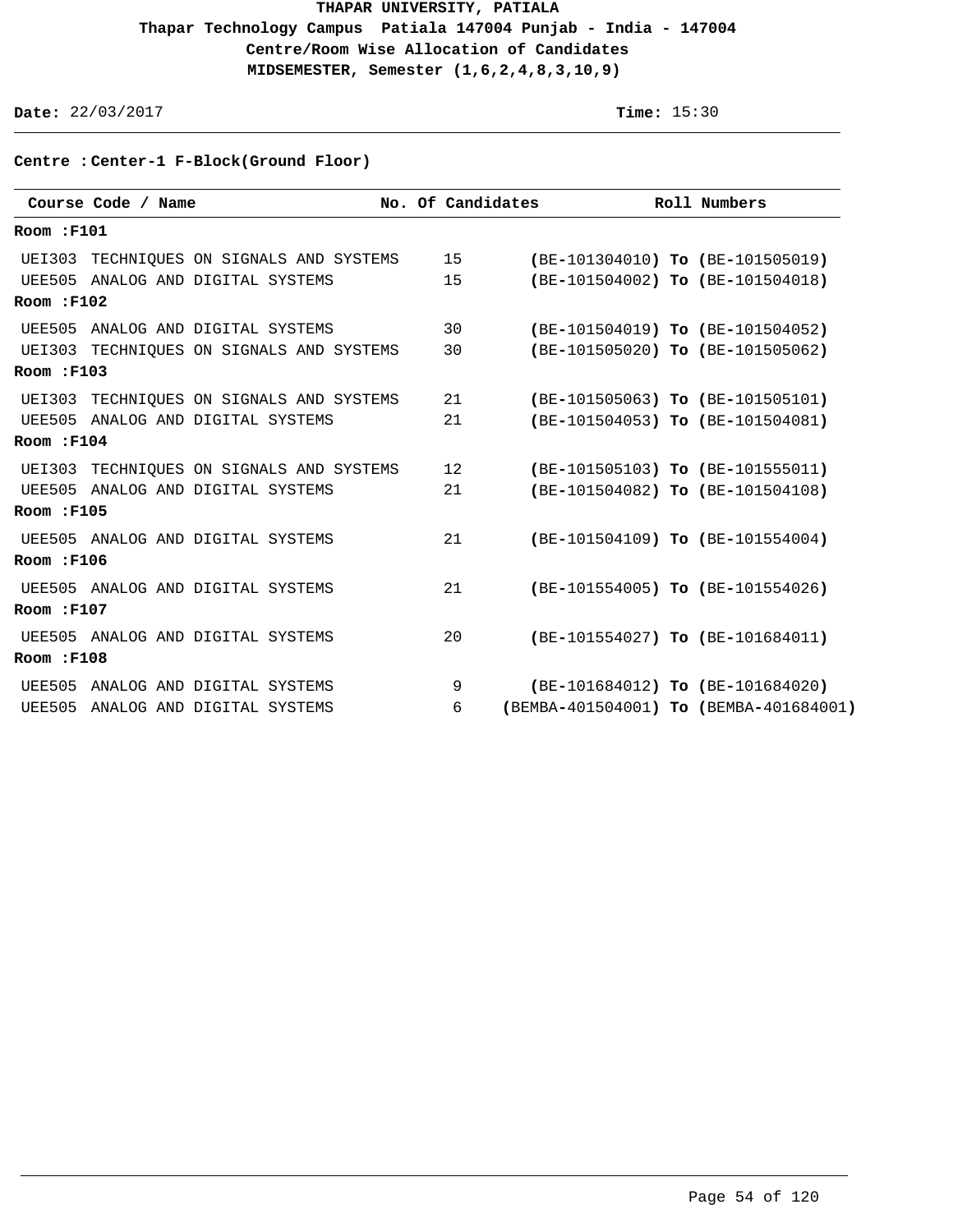**Thapar Technology Campus Patiala 147004 Punjab - India - 147004**

**Centre/Room Wise Allocation of Candidates**

**MIDSEMESTER, Semester (1,6,2,4,8,3,10,9)**

Date:  $23/03/2017$ 

Time: 08:00

|             | Course Code / Name                | No. Of Candidates |                                      | Roll Numbers |
|-------------|-----------------------------------|-------------------|--------------------------------------|--------------|
| Room : F101 |                                   |                   |                                      |              |
|             | UHU003 PROFESSIONAL COMMUNICATION | 15                | $(BE-101451007)$ To $(BE-101554022)$ |              |
|             | UEE603 SWITCHGEAR AND PROTECTION  | 15                | $(BE-101304010)$ To $(BE-101404020)$ |              |
| Room : F102 |                                   |                   |                                      |              |
|             | UHU003 PROFESSIONAL COMMUNICATION | 30                | (BE-101554024) To (BE-101603016)     |              |
|             | UEE603 SWITCHGEAR AND PROTECTION  | 30                | (BE-101404021) To (BE-101404054)     |              |
| Room : F103 |                                   |                   |                                      |              |
| UHU003      | PROFESSIONAL COMMUNICATION        | 21                | $(BE-101603017)$ To $(BE-101603039)$ |              |
|             | UEE603 SWITCHGEAR AND PROTECTION  | 21                | (BE-101404055) To (BE-101404076)     |              |
| Room : F104 |                                   |                   |                                      |              |
| UHU003      | PROFESSIONAL COMMUNICATION        | 21                | $(BE-101603040)$ To $(BE-101603060)$ |              |
|             | UEE603 SWITCHGEAR AND PROTECTION  | 21                | $(BE-101404077)$ To $(BE-101404105)$ |              |
| Room : F105 |                                   |                   |                                      |              |
| UEE603      | SWITCHGEAR AND PROTECTION         | 21                | $(BE-101404106)$ To $(BE-101404126)$ |              |
|             | UHU003 PROFESSIONAL COMMUNICATION | 21                | $(BE-101603061)$ To $(BE-101603081)$ |              |
| Room : F106 |                                   |                   |                                      |              |
| UHU003      | PROFESSIONAL COMMUNICATION        | 21                | (BE-101603082) To (BE-101603103)     |              |
|             | UEE603 SWITCHGEAR AND PROTECTION  | 21                | (BE-101404127) To (BE-101454010)     |              |
| Room : F107 |                                   |                   |                                      |              |
| UHU003      | PROFESSIONAL COMMUNICATION        | 20                | $(BE-101603104)$ To $(BE-101603124)$ |              |
|             | UEE603 SWITCHGEAR AND PROTECTION  | 18                | $(BE-101454011)$ To $(BE-101584016)$ |              |
|             | UEI603 MICROELECTRONICS AND ICS   | 2                 | $(BE-101205060)$ To $(BE-101405001)$ |              |
| Room : F108 |                                   |                   |                                      |              |
| UHU003      | PROFESSIONAL COMMUNICATION        | 30                | $(BE-101603125)$ To $(BE-101603155)$ |              |
| UEI603      | MICROELECTRONICS AND ICS          | 30                | $(BE-101405002)$ To $(BE-101405043)$ |              |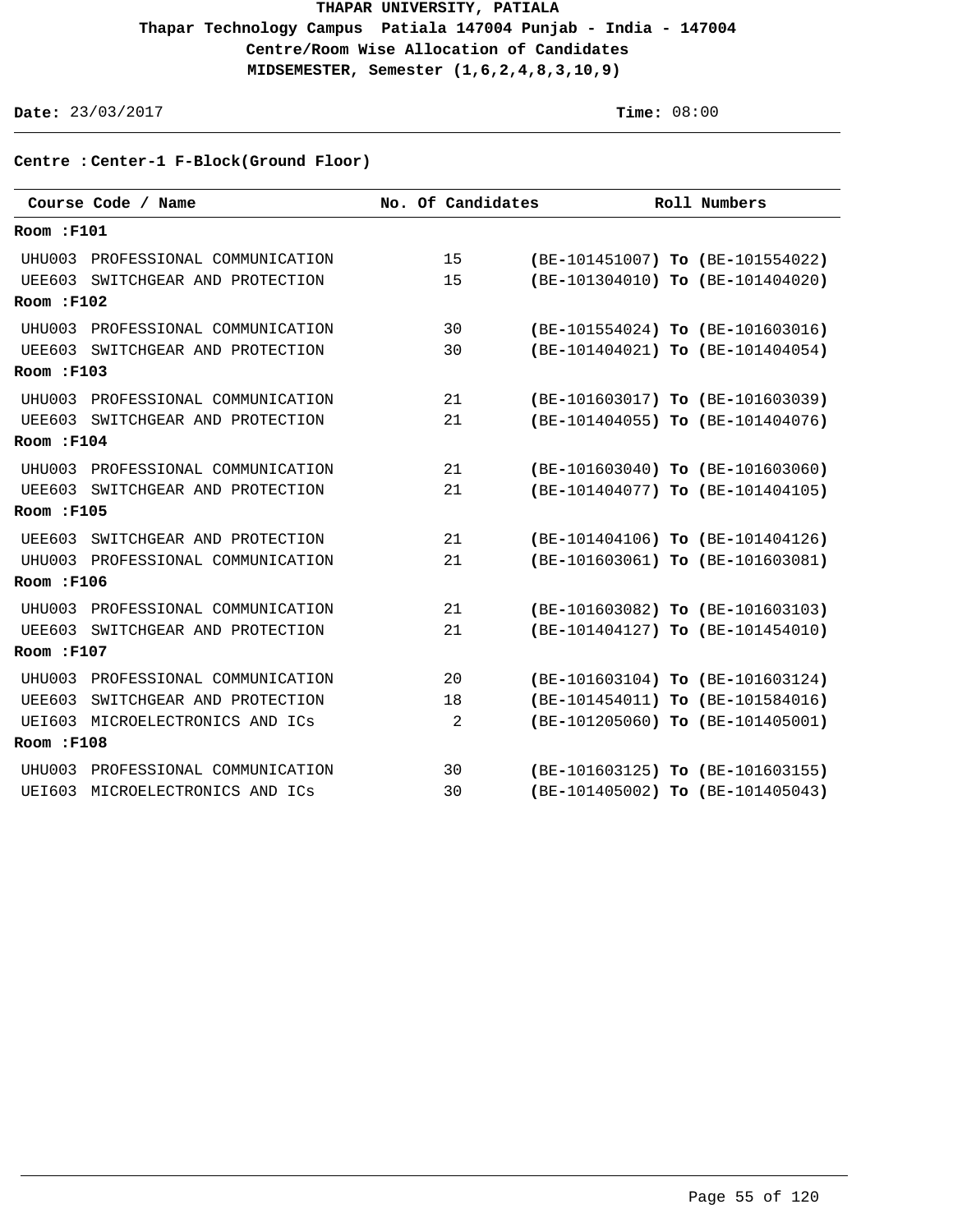**Thapar Technology Campus Patiala 147004 Punjab - India - 147004**

**Centre/Room Wise Allocation of Candidates**

**MIDSEMESTER, Semester (1,6,2,4,8,3,10,9)**

Date:  $23/03/2017$ 

Time: 08:00

#### **Centre : Center-2 F-Block(First Floor)**

|             | Course Code / Name                        |  |                | No. Of Candidates | Roll Numbers                                 |
|-------------|-------------------------------------------|--|----------------|-------------------|----------------------------------------------|
| Room : F201 |                                           |  |                |                   |                                              |
| UEI603      | MICROELECTRONICS AND ICS                  |  | 24             |                   | $(BE-101405044)$ To $(BE-101405076)$         |
|             | UHU003 PROFESSIONAL COMMUNICATION         |  | 24             |                   | $(BE-101603156)$ To $(BE-101603179)$         |
| Room : F202 |                                           |  |                |                   |                                              |
|             | UEI603 MICROELECTRONICS AND ICS           |  | 24             |                   | $(BE-101405077)$ To $(BE-101455001)$         |
|             | UHU003 PROFESSIONAL COMMUNICATION         |  | 24             |                   | $(BE-101603180)$ To $(BE-101603203)$         |
| Room : F203 |                                           |  |                |                   |                                              |
|             | UHU003 PROFESSIONAL COMMUNICATION         |  | 24             |                   | $(BE-101603204)$ To $(BE-101603227)$         |
|             | UEI603 MICROELECTRONICS AND ICS           |  | 24             |                   | $(BE-101455002)$ To $(BE-101455027)$         |
| Room : F204 |                                           |  |                |                   |                                              |
| PES241      | ENVIRONMENTAL HYDRAULICS AND<br>HYDROLOGY |  | 11             |                   | $(MTechn-601601001)$ To $(MTechn-601601011)$ |
|             | UEI603 MICROELECTRONICS AND ICS           |  | 13             |                   | $(BE-101455028)$ To $(BE-101455040)$         |
|             | UHU003 PROFESSIONAL COMMUNICATION         |  | 24             |                   | $(BE-101603228)$ To $(BE-101603251)$         |
| Room : F205 |                                           |  |                |                   |                                              |
|             | UHU003 PROFESSIONAL COMMUNICATION         |  | 24             |                   | $(BE-101603252)$ To $(BE-101603275)$         |
| PES241      | ENVIRONMENTAL HYDRAULICS AND<br>HYDROLOGY |  | 1              |                   | (MTech-601601012) To (MTech-601601012)       |
| TIHTI002    | BUSINESS AND TECHNICAL<br>COMMUNICATION   |  | $\overline{2}$ |                   | $(BE-101409035)$ To $(BE-101458002)$         |
|             | UHU001 COMMUNICATION SKILLS               |  | 4              |                   | $(BE-101303016)$ To $(BE-101303062)$         |
| Room : F206 |                                           |  |                |                   |                                              |
|             | UHU003 PROFESSIONAL COMMUNICATION         |  | 18             |                   | $(BE-101603276)$ To $(BE-101603293)$         |
| Room : F207 |                                           |  |                |                   |                                              |
|             | UHU003 PROFESSIONAL COMMUNICATION         |  | 18             |                   | $(BE-101603294)$ To $(BE-101603312)$         |
| Room : F208 |                                           |  |                |                   |                                              |
|             | UHU003 PROFESSIONAL COMMUNICATION         |  | 18             |                   | $(BE-101603313)$ To $(BE-101603330)$         |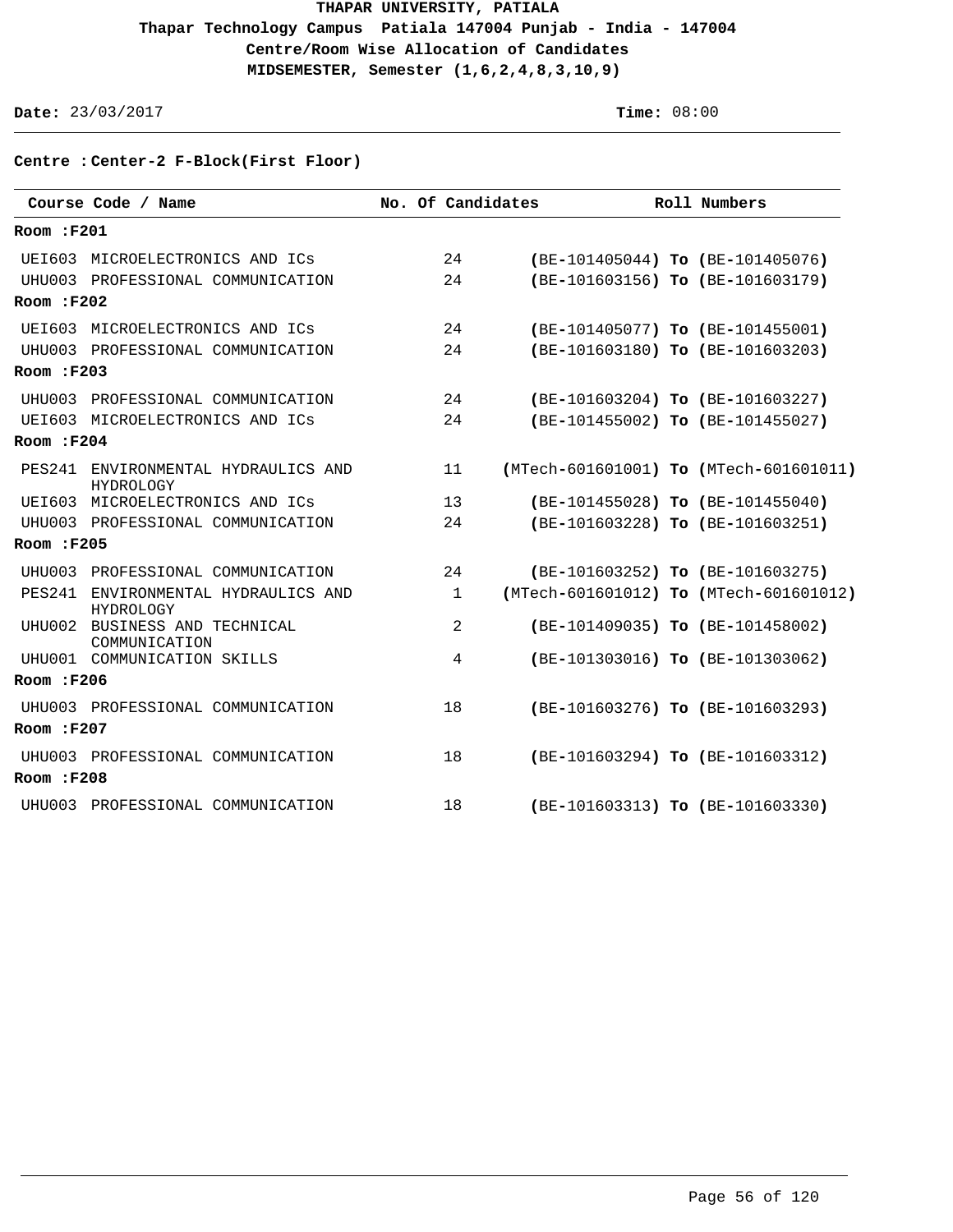**Centre/Room Wise Allocation of Candidates Thapar Technology Campus Patiala 147004 Punjab - India - 147004**

**MIDSEMESTER, Semester (1,6,2,4,8,3,10,9)**

Date:  $23/03/2017$ 

```
Time: 08:00
```
**Centre : Center-3 E-Block(Ground Floor) & C-Block**

|             | Course Code / Name |                                   | No. Of Candidates |  | Roll Numbers                         |
|-------------|--------------------|-----------------------------------|-------------------|--|--------------------------------------|
| Room : E101 |                    |                                   |                   |  |                                      |
|             |                    | UHU003 PROFESSIONAL COMMUNICATION | 21                |  | $(BE-101603331)$ To $(BE-101603351)$ |
| Room : E102 |                    |                                   |                   |  |                                      |
|             |                    | UHU003 PROFESSIONAL COMMUNICATION | 21                |  | $(BE-101603352)$ To $(BE-101603373)$ |
| Room : E103 |                    |                                   |                   |  |                                      |
|             |                    | UHU003 PROFESSIONAL COMMUNICATION | 21                |  | $(BE-101603374)$ To $(BE-101606009)$ |
| Room : E104 |                    |                                   |                   |  |                                      |
|             |                    | UHU003 PROFESSIONAL COMMUNICATION | 21                |  | $(BE-101606010)$ To $(BE-101606030)$ |
| Room : E105 |                    |                                   |                   |  |                                      |
|             |                    | UHU003 PROFESSIONAL COMMUNICATION | 21                |  | $(BE-101606031)$ To $(BE-101606051)$ |
| Room : E106 |                    |                                   |                   |  |                                      |
|             |                    | UHU003 PROFESSIONAL COMMUNICATION | 21                |  | $(BE-101606053)$ To $(BE-101606073)$ |
| Room : E107 |                    |                                   |                   |  |                                      |
| UHU003      |                    | PROFESSIONAL COMMUNICATION        | 21                |  | $(BE-101606074)$ To $(BE-101606095)$ |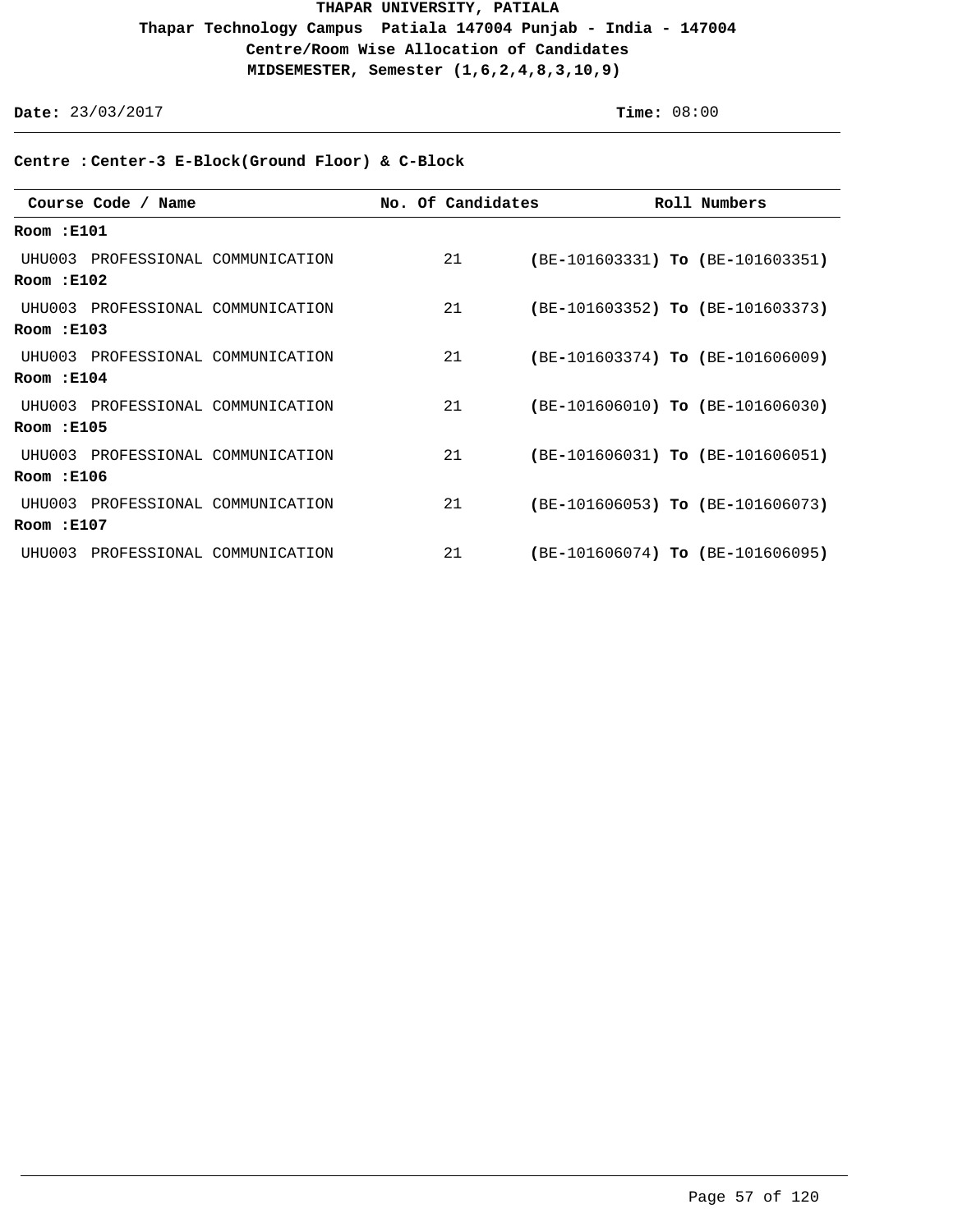**Centre/Room Wise Allocation of Candidates Thapar Technology Campus Patiala 147004 Punjab - India - 147004**

**MIDSEMESTER, Semester (1,6,2,4,8,3,10,9)**

Date:  $23/03/2017$ 

#### **Centre : Center-4 E-Block(First Floor)**

|             | Course Code / Name |                                   | No. Of Candidates |  | Roll Numbers                         |
|-------------|--------------------|-----------------------------------|-------------------|--|--------------------------------------|
| Room : E201 |                    |                                   |                   |  |                                      |
| Room : E202 |                    | UHU003 PROFESSIONAL COMMUNICATION | 14                |  | (BE-101606096) To (BE-101606110)     |
| Room : E203 |                    | UHU003 PROFESSIONAL COMMUNICATION | 14                |  | $(BE-101606111)$ To $(BE-101606125)$ |
| Room : E204 |                    | UHU003 PROFESSIONAL COMMUNICATION | 14                |  | $(BE-101606126)$ To $(BE-101606139)$ |
| Room : E205 |                    | UHU003 PROFESSIONAL COMMUNICATION | 14                |  | $(BE-101606140)$ To $(BE-101606153)$ |
| Room : E206 |                    | UHU003 PROFESSIONAL COMMUNICATION | 14                |  | $(BE-101606154)$ To $(BE-101606167)$ |
| Room : E207 |                    | UHU003 PROFESSIONAL COMMUNICATION | 14                |  | $(BE-101606168)$ To $(BE-101606182)$ |
| Room : E209 |                    | UHU003 PROFESSIONAL COMMUNICATION | 14                |  | $(BE-101606183)$ To $(BE-101610006)$ |
| Room : E210 |                    | UHU003 PROFESSIONAL COMMUNICATION | 14                |  | $(BE-101610007)$ To $(BE-101610020)$ |
| Room : E211 |                    | UHU003 PROFESSIONAL COMMUNICATION | 14                |  | $(BE-101610021)$ To $(BE-101610035)$ |
| Room : E212 |                    | UHU003 PROFESSIONAL COMMUNICATION | 14                |  | (BE-101610036) To (BE-101610049)     |
|             |                    | UHU003 PROFESSIONAL COMMUNICATION | 14                |  | $(BE-101610050)$ To $(BE-101610063)$ |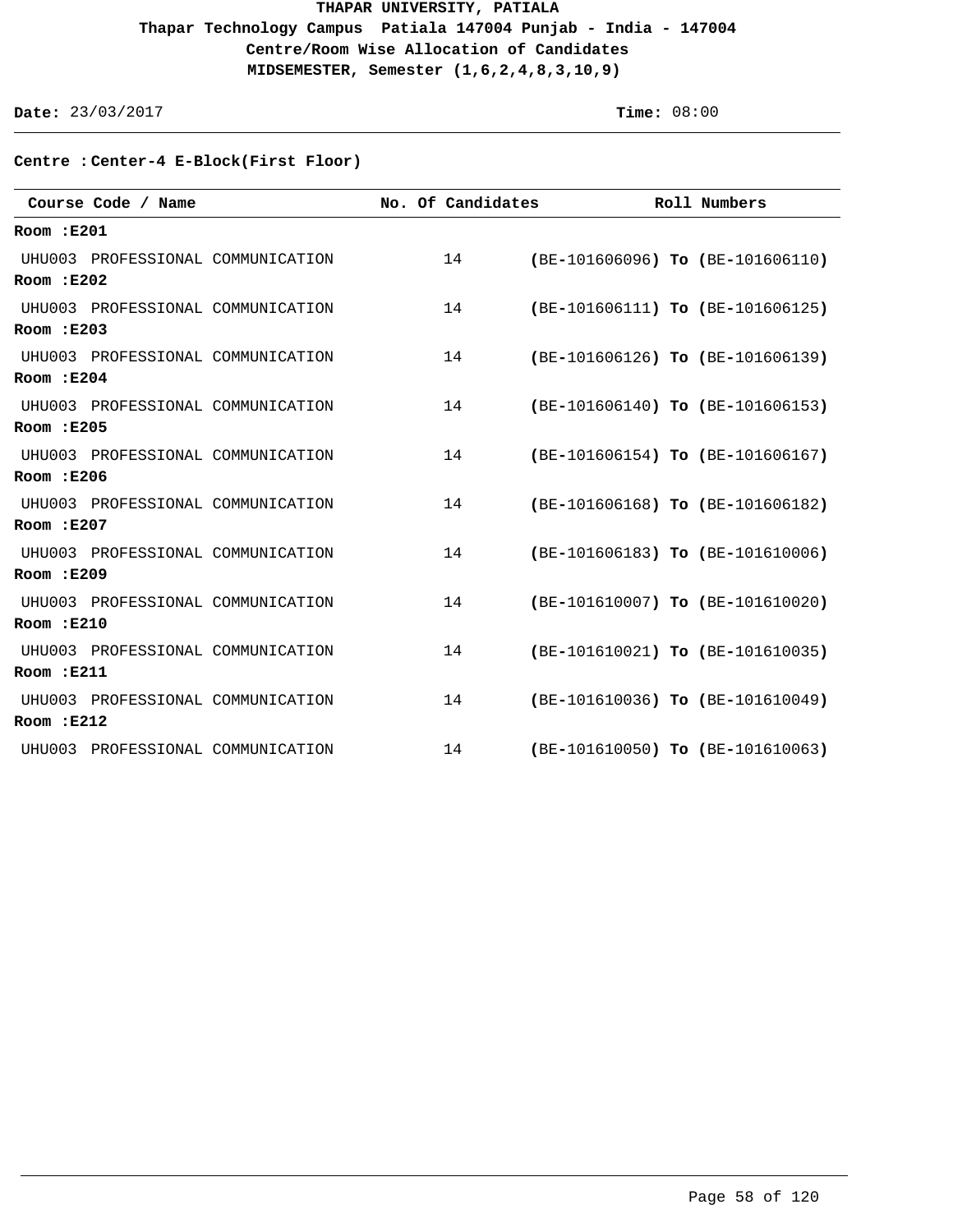# **Thapar Technology Campus Patiala 147004 Punjab - India - 147004**

**Centre/Room Wise Allocation of Candidates MIDSEMESTER, Semester (1,6,2,4,8,3,10,9)**

Date:  $23/03/2017$ 

Time: 08:00

**Centre : Center-5 B-Block**

|                            | Course Code / Name |                                                                        |  | No. Of Candidates |  | Roll Numbers                                                                   |
|----------------------------|--------------------|------------------------------------------------------------------------|--|-------------------|--|--------------------------------------------------------------------------------|
| Room : B105                |                    |                                                                        |  |                   |  |                                                                                |
| Room : B301                |                    | UHU003 PROFESSIONAL COMMUNICATION                                      |  | 21                |  | (BEMBA-401603013) To (BEMBA-401606004)                                         |
|                            |                    | UHU003 PROFESSIONAL COMMUNICATION                                      |  | 30                |  | $(BE-101610064)$ To $(BE-101610095)$                                           |
| Room : B302                |                    | UHU003 PROFESSIONAL COMMUNICATION                                      |  | 33                |  | $(BE-101610096)$ To $(BE-101611031)$                                           |
| Room : B303<br>Room : B304 |                    | UHU003 PROFESSIONAL COMMUNICATION                                      |  | 30                |  | (BE-101611032) To (BE-101611062)                                               |
| Room : B307                |                    | UHU003 PROFESSIONAL COMMUNICATION                                      |  | 30                |  | $(BE-101611063)$ To $(BE-101615029)$                                           |
| Room : B308                |                    | UHU003 PROFESSIONAL COMMUNICATION                                      |  | 24                |  | $(BE-101615051)$ To $(BE-101615074)$                                           |
| Room : B309                |                    | UHU003 PROFESSIONAL COMMUNICATION                                      |  | 33                |  | (BE-101615075) To (BE-101615108)                                               |
| Room : B311                |                    | UHU003 PROFESSIONAL COMMUNICATION                                      |  | 30                |  | (BE-101615109) To (BE-101664001)                                               |
|                            |                    | UHU003 PROFESSIONAL COMMUNICATION<br>UHU003 PROFESSIONAL COMMUNICATION |  | 13<br>1           |  | (BEMBA-401554001) To (BEMBA-401603012)<br>$(BE-101665001)$ To $(BE-101665001)$ |
| Room : B305                |                    |                                                                        |  |                   |  |                                                                                |
|                            |                    | UHU003 PROFESSIONAL COMMUNICATION                                      |  | 21                |  | $(BE-101615030)$ To $(BE-101615050)$                                           |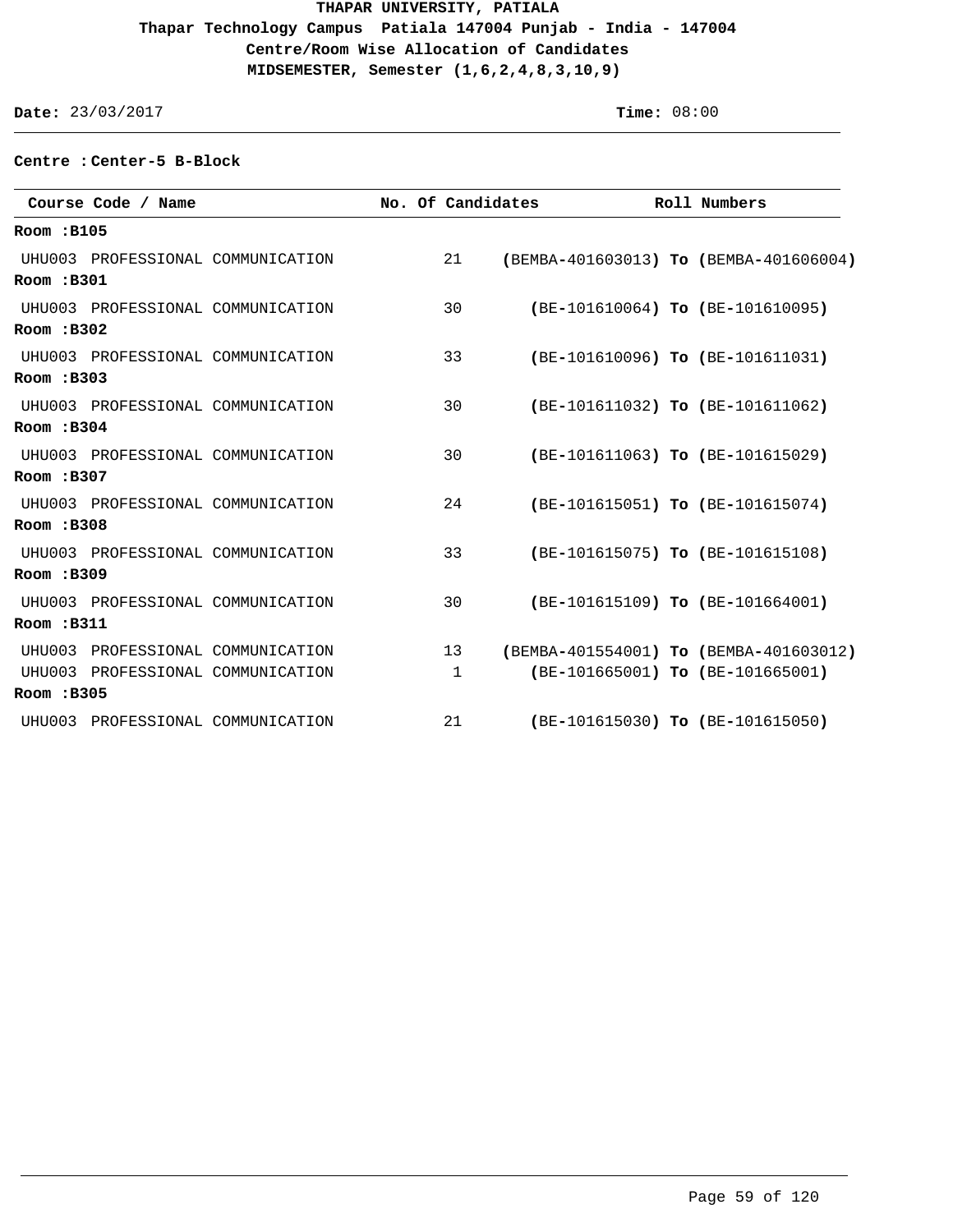**Thapar Technology Campus Patiala 147004 Punjab - India - 147004**

**Centre/Room Wise Allocation of Candidates**

**MIDSEMESTER, Semester (1,6,2,4,8,3,10,9)**

Date:  $23/03/2017$ 

**Time:** 10:30

| Course Code / Name |                                |    | No. Of Candidates                      | Roll Numbers                           |  |
|--------------------|--------------------------------|----|----------------------------------------|----------------------------------------|--|
| Room:F101          |                                |    |                                        |                                        |  |
| UCE403             | SURVEYING                      | 15 | $(BE-101202058)$ To $(BE-101502013)$   |                                        |  |
|                    | UTA002 MANUFACTURING PROCESSES | 15 | (BE-101303102) To (BE-101503015)       |                                        |  |
| Room : F102        |                                |    |                                        |                                        |  |
| UTA002             | MANUFACTURING PROCESSES        | 30 | $(BE-101503016)$ To $(BE-101503045)$   |                                        |  |
|                    | UCE403 SURVEYING               | 30 | (BE-101502014) To (BE-101502048)       |                                        |  |
| Room : F103        |                                |    |                                        |                                        |  |
| UCE403             | SURVEYING                      | 21 | $(BE-101502049)$ To $(BE-101502069)$   |                                        |  |
|                    | UTA002 MANUFACTURING PROCESSES | 21 | $(BE-101503046)$ To $(BE-101503068)$   |                                        |  |
| Room : F104        |                                |    |                                        |                                        |  |
| UCE403             | SURVEYING                      | 21 | $(BE-101502070)$ To $(BE-101502092)$   |                                        |  |
|                    | UTA002 MANUFACTURING PROCESSES | 21 | (BE-101503069) To (BE-101503091)       |                                        |  |
| Room : F105        |                                |    |                                        |                                        |  |
| UCE403             | SURVEYING                      | 21 | (BE-101502093) To (BE-101552002)       |                                        |  |
|                    | UTA002 MANUFACTURING PROCESSES | 21 |                                        | (BE-101503096) To (BE-101503117)       |  |
| Room:F106          |                                |    |                                        |                                        |  |
| UTA002             | MANUFACTURING PROCESSES        | 21 | (BE-101503118) To (BE-101503140)       |                                        |  |
|                    | UCE403 SURVEYING               | 21 | $(BE-101552003)$ To $(BE-101682008)$   |                                        |  |
| Room : F107        |                                |    |                                        |                                        |  |
| UCE403             | SURVEYING                      | 3  | (BEMBA-401502003) To (BEMBA-401502005) |                                        |  |
| UCE403             | SURVEYING                      | 17 | $(BE-101682009)$ To $(BE-101682025)$   |                                        |  |
|                    | UTA002 MANUFACTURING PROCESSES | 20 |                                        | $(BE-101503141)$ To $(BE-101503160)$   |  |
| Room : F108        |                                |    |                                        |                                        |  |
| UTA002             | MANUFACTURING PROCESSES        | 30 | $(BE-101503161)$ To $(BE-101503194)$   |                                        |  |
| UCE834             | ADVANCED TRANSPORTATION        | 25 | $(BE-101202050)$ To $(BE-101302034)$   |                                        |  |
| UCE403             | ENGINEERING<br>SURVEYING       | 5  |                                        | (BEMBA-401502006) To (BEMBA-401682003) |  |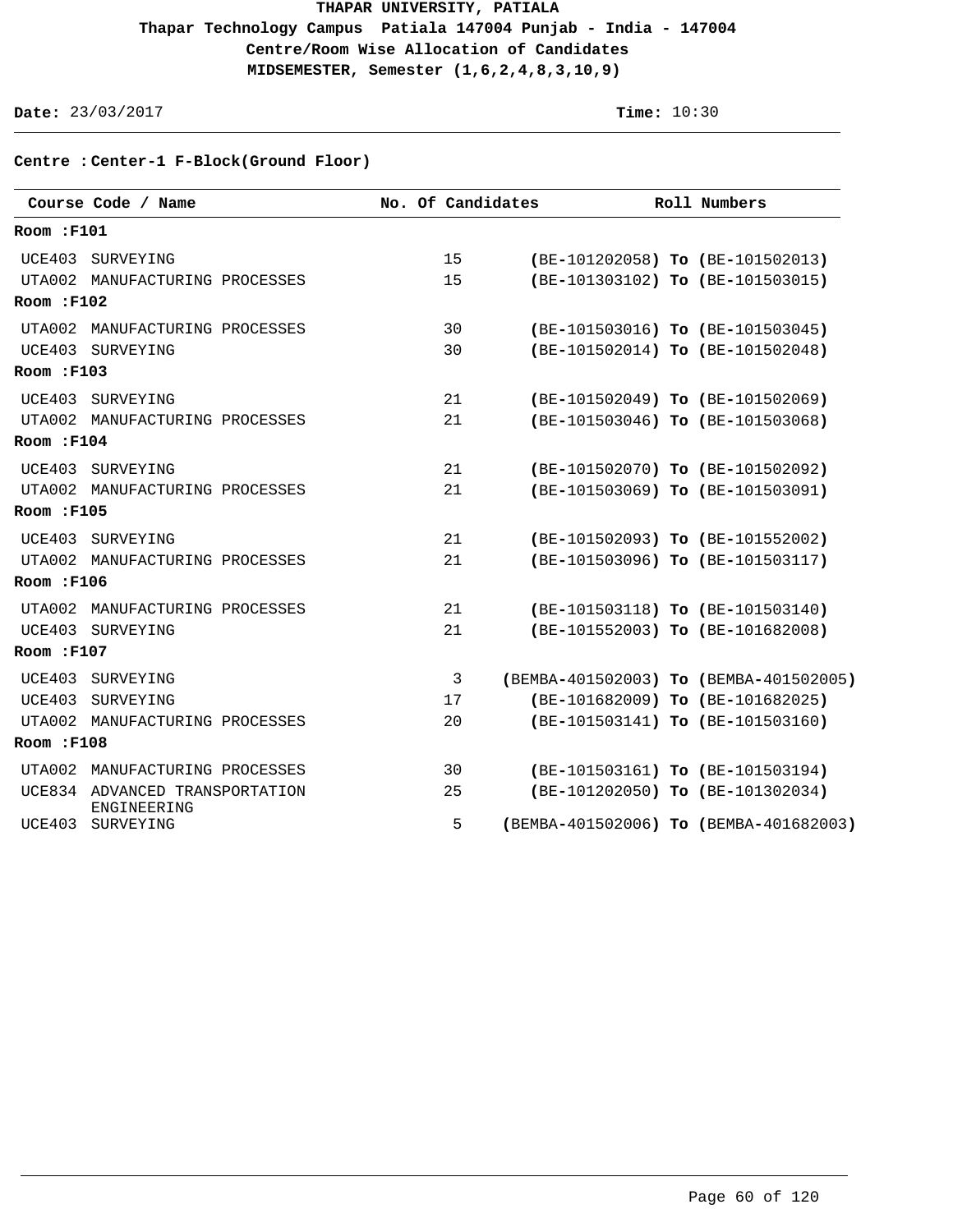**Centre/Room Wise Allocation of Candidates Thapar Technology Campus Patiala 147004 Punjab - India - 147004**

**MIDSEMESTER, Semester (1,6,2,4,8,3,10,9)**

Date: 23/03/2017

**Time:** 10:30

#### **Centre : Center-2 F-Block(First Floor)**

|             | Course Code / Name                             | No. Of Candidates |     |  | Roll Numbers                          |
|-------------|------------------------------------------------|-------------------|-----|--|---------------------------------------|
| Room : F201 |                                                |                   |     |  |                                       |
|             | UCE834 ADVANCED TRANSPORTATION<br>ENGINEERING  |                   | 24  |  | $(BE-101302035)$ To $(BE-101302061)$  |
|             | UTA002 MANUFACTURING PROCESSES                 |                   | 24  |  | $(BE-101503195)$ To $(BE-101503219)$  |
| Room : F202 |                                                |                   |     |  |                                       |
|             | UCE834 ADVANCED TRANSPORTATION<br>ENGINEERING  |                   | 24  |  | $(BE-101302062)$ To $(BE-101302090)$  |
|             | UTA002 MANUFACTURING PROCESSES                 |                   | 24  |  | (BE-101503220) To (BE-101503247)      |
| Room : F203 |                                                |                   |     |  |                                       |
|             | PCA407 GRAPHICS AND VISUAL COMPUTING           |                   | 10  |  | $MCA-201500002)$ To $(MCA-201500011)$ |
|             | UTA002 MANUFACTURING PROCESSES                 |                   | 2.4 |  | $(BE-101503248)$ To $(BE-101506014)$  |
|             | UCE834 ADVANCED TRANSPORTATION<br>ENGINEERING  |                   | 14  |  | (BE-101302091) To (BE-101482016)      |
| Room : F204 |                                                |                   |     |  |                                       |
|             | UTA002 MANUFACTURING PROCESSES                 |                   | 24  |  | $(BE-101506015)$ To $(BE-101506041)$  |
|             | PCA407 GRAPHICS AND VISUAL COMPUTING           |                   | 24  |  | (MCA-201500012) To (MCA-201680008)    |
| Room : F205 |                                                |                   |     |  |                                       |
| PCA407      | GRAPHICS AND VISUAL COMPUTING                  |                   | 24  |  | (MCA-201680009) To (MCA-201680033)    |
|             | UTA002 MANUFACTURING PROCESSES                 |                   | 24  |  | $(BE-101506042)$ To $(BE-101506066)$  |
| Room : F206 |                                                |                   |     |  |                                       |
|             | PCA407 GRAPHICS AND VISUAL COMPUTING           |                   | 8   |  | (MCA-201680034) To (MCA-201680041)    |
| UCH801      | PROCESS ENGINEERING AND PLANT<br>DESIGN        |                   | 10  |  | $(BE-101301001)$ To $(BE-101301011)$  |
|             | UTA002 MANUFACTURING PROCESSES                 |                   | 18  |  | $(BE-101506067)$ To $(BE-101506086)$  |
| Room : F207 |                                                |                   |     |  |                                       |
| UTA002      | MANUFACTURING PROCESSES                        |                   | 18  |  | $(BE-101506087)$ To $(BE-101506105)$  |
|             | UCH801 PROCESS ENGINEERING AND PLANT<br>DESIGN |                   | 18  |  | (BE-101301012) To (BE-101301032)      |
| Room : F208 |                                                |                   |     |  |                                       |
|             | UCH801 PROCESS ENGINEERING AND PLANT<br>DESIGN |                   | 18  |  | (BE-101301033) To (BE-101301051)      |
|             | UTA002 MANUFACTURING PROCESSES                 |                   | 18  |  | $(BE-101506106)$ To $(BE-101506124)$  |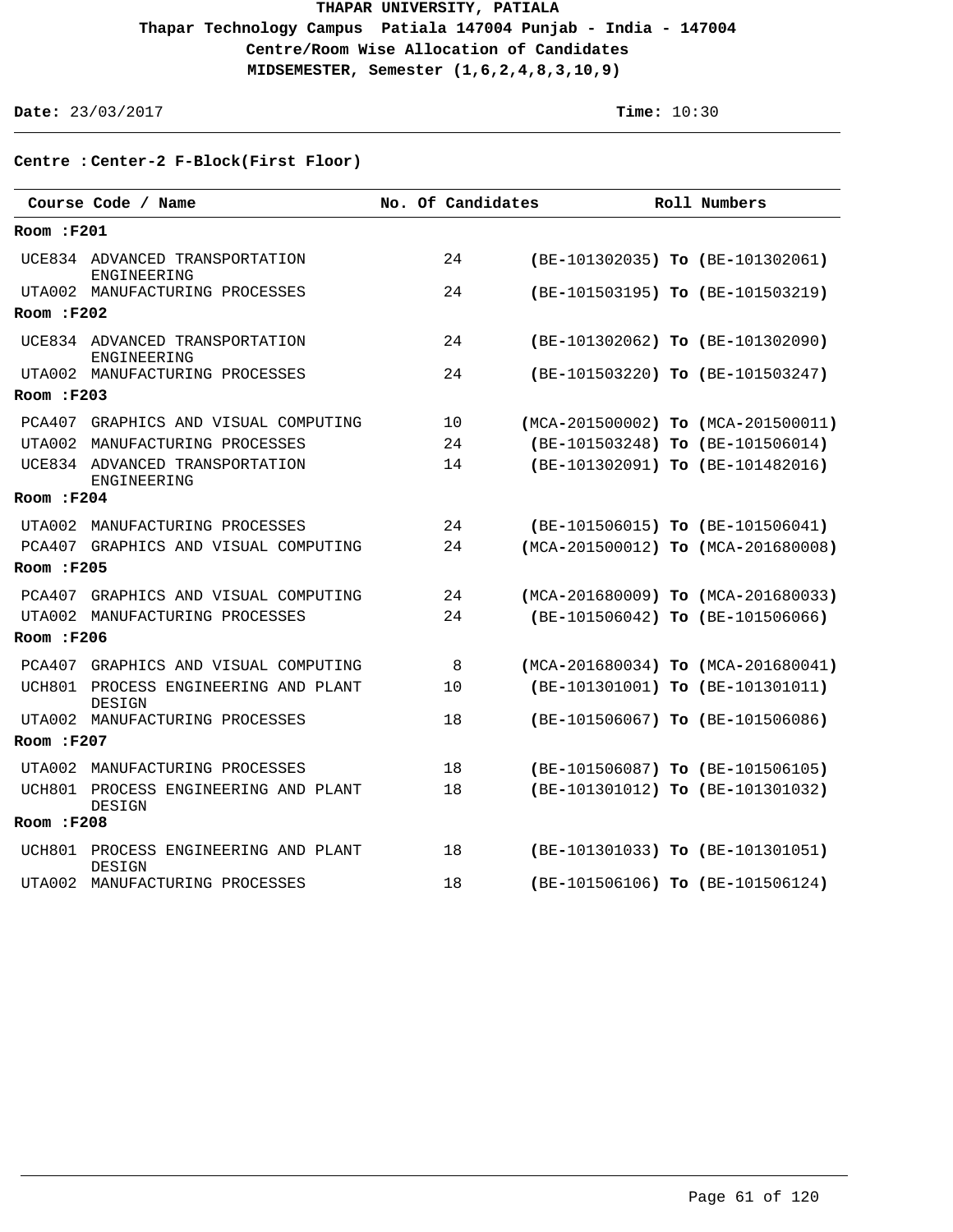**Thapar Technology Campus Patiala 147004 Punjab - India - 147004**

**Centre/Room Wise Allocation of Candidates**

**MIDSEMESTER, Semester (1,6,2,4,8,3,10,9)**

Date:  $23/03/2017$ 

**Time:** 10:30

**Centre : Center-3 E-Block(Ground Floor) & C-Block**

|             | Course Code / Name                             |  | No. Of Candidates |  | Roll Numbers                           |
|-------------|------------------------------------------------|--|-------------------|--|----------------------------------------|
| Room : E101 |                                                |  |                   |  |                                        |
| UEC404      | SIGNALS & SYSTEMS                              |  | 12                |  | (BE-101509001) To (BE-101509013)       |
| UTA002      | MANUFACTURING PROCESSES                        |  | 21                |  | (BE-101506126) To (BE-101506148)       |
|             | UCH801 PROCESS ENGINEERING AND PLANT<br>DESIGN |  | 9                 |  | (BE-101301052) To (BE-101481003)       |
| Room : E102 |                                                |  |                   |  |                                        |
| UEC404      | SIGNALS & SYSTEMS                              |  | 21                |  | $(BE-101509014)$ To $(BE-101509035)$   |
|             | UTA002 MANUFACTURING PROCESSES                 |  | 21                |  | $(BE-101506149)$ To $(BE-101506173)$   |
| Room : E103 |                                                |  |                   |  |                                        |
| UME601      | INDUSTRIAL AUTOMATION                          |  | 11                |  | $(BE-101309001)$ To $(BE-101309012)$   |
|             | UEC404 SIGNALS & SYSTEMS                       |  | 10                |  | $(BE-101509036)$ To $(BE-101689004)$   |
|             | UTA002 MANUFACTURING PROCESSES                 |  | 21                |  | $(BE-101506174)$ To $(BE-101510003)$   |
| Room : E104 |                                                |  |                   |  |                                        |
| UME601      | INDUSTRIAL AUTOMATION                          |  | 21                |  | $(BE-101309013)$ To $(BE-101489005)$   |
|             | UTA002 MANUFACTURING PROCESSES                 |  | 21                |  | $(BE-101510004)$ To $(BE-101510025)$   |
| Room : E105 |                                                |  |                   |  |                                        |
|             | UTA002 MANUFACTURING PROCESSES                 |  | 21                |  | (BE-101510026) To (BE-101510047)       |
|             | PMC401 FUNCTIONAL ANALYSIS                     |  | 19                |  | $(MSc-301503001)$ To $(MSc-301503021)$ |
| UME601      | INDUSTRIAL AUTOMATION                          |  | 2                 |  | $(BE-101489006)$ To $(BE-101489007)$   |
| Room : E106 |                                                |  |                   |  |                                        |
| UEE712      | ELECTRICAL ENGINEERING MATERIALS               |  | 15                |  | (BE-101205060) To (BE-101305078)       |
| UTA002      | MANUFACTURING PROCESSES                        |  | 21                |  | (BE-101510048) To (BE-101510069)       |
|             | PMC401 FUNCTIONAL ANALYSIS                     |  | 6                 |  | $(MSc-301503022)$ To $(MSc-301503028)$ |
| Room : E107 |                                                |  |                   |  |                                        |
| UEE712      | ELECTRICAL ENGINEERING MATERIALS               |  | 7                 |  | (BE-101305090) To (BE-101484003)       |
| UTA002      | MANUFACTURING PROCESSES                        |  | 21                |  | $(BE-101510070)$ To $(BE-101510094)$   |
|             | UBT501 BIOANALYTICAL TECHNIOUES                |  | 14                |  | (BTech-701500002) To (BTech-701500018) |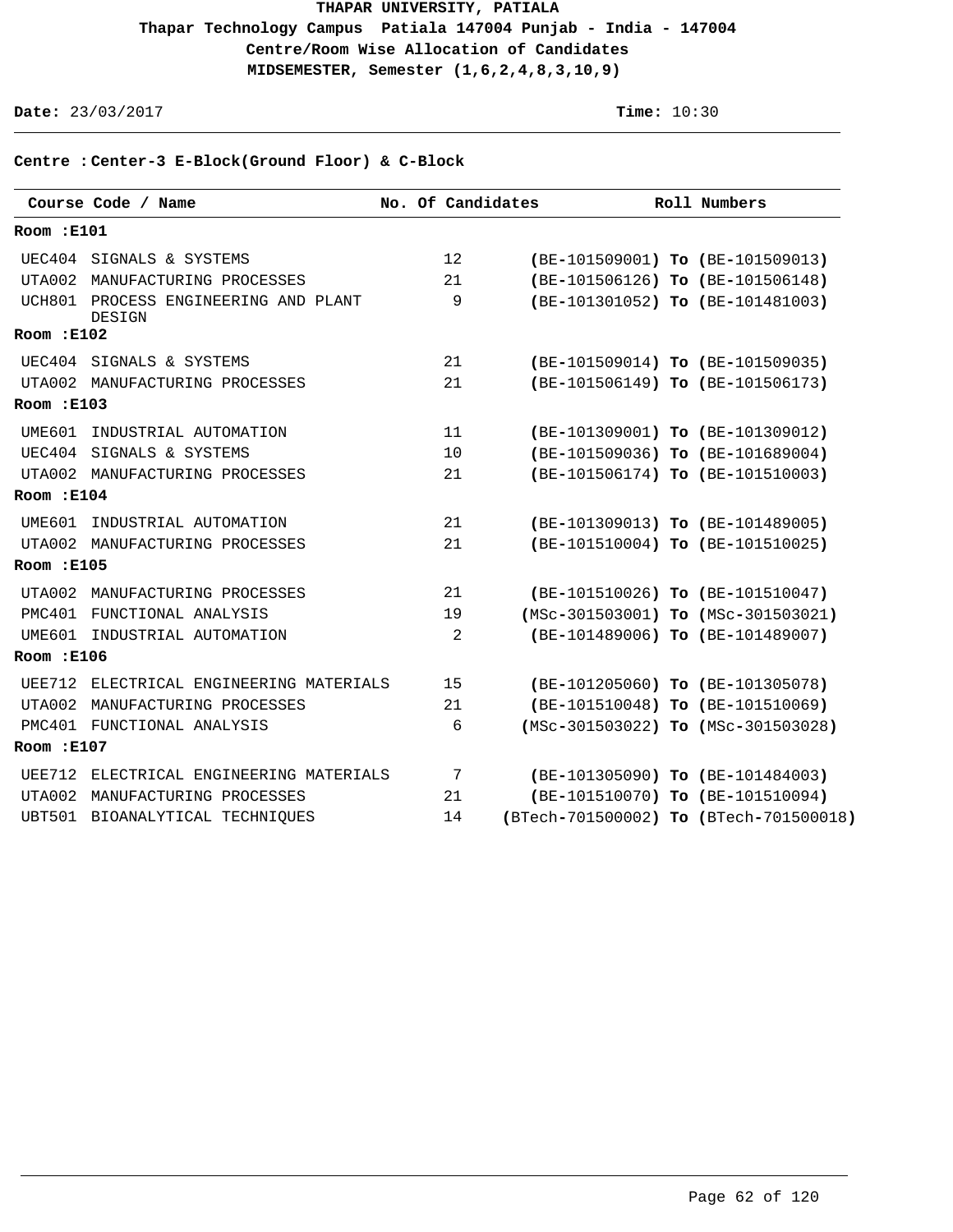**Thapar Technology Campus Patiala 147004 Punjab - India - 147004**

**Centre/Room Wise Allocation of Candidates**

**MIDSEMESTER, Semester (1,6,2,4,8,3,10,9)**

Date:  $23/03/2017$ 

**Time:** 10:30

#### **Centre : Center-4 E-Block(First Floor)**

|             | Course Code / Name                    |  |              | No. Of Candidates | Roll Numbers                           |
|-------------|---------------------------------------|--|--------------|-------------------|----------------------------------------|
| Room : E201 |                                       |  |              |                   |                                        |
|             | UBT501 BIOANALYTICAL TECHNIQUES       |  | 3            |                   | (BTech-701500019) To (BTech-701500022) |
|             | UTA002 MANUFACTURING PROCESSES        |  | 14           |                   | (BE-101510095) To (BE-101511014)       |
|             | UCE844 REMOTE SENSING AND GIS         |  | 11           |                   | $(BE-101302032)$ To $(BE-101482012)$   |
| Room : E202 |                                       |  |              |                   |                                        |
|             | UEC403 CIRCUIT ANALYSIS AND SYNTHESIS |  | 2            |                   | $(BE-101206028)$ To $(BE-101256001)$   |
|             | UTA002 MANUFACTURING PROCESSES        |  | 14           |                   | (BE-101511015) To (BE-101511029)       |
|             | UBT802 NANO-BIOTECHNOLOGY             |  | 4            |                   | (BTech-701300001) To (BTech-701300004) |
|             | UCE844 REMOTE SENSING AND GIS         |  | $\mathbf{1}$ |                   | (BE-101482015) To (BE-101482015)       |
| Room : E203 |                                       |  |              |                   |                                        |
|             | UTA002 MANUFACTURING PROCESSES        |  | 14           |                   | $(BE-101511030)$ To $(BE-101511043)$   |
| Room : E204 |                                       |  |              |                   |                                        |
|             | UTA002 MANUFACTURING PROCESSES        |  | 14           |                   | $(BE-101511044)$ To $(BE-101511059)$   |
| Room : E205 |                                       |  |              |                   |                                        |
|             | UTA002 MANUFACTURING PROCESSES        |  | 14           |                   | (BE-101511060) To (BE-101512005)       |
| Room : E206 |                                       |  |              |                   |                                        |
|             | UTA002 MANUFACTURING PROCESSES        |  | 14           |                   | (BE-101512006) To (BE-101512021)       |
| Room : E207 |                                       |  |              |                   |                                        |
|             | UTA002 MANUFACTURING PROCESSES        |  | 14           |                   | (BE-101512022) To (BE-101512041)       |
| Room : E209 |                                       |  |              |                   |                                        |
|             | UTA002 MANUFACTURING PROCESSES        |  | 14           |                   | (BE-101512042) To (BE-101512055)       |
| Room : E210 |                                       |  |              |                   |                                        |
|             | UTA002 MANUFACTURING PROCESSES        |  | 14           |                   | (BE-101512057) To (BE-101515007)       |
| Room : E211 |                                       |  |              |                   |                                        |
|             | UTA002 MANUFACTURING PROCESSES        |  | 14           |                   | (BE-101515008) To (BE-101515023)       |
| Room : E212 |                                       |  |              |                   |                                        |
|             | UTA002 MANUFACTURING PROCESSES        |  | 14           |                   | (BE-101515024) To (BE-101515037)       |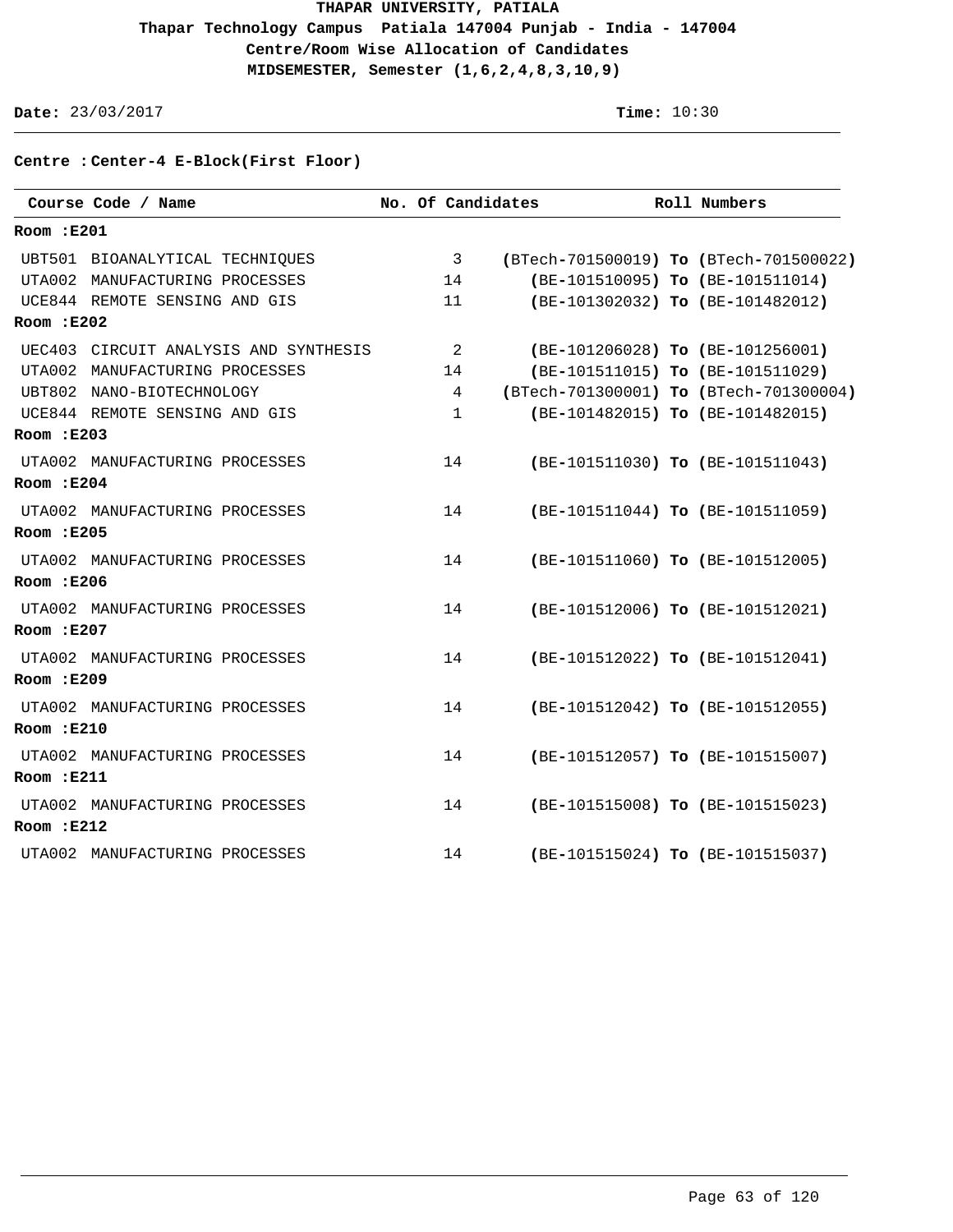# **Centre/Room Wise Allocation of Candidates Thapar Technology Campus Patiala 147004 Punjab - India - 147004**

**MIDSEMESTER, Semester (1,6,2,4,8,3,10,9)**

Date:  $23/03/2017$ 

**Time:** 10:30

**Centre : Center-5 B-Block**

|             | Course Code / Name             |  |              | No. Of Candidates | Roll Numbers                           |
|-------------|--------------------------------|--|--------------|-------------------|----------------------------------------|
| Room : B301 |                                |  |              |                   |                                        |
|             | UTA002 MANUFACTURING PROCESSES |  | 30           |                   | $(BE-101515038)$ To $(BE-101553003)$   |
| Room : B302 |                                |  |              |                   |                                        |
|             | UTA002 MANUFACTURING PROCESSES |  | 33           |                   | $(BE-101553004)$ To $(BE-101562008)$   |
| Room : B303 |                                |  |              |                   |                                        |
|             | UTA002 MANUFACTURING PROCESSES |  | 30           |                   | $(BE-101562009)$ To $(BE-101683028)$   |
| Room : B304 |                                |  |              |                   |                                        |
|             | UTA002 MANUFACTURING PROCESSES |  | 30           |                   | $(BE-101683029)$ To $(BE-101686013)$   |
| Room : B307 |                                |  |              |                   |                                        |
|             | UTA002 MANUFACTURING PROCESSES |  | 24           |                   | $(BE-101690009)$ To $(BE-101695008)$   |
| Room : B308 |                                |  |              |                   |                                        |
|             | UTA002 MANUFACTURING PROCESSES |  | $\mathbf{1}$ |                   | $(BE-101695009)$ To $(BE-101695009)$   |
|             | UTA002 MANUFACTURING PROCESSES |  | 32           |                   | (BEMBA-401503006) To (BEMBA-401553002) |
| Room : B309 |                                |  |              |                   |                                        |
|             | UTA002 MANUFACTURING PROCESSES |  | 2            |                   | (BEMBA-401556001) To (BEMBA-401556002) |
| Room : B305 |                                |  |              |                   |                                        |
|             | UTA002 MANUFACTURING PROCESSES |  | 21           |                   | $(BE-101686014)$ To $(BE-101690008)$   |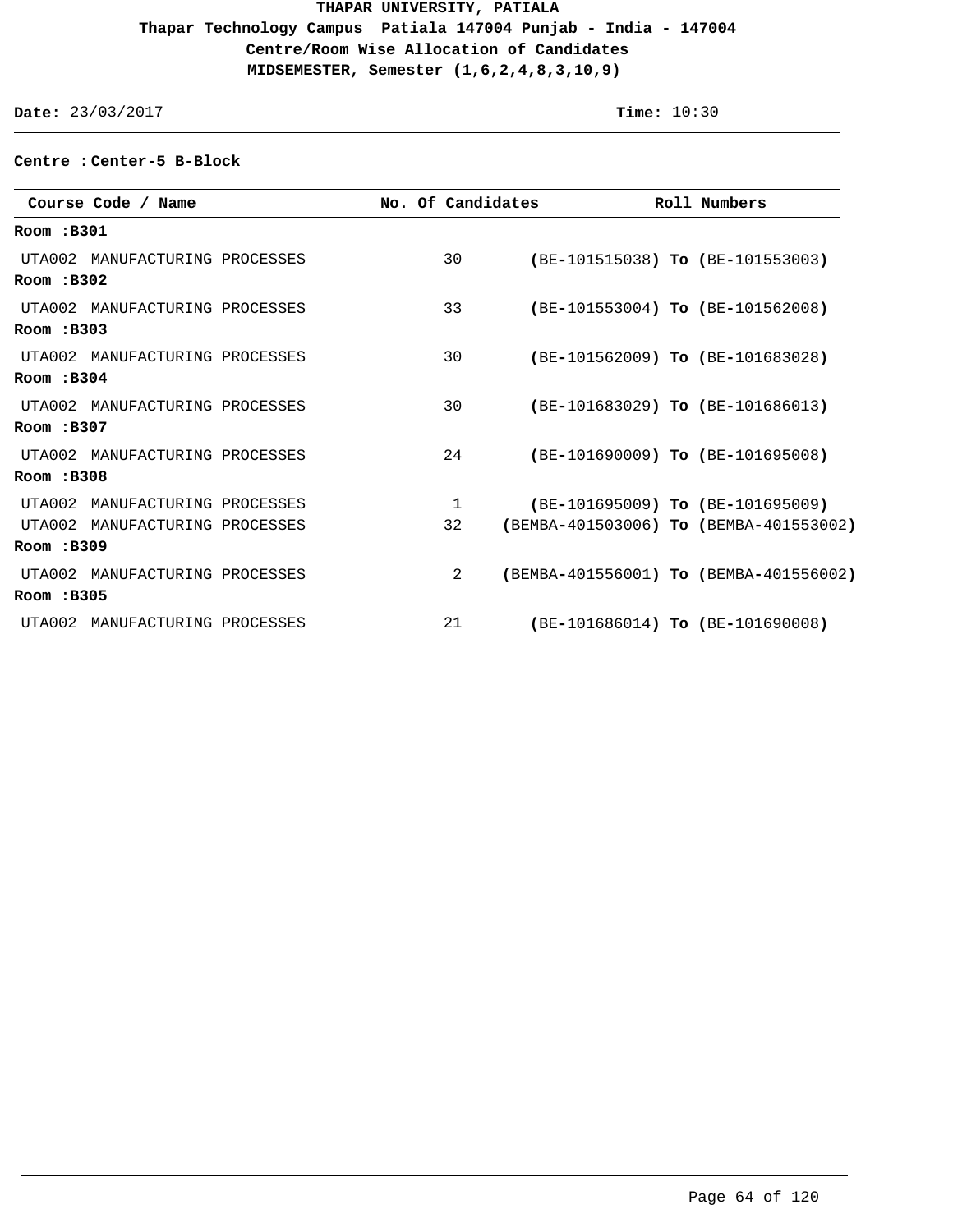**Thapar Technology Campus Patiala 147004 Punjab - India - 147004**

**Centre/Room Wise Allocation of Candidates**

**MIDSEMESTER, Semester (1,6,2,4,8,3,10,9)**

Date:  $23/03/2017$ 

**Time:** 13:00

|             | Course Code / Name             | No. Of Candidates |  | Roll Numbers                         |
|-------------|--------------------------------|-------------------|--|--------------------------------------|
| Room : F101 |                                |                   |  |                                      |
| UEC001      | ELECTRONIC ENGINEERING         | 15                |  | $(BE-101601001)$ To $(BE-101601016)$ |
|             | UCS614 EMBEDDED SYSTEMS DESIGN | 15                |  | $(BE-101403001)$ To $(BE-101403016)$ |
| Room : F102 |                                |                   |  |                                      |
| UEC001      | ELECTRONIC ENGINEERING         | 30                |  | $(BE-101601017)$ To $(BE-101602007)$ |
|             | UCS614 EMBEDDED SYSTEMS DESIGN | 30                |  | (BE-101403017) To (BE-101403052)     |
| Room : F103 |                                |                   |  |                                      |
| UEC001      | ELECTRONIC ENGINEERING         | 21                |  | $(BE-101602008)$ To $(BE-101602031)$ |
|             | UCS614 EMBEDDED SYSTEMS DESIGN | 21                |  | $(BE-101403053)$ To $(BE-101403074)$ |
| Room : F104 |                                |                   |  |                                      |
| UCS614      | EMBEDDED SYSTEMS DESIGN        | 21                |  | $(BE-101403075)$ To $(BE-101403096)$ |
|             | UEC001 ELECTRONIC ENGINEERING  | 21                |  | $(BE-101602032)$ To $(BE-101602054)$ |
| Room : F105 |                                |                   |  |                                      |
| UCS614      | EMBEDDED SYSTEMS DESIGN        | 21                |  | $(BE-101403097)$ To $(BE-101403123)$ |
|             | UEC001 ELECTRONIC ENGINEERING  | 21                |  | $(BE-101602056)$ To $(BE-101602077)$ |
| Room : F106 |                                |                   |  |                                      |
|             | UCS614 EMBEDDED SYSTEMS DESIGN | 21                |  | $(BE-101403124)$ To $(BE-101403149)$ |
|             | UEC001 ELECTRONIC ENGINEERING  | 21                |  | $(BE-101602078)$ To $(BE-101602098)$ |
| Room : F107 |                                |                   |  |                                      |
| UCS614      | EMBEDDED SYSTEMS DESIGN        | 20                |  | (BE-101403150) To (BE-101403170)     |
|             | UEC001 ELECTRONIC ENGINEERING  | 20                |  | $(BE-101602099)$ To $(BE-101602118)$ |
| Room : F108 |                                |                   |  |                                      |
| UCS614      | EMBEDDED SYSTEMS DESIGN        | 30                |  | (BE-101403171) To (BE-101403202)     |
| UEC001      | ELECTRONIC ENGINEERING         | 30                |  | $(BE-101602119)$ To $(BE-101604006)$ |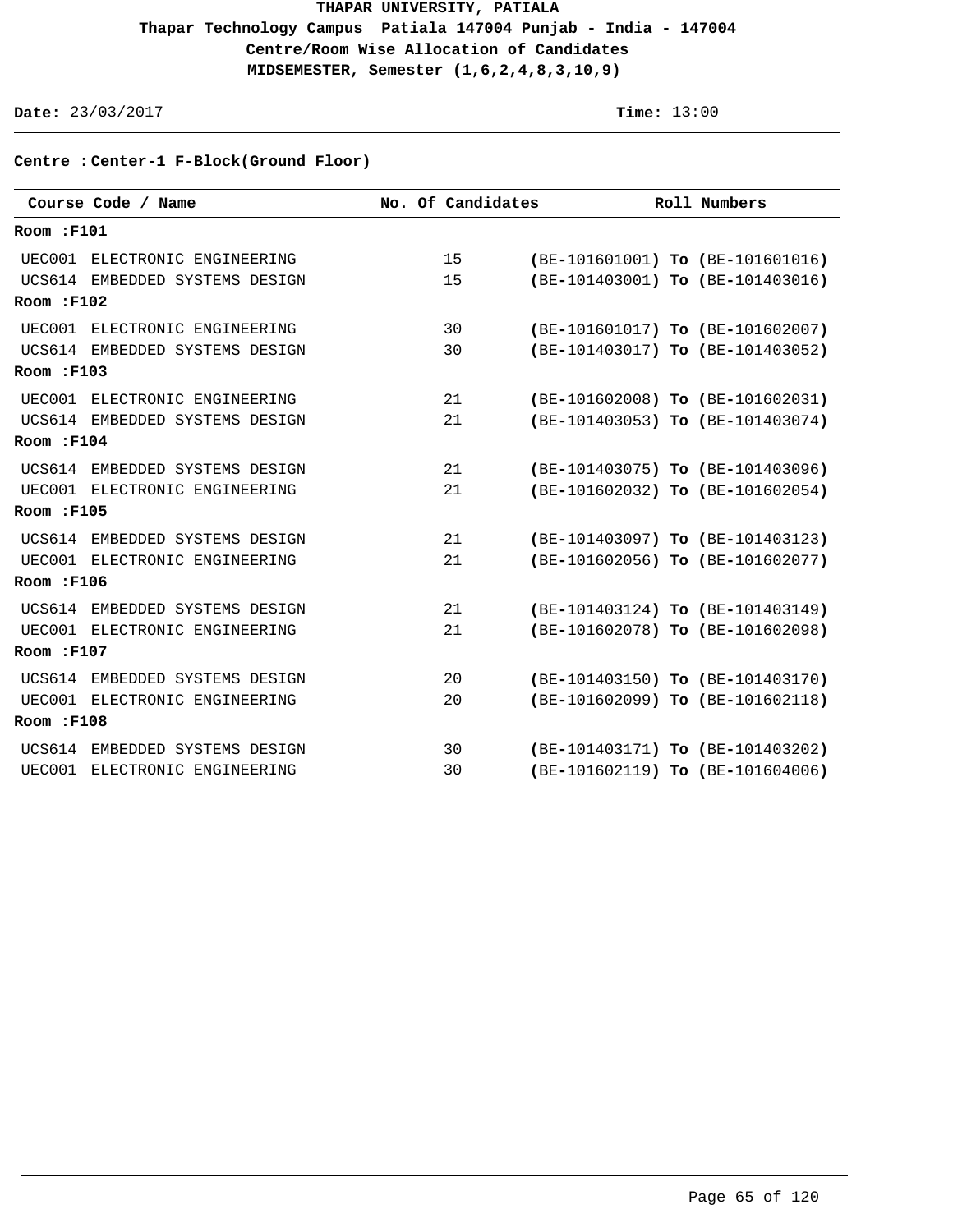**Thapar Technology Campus Patiala 147004 Punjab - India - 147004**

**Centre/Room Wise Allocation of Candidates**

**MIDSEMESTER, Semester (1,6,2,4,8,3,10,9)**

Date:  $23/03/2017$ 

**Time:** 13:00

#### **Centre : Center-2 F-Block(First Floor)**

|             | Course Code / Name             | No. Of Candidates |    |  | Roll Numbers                         |
|-------------|--------------------------------|-------------------|----|--|--------------------------------------|
| Room : F201 |                                |                   |    |  |                                      |
|             | UCS614 EMBEDDED SYSTEMS DESIGN |                   | 24 |  | $(BE-101403203)$ To $(BE-101410019)$ |
|             | UEC001 ELECTRONIC ENGINEERING  |                   | 24 |  | $(BE-101604008)$ To $(BE-101604033)$ |
| Room : F202 |                                |                   |    |  |                                      |
| UEC001      | ELECTRONIC ENGINEERING         |                   | 24 |  | $(BE-101604034)$ To $(BE-101604060)$ |
|             | UCS614 EMBEDDED SYSTEMS DESIGN |                   | 24 |  | $(BE-101410020)$ To $(BE-101410043)$ |
| Room : F203 |                                |                   |    |  |                                      |
| UEC001      | ELECTRONIC ENGINEERING         |                   | 24 |  | $(BE-101604061)$ To $(BE-101604085)$ |
|             | UCS614 EMBEDDED SYSTEMS DESIGN |                   | 24 |  | $(BE-101410044)$ To $(BE-101411006)$ |
| Room : F204 |                                |                   |    |  |                                      |
|             | UEC001 ELECTRONIC ENGINEERING  |                   | 24 |  | $(BE-101604086)$ To $(BE-101604109)$ |
|             | UCS614 EMBEDDED SYSTEMS DESIGN |                   | 24 |  | (BE-101411007) To (BE-101411030)     |
| Room : F205 |                                |                   |    |  |                                      |
| UCS614      | EMBEDDED SYSTEMS DESIGN        |                   | 24 |  | $(BE-101411031)$ To $(BE-101412014)$ |
|             | UEC001 ELECTRONIC ENGINEERING  |                   | 24 |  | $(BE-101604110)$ To $(BE-101604134)$ |
| Room : F206 |                                |                   |    |  |                                      |
|             | UEC001 ELECTRONIC ENGINEERING  |                   | 18 |  | $(BE-101604135)$ To $(BE-101604152)$ |
|             | UCS614 EMBEDDED SYSTEMS DESIGN |                   | 18 |  | (BE-101412015) To (BE-101412035)     |
| Room : F207 |                                |                   |    |  |                                      |
| UCS614      | EMBEDDED SYSTEMS DESIGN        |                   | 18 |  | $(BE-101412036)$ To $(BE-101453008)$ |
|             | UEC001 ELECTRONIC ENGINEERING  |                   | 18 |  | $(BE-101604153)$ To $(BE-101604170)$ |
| Room : F208 |                                |                   |    |  |                                      |
| UCS614      | EMBEDDED SYSTEMS DESIGN        |                   | 18 |  | (BE-101453009) To (BE-101583005)     |
|             | UEC001 ELECTRONIC ENGINEERING  |                   | 18 |  | (BE-101604171) To (BE-101605018)     |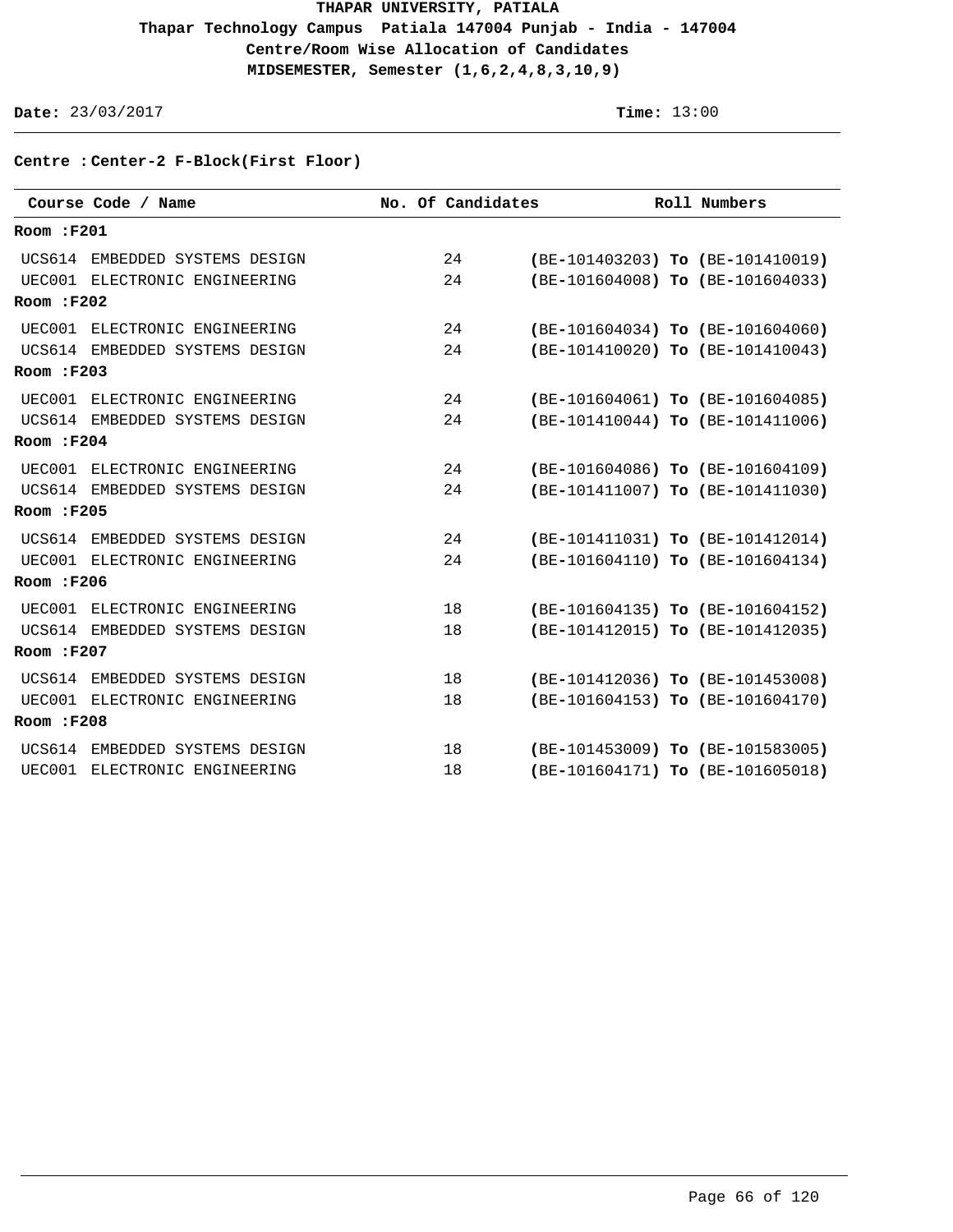**Thapar Technology Campus Patiala 147004 Punjab - India - 147004**

**Centre/Room Wise Allocation of Candidates**

**MIDSEMESTER, Semester (1,6,2,4,8,3,10,9)**

Date:  $23/03/2017$ 

**Time:** 13:00

**Centre : Center-3 E-Block(Ground Floor) & C-Block**

|             | Course Code / Name                              |  | No. Of Candidates |  | Roll Numbers                           |
|-------------|-------------------------------------------------|--|-------------------|--|----------------------------------------|
| Room: E101  |                                                 |  |                   |  |                                        |
|             | UCS614 EMBEDDED SYSTEMS DESIGN                  |  | 21                |  | $(BE-101583006)$ To $(BE-101590004)$   |
|             | UEC001 ELECTRONIC ENGINEERING                   |  | 21                |  | $(BE-101605019)$ To $(BE-101605040)$   |
| Room:E102   |                                                 |  |                   |  |                                        |
|             | UCH605 PROCESS UTILITY AND INDUSTRIAL<br>SAFETY |  | 10                |  | $(BE-101401001)$ To $(BE-101401013)$   |
|             | UEC001 ELECTRONIC ENGINEERING                   |  | 21                |  | $(BE-101605041)$ To $(BE-101605062)$   |
|             | UCS614 EMBEDDED SYSTEMS DESIGN                  |  | 11                |  | $(BE-101590005)$ To $(BE-101592006)$   |
| Room : E103 |                                                 |  |                   |  |                                        |
|             | UEC001 ELECTRONIC ENGINEERING                   |  | 21                |  | $(BE-101605063)$ To $(BE-101608006)$   |
| UCH605      | PROCESS UTILITY AND INDUSTRIAL<br><b>SAFETY</b> |  | 21                |  | $(BE-101401014)$ To $(BE-101401051)$   |
| Room : E104 |                                                 |  |                   |  |                                        |
|             | UEC001 ELECTRONIC ENGINEERING                   |  | 21                |  | $(BE-101608007)$ To $(BE-101608028)$   |
|             | UCH605 PROCESS UTILITY AND INDUSTRIAL<br>SAFETY |  | 21                |  | (BE-101401052) To (BE-101401077)       |
| Room : E105 |                                                 |  |                   |  |                                        |
|             | PIS205 NETWORK SECURITY AND ETHICAL<br>HACKING  |  | 2                 |  | (MTech-601634001) To (MTech-601634002) |
|             | UCH605 PROCESS UTILITY AND INDUSTRIAL<br>SAFETY |  | 19                |  | $(BE-101401079)$ To $(BE-101581001)$   |
|             | UEC001 ELECTRONIC ENGINEERING                   |  | 21                |  | $(BE-101608029)$ To $(BE-101608049)$   |
| Room : E106 |                                                 |  |                   |  |                                        |
| PIS205      | NETWORK SECURITY AND ETHICAL<br>HACKING         |  | 13                |  | (MTech-601634003) To (MTech-601634017) |
| PIS205      | NETWORK SECURITY AND ETHICAL<br>HACKING         |  | 8                 |  | $(ME-801631008)$ To $(ME-801632009)$   |
|             | UEC001 ELECTRONIC ENGINEERING                   |  | 21                |  | $(BE-101608050)$ To $(BE-101608070)$   |
| Room : E107 |                                                 |  |                   |  |                                        |
|             | PIS205 NETWORK SECURITY AND ETHICAL<br>HACKING  |  | 21                |  | $(ME-801632010)$ To $(ME-801632040)$   |
|             | UEC001 ELECTRONIC ENGINEERING                   |  | 21                |  | $(BE-101608071)$ To $(BE-101608091)$   |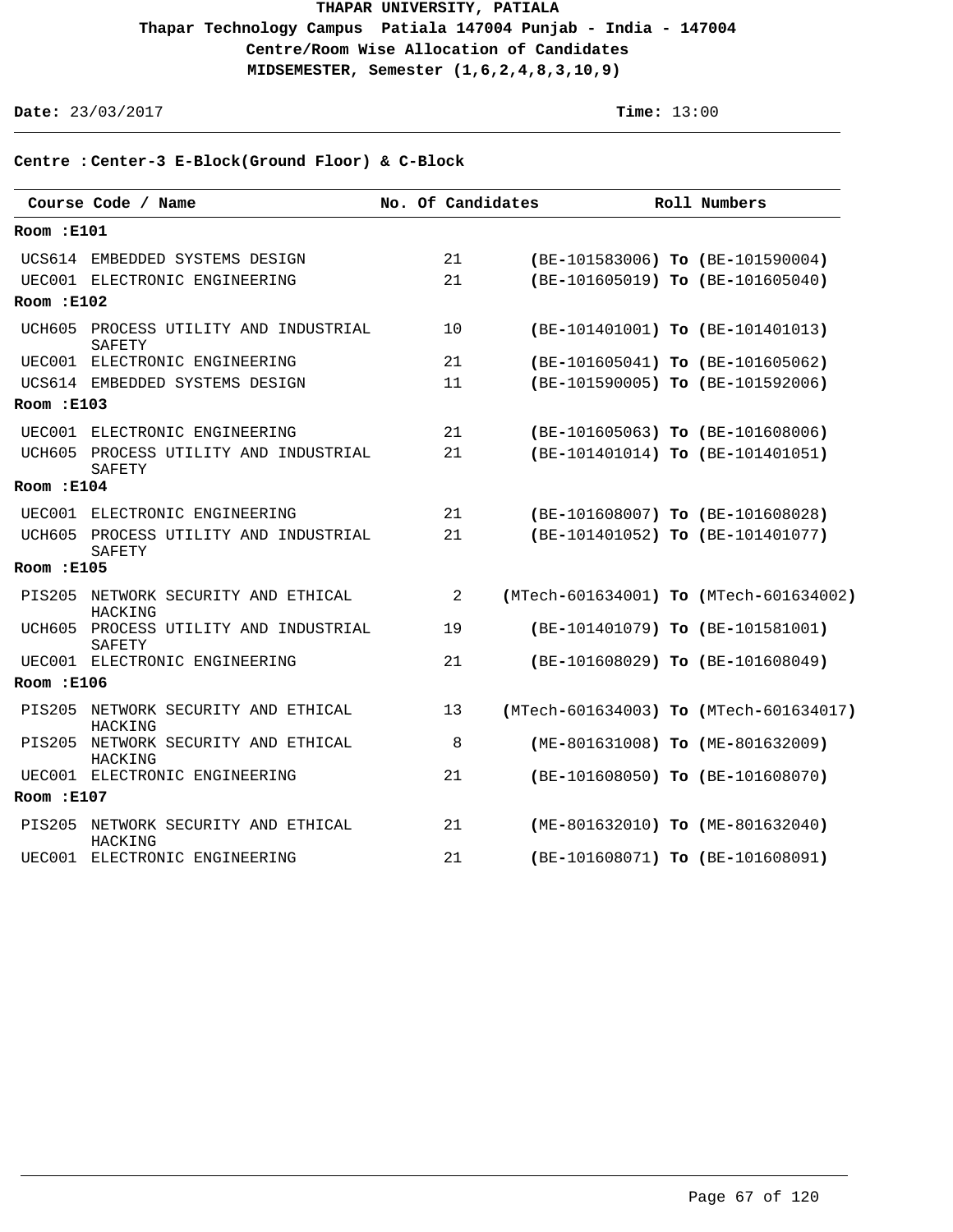**Centre/Room Wise Allocation of Candidates Thapar Technology Campus Patiala 147004 Punjab - India - 147004**

**MIDSEMESTER, Semester (1,6,2,4,8,3,10,9)**

Date:  $23/03/2017$ 

**Time:** 13:00

**Centre : Center-4 E-Block(First Floor)**

|             | Course Code / Name                                          |  | No. Of Candidates |  | Roll Numbers                           |
|-------------|-------------------------------------------------------------|--|-------------------|--|----------------------------------------|
| Room : E201 |                                                             |  |                   |  |                                        |
|             | PIS205 NETWORK SECURITY AND ETHICAL<br>HACKING              |  | 14                |  | $(ME-801632041)$ To $(ME-801633002)$   |
|             | UEC001 ELECTRONIC ENGINEERING                               |  | 14                |  | $(BE-101608092)$ To $(BE-101608105)$   |
| Room : E202 |                                                             |  |                   |  |                                        |
|             | UBT006 DEVELOPMENTAL BIOLOGY                                |  | 9                 |  | (BTech-701600001) To (BTech-701600009) |
|             | PIS205 NETWORK SECURITY AND ETHICAL<br>HACKING              |  | 5                 |  | $(ME-801633003)$ To $(ME-801633009)$   |
|             | UEC001 ELECTRONIC ENGINEERING                               |  | 14                |  | (BE-101608106) To (BE-101608120)       |
| Room : E203 |                                                             |  |                   |  |                                        |
|             | UBT006 DEVELOPMENTAL BIOLOGY                                |  | 14                |  | (BTech-701600010) To (BTech-701600027) |
|             | UEC001 ELECTRONIC ENGINEERING                               |  | 14                |  | $(BE-101608121)$ To $(BE-101608134)$   |
| Room : E204 |                                                             |  |                   |  |                                        |
|             | UBT006 DEVELOPMENTAL BIOLOGY                                |  | 14                |  | (BTech-701600028) To (BTech-701600043) |
|             | UEC001 ELECTRONIC ENGINEERING                               |  | 14                |  | $(BE-101608135)$ To $(BE-101608148)$   |
| Room : E205 |                                                             |  |                   |  |                                        |
|             | UBT006 DEVELOPMENTAL BIOLOGY                                |  | 14                |  | (BTech-701600044) To (BTech-701600060) |
|             | UEC001 ELECTRONIC ENGINEERING                               |  | 14                |  | $(BE-101608149)$ To $(BE-101608163)$   |
| Room : E206 |                                                             |  |                   |  |                                        |
|             | UBT006 DEVELOPMENTAL BIOLOGY                                |  | 6                 |  | (BTech-701600062) To (BTech-701600067) |
|             | UEC001 ELECTRONIC ENGINEERING                               |  | 14                |  | $(BE-101608164)$ To $(BE-101609003)$   |
|             | PPH201 CONDENSED MATTER PHYSICS                             |  | 8                 |  | $(MSc-301604001)$ To $(MSc-301604008)$ |
| Room : E207 |                                                             |  |                   |  |                                        |
|             | UEC001 ELECTRONIC ENGINEERING                               |  | 14                |  | $(BE-101609004)$ To $(BE-101609017)$   |
|             | PPH201 CONDENSED MATTER PHYSICS                             |  | 14                |  | $(MSc-301604009)$ To $(MSc-301604024)$ |
| Room : E209 |                                                             |  |                   |  |                                        |
|             | PPH201 CONDENSED MATTER PHYSICS                             |  | 14                |  | $(MSc-301604025)$ To $(MSc-301604040)$ |
|             | UEC001 ELECTRONIC ENGINEERING                               |  | 14                |  | $(BE-101609019)$ To $(BE-101614004)$   |
| Room : E210 |                                                             |  |                   |  |                                        |
|             | PBT207 BIOSTATISTICS AND COMPUTATIONAL<br><b>BIOLOGY</b>    |  | 11                |  | (MSc-301507009) To (MSc-301601010)     |
|             | PPH201 CONDENSED MATTER PHYSICS                             |  | 3                 |  | $(MSc-301604041)$ To $(MSc-301604043)$ |
|             | UEC001 ELECTRONIC ENGINEERING                               |  | 14                |  | (BE-101614005) To (BE-101614018)       |
| Room :E211  |                                                             |  |                   |  |                                        |
|             | UEC001 ELECTRONIC ENGINEERING                               |  | 14                |  | $(BE-101614019)$ To $(BE-101652005)$   |
|             | PBT207 BIOSTATISTICS AND COMPUTATIONAL<br><b>BIOLOGY</b>    |  | 14                |  | $(MSc-301601011)$ To $(MSc-301601025)$ |
| Room:E212   |                                                             |  |                   |  |                                        |
|             | PBT207 BIOSTATISTICS AND<br>COMPUTATIONAL<br><b>BIOLOGY</b> |  | 13                |  | $(MSc-301601026)$ To $(MSc-301607010)$ |
|             | PCY203 ORGANIC REACTION MECHANISMS                          |  | 1                 |  | $(MSc-301602001)$ To $(MSc-301602001)$ |
|             | UEC001 ELECTRONIC ENGINEERING                               |  | 14                |  | $(BE-101652006)$ To $(BE-101654004)$   |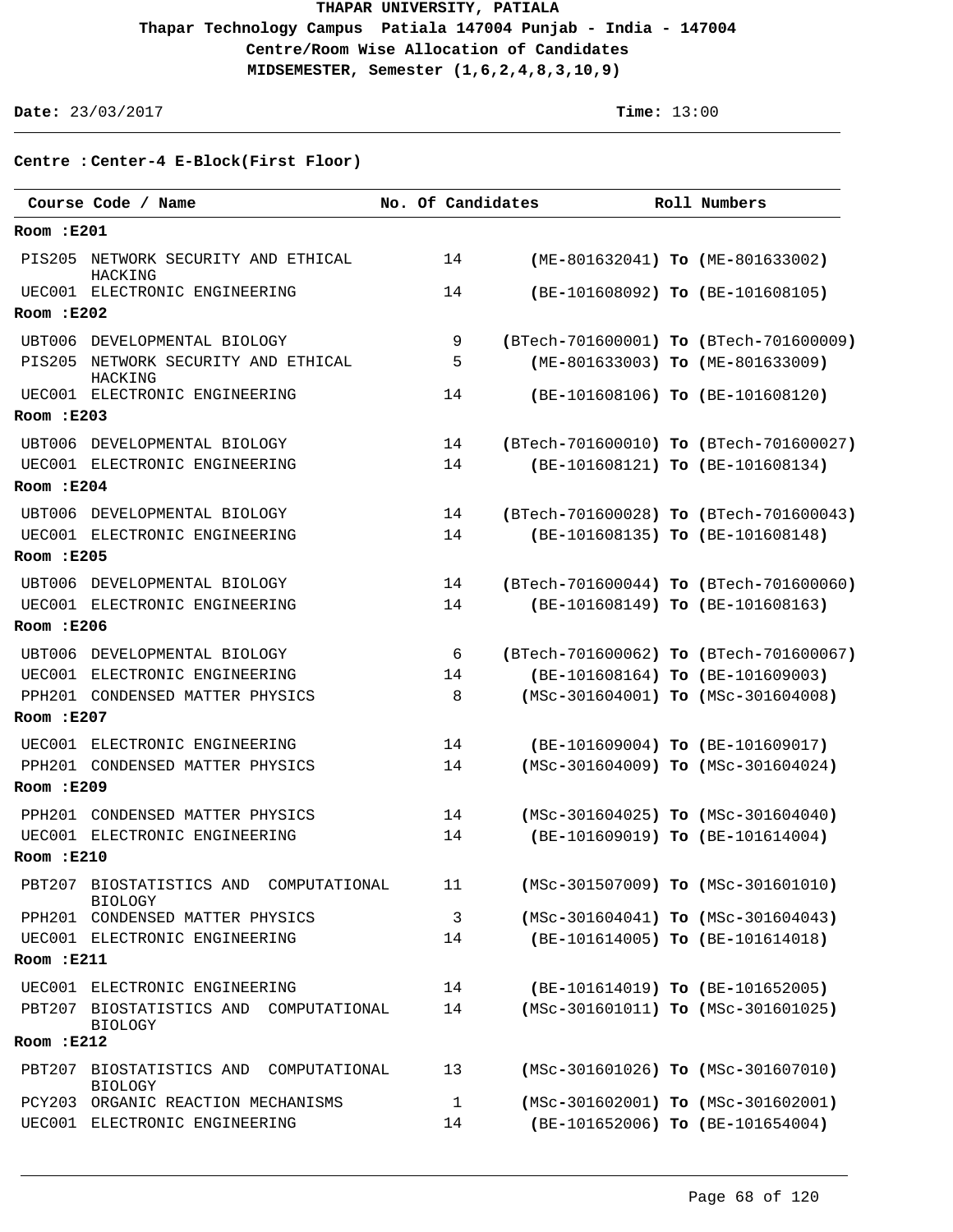**Thapar Technology Campus Patiala 147004 Punjab - India - 147004**

**Centre/Room Wise Allocation of Candidates**

**MIDSEMESTER, Semester (1,6,2,4,8,3,10,9)**

Date:  $23/03/2017$ 

**Time:** 13:00

#### **Centre : Center-5 B-Block**

|               | Course Code / Name |                                                              |  |              | No. Of Candidates |  | Roll Numbers                           |
|---------------|--------------------|--------------------------------------------------------------|--|--------------|-------------------|--|----------------------------------------|
| Room :B301    |                    |                                                              |  |              |                   |  |                                        |
| UEC001        |                    | ELECTRONIC ENGINEERING                                       |  | 30           |                   |  | (BE-101654007) To (BE-101664008)       |
| PCY203        |                    | ORGANIC REACTION MECHANISMS                                  |  | 30           |                   |  | $(MSc-301602002)$ To $(MSc-301602033)$ |
| Room:B302     |                    |                                                              |  |              |                   |  |                                        |
| PCY203        |                    | ORGANIC REACTION MECHANISMS                                  |  | 6            |                   |  | $(MSc-301602034)$ To $(MSc-301602040)$ |
| UEC001        |                    | ELECTRONIC ENGINEERING                                       |  | 11           |                   |  | (BEMBA-401602001) To (BEMBA-401608010) |
| PCE201        |                    | FINITE ELEMENT METHODS IN                                    |  | 22           |                   |  | $(ME-801624001)$ To $(ME-801624024)$   |
|               |                    | STRUCTURAL ANALYSIS<br>PEC106 OPTICAL COMMUNICATION NETWORKS |  | 27           |                   |  |                                        |
| Room:B303     |                    |                                                              |  |              |                   |  | (ME-801661001) To (ME-801661027)       |
|               |                    |                                                              |  |              |                   |  |                                        |
| PEC106        |                    | OPTICAL COMMUNICATION NETWORKS                               |  | 3            |                   |  | (PhD-901606029) To (PhD-901606033)     |
| PTH204        |                    | ADVANCED HEAT TRANSFER                                       |  | 23           |                   |  | (ME-801683001) To (ME-801683029)       |
| <b>PMC205</b> |                    | DATABASE MANAGEMENT SYSTEMS                                  |  | 2            |                   |  | $(MSc-301603001)$ To $(MSc-301603002)$ |
| PCE201        |                    | FINITE ELEMENT METHODS IN<br>STRUCTURAL ANALYSIS             |  | 5            |                   |  | $(ME-801624025)$ To $(ME-801624029)$   |
| PEC106        |                    | OPTICAL COMMUNICATION NETWORKS                               |  | 2            |                   |  | (ME-801661028) To (ME-801661029)       |
| PCD206        |                    | COMPUTER INTEGRATED MANUFACTURING                            |  | 25           |                   |  | (ME-801684001) To (ME-801685020)       |
| Room:B304     | SYSTEMS            |                                                              |  |              |                   |  |                                        |
| PEE322        |                    | HVAC AND HVDC TRANSMISSION SYSTEMS                           |  | 9            |                   |  | (ME-801642001) To (ME-801642009)       |
| PCS106        |                    | PARALLEL AND DISTRIBUTED COMPUTING                           |  | 11           |                   |  | (ME-801631001) To (ME-801631014)       |
| PCD206        | SYSTEMS            | COMPUTER INTEGRATED MANUFACTURING                            |  | 1            |                   |  | $(ME-801685021)$ To $(ME-801685021)$   |
|               |                    | PVL203 VLSI SIGNAL PROCESSING                                |  | 19           |                   |  | (MTech-601662001) To (MTech-601662020) |
| PMC205        |                    | DATABASE MANAGEMENT SYSTEMS                                  |  | 19           |                   |  | $(MSc-301603003)$ To $(MSc-301603025)$ |
|               |                    | PVL203 VLSI SIGNAL PROCESSING                                |  | 1            |                   |  | $(PhD-901606038)$ To $(PhD-901606038)$ |
| Room :B307    |                    |                                                              |  |              |                   |  |                                        |
| <b>PEE322</b> |                    | HVAC AND HVDC TRANSMISSION SYSTEMS                           |  | 1            |                   |  | (ME-801642016) To (ME-801642016)       |
| <b>PEC215</b> |                    | DETECTION AND ESTIMATION THEORY                              |  | 8            |                   |  | (ME-801663001) To (ME-801663008)       |
| <b>PME203</b> |                    | MACROECONOMICS-II                                            |  | 4            |                   |  | (MA-861601001) To (MA-861601004)       |
| PBY202        | TECHNOLOGY         | BIOPHARMACEUTICAL & PHARMACEUTICAL                           |  | 7            |                   |  | (MTech-601604004) To (MTech-601604010) |
|               |                    | UME402 DYNAMICS OF MACHINES                                  |  | 5            |                   |  | (BE-101308067) To (BE-101408119)       |
|               |                    | PCE201 FINITE ELEMENT METHODS IN<br>STRUCTURAL ANALYSIS      |  | $\mathbf{1}$ |                   |  | $(PhD-901602014)$ To $(PhD-901602014)$ |
|               |                    | PIN223 FLEXIBLE PAVEMENTS                                    |  | 6            |                   |  | $(ME-801623004)$ To $(ME-801623018)$   |
|               | APPLICATIONS       | PEI204 VIRTUAL INSTRUMENTATION AND                           |  | 4            |                   |  | $(ME-801651001)$ To $(ME-801651006)$   |
|               |                    | PCH202 PROCESS MODELING AND SIMULATION                       |  | $\mathbf{1}$ |                   |  | (PhDP-951601001) To (PhDP-951601001)   |
|               |                    | PCE201 FINITE ELEMENT METHODS IN<br>STRUCTURAL ANALYSIS      |  | $\mathbf{1}$ |                   |  | $(ME-801524009)$ To $(ME-801524009)$   |
|               |                    | PCH202 PROCESS MODELING AND SIMULATION                       |  | 5            |                   |  | (MTech-601611001) To (MTech-601611005) |
|               | TECHNOLOGY         | PBY202 BIOPHARMACEUTICAL & PHARMACEUTICAL                    |  | 2            |                   |  | $(PhD-901600013)$ To $(PhD-901609015)$ |
| Room :B305    |                    |                                                              |  |              |                   |  |                                        |
|               |                    | PCS208 RECOMMENDER SYSTEM                                    |  | 13           |                   |  | $(ME-801632002)$ To $(ME-801632050)$   |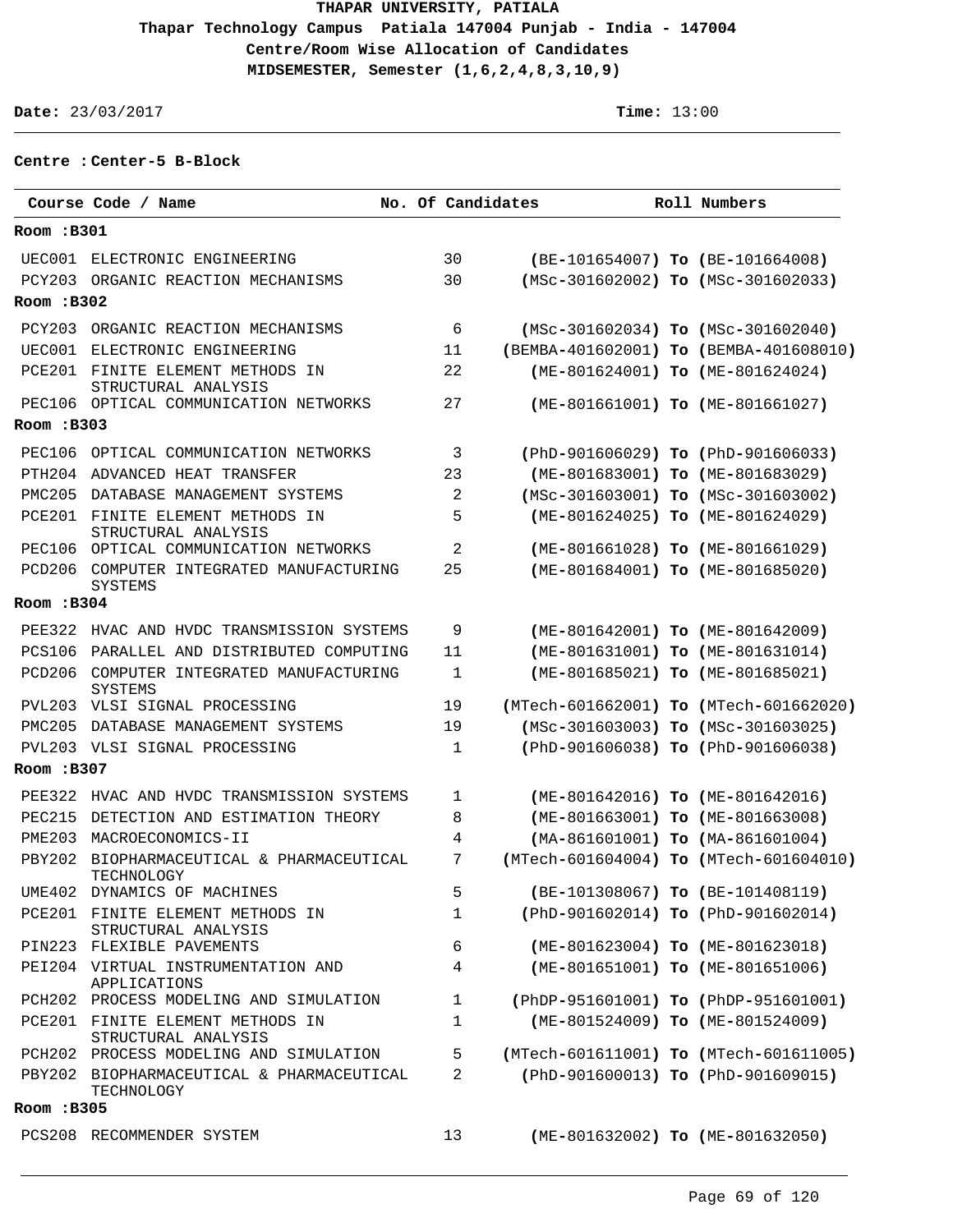**Thapar Technology Campus Patiala 147004 Punjab - India - 147004**

**Centre/Room Wise Allocation of Candidates**

**MIDSEMESTER, Semester (1,6,2,4,8,3,10,9)**

Date:  $23/03/2017$ 

**Time:** 13:00

# **Centre :**

| Course Code / |            | Name                                      |  | No. Of Candidates |  | Roll Numbers                                 |
|---------------|------------|-------------------------------------------|--|-------------------|--|----------------------------------------------|
| Room :        |            |                                           |  |                   |  |                                              |
|               |            | PEE322 HVAC AND HVDC TRANSMISSION SYSTEMS |  | 6                 |  | $(ME-801642010)$ To $(ME-801642015)$         |
|               |            | PCS106 PARALLEL AND DISTRIBUTED COMPUTING |  | 8                 |  | $(ME-801631015)$ To $(ME-801631023)$         |
| PMP202        |            | GUIDANCE AND COUNSELING I                 |  | 13                |  | $(MA-861602001)$ To $(MA-861602017)$         |
|               | TECHNOLOGY | PBY202 BIOPHARMACEUTICAL & PHARMACEUTICAL |  | 2                 |  | $(MTechn-601604002)$ To $(MTechn-601604003)$ |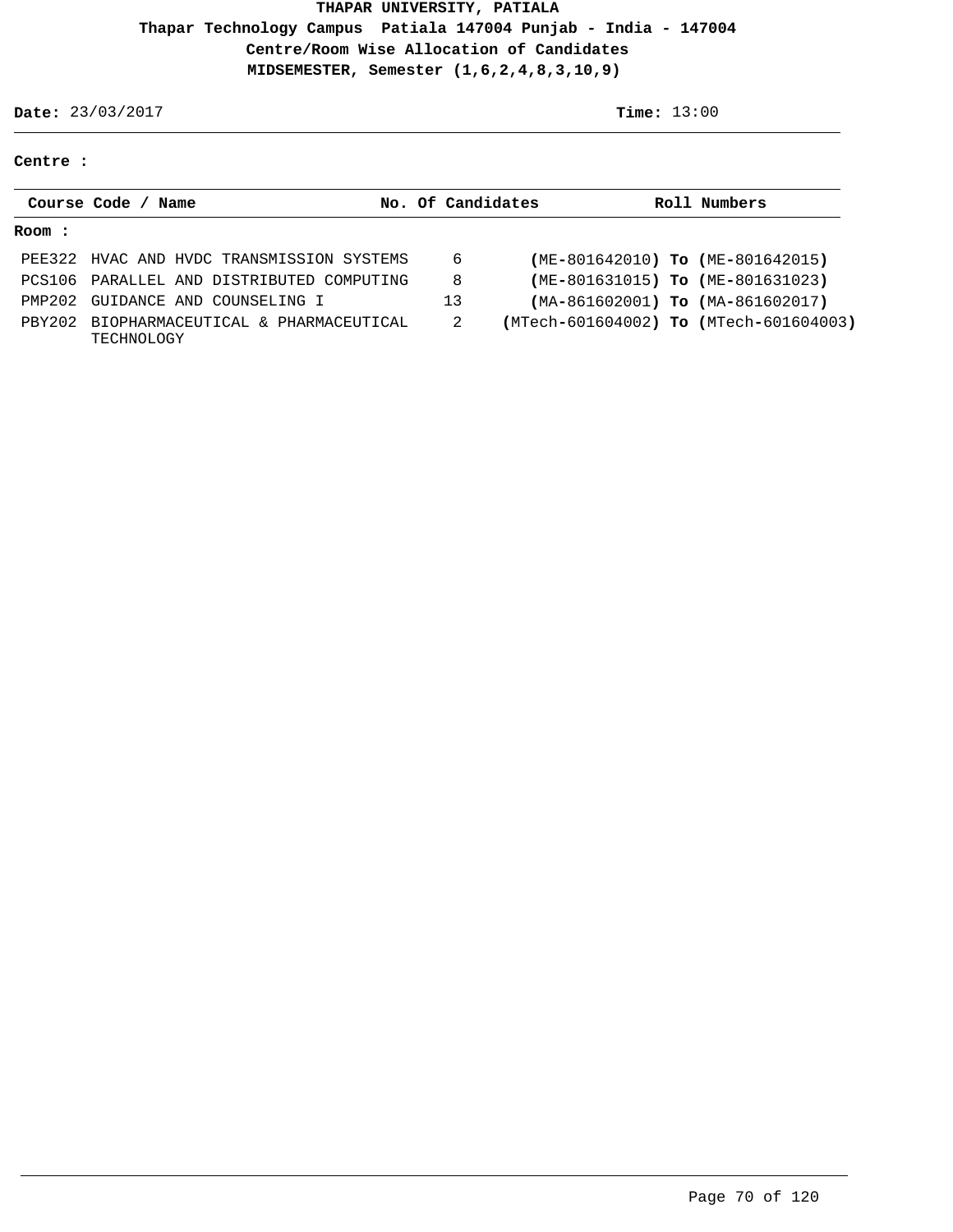**Centre/Room Wise Allocation of Candidates Thapar Technology Campus Patiala 147004 Punjab - India - 147004**

**MIDSEMESTER, Semester (1,6,2,4,8,3,10,9)**

Date:  $23/03/2017$ 

**Time:** 15:30

|             |                                                                                                                                                                                                                                                              |              |          |                   | Roll Numbers                                                                                                                                                                                                                                                                                                                                                           |
|-------------|--------------------------------------------------------------------------------------------------------------------------------------------------------------------------------------------------------------------------------------------------------------|--------------|----------|-------------------|------------------------------------------------------------------------------------------------------------------------------------------------------------------------------------------------------------------------------------------------------------------------------------------------------------------------------------------------------------------------|
| Room : F101 |                                                                                                                                                                                                                                                              |              |          |                   |                                                                                                                                                                                                                                                                                                                                                                        |
|             |                                                                                                                                                                                                                                                              | 15           |          |                   |                                                                                                                                                                                                                                                                                                                                                                        |
|             |                                                                                                                                                                                                                                                              | $\mathbf{1}$ |          |                   |                                                                                                                                                                                                                                                                                                                                                                        |
| Room : F102 |                                                                                                                                                                                                                                                              |              |          |                   |                                                                                                                                                                                                                                                                                                                                                                        |
|             |                                                                                                                                                                                                                                                              | 30           |          |                   |                                                                                                                                                                                                                                                                                                                                                                        |
| Room : F103 |                                                                                                                                                                                                                                                              |              |          |                   |                                                                                                                                                                                                                                                                                                                                                                        |
|             |                                                                                                                                                                                                                                                              | 21           |          |                   |                                                                                                                                                                                                                                                                                                                                                                        |
| Room : F104 |                                                                                                                                                                                                                                                              |              |          |                   |                                                                                                                                                                                                                                                                                                                                                                        |
|             |                                                                                                                                                                                                                                                              | 21           |          |                   |                                                                                                                                                                                                                                                                                                                                                                        |
| Room : F105 |                                                                                                                                                                                                                                                              |              |          |                   |                                                                                                                                                                                                                                                                                                                                                                        |
|             |                                                                                                                                                                                                                                                              | 21           |          |                   |                                                                                                                                                                                                                                                                                                                                                                        |
| Room : F106 |                                                                                                                                                                                                                                                              |              |          |                   |                                                                                                                                                                                                                                                                                                                                                                        |
|             |                                                                                                                                                                                                                                                              | 21           |          |                   |                                                                                                                                                                                                                                                                                                                                                                        |
| Room : F107 |                                                                                                                                                                                                                                                              |              |          |                   |                                                                                                                                                                                                                                                                                                                                                                        |
|             |                                                                                                                                                                                                                                                              |              |          |                   |                                                                                                                                                                                                                                                                                                                                                                        |
| Room : F108 |                                                                                                                                                                                                                                                              |              |          |                   |                                                                                                                                                                                                                                                                                                                                                                        |
|             |                                                                                                                                                                                                                                                              |              |          |                   |                                                                                                                                                                                                                                                                                                                                                                        |
|             | Course Code / Name<br>MACHINE DESIGN-I<br>UME504 MACHINE DESIGN<br>UME408 MACHINE DESIGN-I<br>UME408 MACHINE DESIGN-I<br>UME408 MACHINE DESIGN-I<br>UME408 MACHINE DESIGN-I<br>UME408 MACHINE DESIGN-I<br>UME408 MACHINE DESIGN-I<br>UME408 MACHINE DESIGN-I |              | 20<br>30 | No. Of Candidates | $(BE-101408054)$ To $(BE-101508016)$<br>(BEMBA-401107024) To (BEMBA-401107024)<br>$(BE-101508018)$ To $(BE-101508048)$<br>$(BE-101508049)$ To $(BE-101508069)$<br>$(BE-101508070)$ To $(BE-101508093)$<br>$(BE-101508094)$ To $(BE-101508115)$<br>$(BE-101508116)$ To $(BE-101508139)$<br>$(BE-101514001)$ To $(BE-101514024)$<br>$(BE-101514026)$ To $(BE-101688022)$ |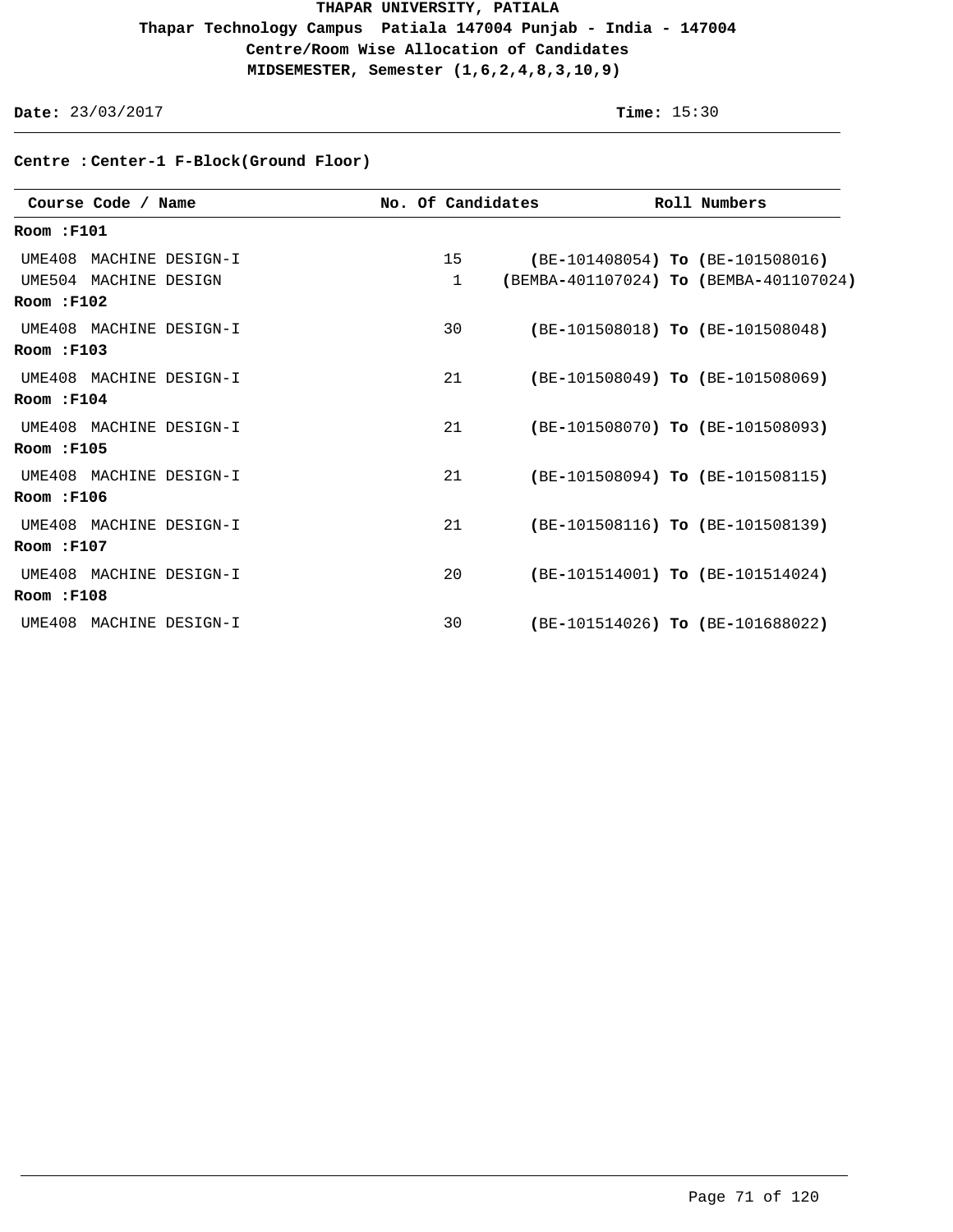# **THAPAR UNIVERSITY, PATIALA Centre/Room Wise Allocation of Candidates Thapar Technology Campus Patiala 147004 Punjab - India - 147004 MIDSEMESTER, Semester (1,6,2,4,8,3,10,9)**

Date: 23/03/2017

**Time:** 15:30

**Centre : Center-2 F-Block(First Floor)**

|             | Course Code / Name |                         |  | No. Of Candidates |  | Roll Numbers                           |
|-------------|--------------------|-------------------------|--|-------------------|--|----------------------------------------|
| Room : F201 |                    |                         |  |                   |  |                                        |
|             |                    | UME408 MACHINE DESIGN-I |  |                   |  | $(BE-101688023)$ To $(BE-101694005)$   |
|             |                    | UME408 MACHINE DESIGN-I |  | 17                |  | (BEMBA-401508002) To (BEMBA-401508019) |
| Room : F202 |                    |                         |  |                   |  |                                        |
| TIME408     |                    | MACHINE DESIGN-I        |  | 19                |  | (BEMBA-401508020) To (BEMBA-401688005) |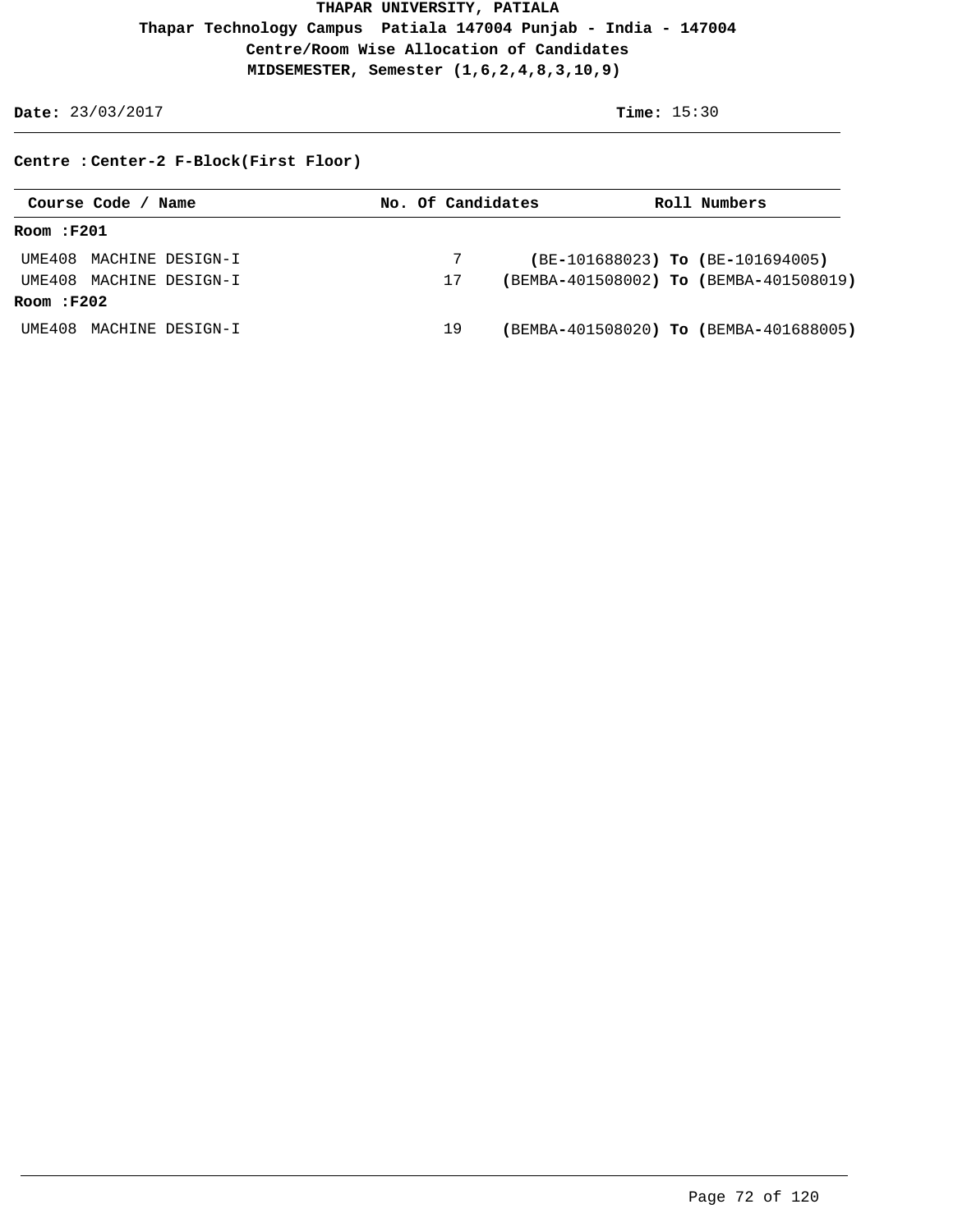**Thapar Technology Campus Patiala 147004 Punjab - India - 147004**

**Centre/Room Wise Allocation of Candidates**

**MIDSEMESTER, Semester (1,6,2,4,8,3,10,9)**

Date:  $24/03/2017$ 

Time: 08:00

|             | Course Code / Name                                     |  | No. Of Candidates |  | Roll Numbers                           |
|-------------|--------------------------------------------------------|--|-------------------|--|----------------------------------------|
| Room : F101 |                                                        |  |                   |  |                                        |
|             | UEI622 DATA NETWORKS                                   |  | 15                |  | (BE-101205060) To (BE-101405033)       |
|             | UEI623 OBJECT ORIENTED PROGRAMMING AND<br>APPLICATIONS |  | 15                |  | (BE-101405001) To (BE-101405044)       |
| Room : F102 |                                                        |  |                   |  |                                        |
| UET623      | OBJECT ORIENTED PROGRAMMING AND<br>APPLICATIONS        |  | 30                |  | $(BE-101405047)$ To $(BE-101455028)$   |
|             | UEI622 DATA NETWORKS                                   |  | 30                |  | $(BE-101405035)$ To $(BE-101455004)$   |
| Room : F103 |                                                        |  |                   |  |                                        |
|             | UEI623 OBJECT ORIENTED PROGRAMMING AND<br>APPLICATIONS |  | 5                 |  | $(BE-101455031)$ To $(BE-101455040)$   |
|             | UEI622 DATA NETWORKS                                   |  | 20                |  | (BE-101455006) To (BE-101455039)       |
|             | PES233 AIR OUALITY MONITORING AND<br>MODELLING         |  | 12                |  | (MTech-601601001) To (MTech-601601012) |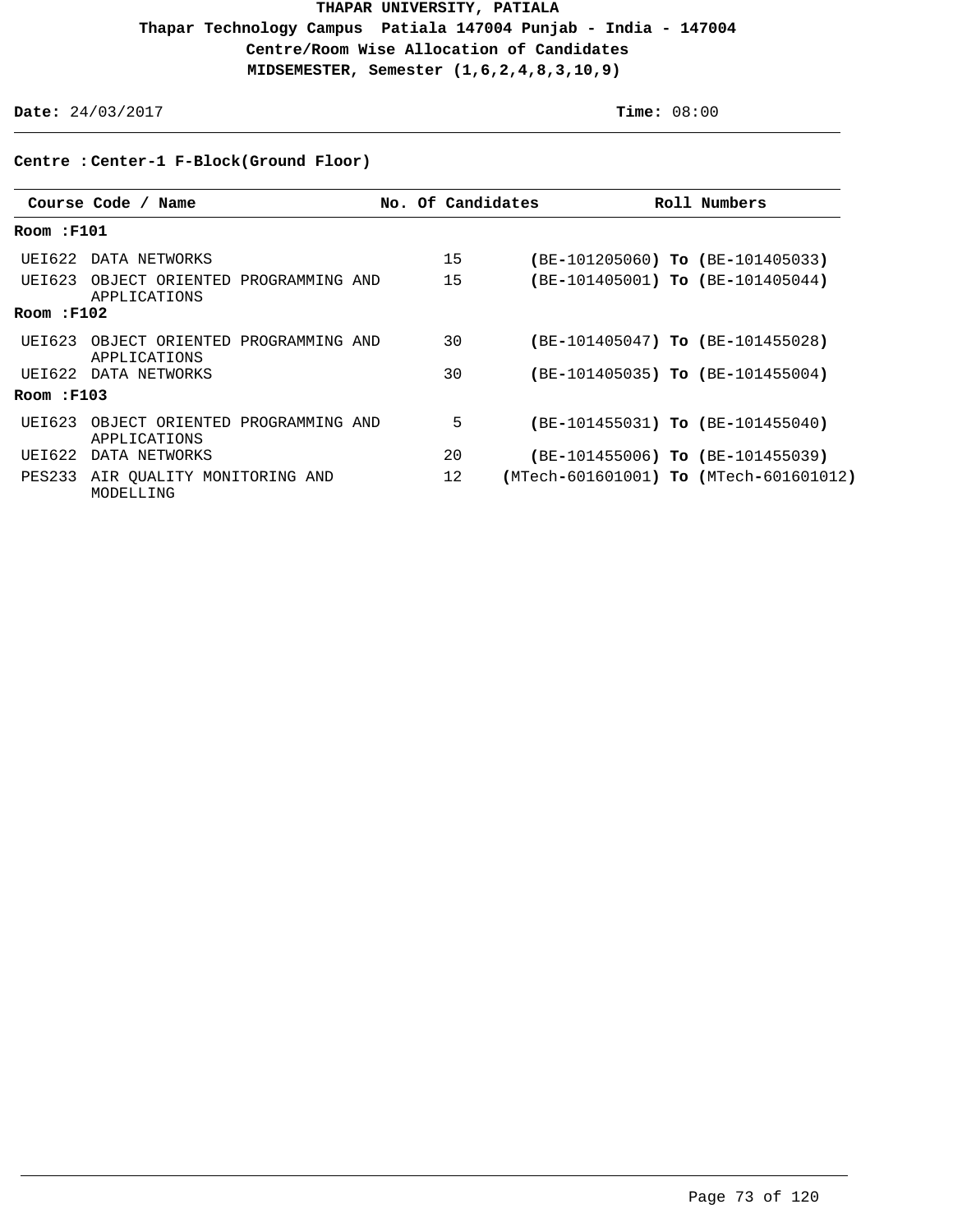**Thapar Technology Campus Patiala 147004 Punjab - India - 147004**

**Centre/Room Wise Allocation of Candidates**

**MIDSEMESTER, Semester (1,6,2,4,8,3,10,9)**

Date:  $24/03/2017$ 

**Time:** 10:30

|               | Course Code / Name                        | No. Of Candidates | Roll Numbers                         |
|---------------|-------------------------------------------|-------------------|--------------------------------------|
| Room : F101   |                                           |                   |                                      |
| UES012        | ENGINEERING MATERIALS                     | 15                | $(BE-101408054)$ To $(BE-101501016)$ |
|               | UME803 REFRIGERATION AND AIR CONDITIONING | 15                | $(BE-101208059)$ To $(BE-101308015)$ |
| Room : F102   |                                           |                   |                                      |
| UES012        | ENGINEERING MATERIALS                     | 30                | $(BE-101501017)$ To $(BE-101501056)$ |
|               | UME803 REFRIGERATION AND AIR CONDITIONING | 30                | $(BE-101308016)$ To $(BE-101308048)$ |
| Room : F103   |                                           |                   |                                      |
| UME803        | REFRIGERATION AND AIR CONDITIONING        | 21                | $(BE-101308050)$ To $(BE-101308073)$ |
| UES012        | ENGINEERING MATERIALS                     | 21                | (BE-101501057) To (BE-101501079)     |
| Room : F104   |                                           |                   |                                      |
| UME803        | REFRIGERATION AND AIR CONDITIONING        | 21                | $(BE-101308074)$ To $(BE-101308100)$ |
| UES012        | ENGINEERING MATERIALS                     | 21                | $(BE-101501080)$ To $(BE-101502016)$ |
| Room : F105   |                                           |                   |                                      |
| UES012        | ENGINEERING MATERIALS                     | 21                | $(BE-101502017)$ To $(BE-101502042)$ |
|               | UME803 REFRIGERATION AND AIR CONDITIONING | 21                | $(BE-101308101)$ To $(BE-101308122)$ |
| Room : F106   |                                           |                   |                                      |
| UME803        | REFRIGERATION AND AIR CONDITIONING        | 21                | $(BE-101308123)$ To $(BE-101488018)$ |
|               | UES012 ENGINEERING MATERIALS              | 21                | (BE-101502043) To (BE-101502063)     |
| Room : F107   |                                           |                   |                                      |
| UCE803        | IRRIGATION ENGINEERING                    | 20                | $(BE-101202030)$ To $(BE-101302025)$ |
|               | UES012 ENGINEERING MATERIALS              | 20                | $(BE-101502064)$ To $(BE-101502085)$ |
| Room : F108   |                                           |                   |                                      |
| <b>UCE803</b> | IRRIGATION ENGINEERING                    | 30                | $(BE-101302027)$ To $(BE-101302058)$ |
| UES012        | ENGINEERING MATERIALS                     | 30                | $(BE-101502086)$ To $(BE-101504006)$ |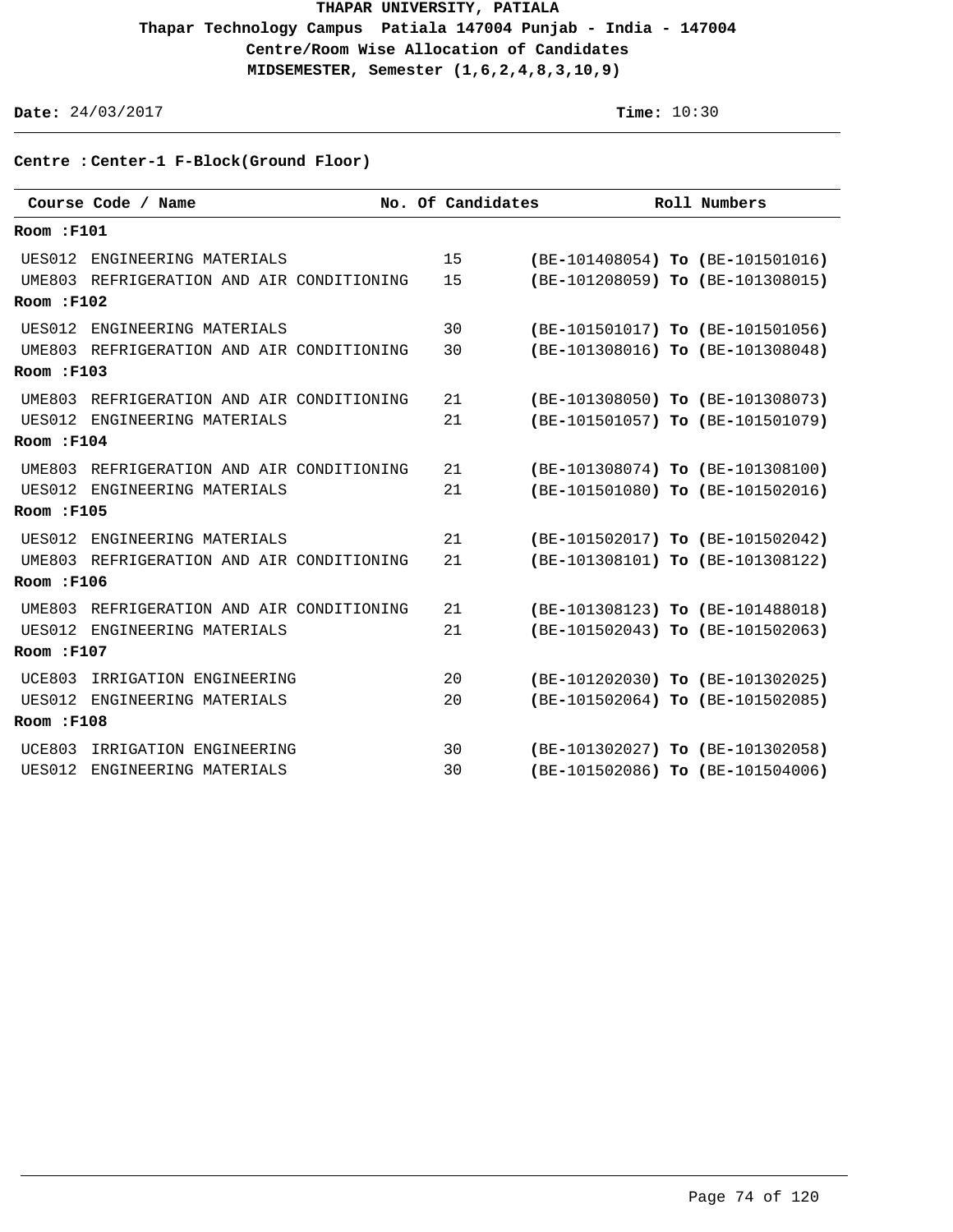**Thapar Technology Campus Patiala 147004 Punjab - India - 147004**

**Centre/Room Wise Allocation of Candidates**

**MIDSEMESTER, Semester (1,6,2,4,8,3,10,9)**

Date: 24/03/2017

Time: 10:30

#### **Centre : Center-2 F-Block(First Floor)**

|             | Course Code / Name                       | No. Of Candidates |  | Roll Numbers                          |
|-------------|------------------------------------------|-------------------|--|---------------------------------------|
| Room : F201 |                                          |                   |  |                                       |
| UES012      | ENGINEERING MATERIALS                    | 24                |  | $(BE-101504007)$ To $(BE-101504031)$  |
| UCE803      | IRRIGATION ENGINEERING                   | 24                |  | (BE-101302059) To (BE-101302082)      |
| Room : F202 |                                          |                   |  |                                       |
| UCE803      | IRRIGATION ENGINEERING                   | 24                |  | (BE-101302083) To (BE-101482014)      |
|             | UES012 ENGINEERING MATERIALS             | 24                |  | (BE-101504032) To (BE-101504061)      |
| Room : F203 |                                          |                   |  |                                       |
| UCE803      | IRRIGATION ENGINEERING                   | $\overline{2}$    |  | (BE-101482015) To (BE-101482016)      |
|             | UES012 ENGINEERING MATERIALS             | 24                |  | $(BE-101504063)$ To $(BE-101504094)$  |
|             | PCA406 AUTOMATA THEORY AND COMPUTABILITY | 22                |  | $MCA-201500002)$ To $(MCA-201500024)$ |
| Room : F204 |                                          |                   |  |                                       |
| UES012      | ENGINEERING MATERIALS                    | 24                |  | (BE-101504096) To (BE-101504127)      |
|             | PCA406 AUTOMATA THEORY AND COMPUTABILITY | 24                |  | (MCA-201500025) To (MCA-201680020)    |
| Room : F205 |                                          |                   |  |                                       |
| UES012      | ENGINEERING MATERIALS                    | 24                |  | $(BE-101504128)$ To $(BE-101505029)$  |
|             | UCH844 PETROLEUM TECHNOLOGY              | $\overline{4}$    |  | $(BE-101301001)$ To $(BE-101301008)$  |
|             | PCA406 AUTOMATA THEORY AND COMPUTABILITY | 20                |  | (MCA-201680021) To (MCA-201680041)    |
| Room : F206 |                                          |                   |  |                                       |
|             | UCH844 PETROLEUM TECHNOLOGY              | 18                |  | (BE-101301009) To (BE-101301042)      |
|             | UES012 ENGINEERING MATERIALS             | 18                |  | $(BE-101505030)$ To $(BE-101505056)$  |
| Room : F207 |                                          |                   |  |                                       |
| UES012      | ENGINEERING MATERIALS                    | 18                |  | $(BE-101505057)$ To $(BE-101505083)$  |
|             | UCH844 PETROLEUM TECHNOLOGY              | 14                |  | (BE-101301044) To (BE-101481003)      |
|             | UEE801 ELECTRIC DRIVES                   | 4                 |  | $(BE-101309001)$ To $(BE-101309004)$  |
| Room : F208 |                                          |                   |  |                                       |
| IIF.S012    | ENGINEERING MATERIALS                    | 18                |  | $(BE-101505085)$ To $(BE-101508009)$  |
|             | UEE801 ELECTRIC DRIVES                   | 18                |  | (BE-101309005) To (BE-101309026)      |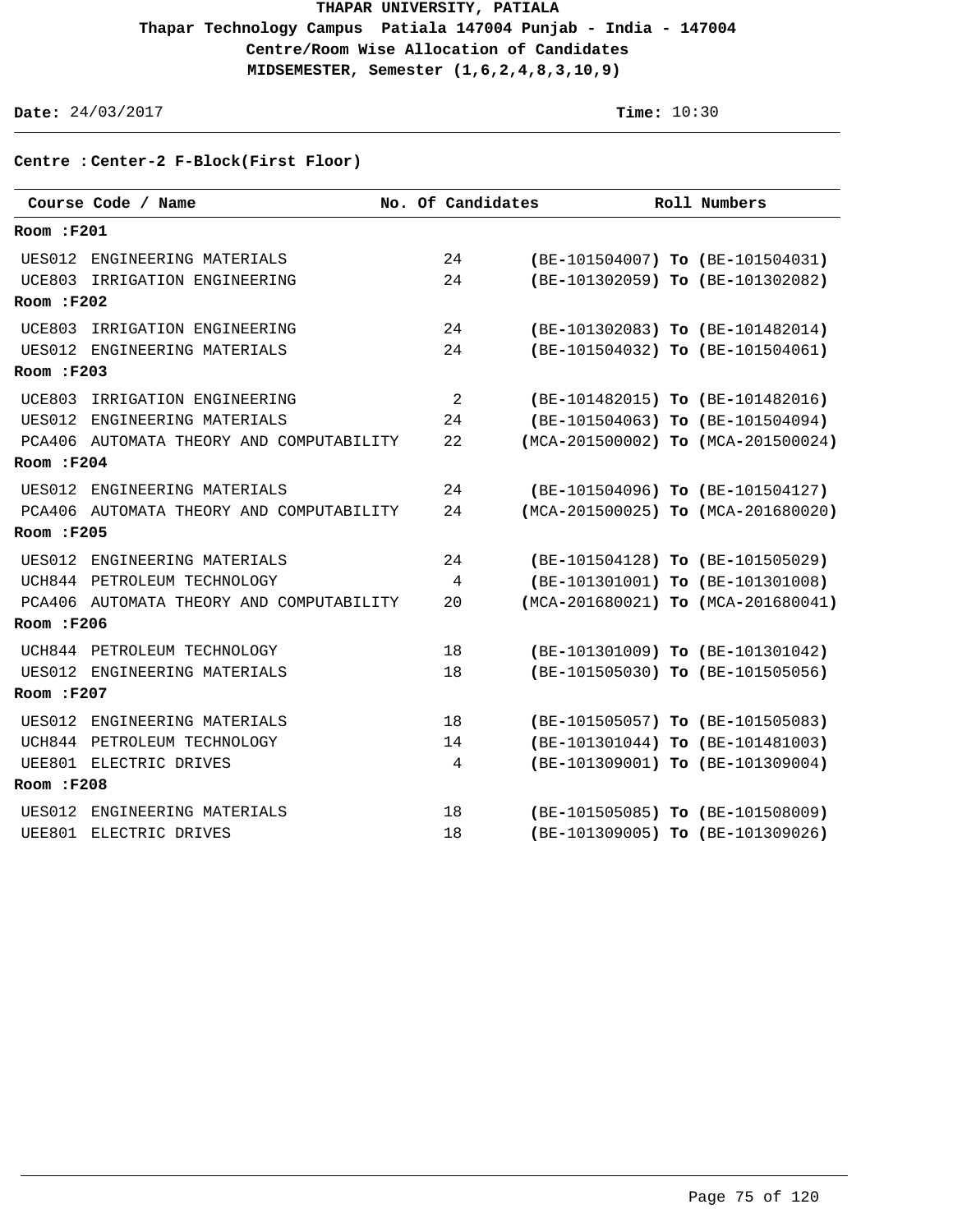**Thapar Technology Campus Patiala 147004 Punjab - India - 147004**

**Centre/Room Wise Allocation of Candidates**

**MIDSEMESTER, Semester (1,6,2,4,8,3,10,9)**

Date:  $24/03/2017$ 

**Time:** 10:30

**Centre : Center-3 E-Block(Ground Floor) & C-Block**

|             | Course Code / Name                        |  | No. Of Candidates | Roll Numbers                           |
|-------------|-------------------------------------------|--|-------------------|----------------------------------------|
| Room : E101 |                                           |  |                   |                                        |
| UEE801      | ELECTRIC DRIVES                           |  | 12                | $(BE-101309027)$ To $(BE-101489007)$   |
| PMC426      | NUMBER THEORY AND CRYPTOGRAPHY            |  | 9                 | $(MSc-301503001)$ To $(MSc-301503009)$ |
|             | UES012 ENGINEERING MATERIALS              |  | 21                | $(BE-101508011)$ To $(BE-101508033)$   |
| Room : E102 |                                           |  |                   |                                        |
| UBT404      | INDUSTRIAL BIOTECHNOLOGY                  |  | 5                 | (BTech-701500002) To (BTech-701500006) |
| PMC426      | NUMBER THEORY AND CRYPTOGRAPHY            |  | 16                | (MSc-301503010) To (MSc-301503028)     |
|             | UES012 ENGINEERING MATERIALS              |  | 21                | $(BE-101508034)$ To $(BE-101508055)$   |
| Room : E103 |                                           |  |                   |                                        |
| UEI717      | BIO-MEDICAL ENGINEERING                   |  | 2                 | $(BE-101206028)$ To $(BE-101256001)$   |
| UES012      | ENGINEERING MATERIALS                     |  | 21                | (BE-101508056) To (BE-101508077)       |
| UBT832      | CONCEPTS IN BIOMEDICAL<br>INSTRUMENTATION |  | 4                 | (BTech-701300001) To (BTech-701300004) |
|             | UBT404 INDUSTRIAL BIOTECHNOLOGY           |  | 12                | (BTech-701500008) To (BTech-701500022) |
| Room : E104 |                                           |  |                   |                                        |
|             | UES012 ENGINEERING MATERIALS              |  | 21                | $(BE-101508078)$ To $(BE-101508101)$   |
| Room : E105 |                                           |  |                   |                                        |
|             | UES012 ENGINEERING MATERIALS              |  | 21                | $(BE-101508102)$ To $(BE-101508123)$   |
| Room : E106 |                                           |  |                   |                                        |
|             | UES012 ENGINEERING MATERIALS              |  | 21                | $(BE-101508124)$ To $(BE-101509008)$   |
| Room : E107 |                                           |  |                   |                                        |
|             | UES012 ENGINEERING MATERIALS              |  | 21                | $(BE-101509009)$ To $(BE-101509030)$   |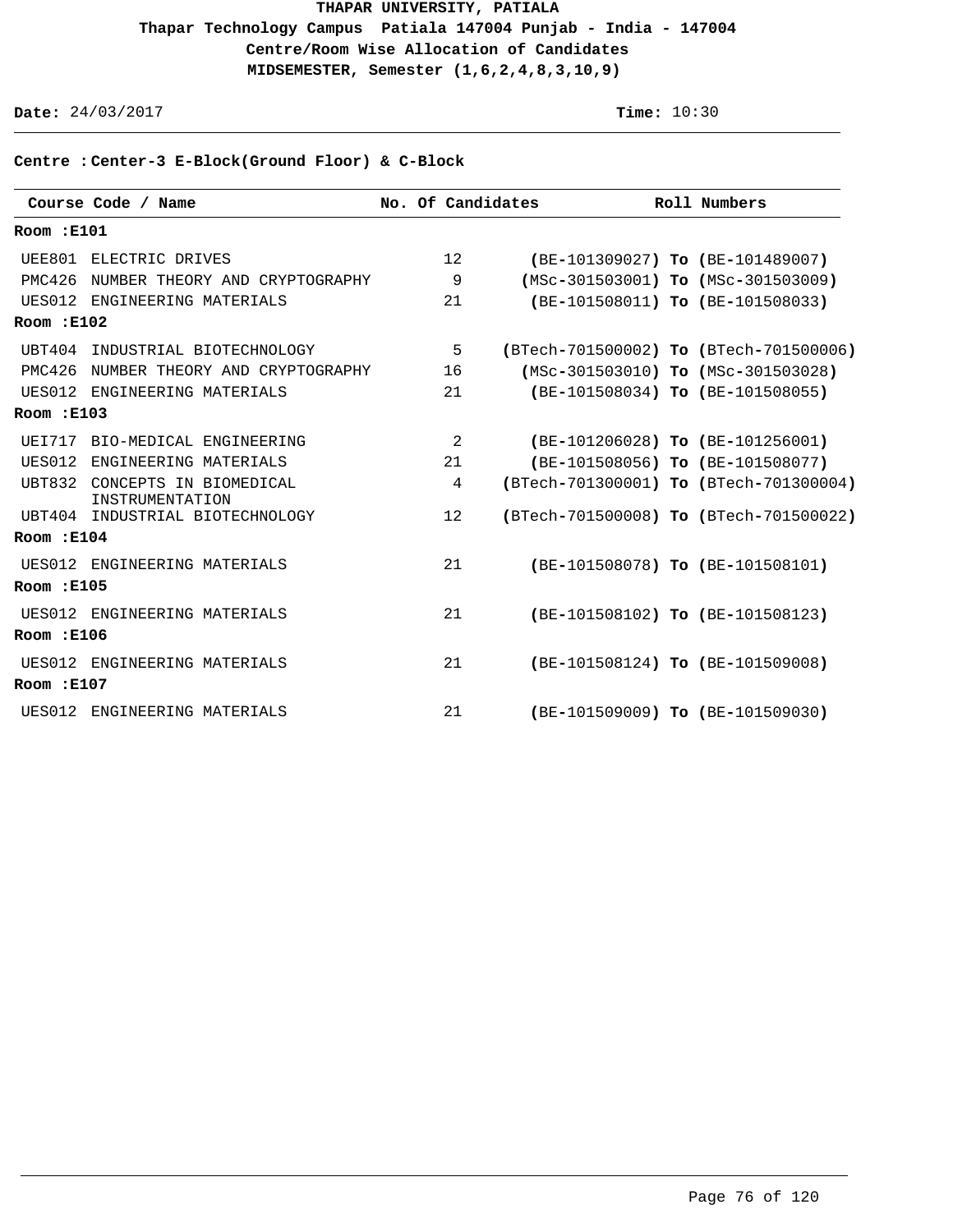**Centre/Room Wise Allocation of Candidates Thapar Technology Campus Patiala 147004 Punjab - India - 147004**

**MIDSEMESTER, Semester (1,6,2,4,8,3,10,9)**

Date:  $24/03/2017$ 

#### **Centre : Center-4 E-Block(First Floor)**

|             | Course Code / Name           |  | No. Of Candidates |  | Roll Numbers                         |
|-------------|------------------------------|--|-------------------|--|--------------------------------------|
| Room : E201 |                              |  |                   |  |                                      |
| Room : E202 | UES012 ENGINEERING MATERIALS |  | 14                |  | $(BE-101509031)$ To $(BE-101514006)$ |
| Room : E203 | UES012 ENGINEERING MATERIALS |  | 14                |  | $(BE-101514007)$ To $(BE-101514023)$ |
| Room : E204 | UES012 ENGINEERING MATERIALS |  | 14                |  | $(BE-101514024)$ To $(BE-101552005)$ |
| Room : E205 | UES012 ENGINEERING MATERIALS |  | 14                |  | $(BE-101552006)$ To $(BE-101554005)$ |
| Room : E206 | UES012 ENGINEERING MATERIALS |  | 14                |  | $(BE-101554006)$ To $(BE-101554019)$ |
| Room : E207 | UES012 ENGINEERING MATERIALS |  | 14                |  | $(BE-101554020)$ To $(BE-101554034)$ |
| Room : E209 | UES012 ENGINEERING MATERIALS |  | 14                |  | $(BE-101554035)$ To $(BE-101558001)$ |
| Room : E210 | UES012 ENGINEERING MATERIALS |  | 14                |  | $(BE-101558002)$ To $(BE-101682007)$ |
| Room : E211 | UES012 ENGINEERING MATERIALS |  | 14                |  | $(BE-101682008)$ To $(BE-101682021)$ |
| Room : E212 | UES012 ENGINEERING MATERIALS |  | 14                |  | $(BE-101682022)$ To $(BE-101684011)$ |
|             | UES012 ENGINEERING MATERIALS |  | 14                |  | $(BE-101684012)$ To $(BE-101688006)$ |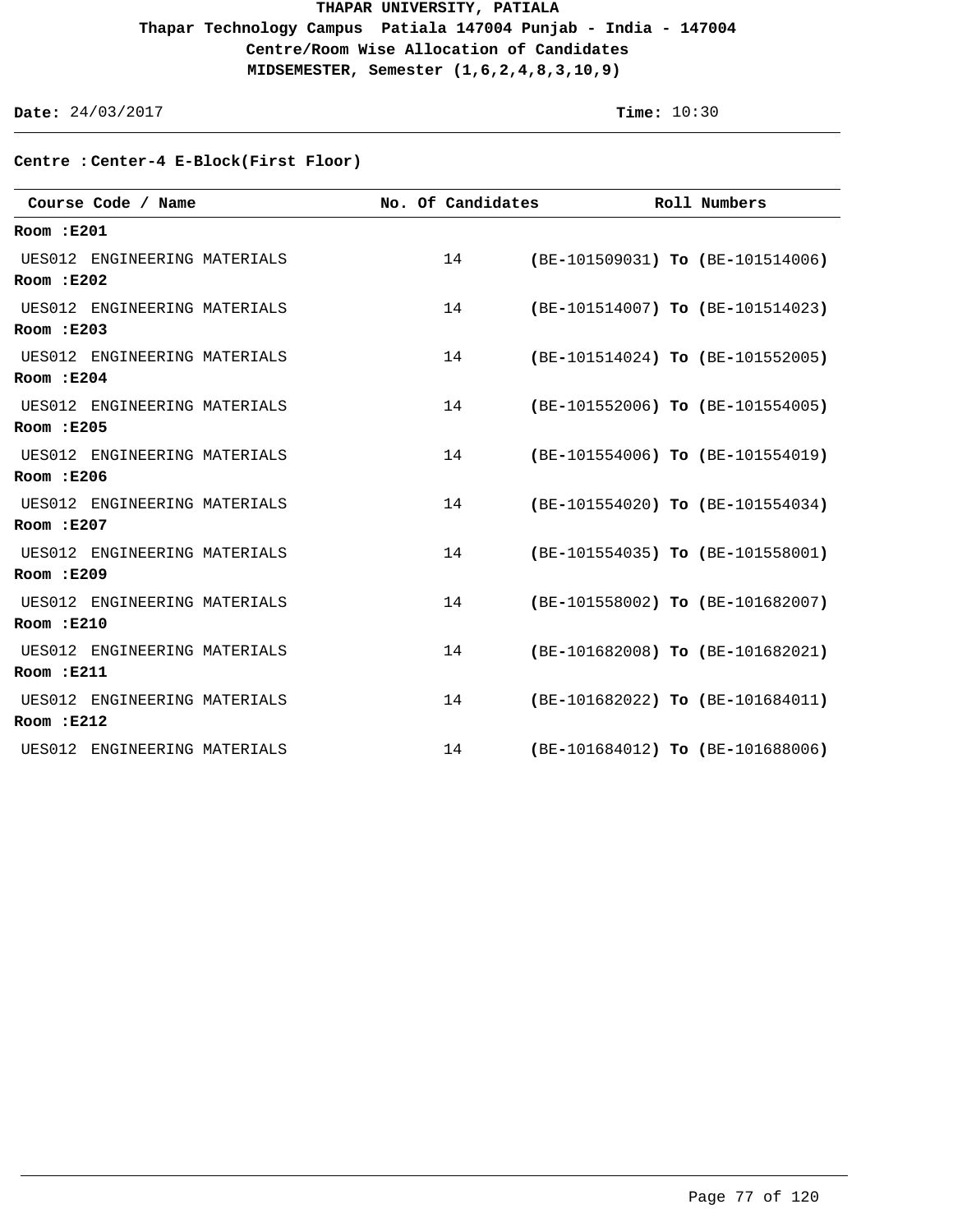## **THAPAR UNIVERSITY, PATIALA Centre/Room Wise Allocation of Candidates Thapar Technology Campus Patiala 147004 Punjab - India - 147004 MIDSEMESTER, Semester (1,6,2,4,8,3,10,9)**

Date:  $24/03/2017$ 

**Time:** 10:30

#### **Centre : Center-5 B-Block**

|             | Course Code / Name           |  |    | No. Of Candidates |  | Roll Numbers                           |
|-------------|------------------------------|--|----|-------------------|--|----------------------------------------|
| Room : B301 |                              |  |    |                   |  |                                        |
|             | UES012 ENGINEERING MATERIALS |  | 27 |                   |  | $(BE-101688007)$ To $(BE-101694005)$   |
|             | UES012 ENGINEERING MATERIALS |  | 3  |                   |  | (BEMBA-401502003) To (BEMBA-401502005) |
| Room : B302 |                              |  |    |                   |  |                                        |
|             | UES012 ENGINEERING MATERIALS |  | 33 |                   |  | (BEMBA-401502006) To (BEMBA-401508030) |
| Room : B303 |                              |  |    |                   |  |                                        |
| UES012      | ENGINEERING MATERIALS        |  | 14 |                   |  | (BEMBA-401508031) To (BEMBA-401688005) |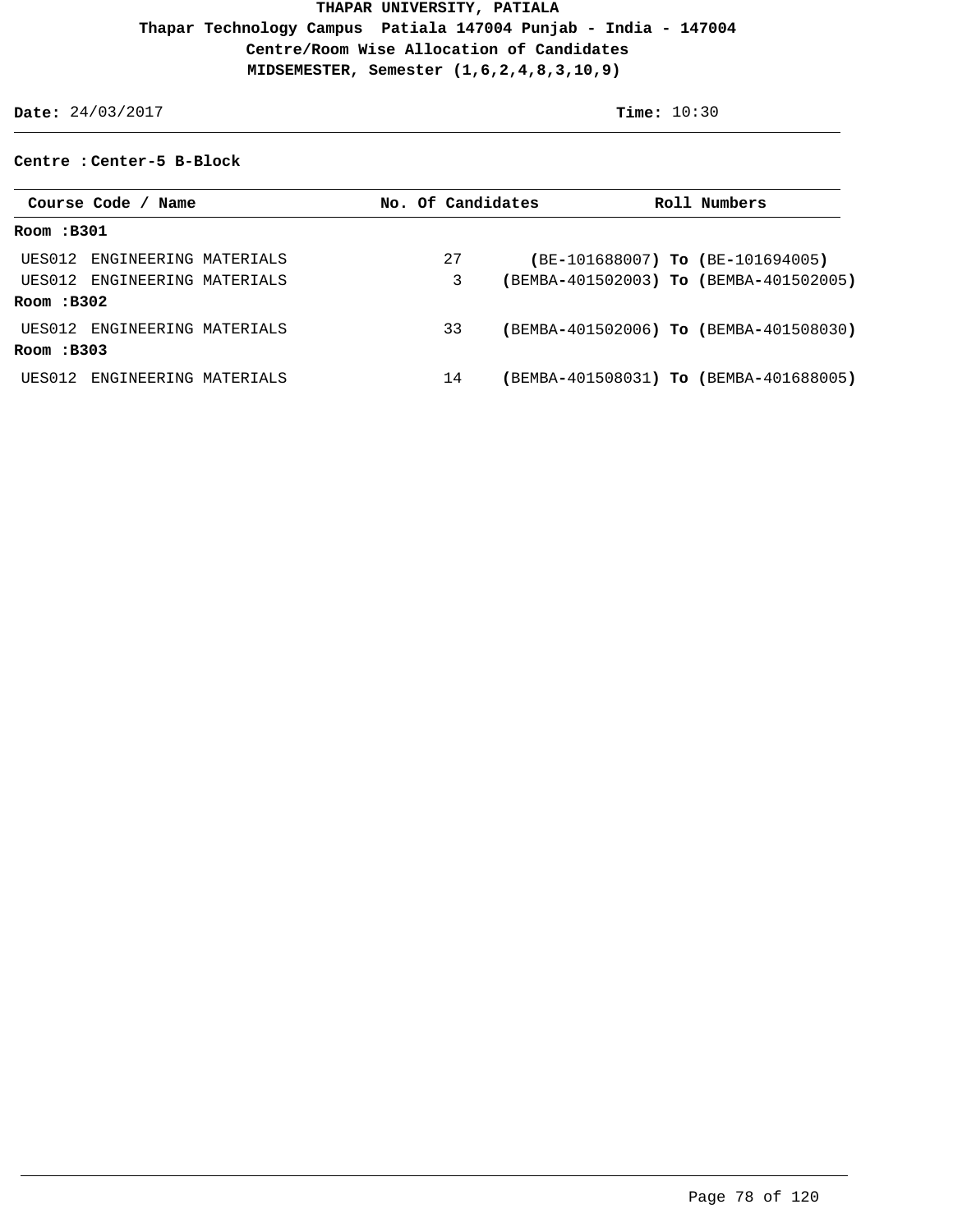**Thapar Technology Campus Patiala 147004 Punjab - India - 147004**

**Centre/Room Wise Allocation of Candidates**

**MIDSEMESTER, Semester (1,6,2,4,8,3,10,9)**

Date:  $24/03/2017$ 

**Time:** 13:00

|             | Course Code / Name                    | No. Of Candidates |  | Roll Numbers                         |
|-------------|---------------------------------------|-------------------|--|--------------------------------------|
| Room : F101 |                                       |                   |  |                                      |
| UCS633      | DATA ANALYTICS & VISUALIZATION        | 15                |  | $(BE-101403001)$ To $(BE-101403016)$ |
| UES009      | MECHANICS                             | 15                |  | $(BE-101556006)$ To $(BE-101601015)$ |
| Room : F102 |                                       |                   |  |                                      |
| UCS633      | DATA ANALYTICS & VISUALIZATION        | 30                |  | $(BE-101403017)$ To $(BE-101403068)$ |
|             | UES009 MECHANICS                      | 30                |  | $(BE-101601016)$ To $(BE-101602006)$ |
| Room : F103 |                                       |                   |  |                                      |
| UES009      | MECHANICS                             | 21                |  | $(BE-101602007)$ To $(BE-101602029)$ |
|             | UCS633 DATA ANALYTICS & VISUALIZATION | 21                |  | $(BE-101403070)$ To $(BE-101403114)$ |
| Room : F104 |                                       |                   |  |                                      |
| UCS633      | DATA ANALYTICS & VISUALIZATION        | 21                |  | $(BE-101403115)$ To $(BE-101403148)$ |
| UES009      | MECHANICS                             | 21                |  | $(BE-101602031)$ To $(BE-101602053)$ |
| Room : F105 |                                       |                   |  |                                      |
| UES009      | MECHANICS                             | 21                |  | (BE-101602054) To (BE-101602076)     |
|             | UCS633 DATA ANALYTICS & VISUALIZATION | 21                |  | $(BE-101403150)$ To $(BE-101403180)$ |
| Room : F106 |                                       |                   |  |                                      |
| UES009      | MECHANICS                             | 21                |  | $(BE-101602077)$ To $(BE-101602097)$ |
|             | UCS633 DATA ANALYTICS & VISUALIZATION | 21                |  | $(BE-101403182)$ To $(BE-101410005)$ |
| Room : F107 |                                       |                   |  |                                      |
| UES009      | MECHANICS                             | 20                |  | $(BE-101602098)$ To $(BE-101602117)$ |
|             | UCS633 DATA ANALYTICS & VISUALIZATION | 20                |  | $(BE-101410007)$ To $(BE-101410047)$ |
| Room : F108 |                                       |                   |  |                                      |
| UES009      | MECHANICS                             | 30                |  | $(BE-101602118)$ To $(BE-101604005)$ |
|             | UCS633 DATA ANALYTICS & VISUALIZATION | 30                |  | $(BE-101410048)$ To $(BE-101412005)$ |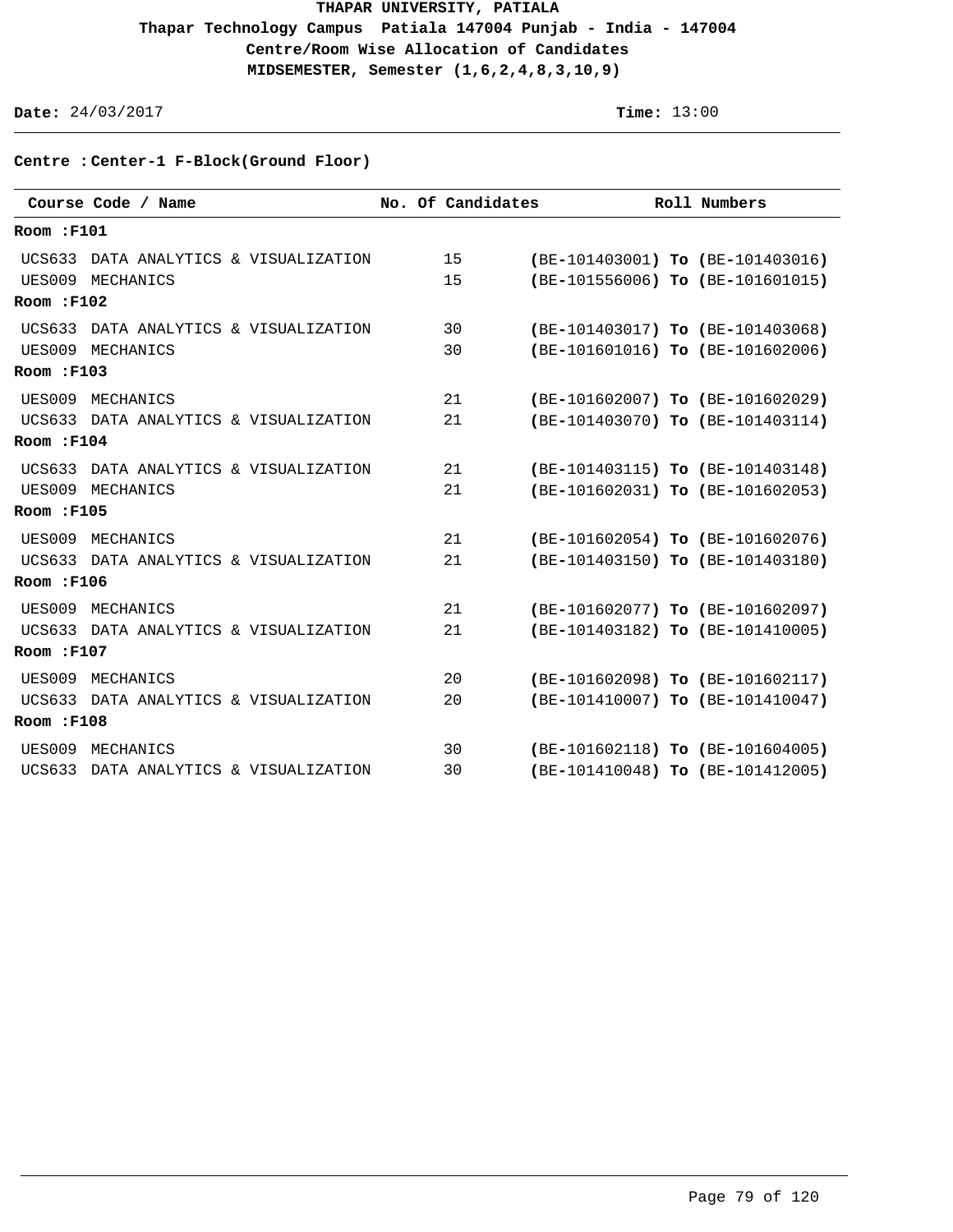**Thapar Technology Campus Patiala 147004 Punjab - India - 147004**

**Centre/Room Wise Allocation of Candidates**

**MIDSEMESTER, Semester (1,6,2,4,8,3,10,9)**

Date:  $24/03/2017$ 

**Time:** 13:00

#### **Centre : Center-2 F-Block(First Floor)**

|              | Course Code / Name                            |                                       |    | No. Of Candidates | Roll Numbers                         |
|--------------|-----------------------------------------------|---------------------------------------|----|-------------------|--------------------------------------|
| Room : F201  |                                               |                                       |    |                   |                                      |
|              | UES009 MECHANICS                              |                                       | 24 |                   | $(BE-101604006)$ To $(BE-101604032)$ |
|              |                                               | UCS633 DATA ANALYTICS & VISUALIZATION | 24 |                   | (BE-101412007) To (BE-101462003)     |
| Room : F202  |                                               |                                       |    |                   |                                      |
|              |                                               | UCS633 DATA ANALYTICS & VISUALIZATION | 21 |                   | (BE-101462004) To (BE-101592005)     |
| UEE605       | POWER SYSTEM ANALYSIS AND<br>STABILITY        |                                       | 3  |                   | $(BE-101404001)$ To $(BE-101404004)$ |
|              | UES009 MECHANICS                              |                                       | 24 |                   | $(BE-101604033)$ To $(BE-101604059)$ |
| Room : F203  |                                               |                                       |    |                   |                                      |
|              | UEE605 POWER SYSTEM ANALYSIS AND<br>STABILITY |                                       | 24 |                   | (BE-101404006) To (BE-101404036)     |
|              | UES009 MECHANICS                              |                                       | 24 |                   | $(BE-101604060)$ To $(BE-101604084)$ |
| Room : F204  |                                               |                                       |    |                   |                                      |
|              | UEE605 POWER SYSTEM ANALYSIS AND<br>STABILITY |                                       | 24 |                   | (BE-101404037) To (BE-101404061)     |
|              | UES009 MECHANICS                              |                                       | 24 |                   | $(BE-101604085)$ To $(BE-101604108)$ |
| Room : F205  |                                               |                                       |    |                   |                                      |
| UES009       | MECHANICS                                     |                                       | 24 |                   | $(BE-101604109)$ To $(BE-101604133)$ |
|              | UEE605 POWER SYSTEM ANALYSIS AND<br>STABILITY |                                       | 24 |                   | $(BE-101404062)$ To $(BE-101404090)$ |
| Room : F206  |                                               |                                       |    |                   |                                      |
| UES009       | MECHANICS                                     |                                       | 18 |                   | (BE-101604134) To (BE-101604151)     |
|              | UEE605 POWER SYSTEM ANALYSIS AND<br>STABILITY |                                       | 18 |                   | (BE-101404091) To (BE-101404112)     |
| Room: $F207$ |                                               |                                       |    |                   |                                      |
| UES009       | MECHANICS                                     |                                       | 18 |                   | (BE-101604152) To (BE-101604169)     |
| UEE605       | POWER SYSTEM ANALYSIS AND<br>STABILITY        |                                       | 18 |                   | $(BE-101404113)$ To $(BE-101404130)$ |
| Room : F208  |                                               |                                       |    |                   |                                      |
| UEE605       | POWER SYSTEM ANALYSIS AND<br>STABILITY        |                                       | 18 |                   | $(BE-101404131)$ To $(BE-101454011)$ |
|              | UES009 MECHANICS                              |                                       | 18 |                   | $(BE-101604170)$ To $(BE-101605017)$ |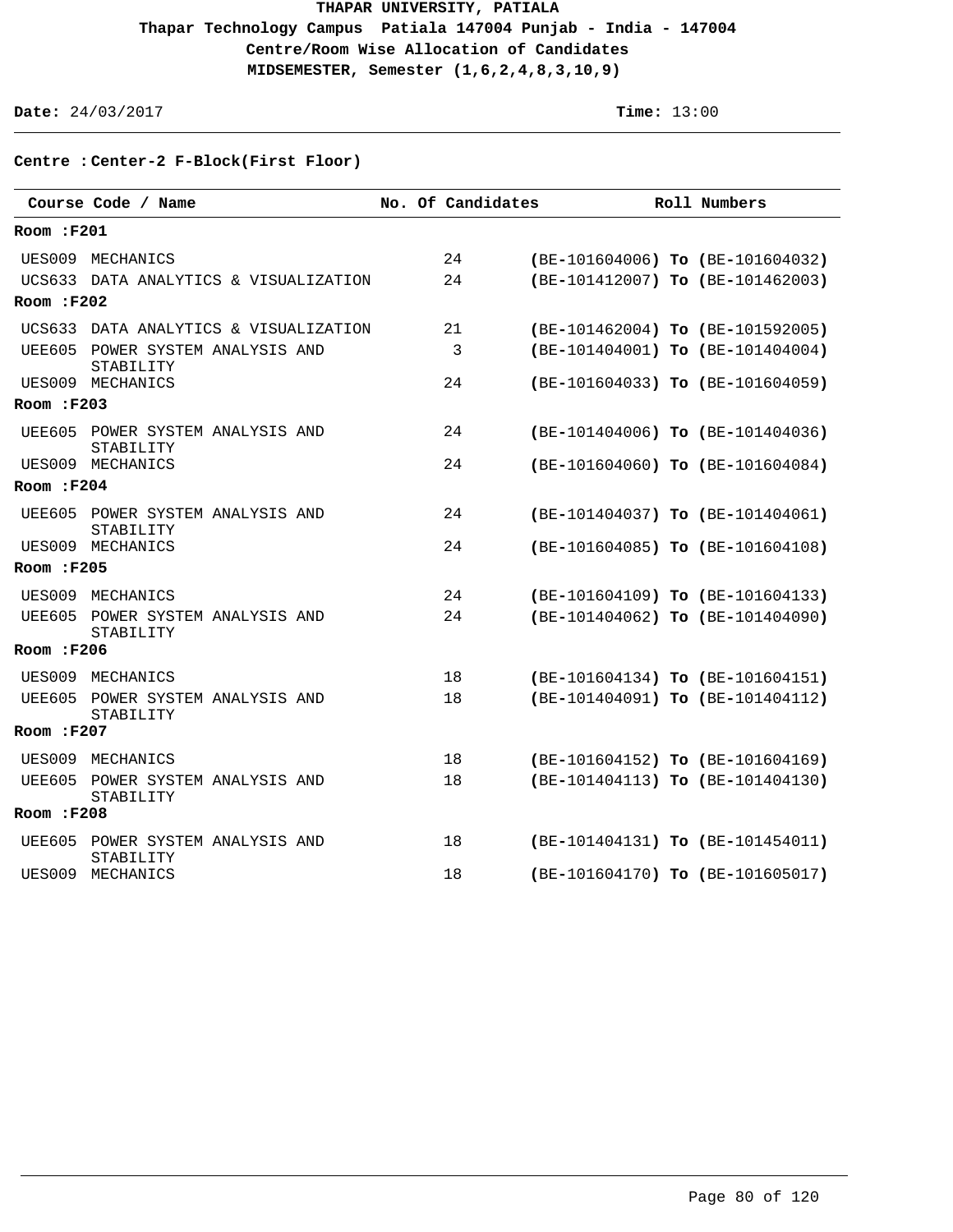**Thapar Technology Campus Patiala 147004 Punjab - India - 147004**

**Centre/Room Wise Allocation of Candidates**

**MIDSEMESTER, Semester (1,6,2,4,8,3,10,9)**

Date:  $24/03/2017$ 

**Time:** 13:00

**Centre : Center-3 E-Block(Ground Floor) & C-Block**

|               | Course Code / Name                     | No. Of Candidates |  | Roll Numbers                         |
|---------------|----------------------------------------|-------------------|--|--------------------------------------|
| Room : E101   |                                        |                   |  |                                      |
| UEE605        | POWER SYSTEM ANALYSIS AND<br>STABILITY | 16                |  | (BE-101584001) To (BE-101584016)     |
| UES009        | MECHANICS                              | 21                |  | $(BE-101605018)$ To $(BE-101605039)$ |
|               | UCS634 SECURE CODING                   | 5                 |  | $(BE-101403026)$ To $(BE-101403034)$ |
| Room : E102   |                                        |                   |  |                                      |
|               | UCS634 SECURE CODING                   | 21                |  | $(BE-101403037)$ To $(BE-101403096)$ |
|               | UES009 MECHANICS                       | 21                |  | $(BE-101605040)$ To $(BE-101605061)$ |
| Room : E103   |                                        |                   |  |                                      |
| UES009        | MECHANICS                              | 21                |  | $(BE-101605062)$ To $(BE-101608003)$ |
|               | UCS634 SECURE CODING                   | 21                |  | $(BE-101403100)$ To $(BE-101403209)$ |
| Room : E104   |                                        |                   |  |                                      |
| UCS634        | SECURE CODING                          | 21                |  | (BE-101410006) To (BE-101411020)     |
|               | UES009 MECHANICS                       | 21                |  | $(BE-101608004)$ To $(BE-101608026)$ |
| Room : E105   |                                        |                   |  |                                      |
| UCS634        | SECURE CODING                          | 21                |  | (BE-101411021) To (BE-101412011)     |
|               | UES009 MECHANICS                       | 21                |  | $(BE-101608027)$ To $(BE-101608047)$ |
| Room : E106   |                                        |                   |  |                                      |
| UES009        | MECHANICS                              | 21                |  | $(BE-101608048)$ To $(BE-101608068)$ |
|               | UCS634 SECURE CODING                   | 21                |  | $(BE-101412013)$ To $(BE-101453005)$ |
| Room : E107   |                                        |                   |  |                                      |
| <b>UCS634</b> | SECURE CODING                          | 21                |  | $(BE-101453007)$ To $(BE-101592006)$ |
| UES009        | MECHANICS                              | 21                |  | $(BE-101608069)$ To $(BE-101608089)$ |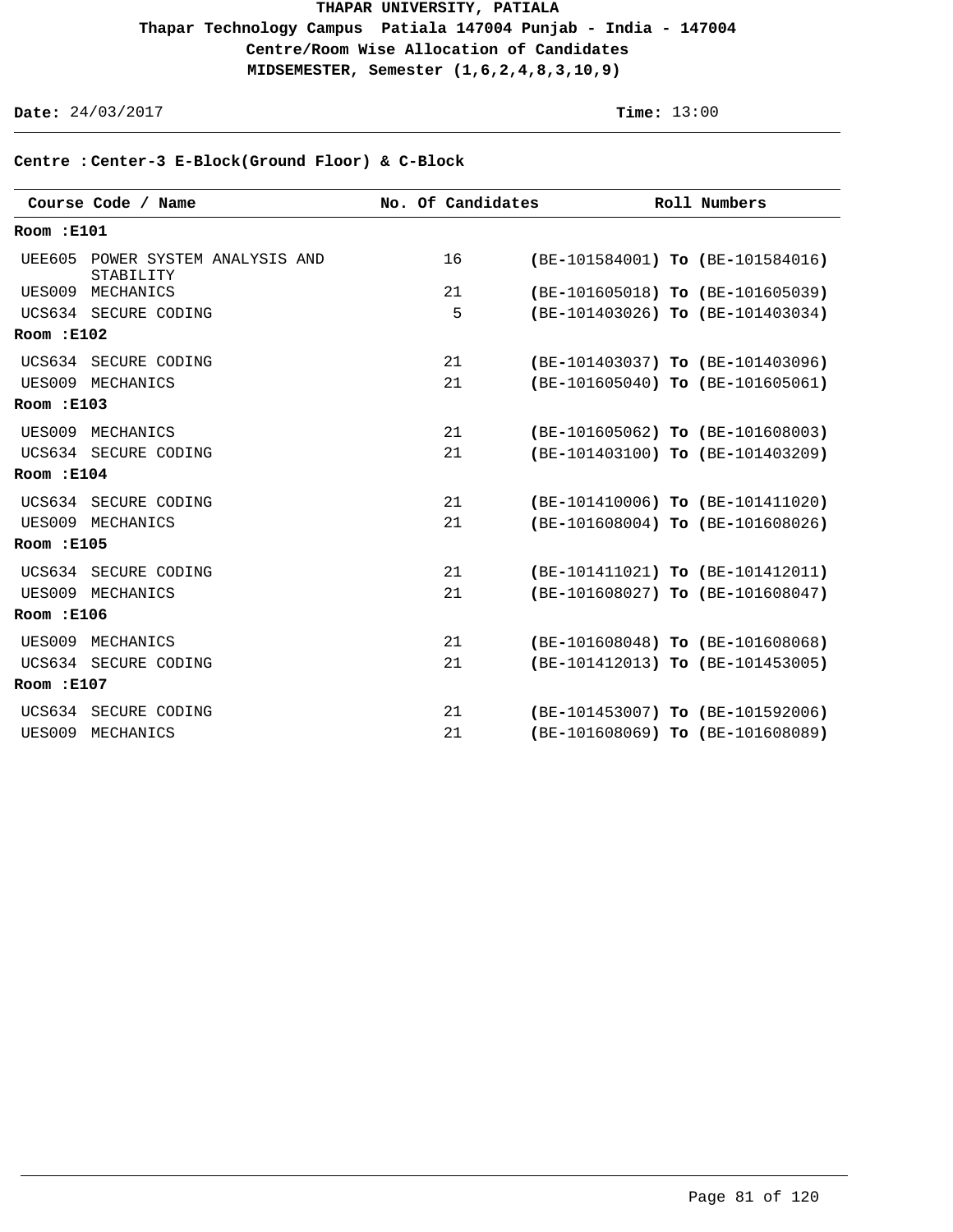# **Thapar Technology Campus Patiala 147004 Punjab - India - 147004**

**Centre/Room Wise Allocation of Candidates**

**MIDSEMESTER, Semester (1,6,2,4,8,3,10,9)**

Date:  $24/03/2017$ 

**Time:** 13:00

#### **Centre : Center-4 E-Block(First Floor)**

|             | Course Code / Name             | No. Of Candidates |    |  | Roll Numbers                         |
|-------------|--------------------------------|-------------------|----|--|--------------------------------------|
| Room : E201 |                                |                   |    |  |                                      |
|             | UCE602 FOUNDATION ENGINEERING  |                   | 14 |  | $(BE-101402001)$ To $(BE-101402018)$ |
|             | UES009 MECHANICS               |                   | 14 |  | (BE-101608090) To (BE-101608103)     |
| Room : E202 |                                |                   |    |  |                                      |
|             | UES009 MECHANICS               |                   | 14 |  | $(BE-101608104)$ To $(BE-101608118)$ |
|             | UCE602 FOUNDATION ENGINEERING  |                   | 14 |  | (BE-101402019) To (BE-101402034)     |
| Room : E203 |                                |                   |    |  |                                      |
|             | UES009 MECHANICS               |                   | 14 |  | (BE-101608119) To (BE-101608132)     |
|             | UCE602 FOUNDATION ENGINEERING  |                   | 14 |  | $(BE-101402035)$ To $(BE-101402048)$ |
| Room : E204 |                                |                   |    |  |                                      |
|             | UCE602 FOUNDATION ENGINEERING  |                   | 14 |  | $(BE-101402049)$ To $(BE-101402063)$ |
|             | UES009 MECHANICS               |                   | 14 |  | (BE-101608133) To (BE-101608146)     |
| Room : E205 |                                |                   |    |  |                                      |
|             | UCE602 FOUNDATION ENGINEERING  |                   | 14 |  | (BE-101402064) To (BE-101402077)     |
|             | UES009 MECHANICS               |                   | 14 |  | (BE-101608147) To (BE-101608160)     |
| Room:E206   |                                |                   |    |  |                                      |
|             | UES009 MECHANICS               |                   | 14 |  | (BE-101608161) To (BE-101609001)     |
|             | UCE602 FOUNDATION ENGINEERING  |                   | 14 |  | $(BE-101402078)$ To $(BE-101402093)$ |
| Room : E207 |                                |                   |    |  |                                      |
|             | UCE602 FOUNDATION ENGINEERING  |                   | 14 |  | $(BE-101402094)$ To $(BE-101402109)$ |
|             | UES009 MECHANICS               |                   | 14 |  | (BE-101609002) To (BE-101609015)     |
| Room : E209 |                                |                   |    |  |                                      |
|             | UCE602 FOUNDATION ENGINEERING  |                   | 14 |  | $(BE-101402110)$ To $(BE-101452006)$ |
|             | UES009 MECHANICS               |                   | 14 |  | (BE-101609016) To (BE-101610078)     |
| Room:E210   |                                |                   |    |  |                                      |
|             | UCE602 FOUNDATION ENGINEERING  |                   | 13 |  | (BE-101582001) To (BE-101582013)     |
|             | UCH604 BIOCHEMICAL ENGINEERING |                   | 1  |  | (BE-101401001) To (BE-101401001)     |
|             | UES009 MECHANICS               |                   | 14 |  | $(BE-101611040)$ To $(BE-101614013)$ |
| Room : E211 |                                |                   |    |  |                                      |
|             | UCH604 BIOCHEMICAL ENGINEERING |                   | 14 |  | (BE-101401004) To (BE-101401023)     |
|             | UES009 MECHANICS               |                   | 14 |  | (BE-101614014) To (BE-101614028)     |
| Room : E212 |                                |                   |    |  |                                      |
| UES009      | MECHANICS                      |                   | 14 |  | (BE-101652001) To (BE-101652016)     |
|             | UCH604 BIOCHEMICAL ENGINEERING |                   | 14 |  | (BE-101401024) To (BE-101401049)     |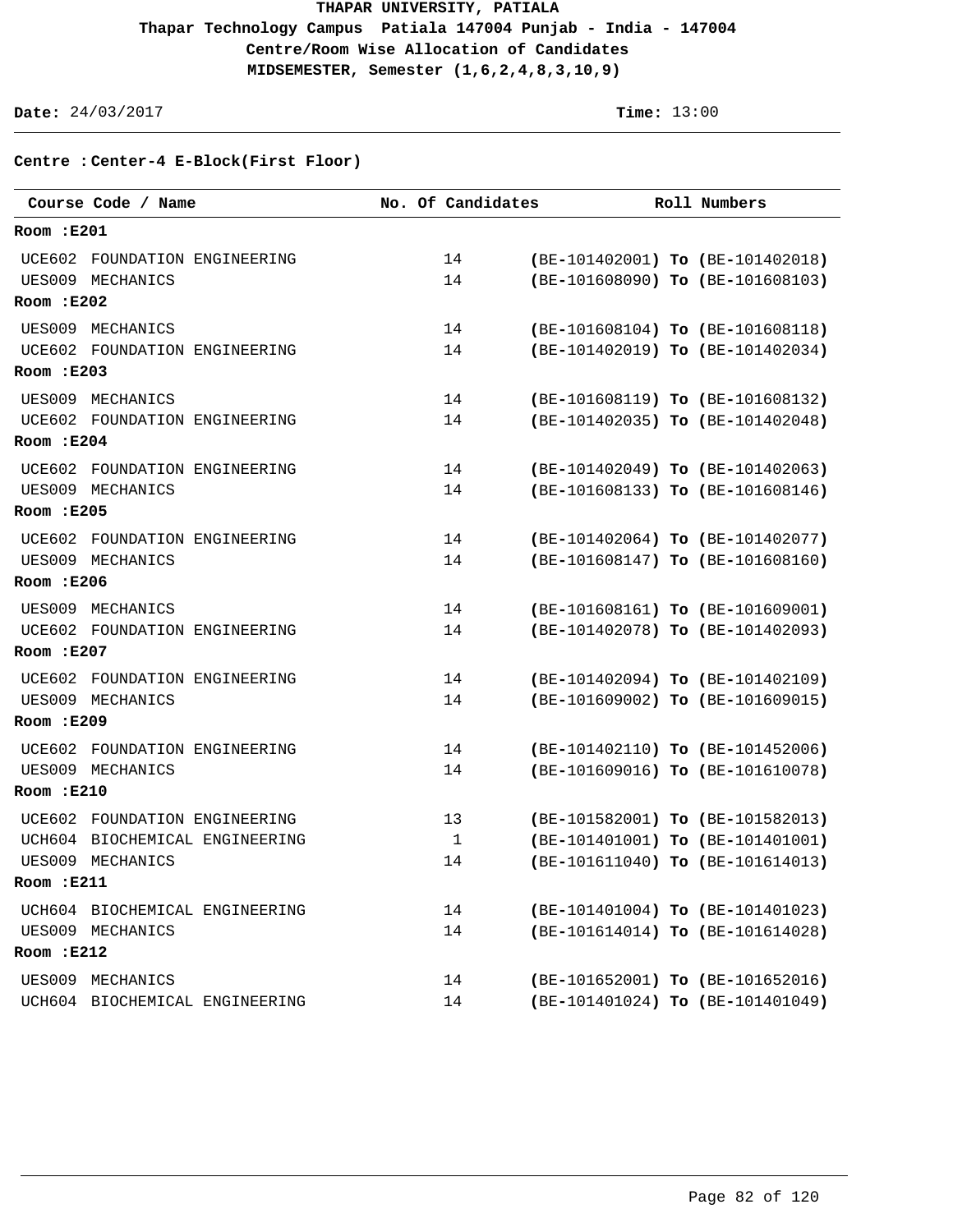**Thapar Technology Campus Patiala 147004 Punjab - India - 147004**

**Centre/Room Wise Allocation of Candidates**

**MIDSEMESTER, Semester (1,6,2,4,8,3,10,9)**

Date:  $24/03/2017$ 

**Time:** 13:00

**Centre : Center-5 B-Block**

|               | Course Code / Name                                            |  |                | No. Of Candidates |  | Roll Numbers                           |  |
|---------------|---------------------------------------------------------------|--|----------------|-------------------|--|----------------------------------------|--|
| Room : B105   |                                                               |  |                |                   |  |                                        |  |
|               | PMP201 INTRODUCTION TO COGNITIVE<br>PSYCHOLOGY                |  | 8              |                   |  | $(MA-861602001)$ To $(MA-861602012)$   |  |
|               | UME604 PRODUCTION AND INVENTORY CONTROL                       |  | 4              |                   |  | $(BE-101408021)$ To $(BE-101408068)$   |  |
|               | PCD202 COMPUTER AIDED DESIGN                                  |  | 14             |                   |  | $(ME-801684001)$ To $(ME-801684014)$   |  |
|               | UEI401 ARTIFICIAL INTELLIGENCE TECHNIQUES<br>AND APPLICATIONS |  | 13             |                   |  | (BE-101405017) To (BE-101455030)       |  |
|               | PSE207 AGILE SOFTWARE DEVELOPMENT<br>APPROACHES               |  | 3              |                   |  | (ME-801631020) To (ME-801631023)       |  |
| Room:B107     |                                                               |  |                |                   |  |                                        |  |
|               | PIS206 ADVANCED TOPICS IN INFORMATION<br>SECURITY             |  | 3              |                   |  | $(MCA-201580006)$ To $(MCA-221200006)$ |  |
|               | PEC222 HDL AND SYSTEM C PROGRAMMING                           |  | 4              |                   |  | $(ME-801661001)$ To $(ME-801661024)$   |  |
|               | PVL216 VLSI SUBSYSTEM DESIGN                                  |  | 10             |                   |  | (MTech-601662002) To (MTech-601662019) |  |
|               | PVL216 VLSI SUBSYSTEM DESIGN                                  |  | $\mathbf{1}$   |                   |  | (PhD-901606026) To (PhD-901606026)     |  |
|               | PBY201 DOWNSTREAM PROCESSING                                  |  | 2              |                   |  | $(PhD-901600011)$ To $(PhD-901600015)$ |  |
|               | PIS206 ADVANCED TOPICS IN INFORMATION<br>SECURITY             |  | 6              |                   |  | $(ME-801633002)$ To $(ME-801633009)$   |  |
|               | PCH201 COMPUTATIONAL METHODS IN CHEMICAL<br>ENGINEERING       |  | 5              |                   |  | (MTech-601611001) To (MTech-601611005) |  |
|               | PEI201 BIOMEDICAL INSTRUMENTATION AND<br>TECHNIQUES           |  | $\mathbf{1}$   |                   |  | (ME-801651001) To (ME-801651001)       |  |
|               | PIN113 DESIGN OF WATER SUPPLY AND<br>SEWERAGE SYSTEMS         |  | 6              |                   |  | $(ME-801623004)$ To $(ME-801623018)$   |  |
|               | PBY201 DOWNSTREAM PROCESSING                                  |  | 4              |                   |  | (MTech-601604007) To (MTech-601604010) |  |
| Room: B109    |                                                               |  |                |                   |  |                                        |  |
|               | UEE602 POWER SYSTEM ANALYSIS AND<br>STABILITY                 |  | 2              |                   |  | $(BE-101304096)$ To $(BE-101484003)$   |  |
|               | UIE503 LEAN MANUFACTURING                                     |  | 2              |                   |  | (BEMBA-401107024) To (BEMBA-401207004) |  |
|               | UES031 FLUID MECHANICS                                        |  | $\mathbf{1}$   |                   |  | (BEMBA-401157002) To (BEMBA-401157002) |  |
|               | UCS633 DATA ANALYTICS & VISUALIZATION                         |  | $\mathbf{1}$   |                   |  | (BE-101403175) To (BE-101403175)       |  |
|               | PME202 MICROECONOMICS-II                                      |  | $\overline{4}$ |                   |  | $(MA-861601001)$ To $(MA-861601004)$   |  |
| PEC222        | HDL AND SYSTEM C PROGRAMMING                                  |  | $\mathbf{1}$   |                   |  | $(ME-801661027)$ To $(ME-801661027)$   |  |
| <b>PSE207</b> | AGILE SOFTWARE DEVELOPMENT<br>APPROACHES                      |  | 2              |                   |  | $(ME-801631001)$ To $(ME-801631019)$   |  |
|               | PEI201 BIOMEDICAL INSTRUMENTATION AND<br>TECHNIOUES           |  | 3              |                   |  | $(ME-801651004)$ To $(ME-801651006)$   |  |
| Room : B301   |                                                               |  |                |                   |  |                                        |  |
|               | UES009 MECHANICS                                              |  | 30             |                   |  | $(BE-101652017)$ To $(BE-101659001)$   |  |
|               | UCH604 BIOCHEMICAL ENGINEERING                                |  | 30             |                   |  | $(BE-101401050)$ To $(BE-101401086)$   |  |
| Room $: B302$ |                                                               |  |                |                   |  |                                        |  |
|               | UES009 MECHANICS                                              |  | 11             |                   |  | (BEMBA-401602001) To (BEMBA-401608010) |  |
|               | UCH604 BIOCHEMICAL ENGINEERING                                |  | 12             |                   |  | (BE-101401087) To (BE-101581001)       |  |
|               | UBT005 CELL BIOLOGY AND GENETICS                              |  | 21             |                   |  | (BTech-701600001) To (BTech-701600025) |  |
|               | PPH102 STATISTICAL MECHANICS                                  |  | 15             |                   |  | $(MSc-301604001)$ To $(MSc-301604016)$ |  |
|               | UES009 MECHANICS                                              |  | 7              |                   |  | $(BE-101664001)$ To $(BE-101664008)$   |  |
| Room: B303    |                                                               |  |                |                   |  |                                        |  |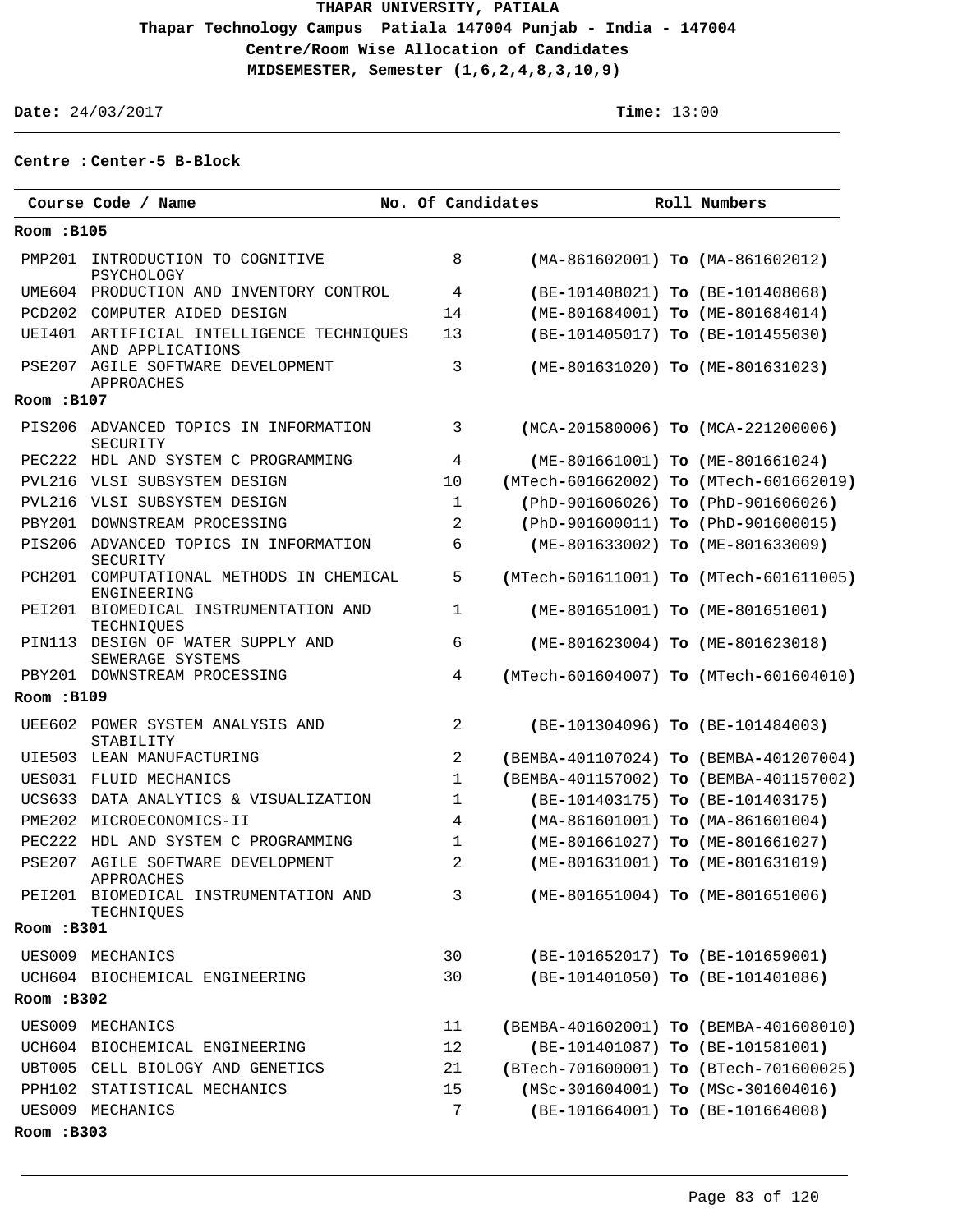**Thapar Technology Campus Patiala 147004 Punjab - India - 147004**

**Centre/Room Wise Allocation of Candidates**

**MIDSEMESTER, Semester (1,6,2,4,8,3,10,9)**

Date:  $24/03/2017$ 

**Time:** 13:00

### **Centre :**

|              | Course Code / Name                                            |  |    | No. Of Candidates |  | Roll Numbers                           |
|--------------|---------------------------------------------------------------|--|----|-------------------|--|----------------------------------------|
| Room:        |                                                               |  |    |                   |  |                                        |
|              | PCY402 ADVANCED TOPICS IN CHEMISTRY                           |  | 6  |                   |  | $(MSc-301502001)$ To $(MSc-301502006)$ |
|              | PPH102 STATISTICAL MECHANICS                                  |  | 24 |                   |  | $(MSc-301604018)$ To $(MSc-301604043)$ |
|              | UBT005 CELL BIOLOGY AND GENETICS                              |  | 30 |                   |  | (BTech-701600026) To (BTech-701600060) |
| Room : B304  |                                                               |  |    |                   |  |                                        |
|              | UBT005 CELL BIOLOGY AND GENETICS                              |  | 6  |                   |  | (BTech-701600062) To (BTech-701600067) |
|              | PCY202 COORDINATION CHEMISTRY                                 |  | 24 |                   |  | $(MSc-301602001)$ To $(MSc-301602026)$ |
|              | PCY402 ADVANCED TOPICS IN CHEMISTRY                           |  | 30 |                   |  | $(MSc-301502007)$ To $(MSc-301502036)$ |
| Room : B307  |                                                               |  |    |                   |  |                                        |
|              | PCS221 CLOUD INFRASTRUCTURE AND SERVICES                      |  | 10 |                   |  | (ME-801632001) To (ME-801632026)       |
|              | PCS209 WEB ANALYTICS AND INTELLIGENCE                         |  | 5  |                   |  | (MTech-601634001) To (MTech-601634009) |
|              | PCS221 CLOUD INFRASTRUCTURE AND SERVICES                      |  | 5  |                   |  | (MTech-601634006) To (MTech-601634016) |
|              | UCS631 GPU COMPUTING                                          |  | 19 |                   |  | (BE-101403181) To (BE-101592001)       |
|              | PBT206 MICROBIAL TECHNOLOGY                                   |  | 9  |                   |  | $(MSc-301601020)$ To $(MSc-301601028)$ |
| Room : B308  |                                                               |  |    |                   |  |                                        |
|              | PTH325 THERMAL SYSTEMS MODELING AND<br>ANALYSIS               |  | 23 |                   |  | $(ME-801683001)$ To $(ME-801683029)$   |
|              | PCS209 WEB ANALYTICS AND INTELLIGENCE                         |  | 2  |                   |  | (MTech-601634012) To (MTech-601634015) |
|              | PMC103 COMPLEX ANALYSIS                                       |  | 14 |                   |  | $(MSc-301503005)$ To $(MSc-301603015)$ |
|              | PCS221 CLOUD INFRASTRUCTURE AND SERVICES                      |  | 9  |                   |  | $(ME-801632029)$ To $(ME-801632054)$   |
|              | PCS209 WEB ANALYTICS AND INTELLIGENCE                         |  | 17 |                   |  | (ME-801632002) To (ME-801632055)       |
|              | PPI201 ADVANCED MANUFACTURING PROCESSES                       |  | 1  |                   |  | $(ME-801685001)$ To $(ME-801685001)$   |
| Room : B309  |                                                               |  |    |                   |  |                                        |
|              | PCS224 NATURAL LANGUAGE PROCESSING                            |  | 7  |                   |  | $(ME-801632003)$ To $(ME-801632034)$   |
|              | PPI201 ADVANCED MANUFACTURING PROCESSES                       |  | 20 |                   |  | $(ME-801685002)$ To $(ME-801685021)$   |
|              | PSE207 AGILE SOFTWARE DEVELOPMENT<br><b>APPROACHES</b>        |  | 2  |                   |  | $(ME-801631002)$ To $(ME-801631003)$   |
|              | PCS224 NATURAL LANGUAGE PROCESSING                            |  | 3  |                   |  | (MTech-601634002) To (MTech-601634017) |
|              | PWC212 WIRELESS SECURITY                                      |  | 20 |                   |  | (ME-801661005) To (ME-801663008)       |
|              | PMC103 COMPLEX ANALYSIS                                       |  | 8  |                   |  | $(MSc-301603018)$ To $(MSc-301603025)$ |
| Room $:B311$ |                                                               |  |    |                   |  |                                        |
|              | UEI401 ARTIFICIAL INTELLIGENCE TECHNIQUES<br>AND APPLICATIONS |  | 4  |                   |  | (BE-101305017) To (BE-101405002)       |
|              | PSE207 AGILE SOFTWARE DEVELOPMENT<br>APPROACHES               |  | 14 |                   |  | (ME-801631004) To (ME-801631018)       |
|              | PCS224 NATURAL LANGUAGE PROCESSING                            |  | 10 |                   |  | $(ME-801632037)$ To $(ME-801632056)$   |
| Room : B305  |                                                               |  |    |                   |  |                                        |
|              | PCY402 ADVANCED TOPICS IN CHEMISTRY                           |  | 3  |                   |  | $(MSc-301502037)$ To $(MSc-301502040)$ |
|              | PCY202 COORDINATION CHEMISTRY                                 |  | 13 |                   |  | $(MSc-301602027)$ To $(MSc-301602040)$ |
|              | UCS631 GPU COMPUTING                                          |  | 8  |                   |  | $(BE-101403051)$ To $(BE-101403167)$   |
|              | PBT206 MICROBIAL TECHNOLOGY                                   |  | 18 |                   |  | (MSc-301601001) To (MSc-301601019)     |
| Room : B106  |                                                               |  |    |                   |  |                                        |
|              | PBY201 DOWNSTREAM PROCESSING                                  |  | 5  |                   |  | (MTech-601604002) To (MTech-601604006) |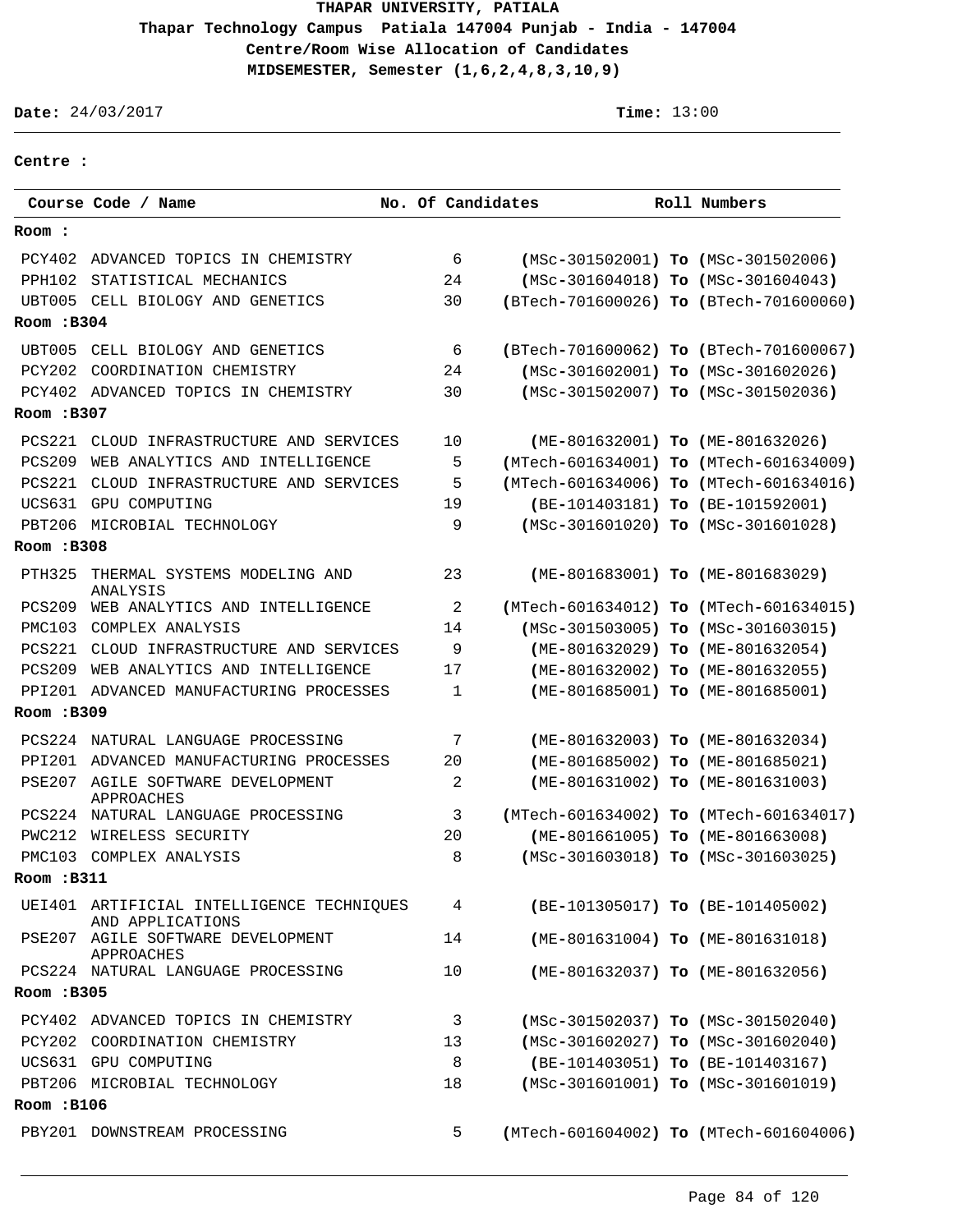**Thapar Technology Campus Patiala 147004 Punjab - India - 147004**

**Centre/Room Wise Allocation of Candidates**

**MIDSEMESTER, Semester (1,6,2,4,8,3,10,9)**

Date:  $24/03/2017$ 

**Time:** 13:00

### **Centre :**

|                | Course Code / Name                                 |  | No. Of Candidates |  | Roll Numbers                             |
|----------------|----------------------------------------------------|--|-------------------|--|------------------------------------------|
| Room:          |                                                    |  |                   |  |                                          |
| PMP201         | INTRODUCTION TO COGNITIVE<br>PSYCHOLOGY            |  | 5                 |  | $(MA-861602013)$ To $(MA-861602017)$     |
| PTS206         | ADVANCED TOPICS IN INFORMATION<br>SECURITY         |  | 2                 |  | $MCA-201400013)$ To $(MCA-201580002)$    |
| <b>PVT.224</b> | MOS DEVICE MODELING                                |  | 9                 |  | (MTech-601662001) To (MTech-601662020)   |
| TIME 604       | PRODUCTION AND INVENTORY<br>CONTROL                |  | 8                 |  | $(BE-101408073)$ To $(BE-101588007)$     |
| <b>PVT.224</b> | MOS DEVICE MODELING                                |  |                   |  | $(PhDP-951606004)$ To $(PhDP-951606004)$ |
| <b>PVT.224</b> | MOS DEVICE MODELING                                |  |                   |  | $(PhD-901606037)$ To $(PhD-901606037)$   |
|                | PEC216 ADVANCED COMPUTER NETWORKS AND<br>PROTOCOLS |  | 11                |  | $(ME-801661002)$ To $(ME-801661025)$     |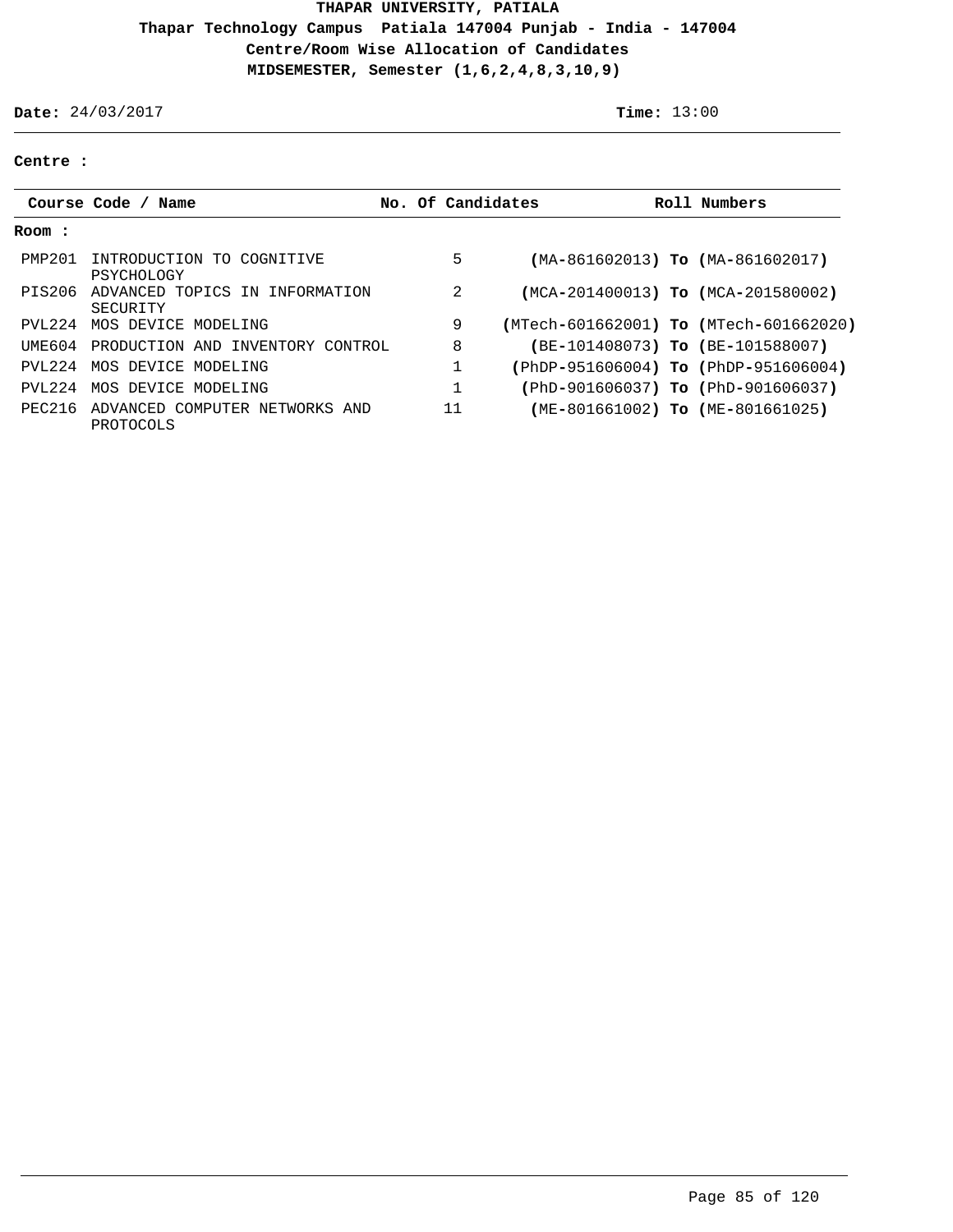**Centre/Room Wise Allocation of Candidates Thapar Technology Campus Patiala 147004 Punjab - India - 147004**

**MIDSEMESTER, Semester (1,6,2,4,8,3,10,9)**

Date:  $25/03/2017$ 

Time: 08:00

|             | Course Code / Name                        |  | No. Of Candidates |  | Roll Numbers                           |
|-------------|-------------------------------------------|--|-------------------|--|----------------------------------------|
| Room : F101 |                                           |  |                   |  |                                        |
|             | UTA008 ENGINEERING DESIGN - I             |  | 30                |  | $(BE-101506146)$ To $(BE-101603028)$   |
| Room : F102 |                                           |  |                   |  |                                        |
|             | UTA008 ENGINEERING DESIGN - I             |  | 60                |  | $(BE-101603029)$ To $(BE-101603089)$   |
| Room : F103 |                                           |  |                   |  |                                        |
|             | UEI504 MICROPROCESSORS AND APPLICATIONS   |  | 21                |  | $(BE-101305029)$ To $(BE-101404027)$   |
|             | PES214 ENERGY CONSERVATION AND MANAGEMENT |  | 12                |  | (MTech-601601001) To (MTech-601601012) |
| Room : F104 |                                           |  |                   |  |                                        |
|             | UEI504 MICROPROCESSORS AND APPLICATIONS   |  | 21                |  | $(BE-101404028)$ To $(BE-101404051)$   |
| Room : F105 |                                           |  |                   |  |                                        |
|             | UEI504 MICROPROCESSORS AND APPLICATIONS   |  | 21                |  | $(BE-101404052)$ To $(BE-101404073)$   |
| Room : F106 |                                           |  |                   |  |                                        |
|             | UEI504 MICROPROCESSORS AND APPLICATIONS   |  | 21                |  | $(BE-101404074)$ To $(BE-101404102)$   |
| Room : F107 |                                           |  |                   |  |                                        |
|             | UTA008 ENGINEERING DESIGN - I             |  | 40                |  | $(BE-101603090)$ To $(BE-101603131)$   |
| Room : F108 |                                           |  |                   |  |                                        |
|             | UTA008 ENGINEERING DESIGN - I             |  | 60                |  | $(BE-101603132)$ To $(BE-101603192)$   |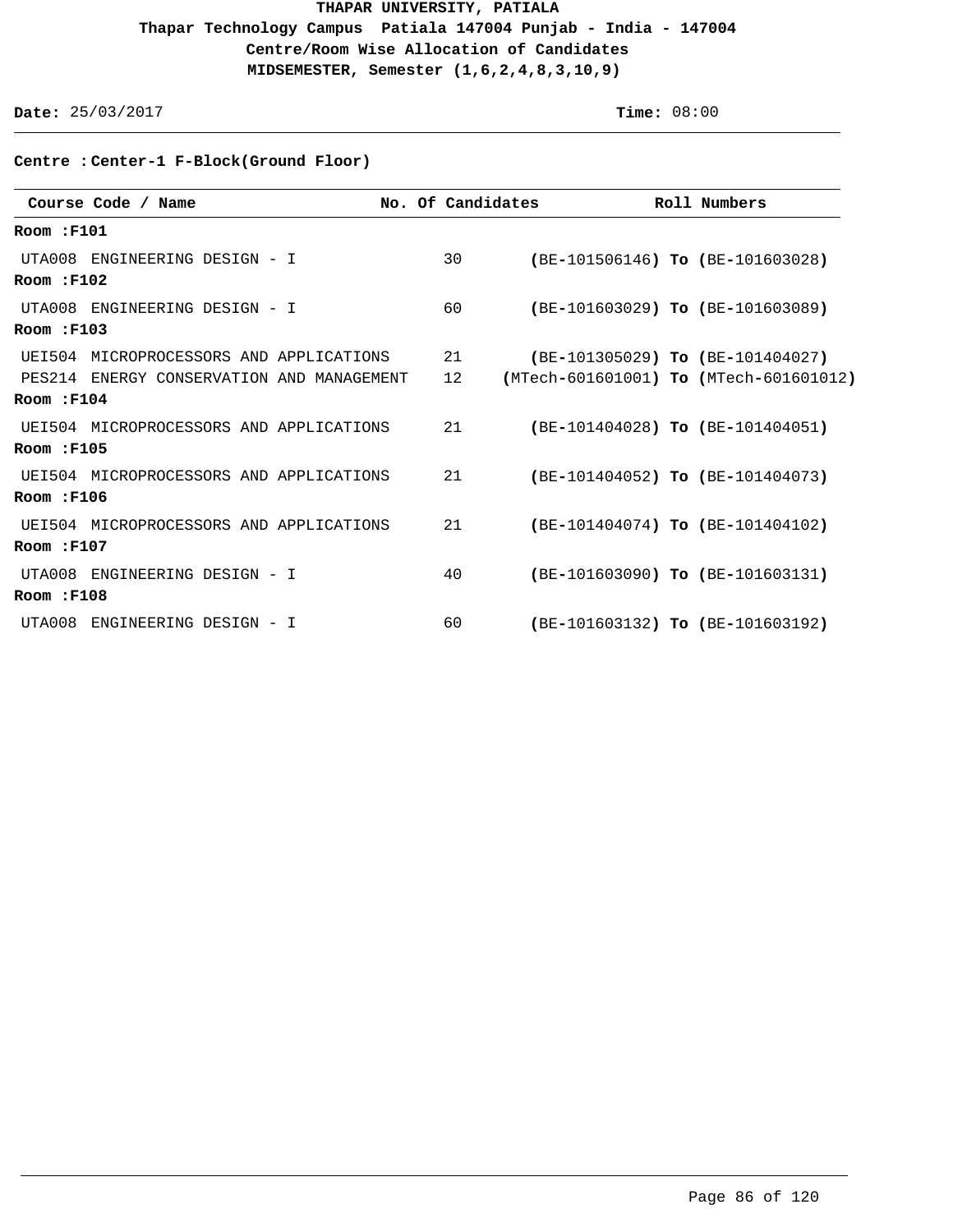**Centre/Room Wise Allocation of Candidates Thapar Technology Campus Patiala 147004 Punjab - India - 147004**

**MIDSEMESTER, Semester (1,6,2,4,8,3,10,9)**

Date:  $25/03/2017$ 

Time: 08:00

#### **Centre : Center-2 F-Block(First Floor)**

| Course Code / Name            | No. Of Candidates | Roll Numbers                         |
|-------------------------------|-------------------|--------------------------------------|
| Room : F201                   |                   |                                      |
| UTA008 ENGINEERING DESIGN - I | 48                | $(BE-101603193)$ To $(BE-101603240)$ |
| Room : F202                   |                   |                                      |
| UTA008 ENGINEERING DESIGN - I | 48                | $(BE-101603241)$ To $(BE-101603288)$ |
| Room : F203                   |                   |                                      |
| UTA008 ENGINEERING DESIGN - I | 48                | (BE-101603289) To (BE-101603337)     |
| Room: $F204$                  |                   |                                      |
| UTA008 ENGINEERING DESIGN - I | 48                | $(BE-101603338)$ To $(BE-101603388)$ |
| Room : F205                   |                   |                                      |
| UTA008 ENGINEERING DESIGN - I | 48                | $(BE-101606001)$ To $(BE-101606049)$ |
| Room : F206                   |                   |                                      |
| UTA008 ENGINEERING DESIGN - I | 36                | $(BE-101606050)$ To $(BE-101606087)$ |
| Room : F207                   |                   |                                      |
| UTA008 ENGINEERING DESIGN - I | 36                | $(BE-101606088)$ To $(BE-101606125)$ |
| Room : F208                   |                   |                                      |
| UTA008 ENGINEERING DESIGN - I | 36                | $(BE-101606126)$ To $(BE-101606161)$ |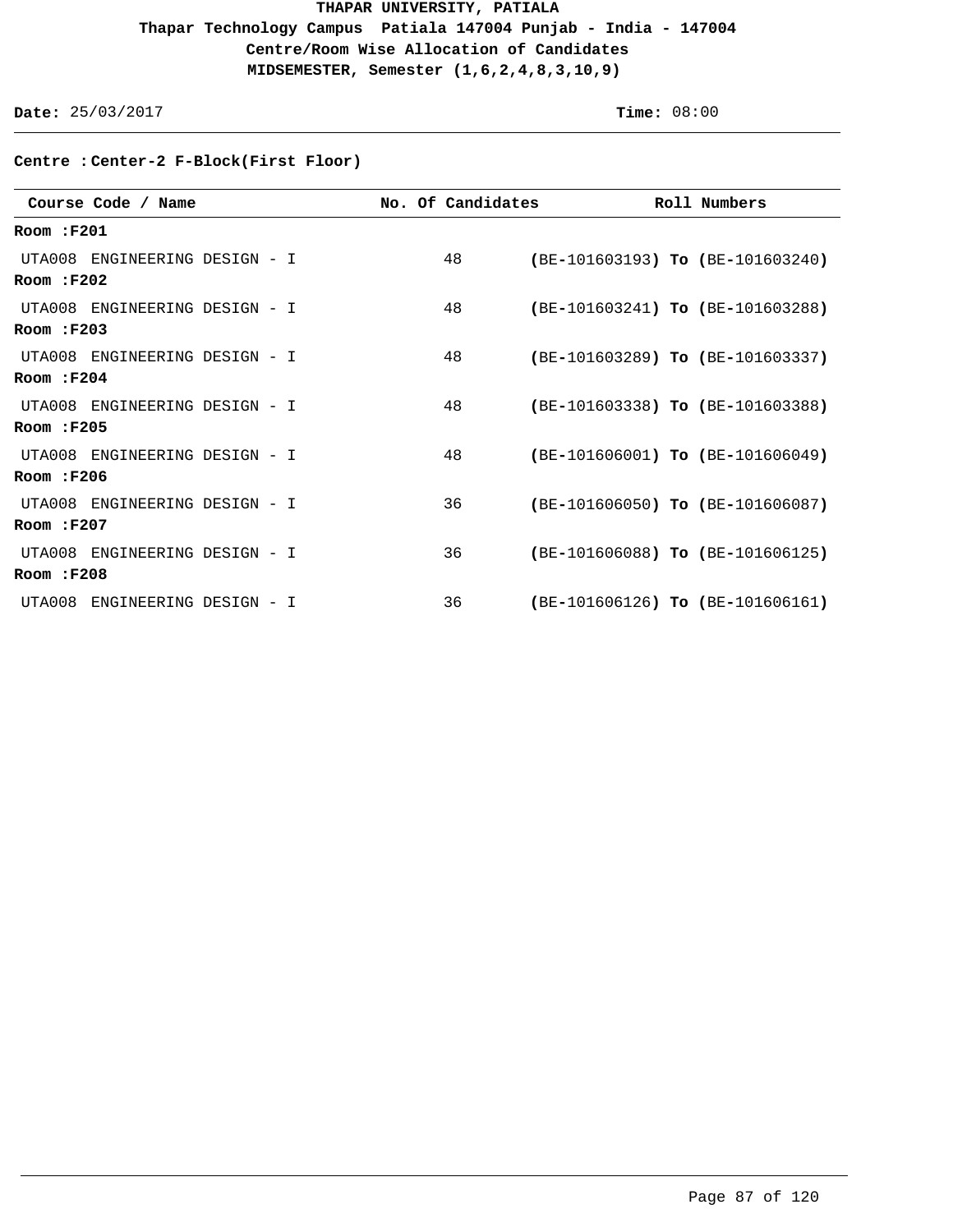## **THAPAR UNIVERSITY, PATIALA Thapar Technology Campus Patiala 147004 Punjab - India - 147004**

**Centre/Room Wise Allocation of Candidates**

**MIDSEMESTER, Semester (1,6,2,4,8,3,10,9)**

Date:  $25/03/2017$ 

Time: 08:00

**Centre : Center-3 E-Block(Ground Floor) & C-Block**

|             | Course Code / Name                      |  | No. Of Candidates |  | Roll Numbers                           |
|-------------|-----------------------------------------|--|-------------------|--|----------------------------------------|
| Room : E101 |                                         |  |                   |  |                                        |
| TITA 008    | ENGINEERING DESIGN - I                  |  | $\mathbf{1}$      |  | (BEMBA-401606004) To (BEMBA-401606004) |
|             | UEI504 MICROPROCESSORS AND APPLICATIONS |  | 21                |  | $(BE-101404103)$ To $(BE-101404123)$   |
| Room : E102 |                                         |  |                   |  |                                        |
|             | UEI504 MICROPROCESSORS AND APPLICATIONS |  | 21                |  | $(BE-101404124)$ To $(BE-101454004)$   |
| Room : E103 |                                         |  |                   |  |                                        |
|             | UEI504 MICROPROCESSORS AND APPLICATIONS |  | 21                |  | $(BE-101454005)$ To $(BE-101584013)$   |
| Room : E104 |                                         |  |                   |  |                                        |
| TJET 504    | MICROPROCESSORS AND APPLICATIONS        |  | 3                 |  | $(BE-101584014)$ To $(BE-101584016)$   |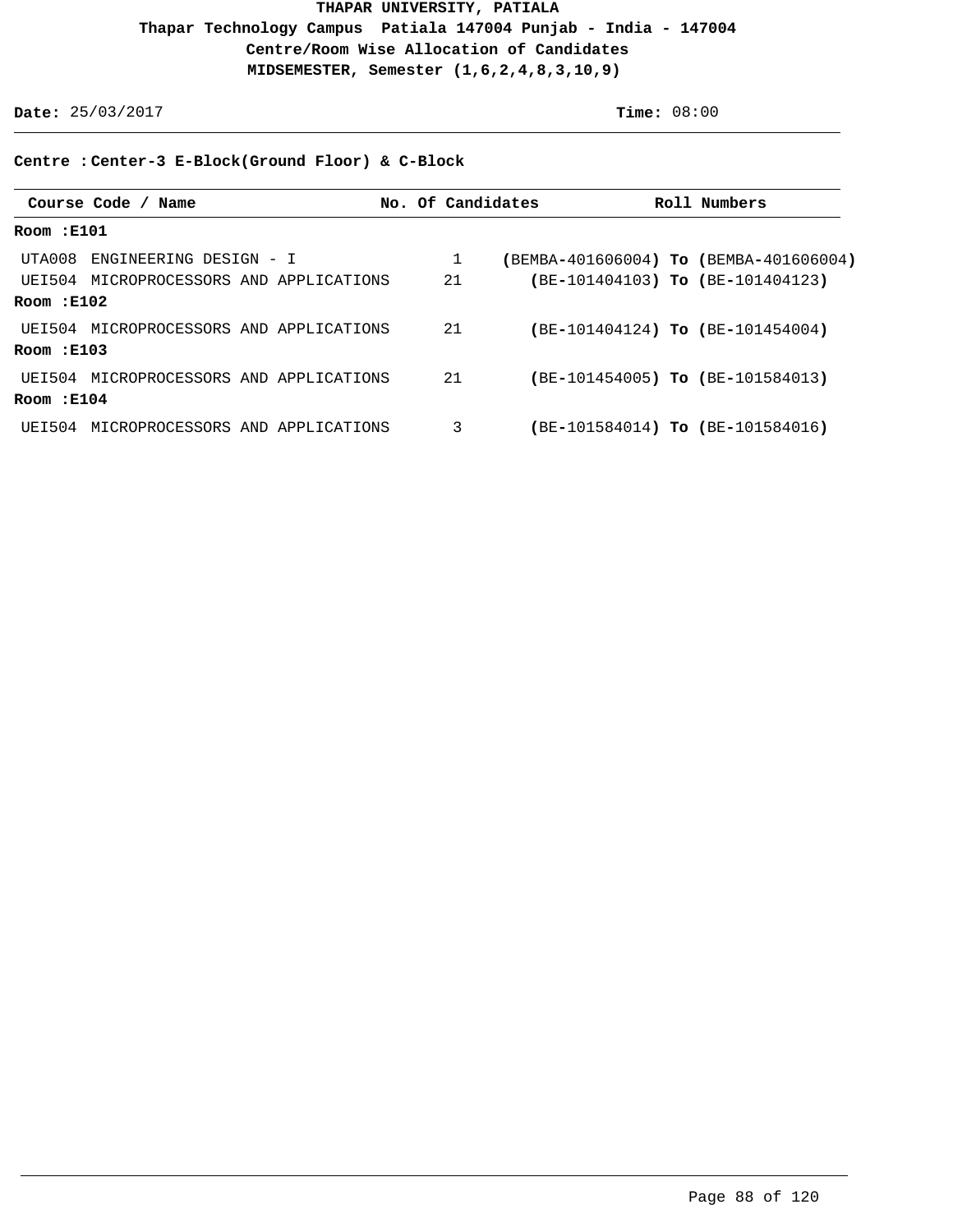## **THAPAR UNIVERSITY, PATIALA Centre/Room Wise Allocation of Candidates Thapar Technology Campus Patiala 147004 Punjab - India - 147004 MIDSEMESTER, Semester (1,6,2,4,8,3,10,9)**

Date:  $25/03/2017$ 

Time: 08:00

**Centre : Center-5 B-Block**

| Course Code / Name               | No. Of Candidates |                                      | Roll Numbers |
|----------------------------------|-------------------|--------------------------------------|--------------|
| Room : B105                      |                   |                                      |              |
| UTA008 ENGINEERING DESIGN - I    | 42                | $(BE-101610078)$ To $(BE-101611023)$ |              |
| Room : B304                      |                   |                                      |              |
| UTA008 ENGINEERING DESIGN - I    | 60                | $(BE-101606162)$ To $(BE-101610033)$ |              |
| Room : B305                      |                   |                                      |              |
| UTA008 ENGINEERING DESIGN - I    | 42                | $(BE-101610035)$ To $(BE-101610077)$ |              |
| Room : B106                      |                   |                                      |              |
| UTA008<br>ENGINEERING DESIGN - I | 42                | $(BE-101611024)$ To $(BE-101615002)$ |              |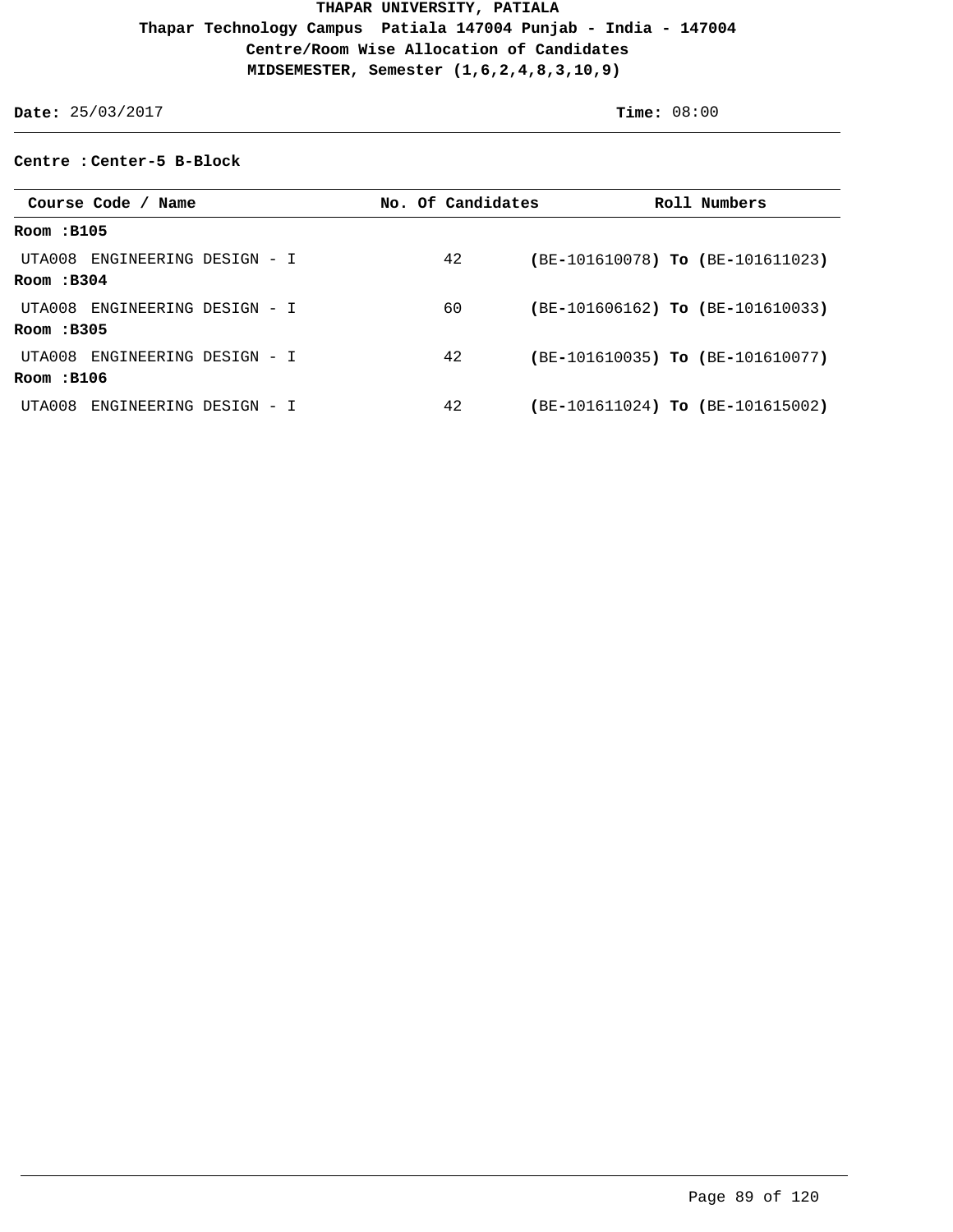**Centre/Room Wise Allocation of Candidates Thapar Technology Campus Patiala 147004 Punjab - India - 147004**

**MIDSEMESTER, Semester (1,6,2,4,8,3,10,9)**

Date:  $25/03/2017$ 

Time: 08:00

#### **Centre : TAN BUILDING FIRST AND 2ND FLOOR**

|              | Course Code / Name            |  |  | No. Of Candidates |  | Roll Numbers                           |
|--------------|-------------------------------|--|--|-------------------|--|----------------------------------------|
| Room: $T204$ |                               |  |  |                   |  |                                        |
|              | UTA008 ENGINEERING DESIGN - I |  |  | 32                |  | $(BE-101615003)$ To $(BE-101615034)$   |
| Room: T303   |                               |  |  |                   |  |                                        |
|              | UTA008 ENGINEERING DESIGN - I |  |  | 28                |  | $(BE-101615035)$ To $(BE-101615062)$   |
| Room:G315    |                               |  |  |                   |  |                                        |
|              | UTA008 ENGINEERING DESIGN - I |  |  | 28                |  | $(BE-101615063)$ To $(BE-101615090)$   |
| Room:G317    |                               |  |  |                   |  |                                        |
|              | UTA008 ENGINEERING DESIGN - I |  |  | 40                |  | $(BE-101615091)$ To $(BE-101656021)$   |
| Room:G319    |                               |  |  |                   |  |                                        |
|              | UTA008 ENGINEERING DESIGN - I |  |  | 7                 |  | $(BE-101656024)$ To $(BE-101665001)$   |
|              | UTA008 ENGINEERING DESIGN - I |  |  | 29                |  | (BEMBA-401603001) To (BEMBA-401603031) |
| Room:G325    |                               |  |  |                   |  |                                        |
|              | UTA001 ENGINEERING GRAPHICS   |  |  | 2                 |  | (BEMBA-401107024) To (BEMBA-401157002) |
|              | UTA001 ENGINEERING GRAPHICS   |  |  | 2                 |  | $(BE-101202058)$ To $(BE-101408075)$   |
|              | UTA008 ENGINEERING DESIGN - I |  |  | 3                 |  | (BEMBA-401606001) To (BEMBA-401606003) |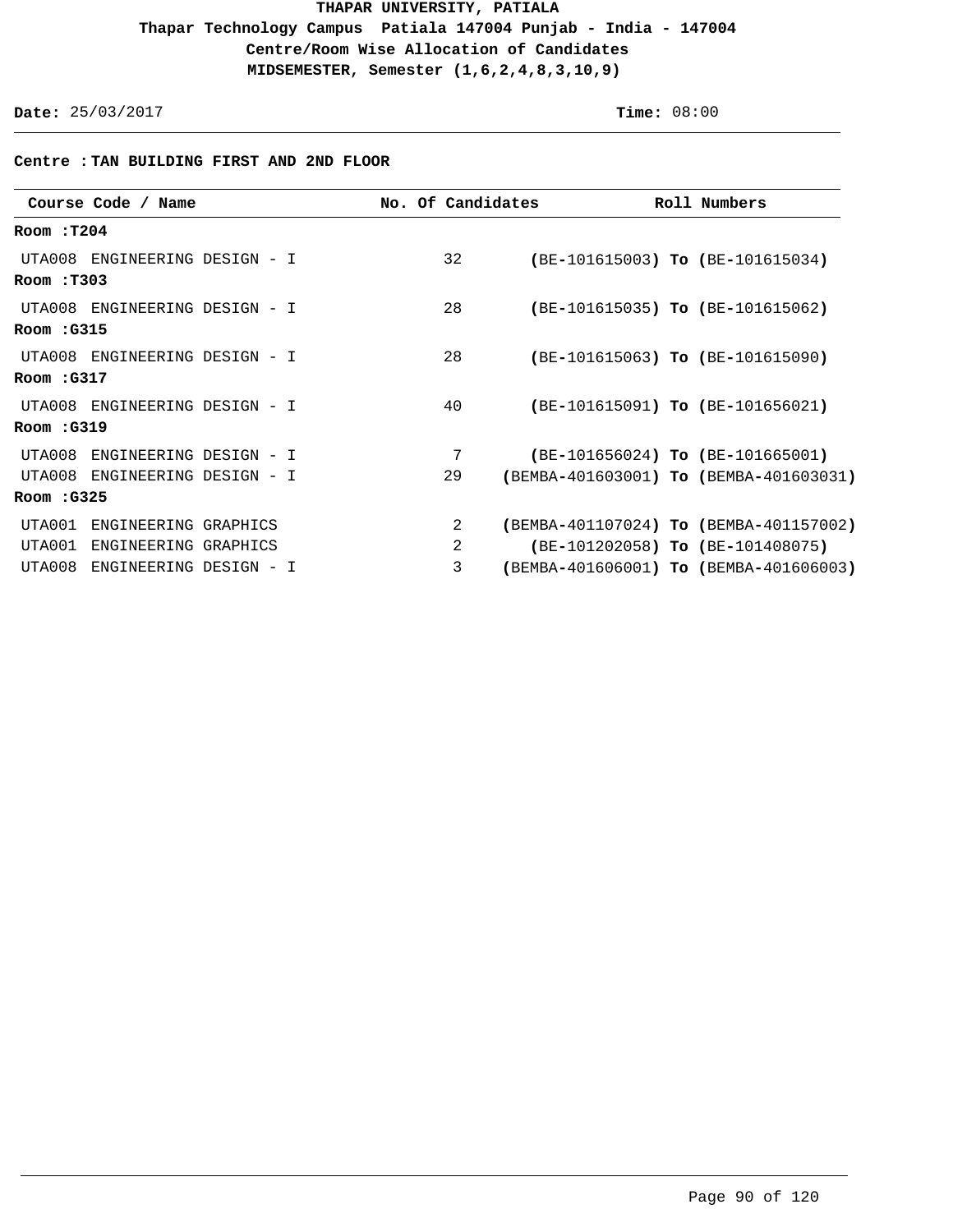**Centre/Room Wise Allocation of Candidates Thapar Technology Campus Patiala 147004 Punjab - India - 147004**

**MIDSEMESTER, Semester (1,6,2,4,8,3,10,9)**

Date:  $25/03/2017$ 

Time: 10:30

|             | Course Code / Name                               |  |  | No. Of Candidates |  | Roll Numbers                         |
|-------------|--------------------------------------------------|--|--|-------------------|--|--------------------------------------|
| Room : F101 |                                                  |  |  |                   |  |                                      |
|             | UEC405 MICROPROCESSORS AND THEIR<br>APPLICATIONS |  |  | 15                |  | (BE-101506001) To (BE-101506017)     |
|             | UCS406 DATA STRUCTURES AND ALGORITHMS            |  |  | 15                |  | $(BE-101406001)$ To $(BE-101406016)$ |
| Room : F102 |                                                  |  |  |                   |  |                                      |
|             | UEC405 MICROPROCESSORS AND THEIR<br>APPLICATIONS |  |  | 30                |  | $(BE-101506019)$ To $(BE-101506051)$ |
|             | UCS406 DATA STRUCTURES AND ALGORITHMS            |  |  | 30                |  | $(BE-101406017)$ To $(BE-101406053)$ |
| Room : F103 |                                                  |  |  |                   |  |                                      |
|             | UCS406 DATA STRUCTURES AND ALGORITHMS            |  |  | 21                |  | $(BE-101406054)$ To $(BE-101406076)$ |
|             | UEC405 MICROPROCESSORS AND THEIR<br>APPLICATIONS |  |  | 21                |  | (BE-101506052) To (BE-101506072)     |
| Room : F104 |                                                  |  |  |                   |  |                                      |
|             | UEC405 MICROPROCESSORS AND THEIR<br>APPLICATIONS |  |  | 21                |  | $(BE-101506073)$ To $(BE-101506095)$ |
|             | UCS406 DATA STRUCTURES AND ALGORITHMS            |  |  | 21                |  | $(BE-101406077)$ To $(BE-101406100)$ |
| Room : F105 |                                                  |  |  |                   |  |                                      |
| UEC405      | MICROPROCESSORS AND THEIR<br>APPLICATIONS        |  |  | 21                |  | $(BE-101506096)$ To $(BE-101506117)$ |
|             | UCS406 DATA STRUCTURES AND ALGORITHMS            |  |  | 21                |  | (BE-101406101) To (BE-101406123)     |
| Room : F106 |                                                  |  |  |                   |  |                                      |
|             | UEC405 MICROPROCESSORS AND THEIR<br>APPLICATIONS |  |  | 21                |  | $(BE-101506118)$ To $(BE-101506141)$ |
|             | UCS406 DATA STRUCTURES AND ALGORITHMS            |  |  | 21                |  | (BE-101406124) To (BE-101406146)     |
| Room : F107 |                                                  |  |  |                   |  |                                      |
| UEC405      | MICROPROCESSORS AND THEIR<br>APPLICATIONS        |  |  | 20                |  | $(BE-101506142)$ To $(BE-101506163)$ |
|             | UCS406 DATA STRUCTURES AND ALGORITHMS            |  |  | 20                |  | $(BE-101406147)$ To $(BE-101406168)$ |
| Room : F108 |                                                  |  |  |                   |  |                                      |
|             | UEC405 MICROPROCESSORS AND THEIR<br>APPLICATIONS |  |  | 30                |  | $(BE-101506165)$ To $(BE-101515007)$ |
|             | UCS406 DATA STRUCTURES AND ALGORITHMS            |  |  | 30                |  | $(BE-101406169)$ To $(BE-101406204)$ |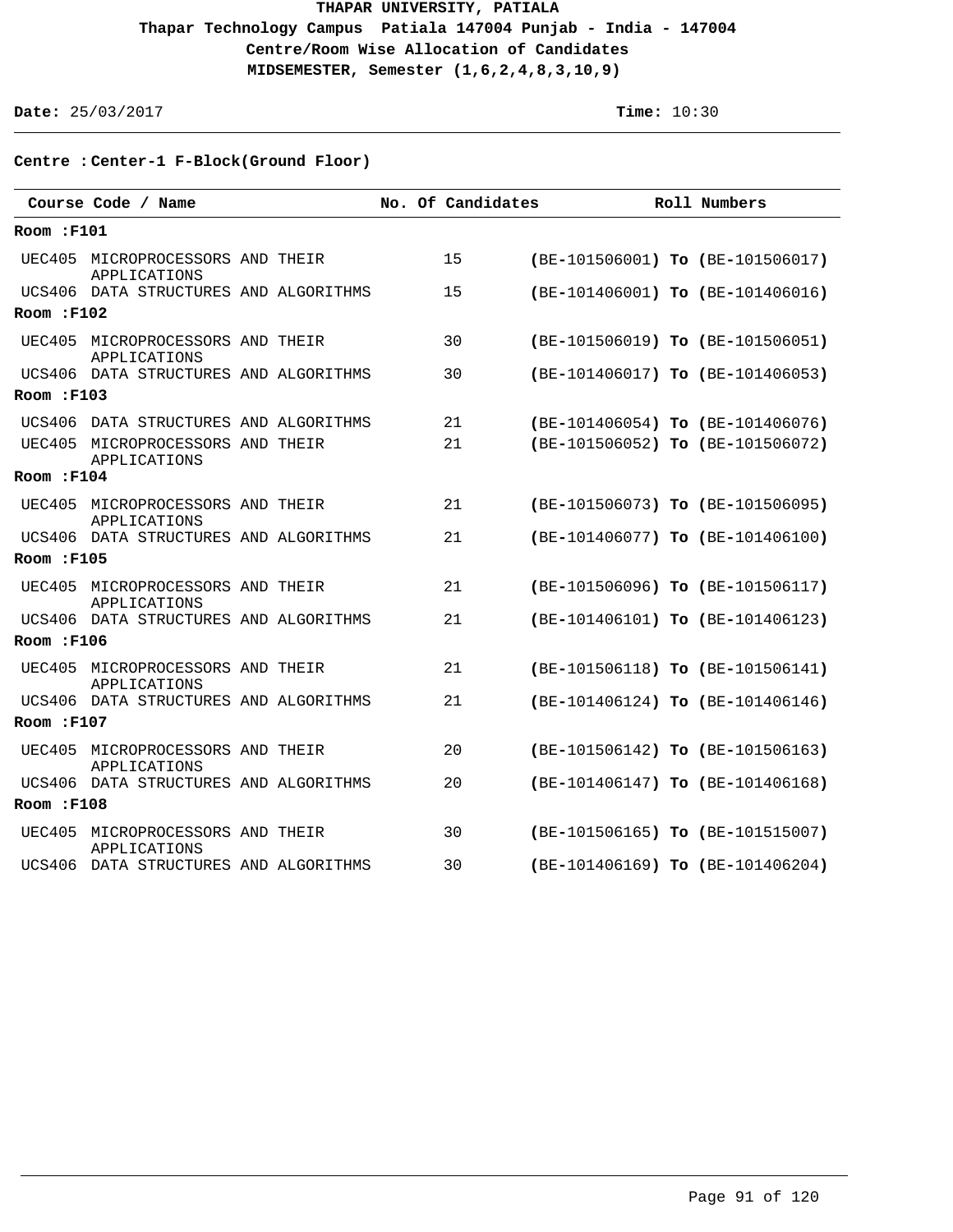**Centre/Room Wise Allocation of Candidates Thapar Technology Campus Patiala 147004 Punjab - India - 147004**

**MIDSEMESTER, Semester (1,6,2,4,8,3,10,9)**

Date:  $25/03/2017$ 

Time: 10:30

#### **Centre : Center-2 F-Block(First Floor)**

|             | Course Code / Name                               |  |    | No. Of Candidates<br>Roll Numbers      |
|-------------|--------------------------------------------------|--|----|----------------------------------------|
| Room : F201 |                                                  |  |    |                                        |
|             | UEC405 MICROPROCESSORS AND THEIR<br>APPLICATIONS |  | 24 | $(BE-101515008)$ To $(BE-101515033)$   |
|             | UCS406 DATA STRUCTURES AND ALGORITHMS            |  | 24 | $(BE-101406205)$ To $(BE-101503008)$   |
| Room : F202 |                                                  |  |    |                                        |
| UEC405      | MICROPROCESSORS AND THEIR<br>APPLICATIONS        |  | 24 | $(BE-101515034)$ To $(BE-101515058)$   |
|             | UCS406 DATA STRUCTURES AND ALGORITHMS            |  | 24 | $(BE-101503009)$ To $(BE-101503032)$   |
| Room : F203 |                                                  |  |    |                                        |
|             | UCS406 DATA STRUCTURES AND ALGORITHMS            |  | 24 | $(BE-101503033)$ To $(BE-101503057)$   |
| UEC405      | MICROPROCESSORS AND THEIR<br>APPLICATIONS        |  | 24 | (BE-101515059) To (BE-101686004)       |
| Room : F204 |                                                  |  |    |                                        |
|             | UCS406 DATA STRUCTURES AND ALGORITHMS            |  | 24 | $(BE-101503058)$ To $(BE-101503083)$   |
|             | UEC405 MICROPROCESSORS AND THEIR<br>APPLICATIONS |  | 24 | $(BE-101686005)$ To $(BE-101695002)$   |
| Room : F205 |                                                  |  |    |                                        |
| UEE405      | NETWORK THEORY AND DESIGN                        |  | 5  | (BE-101504002) To (BE-101504007)       |
|             | UEC405 MICROPROCESSORS AND THEIR<br>APPLICATIONS |  | 13 | (BEMBA-401506003) To (BEMBA-401556002) |
|             | UCS406 DATA STRUCTURES AND ALGORITHMS            |  | 24 | $(BE-101503084)$ To $(BE-101503113)$   |
| UEC405      | MICROPROCESSORS AND THEIR<br>APPLICATIONS        |  | 6  | $(BE-101695003)$ To $(BE-101695009)$   |
| Room : F206 |                                                  |  |    |                                        |
| UEE405      | NETWORK THEORY AND DESIGN                        |  | 18 | $(BE-101504008)$ To $(BE-101504026)$   |
|             | UCS406 DATA STRUCTURES AND ALGORITHMS            |  | 18 | (BE-101503114) To (BE-101503132)       |
| Room : F207 |                                                  |  |    |                                        |
| UCS406      | DATA STRUCTURES AND ALGORITHMS                   |  | 18 | $(BE-101503134)$ To $(BE-101503151)$   |
|             | UEE405 NETWORK THEORY AND DESIGN                 |  | 18 | $(BE-101504027)$ To $(BE-101504046)$   |
| Room : F208 |                                                  |  |    |                                        |
|             | UCS406 DATA STRUCTURES AND ALGORITHMS            |  | 18 | $(BE-101503152)$ To $(BE-101503169)$   |
|             | UEE405 NETWORK THEORY AND DESIGN                 |  | 18 | (BE-101504047) To (BE-101504071)       |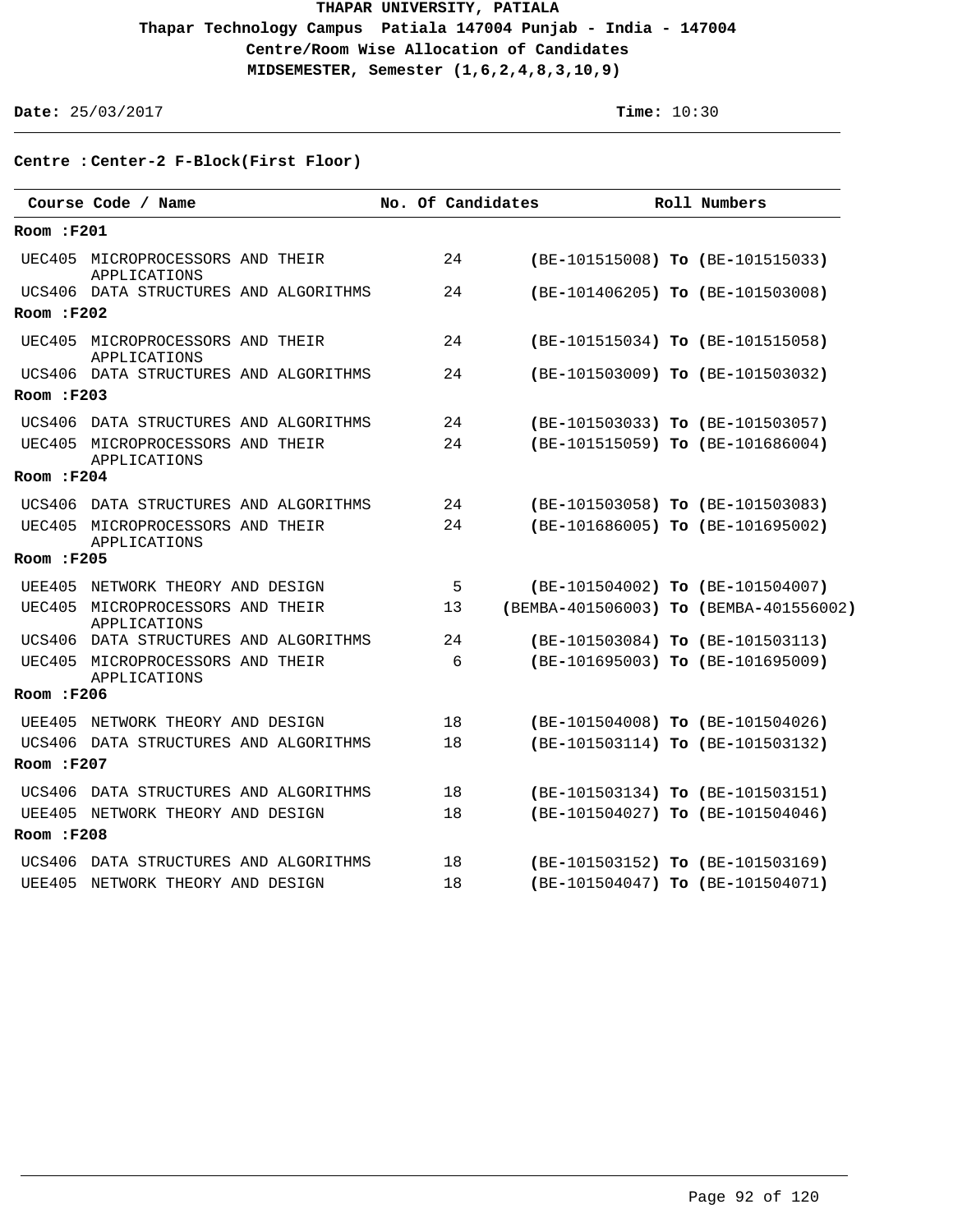**Centre/Room Wise Allocation of Candidates Thapar Technology Campus Patiala 147004 Punjab - India - 147004**

**MIDSEMESTER, Semester (1,6,2,4,8,3,10,9)**

Date:  $25/03/2017$ 

Time: 10:30

**Centre : Center-3 E-Block(Ground Floor) & C-Block**

|               | Course Code / Name                    |  | No. Of Candidates |  | Roll Numbers                           |
|---------------|---------------------------------------|--|-------------------|--|----------------------------------------|
| Room : E101   |                                       |  |                   |  |                                        |
| <b>UCS406</b> | DATA STRUCTURES AND ALGORITHMS        |  | 21                |  | $(BE-101503170)$ To $(BE-101503194)$   |
|               | UEE405 NETWORK THEORY AND DESIGN      |  | 21                |  | $(BE-101504073)$ To $(BE-101504099)$   |
| Room : E102   |                                       |  |                   |  |                                        |
| UCS406        | DATA STRUCTURES AND ALGORITHMS        |  | 21                |  | $(BE-101503195)$ To $(BE-101503216)$   |
| UEE405        | NETWORK THEORY AND DESIGN             |  | 21                |  | $(BE-101504100)$ To $(BE-101504128)$   |
| Room : E103   |                                       |  |                   |  |                                        |
| UEE405        | NETWORK THEORY AND DESIGN             |  | 21                |  | (BE-101504130) To (BE-101554018)       |
|               | UCS406 DATA STRUCTURES AND ALGORITHMS |  | 21                |  | $(BE-101503217)$ To $(BE-101503240)$   |
| Room : E104   |                                       |  |                   |  |                                        |
| UCS406        | DATA STRUCTURES AND ALGORITHMS        |  | 21                |  | (BE-101503241) To (BE-101510005)       |
| UEE405        | NETWORK THEORY AND DESIGN             |  | 21                |  | $(BE-101554019)$ To $(BE-101684004)$   |
| Room : E105   |                                       |  |                   |  |                                        |
| UEE405        | NETWORK THEORY AND DESIGN             |  | 6                 |  | (BEMBA-401504001) To (BEMBA-401684001) |
| UEE405        | NETWORK THEORY AND DESIGN             |  | 15                |  | $(BE-101684005)$ To $(BE-101684020)$   |
|               | UCS406 DATA STRUCTURES AND ALGORITHMS |  | 21                |  | $(BE-101510006)$ To $(BE-101510027)$   |
| Room : E106   |                                       |  |                   |  |                                        |
| UCS406        | DATA STRUCTURES AND ALGORITHMS        |  | 21                |  | $(BE-101510028)$ To $(BE-101510049)$   |
| UME802        | MECHATRONICS                          |  | 21                |  | $(BE-101208059)$ To $(BE-101308021)$   |
| Room : E107   |                                       |  |                   |  |                                        |
| UME802        | MECHATRONICS                          |  | 21                |  | $(BE-101308023)$ To $(BE-101308045)$   |
|               | UCS406 DATA STRUCTURES AND ALGORITHMS |  | 21                |  | $(BE-101510050)$ To $(BE-101510071)$   |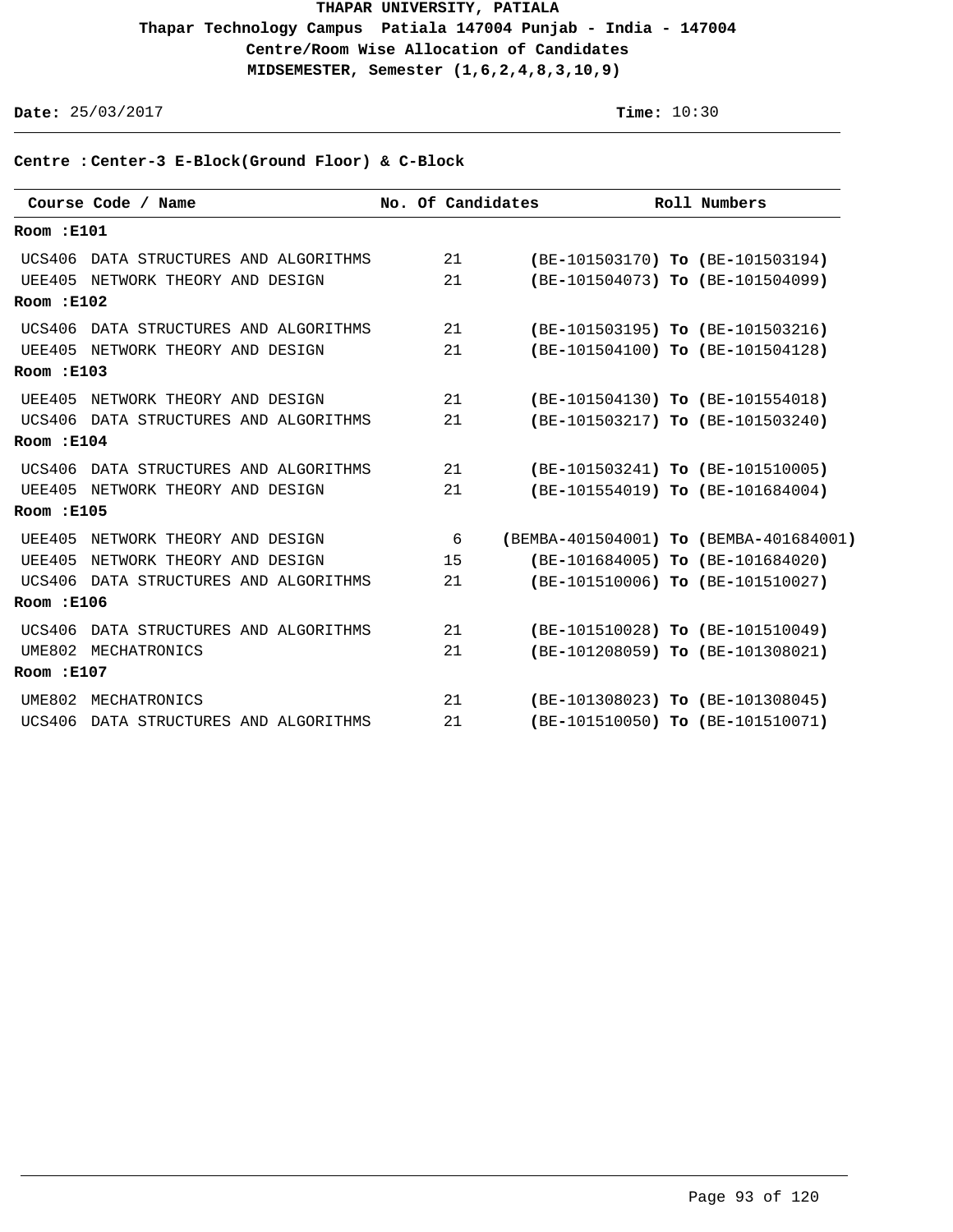**Thapar Technology Campus Patiala 147004 Punjab - India - 147004**

**Centre/Room Wise Allocation of Candidates**

**MIDSEMESTER, Semester (1,6,2,4,8,3,10,9)**

Date:  $25/03/2017$ 

Time: 10:30

**Centre : Center-4 E-Block(First Floor)**

|             | Course Code / Name  |                                       | No. Of Candidates |    |  | Roll Numbers                         |
|-------------|---------------------|---------------------------------------|-------------------|----|--|--------------------------------------|
| Room : E201 |                     |                                       |                   |    |  |                                      |
|             |                     | UCS406 DATA STRUCTURES AND ALGORITHMS |                   | 14 |  | $(BE-101510072)$ To $(BE-101510087)$ |
|             | UME802 MECHATRONICS |                                       |                   | 14 |  | $(BE-101308046)$ To $(BE-101308063)$ |
| Room : E202 |                     |                                       |                   |    |  |                                      |
|             |                     | UCS406 DATA STRUCTURES AND ALGORITHMS |                   | 14 |  | (BE-101510088) To (BE-101511008)     |
|             | UME802 MECHATRONICS |                                       |                   | 14 |  | $(BE-101308064)$ To $(BE-101308077)$ |
| Room : E203 |                     |                                       |                   |    |  |                                      |
|             |                     | UCS406 DATA STRUCTURES AND ALGORITHMS |                   | 14 |  | $(BE-101511009)$ To $(BE-101511024)$ |
|             | UME802 MECHATRONICS |                                       |                   | 14 |  | (BE-101308078) To (BE-101308097)     |
| Room : E204 |                     |                                       |                   |    |  |                                      |
| UME802      | MECHATRONICS        |                                       |                   | 14 |  | $(BE-101308098)$ To $(BE-101308112)$ |
|             |                     | UCS406 DATA STRUCTURES AND ALGORITHMS |                   | 14 |  | (BE-101511025) To (BE-101511038)     |
| Room : E205 |                     |                                       |                   |    |  |                                      |
| UME802      | MECHATRONICS        |                                       |                   | 14 |  | (BE-101308113) To (BE-101488001)     |
|             |                     | UCS406 DATA STRUCTURES AND ALGORITHMS |                   | 14 |  | (BE-101511039) To (BE-101511053)     |
| Room : E206 |                     |                                       |                   |    |  |                                      |
| UME802      | MECHATRONICS        |                                       |                   | 14 |  | (BE-101488002) To (BE-101488015)     |
|             |                     | UCS406 DATA STRUCTURES AND ALGORITHMS |                   | 14 |  | $(BE-101511054)$ To $(BE-101511068)$ |
| Room : E207 |                     |                                       |                   |    |  |                                      |
| UCH406      |                     | FLUID AND PARTICLE MECHANICS          |                   | 11 |  | (BE-101451007) To (BE-101501013)     |
| UME802      | MECHATRONICS        |                                       |                   | 3  |  | $(BE-101488016)$ To $(BE-101488018)$ |
|             |                     | UCS406 DATA STRUCTURES AND ALGORITHMS |                   | 14 |  | (BE-101511069) To (BE-101512015)     |
| Room : E209 |                     |                                       |                   |    |  |                                      |
|             |                     | UCH406 FLUID AND PARTICLE MECHANICS   |                   | 14 |  | $(BE-101501014)$ To $(BE-101501032)$ |
|             |                     | UCS406 DATA STRUCTURES AND ALGORITHMS |                   | 14 |  | (BE-101512016) To (BE-101512034)     |
| Room : E210 |                     |                                       |                   |    |  |                                      |
|             |                     | UCH406 FLUID AND PARTICLE MECHANICS   |                   | 14 |  | $(BE-101501033)$ To $(BE-101501050)$ |
|             |                     | UCS406 DATA STRUCTURES AND ALGORITHMS |                   | 14 |  | (BE-101512035) To (BE-101512050)     |
| Room : E211 |                     |                                       |                   |    |  |                                      |
|             |                     | UCH406 FLUID AND PARTICLE MECHANICS   |                   | 14 |  | (BE-101501051) To (BE-101501066)     |
|             |                     | UCS406 DATA STRUCTURES AND ALGORITHMS |                   | 14 |  | (BE-101512051) To (BE-101553001)     |
| Room : E212 |                     |                                       |                   |    |  |                                      |
| UCH406      |                     | FLUID AND PARTICLE MECHANICS          |                   | 14 |  | (BE-101501067) To (BE-101501081)     |
|             |                     | UCS406 DATA STRUCTURES AND ALGORITHMS |                   | 14 |  | (BE-101553002) To (BE-101560004)     |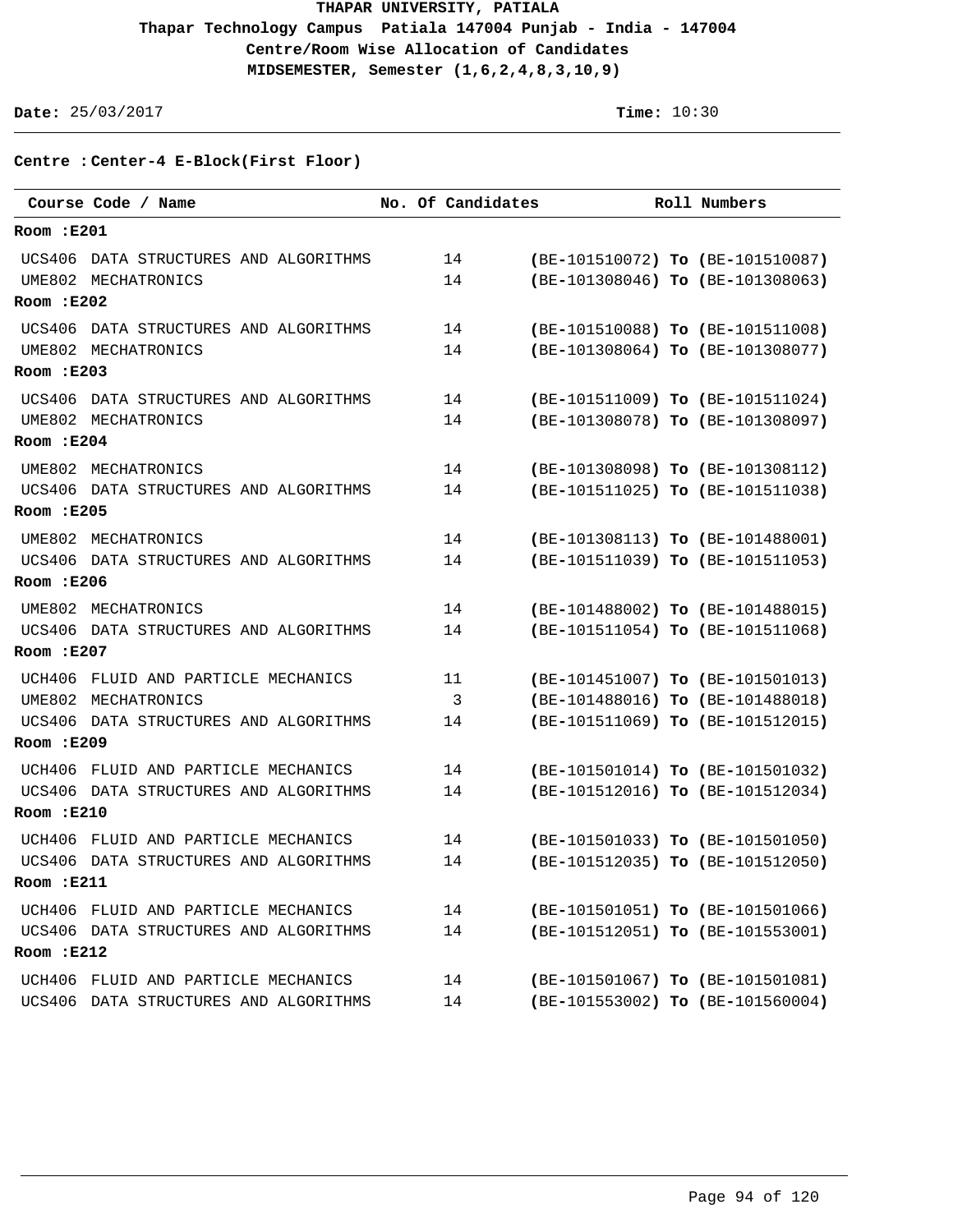**Thapar Technology Campus Patiala 147004 Punjab - India - 147004**

**Centre/Room Wise Allocation of Candidates**

**MIDSEMESTER, Semester (1,6,2,4,8,3,10,9)**

Date:  $25/03/2017$ 

Time: 10:30

**Centre : Center-5 B-Block**

|             | Course Code / Name                                             | No. Of Candidates |              |                                        | Roll Numbers |
|-------------|----------------------------------------------------------------|-------------------|--------------|----------------------------------------|--------------|
| Room: B301  |                                                                |                   |              |                                        |              |
|             | UCS406 DATA STRUCTURES AND ALGORITHMS                          |                   | 30           | (BE-101560005) To (BE-101683005)       |              |
| UCH406      | FLUID AND PARTICLE MECHANICS                                   |                   | 8            | (BE-101501082) To (BE-101681003)       |              |
|             | UEI304 SENSORS AND SIGNAL CONDITIONING                         |                   | 22           | (BE-101505001) To (BE-101505033)       |              |
| Room:B302   |                                                                |                   |              |                                        |              |
|             | UEI304 SENSORS AND SIGNAL CONDITIONING                         |                   | 33           | $(BE-101505034)$ To $(BE-101505083)$   |              |
|             | UCS406 DATA STRUCTURES AND ALGORITHMS                          |                   | 33           | (BE-101683006) To (BE-101683039)       |              |
| Room : B303 |                                                                |                   |              |                                        |              |
|             | UEC603 MICROCONTROLLERS & EMBEDDED<br><b>SYSTEMS</b>           |                   | 10           | $(BE-101309001)$ To $(BE-101309011)$   |              |
|             | UCS406 DATA STRUCTURES AND ALGORITHMS                          |                   | 30           | (BE-101683040) To (BE-101692006)       |              |
|             | UEI304 SENSORS AND SIGNAL CONDITIONING                         |                   | 20           | $(BE-101505085)$ To $(BE-101555011)$   |              |
| Room : B304 |                                                                |                   |              |                                        |              |
| UEC603      | MICROCONTROLLERS & EMBEDDED<br><b>SYSTEMS</b>                  |                   | 24           | $(BE-101309012)$ To $(BE-101489007)$   |              |
|             | UCS406 DATA STRUCTURES AND ALGORITHMS                          |                   | $\mathbf{1}$ | (BE-101692007) To (BE-101692007)       |              |
| PMC411      | NUMERICAL METHODS FOR PARTIAL<br>DIFFERENTIAL EOUATIONS        |                   | 6            | (MSc-301503001) To (MSc-301503006)     |              |
|             | PPH450 ELECTROMAGNETIC PROPERTIES OF<br>MATERIALS              |                   | 8            | $(MSc-301504001)$ To $(MSc-301504010)$ |              |
|             | UCS406 DATA STRUCTURES AND ALGORITHMS                          |                   | 21           | (BEMBA-401503006) To (BEMBA-401553002) |              |
| Room : B307 |                                                                |                   |              |                                        |              |
| UBT801      | BIOSAFETY, BIOETHICS AND IPR                                   |                   | 21           | (BTech-701300001) To (BTech-701500022) |              |
|             | UEC309 MICROPROCESSORS                                         |                   | $\mathbf{1}$ | (BE-101410057) To (BE-101410057)       |              |
| UEI302      | SENSORS AND SIGNAL CONDITIONING                                |                   | 9            | $(BE-101405002)$ To $(BE-101405056)$   |              |
|             | PPH445 PLASMA PHYSICS AND FUSION REACTOR                       |                   | 8            | $(MSc-301504008)$ To $(MSc-301504040)$ |              |
| Room : B305 |                                                                |                   |              |                                        |              |
|             | PMC411 NUMERICAL METHODS FOR PARTIAL<br>DIFFERENTIAL EOUATIONS |                   | 19           | $(MSc-301503007)$ To $(MSc-301503028)$ |              |
| PPH450      | ELECTROMAGNETIC PROPERTIES OF<br>MATERIALS                     |                   | 21           | (MSc-301504011) To (MSc-301504042)     |              |
|             | UEI302 SENSORS AND SIGNAL CONDITIONING                         |                   | 2            | $(BE-101305017)$ To $(BE-101305020)$   |              |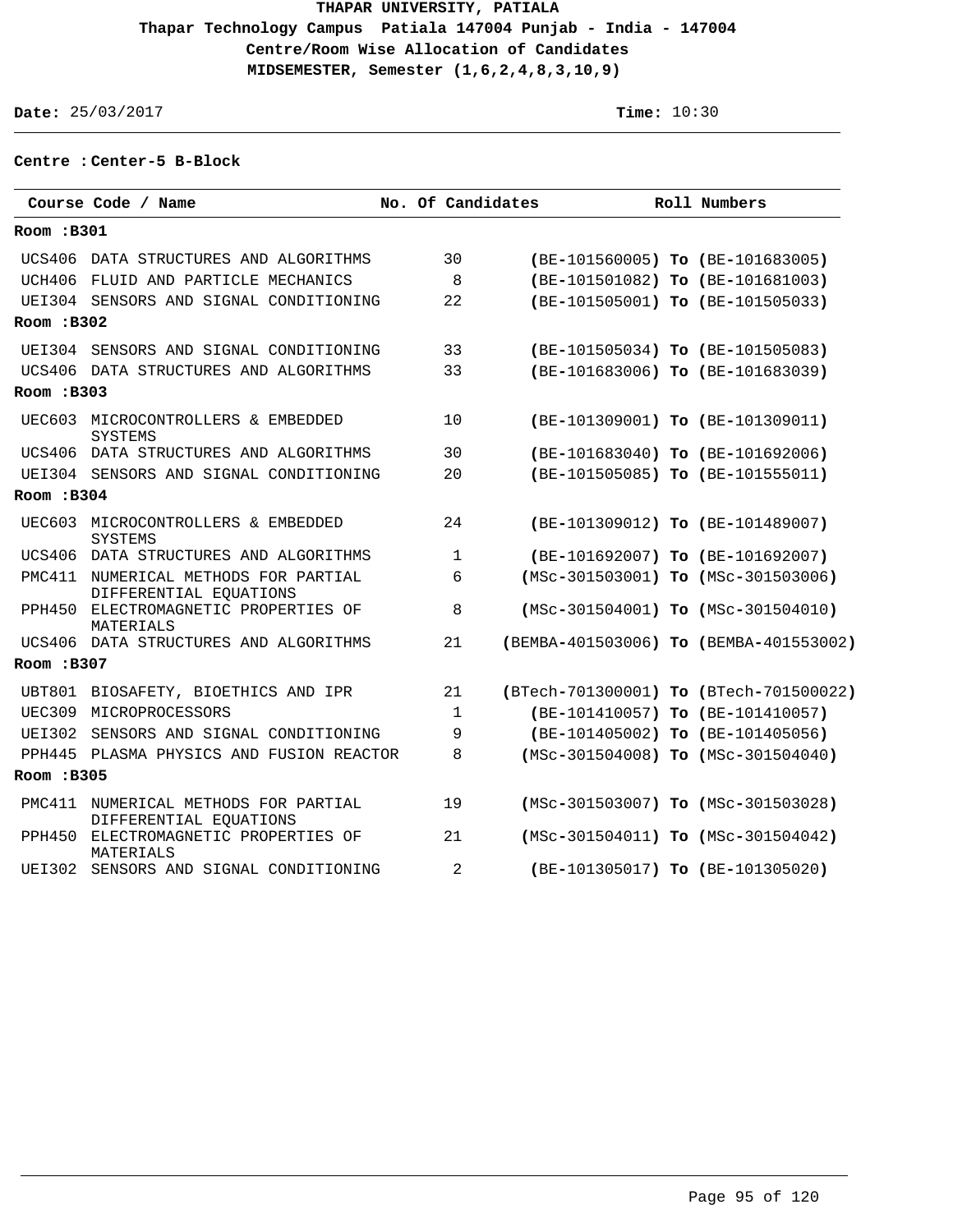**Thapar Technology Campus Patiala 147004 Punjab - India - 147004**

**Centre/Room Wise Allocation of Candidates**

**MIDSEMESTER, Semester (1,6,2,4,8,3,10,9)**

Date:  $25/03/2017$ 

**Time:** 13:00

|             | Course Code / Name                 | No. Of Candidates |                                      | Roll Numbers |
|-------------|------------------------------------|-------------------|--------------------------------------|--------------|
| Room : F101 |                                    |                   |                                      |              |
| UCS641      | CLOUD COMPUTING                    | 15                | $(BE-101403002)$ To $(BE-101403059)$ |              |
|             | UML602 NATURAL LANGUAGE PROCESSING | 15                | (BE-101403001) To (BE-101403031)     |              |
| Room : F102 |                                    |                   |                                      |              |
|             | UCS641 CLOUD COMPUTING             | 30                | $(BE-101403060)$ To $(BE-101403142)$ |              |
|             | UML602 NATURAL LANGUAGE PROCESSING | 30                | $(BE-101403032)$ To $(BE-101403077)$ |              |
| Room : F103 |                                    |                   |                                      |              |
|             | UCS641 CLOUD COMPUTING             | 21                | $(BE-101403143)$ To $(BE-101403188)$ |              |
|             | UML602 NATURAL LANGUAGE PROCESSING | 21                | $(BE-101403078)$ To $(BE-101403145)$ |              |
| Room : F104 |                                    |                   |                                      |              |
|             | UCS641 CLOUD COMPUTING             | 21                | $(BE-101403197)$ To $(BE-101410040)$ |              |
|             | UML602 NATURAL LANGUAGE PROCESSING | 21                | $(BE-101403146)$ To $(BE-101403195)$ |              |
| Room : F105 |                                    |                   |                                      |              |
|             | UML602 NATURAL LANGUAGE PROCESSING | 21                | $(BE-101403210)$ To $(BE-101410047)$ |              |
|             | UCS641 CLOUD COMPUTING             | 21                | (BE-101410043) To (BE-101411031)     |              |
| Room : F106 |                                    |                   |                                      |              |
|             | UML602 NATURAL LANGUAGE PROCESSING | 21                | (BE-101410048) To (BE-101411033)     |              |
|             | UCS641 CLOUD COMPUTING             | 21                | $(BE-101411035)$ To $(BE-101453001)$ |              |
| Room : F107 |                                    |                   |                                      |              |
| UCS641      | CLOUD COMPUTING                    | 20                | $(BE-101453004)$ To $(BE-101590001)$ |              |
|             | UML602 NATURAL LANGUAGE PROCESSING | 20                | $(BE-101411038)$ To $(BE-101462001)$ |              |
| Room : F108 |                                    |                   |                                      |              |
| UCS641      | CLOUD COMPUTING                    | 8                 | $(BE-101590002)$ To $(BE-101592005)$ |              |
|             | UML602 NATURAL LANGUAGE PROCESSING | 10                | $(BE-101462004)$ To $(BE-101592006)$ |              |
| UCE601      | SEWERAGE AND SEWAGE TREATMENT      | 22                | (BE-101202058) To (BE-101402023)     |              |
|             | UCH602 MASS TRANSFER-II            | 20                | $(BE-101401001)$ To $(BE-101401032)$ |              |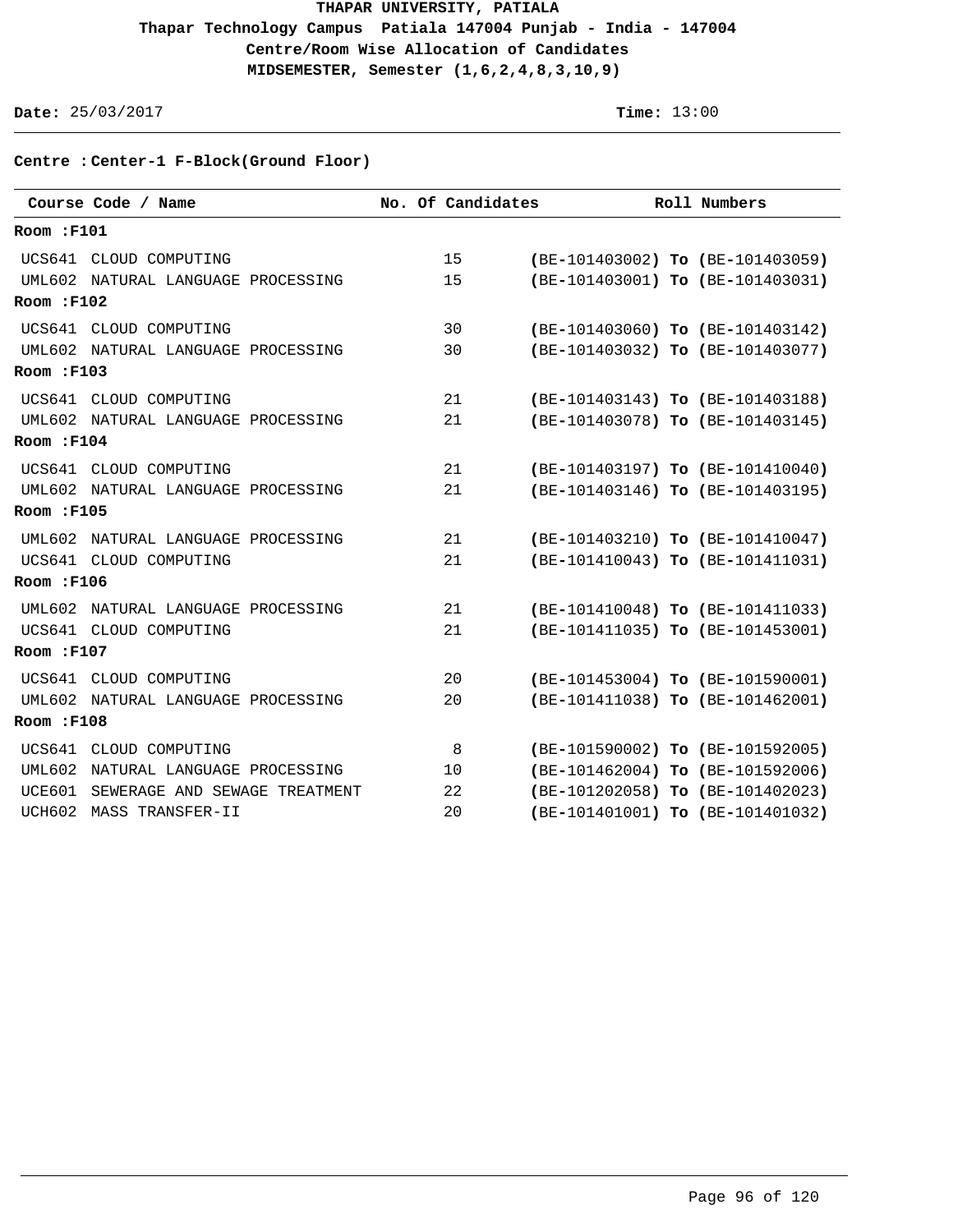**Thapar Technology Campus Patiala 147004 Punjab - India - 147004**

**Centre/Room Wise Allocation of Candidates**

**MIDSEMESTER, Semester (1,6,2,4,8,3,10,9)**

Date:  $25/03/2017$ 

**Time:** 13:00

**Centre : Center-2 F-Block(First Floor)**

|              | Course Code / Name                   |  |    | No. Of Candidates | Roll Numbers                           |
|--------------|--------------------------------------|--|----|-------------------|----------------------------------------|
| Room : F201  |                                      |  |    |                   |                                        |
|              | UCE601 SEWERAGE AND SEWAGE TREATMENT |  | 24 |                   | $(BE-101402024)$ To $(BE-101402049)$   |
|              | UCH602 MASS TRANSFER-II              |  | 24 |                   | $(BE-101401034)$ To $(BE-101401067)$   |
| Room: $F202$ |                                      |  |    |                   |                                        |
|              | UCE601 SEWERAGE AND SEWAGE TREATMENT |  | 24 |                   | $(BE-101402050)$ To $(BE-101402074)$   |
|              | UCH602 MASS TRANSFER-II              |  | 24 |                   | (BE-101401069) To (BE-101451010)       |
| Room : F203  |                                      |  |    |                   |                                        |
|              | UCS643 CYBER FORENSICS               |  | 21 |                   | $(BE-101403024)$ To $(BE-101403199)$   |
|              | UCH602 MASS TRANSFER-II              |  | 3  |                   | (BE-101451011) To (BE-101581001)       |
|              | UCE601 SEWERAGE AND SEWAGE TREATMENT |  | 24 |                   | (BE-101402075) To (BE-101402101)       |
| Room : F204  |                                      |  |    |                   |                                        |
|              | UCS643 CYBER FORENSICS               |  | 24 |                   | (BE-101403200) To (BE-101412014)       |
|              | UCE601 SEWERAGE AND SEWAGE TREATMENT |  | 24 |                   | (BE-101402102) To (BE-101582003)       |
| Room : F205  |                                      |  |    |                   |                                        |
|              | DMC007 RESEARCH METHODOLOGY          |  | 3  |                   | $(PhD-901602010)$ To $(PhD-901602012)$ |
|              | UCS643 CYBER FORENSICS               |  | 21 |                   | (BE-101412016) To (BE-101592003)       |
|              | UCE601 SEWERAGE AND SEWAGE TREATMENT |  | 10 |                   | (BE-101582004) To (BE-101582013)       |
|              | UBT004 BIOCHEMISTRY I                |  | 14 |                   | (BTech-701600001) To (BTech-701600016) |
| Room : F206  |                                      |  |    |                   |                                        |
|              | DMC007 RESEARCH METHODOLOGY          |  | 18 |                   | $(PhD-901602013)$ To $(PhD-901606033)$ |
|              | UBT004 BIOCHEMISTRY I                |  | 18 |                   | (BTech-701600018) To (BTech-701600038) |
| Room: $F207$ |                                      |  |    |                   |                                        |
|              | UBT004 BIOCHEMISTRY I                |  | 18 |                   | (BTech-701600039) To (BTech-701600058) |
|              | DMC007 RESEARCH METHODOLOGY          |  | 18 |                   | $(PhD-901606034)$ To $(PhD-901612016)$ |
| Room : F208  |                                      |  |    |                   |                                        |
|              | UBT004 BIOCHEMISTRY I                |  | 7  |                   | (BTech-701600060) To (BTech-701600067) |
|              | DMC007 RESEARCH METHODOLOGY          |  | 7  |                   | (PhD-901612017) To (PhD-901614002)     |
|              | PCD312 COMPUTATIONAL FLUID DYNAMICS  |  | 11 |                   | (ME-801683001) To (ME-801683013)       |
|              | DMC007 RESEARCH METHODOLOGY          |  | 7  |                   | (PhDP-951602004) To (PhDP-951611005)   |
|              | PPI103 OUALITY ENGINEERING           |  | 4  |                   | $(ME-801685001)$ To $(ME-801685004)$   |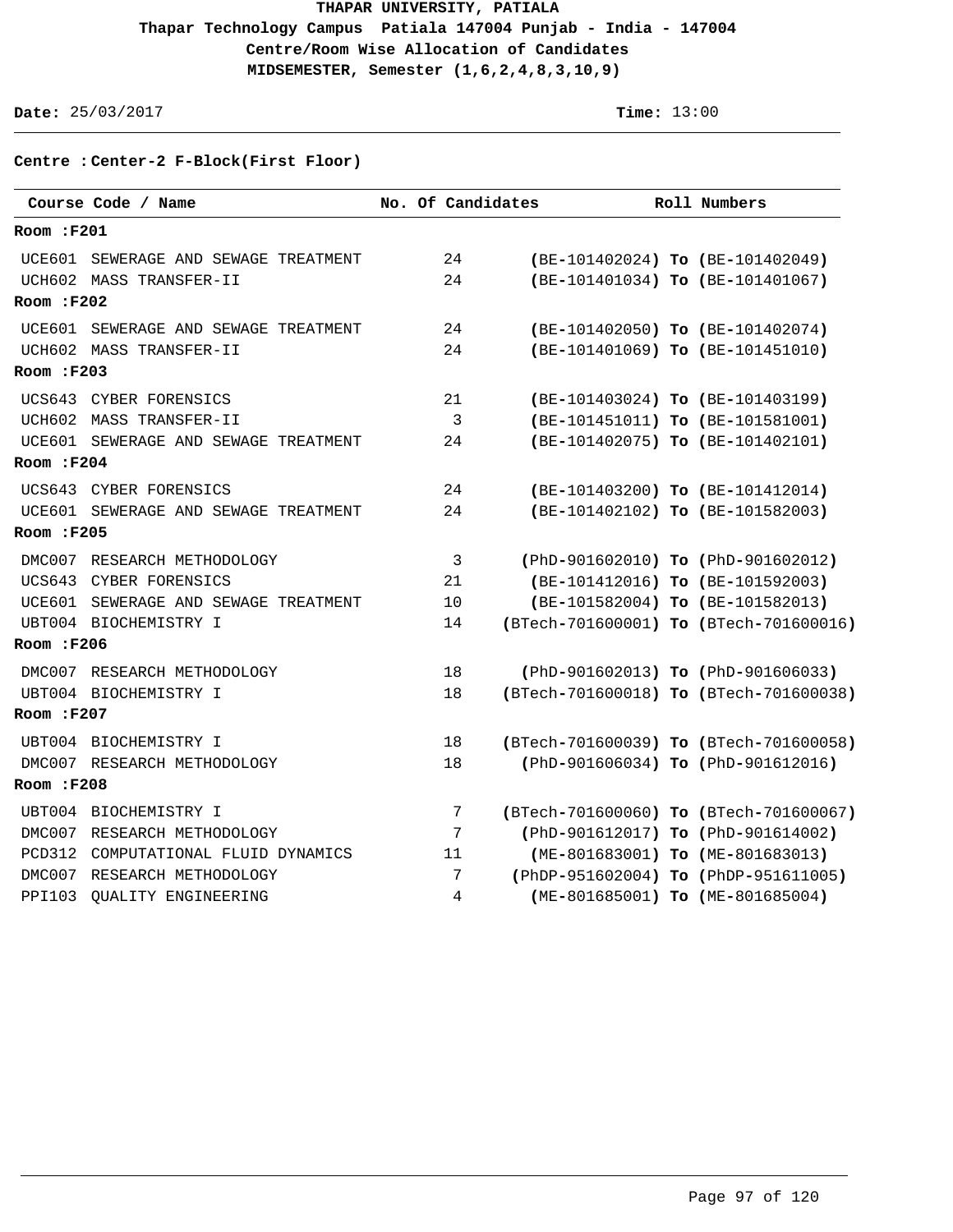**Thapar Technology Campus Patiala 147004 Punjab - India - 147004**

**Centre/Room Wise Allocation of Candidates**

**MIDSEMESTER, Semester (1,6,2,4,8,3,10,9)**

Date:  $25/03/2017$ 

**Time:** 13:00

**Centre : Center-3 E-Block(Ground Floor) & C-Block**

|               | Course Code / Name                           | No. Of Candidates |              |  | Roll Numbers                           |  |
|---------------|----------------------------------------------|-------------------|--------------|--|----------------------------------------|--|
| Room: E101    |                                              |                   |              |  |                                        |  |
|               | PMC201 REAL ANALYSIS - II                    |                   | 4            |  | $(MSc-301603001)$ To $(MSc-301603004)$ |  |
| PPI103        | <b>OUALITY ENGINEERING</b>                   |                   | 17           |  | (ME-801685005) To (ME-801685021)       |  |
|               | PCD312 COMPUTATIONAL FLUID DYNAMICS          |                   | 21           |  | (ME-801683014) To (ME-801684009)       |  |
| Room : E102   |                                              |                   |              |  |                                        |  |
| DMC013        | RESEARCH METHODOLOGY                         |                   | 4            |  | $(PhD-901600011)$ To $(PhD-901600015)$ |  |
| PCY212        | SYNTHETIC AND NATURAL POLYMERS               |                   | 16           |  | $(MSc-301602001)$ To $(MSc-301602031)$ |  |
| PCD312        | COMPUTATIONAL FLUID DYNAMICS                 |                   | 5            |  | (ME-801684010) To (ME-801684014)       |  |
|               | PMC201 REAL ANALYSIS - II                    |                   | 17           |  | $(MSc-301603005)$ To $(MSc-301603025)$ |  |
| Room : E103   |                                              |                   |              |  |                                        |  |
| DMC013        | RESEARCH METHODOLOGY                         |                   | 8            |  | $(PhD-901600017)$ To $(PhD-901609016)$ |  |
| DMC013        | RESEARCH METHODOLOGY                         |                   | 3            |  | (PhDP-951600001) To (PhDP-951601002)   |  |
|               | UCS736 CLOUD COMPUTING                       |                   | $\mathbf{1}$ |  | (BE-101303016) To (BE-101303016)       |  |
| PBC201        | BIOENERGETICS AND INTERMEDIARY<br>METABOLISM |                   | 10           |  | $(MSc-301507009)$ To $(MSc-301607009)$ |  |
| PCY212        | SYNTHETIC AND NATURAL POLYMERS               |                   | 3            |  | $(MSc-301602033)$ To $(MSc-301602035)$ |  |
|               | UME502 AUTOMOBILE ENGINEERING                |                   | 3            |  | (BE-101408073) To (BE-101408117)       |  |
|               | PCE211 ADVANCED BRIDGE DESIGN                |                   | 14           |  | (ME-801623004) To (ME-801624026)       |  |
| Room : E104   |                                              |                   |              |  |                                        |  |
| <b>PCE211</b> | ADVANCED BRIDGE DESIGN                       |                   | 1            |  | (ME-801524009) To (ME-801524009)       |  |
| PBC201        | BIOENERGETICS AND INTERMEDIARY<br>METABOLISM |                   | $\mathbf{1}$ |  | $(PhD-901600003)$ To $(PhD-901600003)$ |  |
| UCS641        | CLOUD COMPUTING                              |                   | $\mathbf{1}$ |  | $(BE-101403175)$ To $(BE-101403175)$   |  |
| DMC007        | RESEARCH METHODOLOGY                         |                   | 3            |  | (PhDP-951608002) To (PhDP-951608004)   |  |
| PMC207        | REAL ANALYSIS - II                           |                   | $\mathbf{1}$ |  | $(MSc-301503005)$ To $(MSc-301503005)$ |  |
|               | PCY214 BIOFUELS                              |                   | $\mathbf{1}$ |  | $(MSc-301602004)$ To $(MSc-301602004)$ |  |
| PBC201        | BIOENERGETICS AND INTERMEDIARY<br>METABOLISM |                   | 1            |  | $(MSc-301607010)$ To $(MSc-301607010)$ |  |
| UCS736        | CLOUD COMPUTING                              |                   | $\mathbf{1}$ |  | $(BE-101303024)$ To $(BE-101303024)$   |  |
| UCS871        | NATURAL LANGUAGE PROCESSING                  |                   | $\mathbf{1}$ |  | $(BE-101303025)$ To $(BE-101303025)$   |  |
|               | DMC007 RESEARCH METHODOLOGY                  |                   | 2            |  | $(PhD-901608006)$ To $(PhD-901608007)$ |  |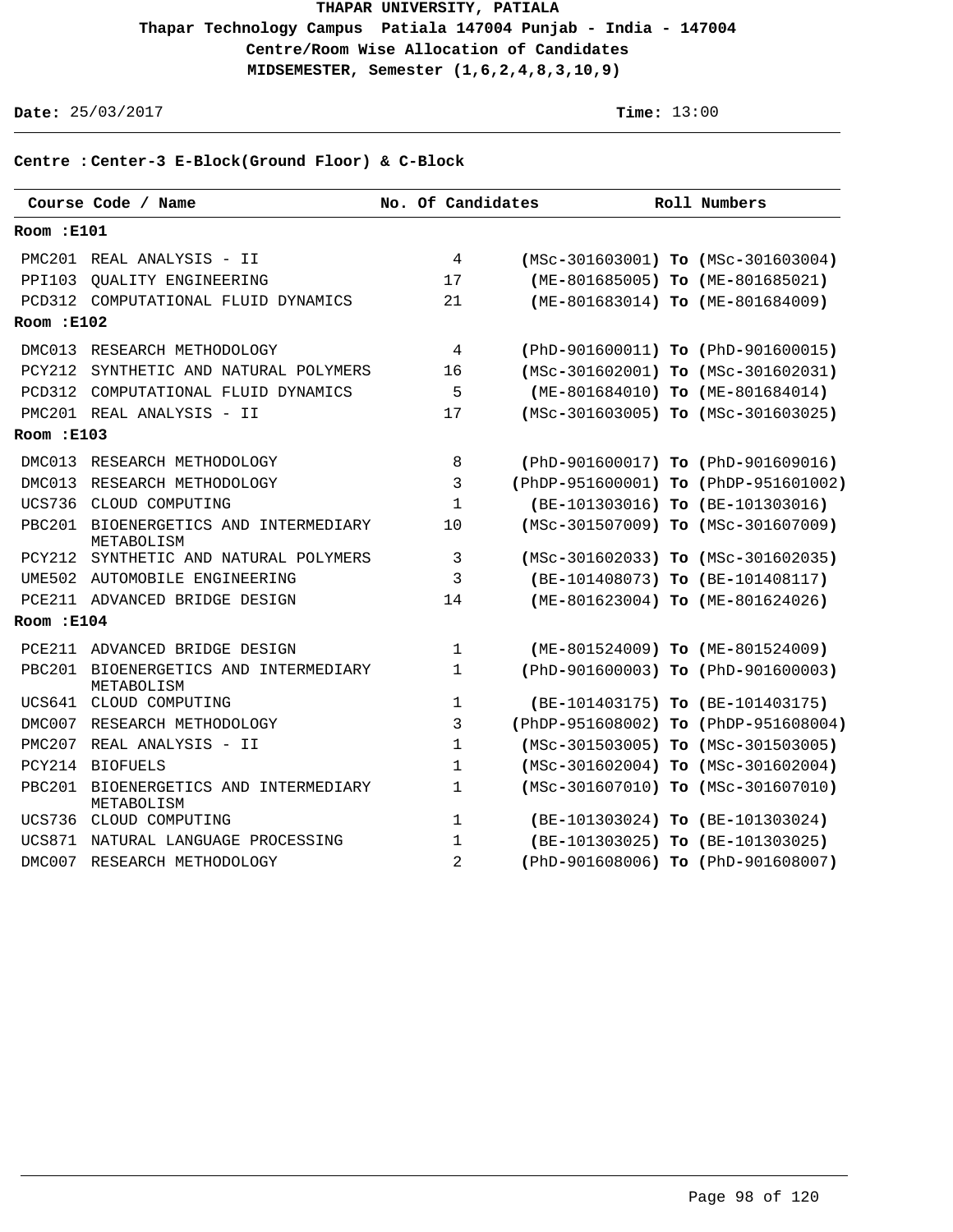**Centre/Room Wise Allocation of Candidates Thapar Technology Campus Patiala 147004 Punjab - India - 147004**

**MIDSEMESTER, Semester (1,6,2,4,8,3,10,9)**

Date:  $25/03/2017$ 

**Time:** 15:30

|             | Course Code / Name                 |  | No. Of Candidates |  | Roll Numbers                         |
|-------------|------------------------------------|--|-------------------|--|--------------------------------------|
| Room : F101 |                                    |  |                   |  |                                      |
|             | UCE802 EARTHOUAKE RESISTANT DESIGN |  | 15                |  | $(BE-101202030)$ To $(BE-101302020)$ |
| Room : F102 |                                    |  |                   |  |                                      |
|             | UCE802 EARTHQUAKE RESISTANT DESIGN |  | 30                |  | $(BE-101302021)$ To $(BE-101302053)$ |
| Room : F103 |                                    |  |                   |  |                                      |
|             | UCE802 EARTHOUAKE RESISTANT DESIGN |  | 21                |  | $(BE-101302054)$ To $(BE-101302074)$ |
| Room : F104 |                                    |  |                   |  |                                      |
|             | UCE802 EARTHOUAKE RESISTANT DESIGN |  | 21                |  | $(BE-101302075)$ To $(BE-101482003)$ |
| Room : F105 |                                    |  |                   |  |                                      |
| UCE802      | EARTHOUAKE RESISTANT DESIGN        |  | 13                |  | $(BE-101482004)$ To $(BE-101482016)$ |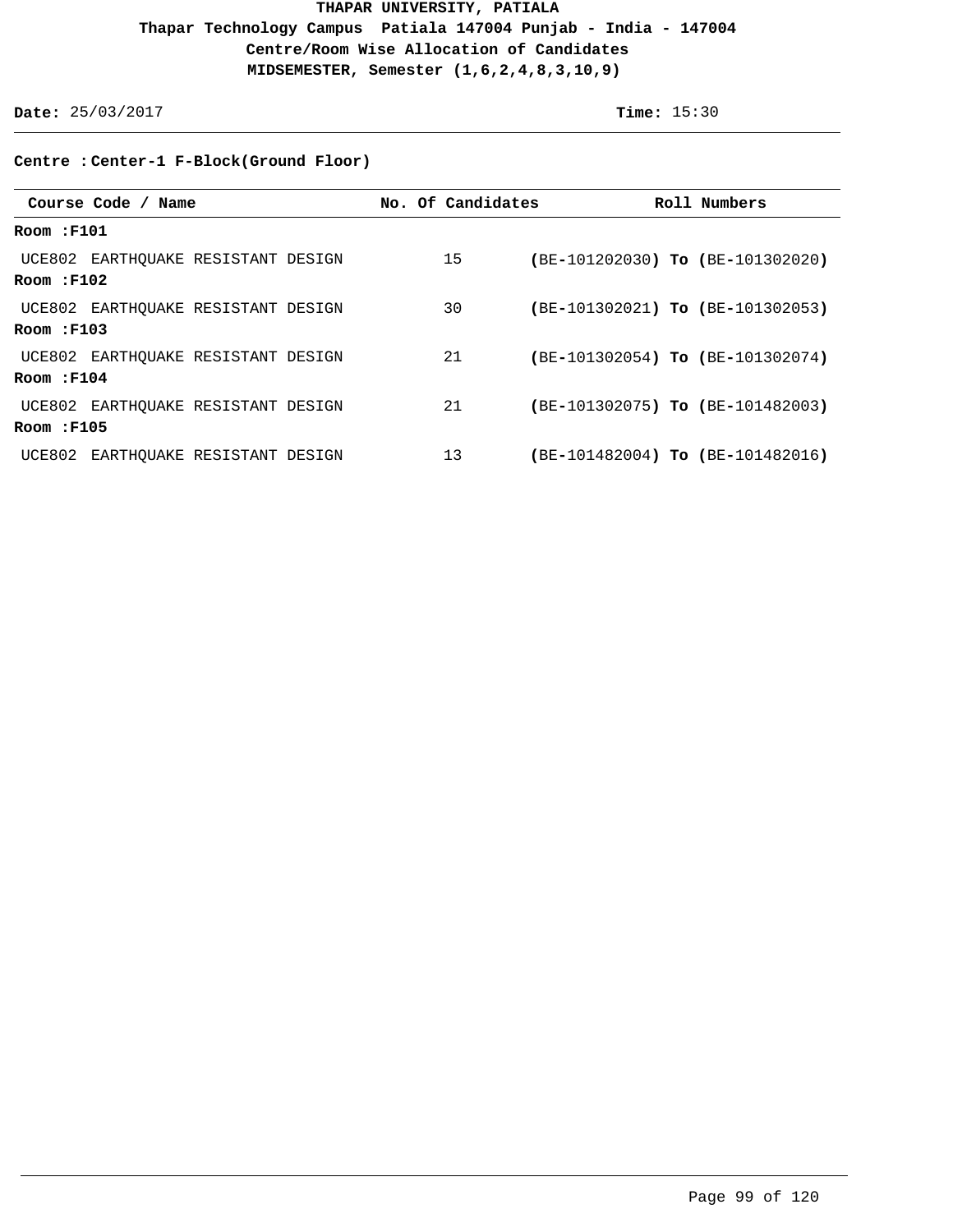**Thapar Technology Campus Patiala 147004 Punjab - India - 147004**

**Centre/Room Wise Allocation of Candidates**

**MIDSEMESTER, Semester (1,6,2,4,8,3,10,9)**

Date:  $27/03/2017$ 

Time: 08:00

|             | Course Code / Name            | No. Of Candidates |  | Roll Numbers                         |
|-------------|-------------------------------|-------------------|--|--------------------------------------|
| Room : F101 |                               |                   |  |                                      |
|             | UCB008 APPLIED CHEMISTRY      | 15                |  | $(BE-101409035)$ To $(BE-101601014)$ |
|             | UEN002 ENERGY AND ENVIRONMENT | 15                |  | $(BE-101408054)$ To $(BE-101501016)$ |
| Room : F102 |                               |                   |  |                                      |
| IIFN002     | ENERGY AND ENVIRONMENT        | 30                |  | $(BE-101501017)$ To $(BE-101501056)$ |
|             | UCB008 APPLIED CHEMISTRY      | 30                |  | $(BE-101601015)$ To $(BE-101602005)$ |
| Room : F103 |                               |                   |  |                                      |
| UEN002      | ENERGY AND ENVIRONMENT        | 21                |  | $(BE-101501057)$ To $(BE-101501079)$ |
|             | UCB008 APPLIED CHEMISTRY      | 21                |  | $(BE-101602006)$ To $(BE-101602028)$ |
| Room : F104 |                               |                   |  |                                      |
| UEN002      | ENERGY AND ENVIRONMENT        | 21                |  | $(BE-101501080)$ To $(BE-101502016)$ |
|             | UCB008 APPLIED CHEMISTRY      | 21                |  | (BE-101602029) To (BE-101602052)     |
| Room : F105 |                               |                   |  |                                      |
| UCB008      | APPLIED CHEMISTRY             | 21                |  | (BE-101602053) To (BE-101602075)     |
|             | UEN002 ENERGY AND ENVIRONMENT | 21                |  | $(BE-101502017)$ To $(BE-101502042)$ |
| Room : F106 |                               |                   |  |                                      |
|             | UEN002 ENERGY AND ENVIRONMENT | 21                |  | $(BE-101502043)$ To $(BE-101502063)$ |
|             | UCB008 APPLIED CHEMISTRY      | 21                |  | $(BE-101602076)$ To $(BE-101602096)$ |
| Room : F107 |                               |                   |  |                                      |
| UEN002      | ENERGY AND ENVIRONMENT        | 20                |  | (BE-101502064) To (BE-101502085)     |
|             | UCB008 APPLIED CHEMISTRY      | 20                |  | (BE-101602097) To (BE-101602116)     |
| Room : F108 |                               |                   |  |                                      |
| UEN002      | ENERGY AND ENVIRONMENT        | 30                |  | $(BE-101502086)$ To $(BE-101504006)$ |
|             | UCB008 APPLIED CHEMISTRY      | 30                |  | (BE-101602117) To (BE-101604002)     |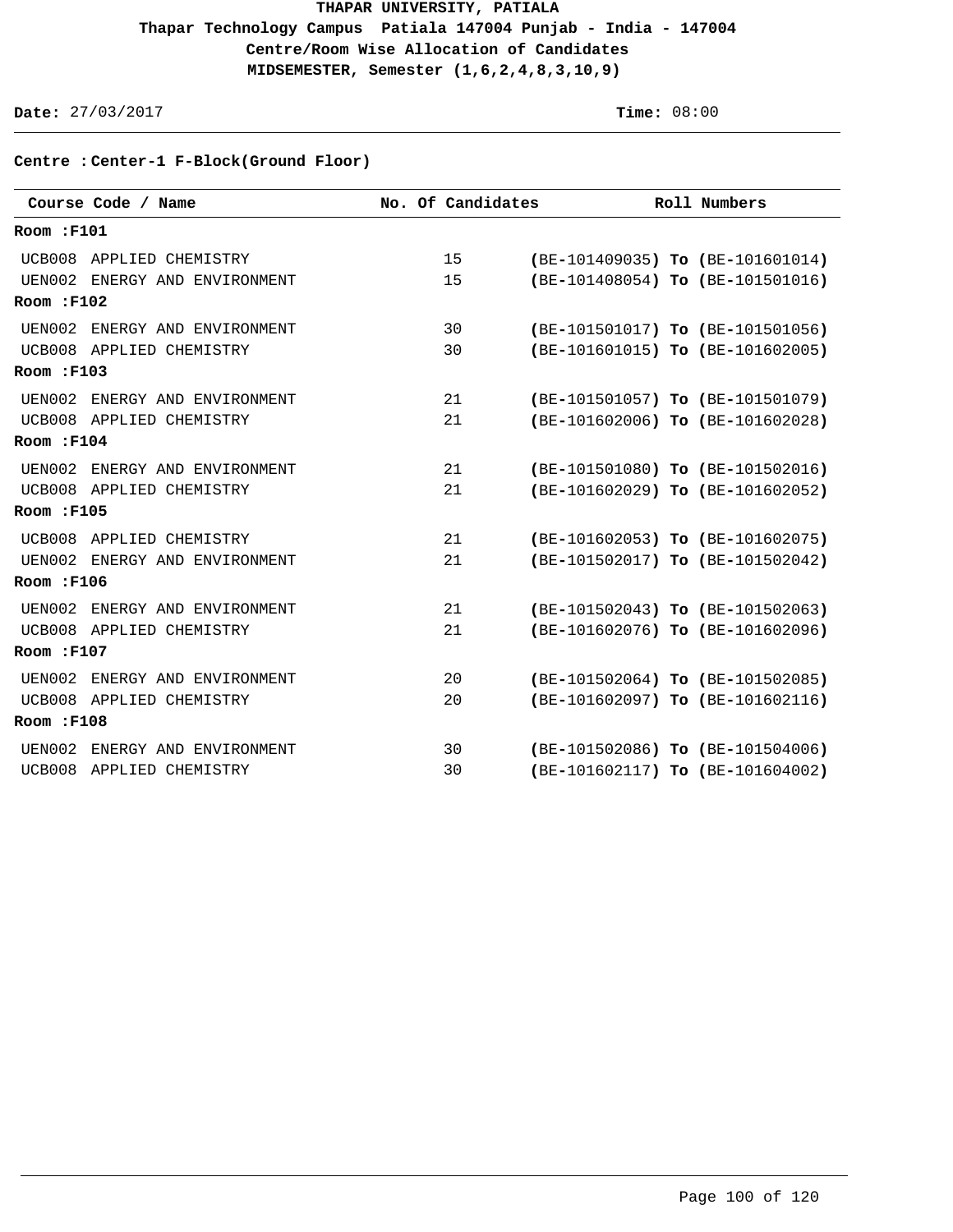**Thapar Technology Campus Patiala 147004 Punjab - India - 147004**

**Centre/Room Wise Allocation of Candidates**

**MIDSEMESTER, Semester (1,6,2,4,8,3,10,9)**

Date:  $27/03/2017$ 

Time: 08:00

#### **Centre : Center-2 F-Block(First Floor)**

|             | Course Code / Name            | No. Of Candidates |  | Roll Numbers                         |
|-------------|-------------------------------|-------------------|--|--------------------------------------|
| Room : F201 |                               |                   |  |                                      |
|             | UCB008 APPLIED CHEMISTRY      | 24                |  | $(BE-101604003)$ To $(BE-101604028)$ |
|             | UEN002 ENERGY AND ENVIRONMENT | 24                |  | $(BE-101504007)$ To $(BE-101504031)$ |
| Room : F202 |                               |                   |  |                                      |
| UCB008      | APPLIED CHEMISTRY             | 24                |  | $(BE-101604029)$ To $(BE-101604056)$ |
|             | UEN002 ENERGY AND ENVIRONMENT | 24                |  | $(BE-101504032)$ To $(BE-101504061)$ |
| Room : F203 |                               |                   |  |                                      |
| UCB008      | APPLIED CHEMISTRY             | 24                |  | $(BE-101604057)$ To $(BE-101604081)$ |
|             | UEN002 ENERGY AND ENVIRONMENT | 24                |  | $(BE-101504063)$ To $(BE-101504094)$ |
| Room : F204 |                               |                   |  |                                      |
| UEN002      | ENERGY AND ENVIRONMENT        | 24                |  | $(BE-101504096)$ To $(BE-101504127)$ |
|             | UCB008 APPLIED CHEMISTRY      | 24                |  | $(BE-101604082)$ To $(BE-101604105)$ |
| Room : F205 |                               |                   |  |                                      |
| UEN002      | ENERGY AND ENVIRONMENT        | 24                |  | $(BE-101504128)$ To $(BE-101505029)$ |
|             | UCB008 APPLIED CHEMISTRY      | 24                |  | $(BE-101604106)$ To $(BE-101604130)$ |
| Room : F206 |                               |                   |  |                                      |
| UEN002      | ENERGY AND ENVIRONMENT        | 18                |  | $(BE-101505030)$ To $(BE-101505056)$ |
|             | UCB008 APPLIED CHEMISTRY      | 18                |  | $(BE-101604131)$ To $(BE-101604148)$ |
| Room : F207 |                               |                   |  |                                      |
| UCB008      | APPLIED CHEMISTRY             | 18                |  | $(BE-101604149)$ To $(BE-101604166)$ |
|             | UEN002 ENERGY AND ENVIRONMENT | 18                |  | $(BE-101505057)$ To $(BE-101505083)$ |
| Room : F208 |                               |                   |  |                                      |
| UEN002      | ENERGY AND ENVIRONMENT        | 18                |  | $(BE-101505085)$ To $(BE-101508009)$ |
|             | UCB008 APPLIED CHEMISTRY      | 18                |  | $(BE-101604167)$ To $(BE-101605014)$ |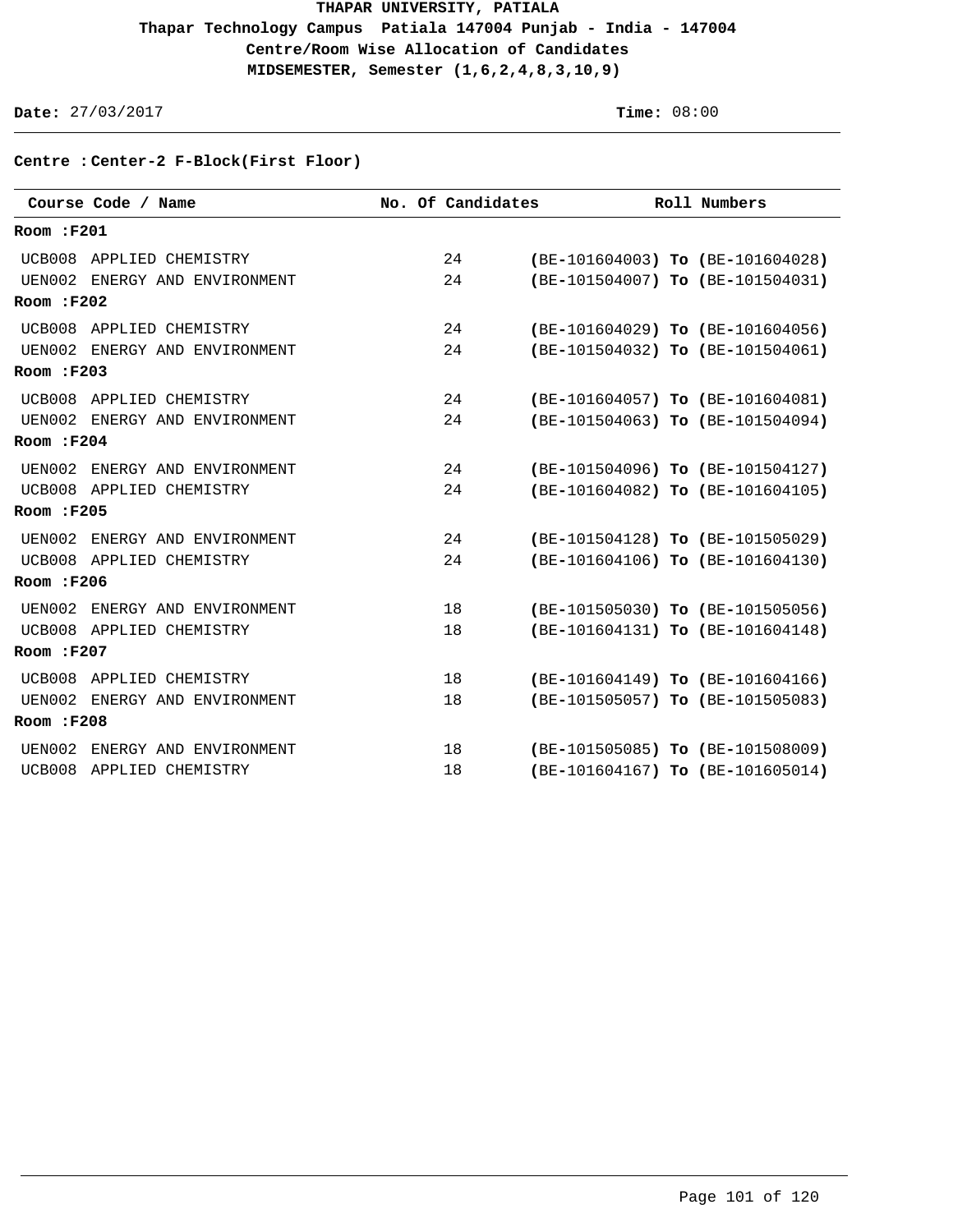**Centre/Room Wise Allocation of Candidates Thapar Technology Campus Patiala 147004 Punjab - India - 147004**

**MIDSEMESTER, Semester (1,6,2,4,8,3,10,9)**

Date:  $27/03/2017$ 

Time: 08:00

**Centre : Center-3 E-Block(Ground Floor) & C-Block**

|             | Course Code / Name            | No. Of Candidates |  | Roll Numbers                         |
|-------------|-------------------------------|-------------------|--|--------------------------------------|
| Room : E101 |                               |                   |  |                                      |
| UCB008      | APPLIED CHEMISTRY             | 21                |  | $(BE-101605015)$ To $(BE-101605036)$ |
| UEN002      | ENERGY AND ENVIRONMENT        | 21                |  | $(BE-101508011)$ To $(BE-101508033)$ |
| Room : E102 |                               |                   |  |                                      |
| UCB008      | APPLIED CHEMISTRY             | 21                |  | $(BE-101605037)$ To $(BE-101605058)$ |
| UEN002      | ENERGY AND ENVIRONMENT        | 21                |  | $(BE-101508034)$ To $(BE-101508055)$ |
| Room : E103 |                               |                   |  |                                      |
| UCB008      | APPLIED CHEMISTRY             | 21                |  | $(BE-101605059)$ To $(BE-101608001)$ |
|             | UEN002 ENERGY AND ENVIRONMENT | 21                |  | $(BE-101508056)$ To $(BE-101508077)$ |
| Room : E104 |                               |                   |  |                                      |
| UEN002      | ENERGY AND ENVIRONMENT        | 21                |  | $(BE-101508078)$ To $(BE-101508101)$ |
|             | UCB008 APPLIED CHEMISTRY      | 21                |  | $(BE-101608002)$ To $(BE-101608024)$ |
| Room : E105 |                               |                   |  |                                      |
| UEN002      | ENERGY AND ENVIRONMENT        | 21                |  | $(BE-101508102)$ To $(BE-101508123)$ |
|             | UCB008 APPLIED CHEMISTRY      | 21                |  | $(BE-101608025)$ To $(BE-101608045)$ |
| Room : E106 |                               |                   |  |                                      |
| UEN002      | ENERGY AND ENVIRONMENT        | 21                |  | $(BE-101508124)$ To $(BE-101509008)$ |
|             | UCB008 APPLIED CHEMISTRY      | 21                |  | $(BE-101608046)$ To $(BE-101608066)$ |
| Room : E107 |                               |                   |  |                                      |
| UCB008      | APPLIED CHEMISTRY             | 21                |  | $(BE-101608067)$ To $(BE-101608087)$ |
| UEN002      | ENERGY AND ENVIRONMENT        | 21                |  | $(BE-101509009)$ To $(BE-101509030)$ |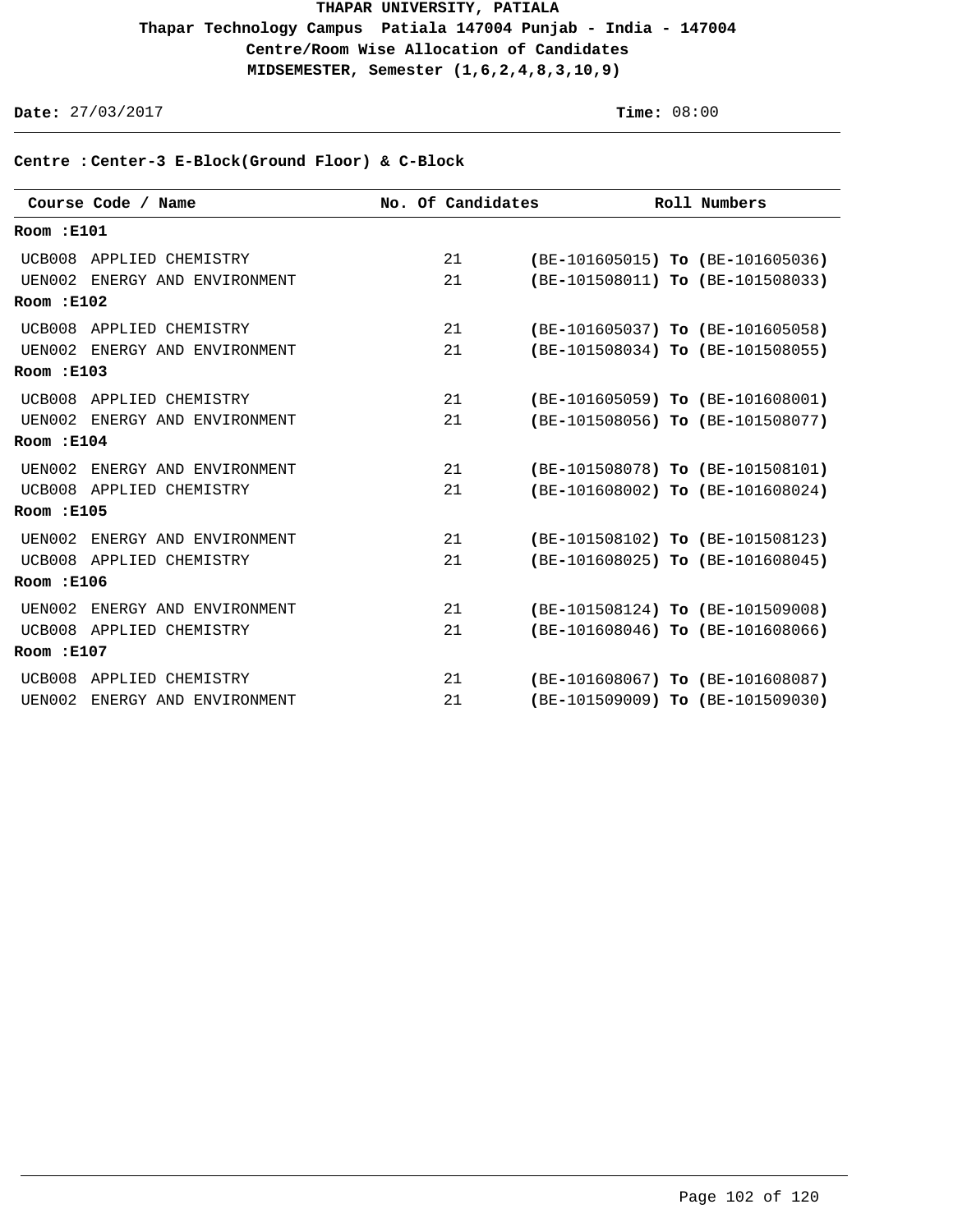# **Thapar Technology Campus Patiala 147004 Punjab - India - 147004**

**Centre/Room Wise Allocation of Candidates**

**MIDSEMESTER, Semester (1,6,2,4,8,3,10,9)**

Date:  $27/03/2017$ 

Time: 08:00

#### **Centre : Center-4 E-Block(First Floor)**

|               | Course Code / Name            | No. Of Candidates |    |  | Roll Numbers                         |
|---------------|-------------------------------|-------------------|----|--|--------------------------------------|
| Room : E201   |                               |                   |    |  |                                      |
|               | UEN002 ENERGY AND ENVIRONMENT |                   | 14 |  | $(BE-101509031)$ To $(BE-101514006)$ |
|               | UCB008 APPLIED CHEMISTRY      |                   | 14 |  | $(BE-101608088)$ To $(BE-101608101)$ |
| Room $: E202$ |                               |                   |    |  |                                      |
|               | UEN002 ENERGY AND ENVIRONMENT |                   | 14 |  | $(BE-101514007)$ To $(BE-101514023)$ |
|               | UCB008 APPLIED CHEMISTRY      |                   | 14 |  | $(BE-101608102)$ To $(BE-101608115)$ |
| Room : E203   |                               |                   |    |  |                                      |
|               | UEN002 ENERGY AND ENVIRONMENT |                   | 14 |  | $(BE-101514024)$ To $(BE-101552005)$ |
|               | UCB008 APPLIED CHEMISTRY      |                   | 14 |  | $(BE-101608117)$ To $(BE-101608130)$ |
| Room : E204   |                               |                   |    |  |                                      |
|               | UEN002 ENERGY AND ENVIRONMENT |                   | 14 |  | (BE-101552006) To (BE-101554005)     |
|               | UCB008 APPLIED CHEMISTRY      |                   | 14 |  | $(BE-101608131)$ To $(BE-101608144)$ |
| Room : E205   |                               |                   |    |  |                                      |
|               | UEN002 ENERGY AND ENVIRONMENT |                   | 14 |  | $(BE-101554006)$ To $(BE-101554020)$ |
|               | UCB008 APPLIED CHEMISTRY      |                   | 14 |  | $(BE-101608145)$ To $(BE-101608158)$ |
| Room $: E206$ |                               |                   |    |  |                                      |
|               | UEN002 ENERGY AND ENVIRONMENT |                   | 14 |  | $(BE-101554021)$ To $(BE-101554035)$ |
|               | UCB008 APPLIED CHEMISTRY      |                   | 14 |  | (BE-101608159) To (BE-101608174)     |
| Room : E207   |                               |                   |    |  |                                      |
|               | UCB008 APPLIED CHEMISTRY      |                   | 14 |  | $(BE-101608175)$ To $(BE-101609013)$ |
|               | UEN002 ENERGY AND ENVIRONMENT |                   | 14 |  | (BE-101554036) To (BE-101558002)     |
| Room : E209   |                               |                   |    |  |                                      |
|               | UCB008 APPLIED CHEMISTRY      |                   | 14 |  | $(BE-101609014)$ To $(BE-101609029)$ |
|               | UEN002 ENERGY AND ENVIRONMENT |                   | 14 |  | (BE-101559001) To (BE-101682006)     |
| Room : E210   |                               |                   |    |  |                                      |
|               | UEN002 ENERGY AND ENVIRONMENT |                   | 14 |  | $(BE-101682007)$ To $(BE-101682020)$ |
|               | UCB008 APPLIED CHEMISTRY      |                   | 14 |  | $(BE-101609030)$ To $(BE-101614014)$ |
| Room : E211   |                               |                   |    |  |                                      |
|               | UCB008 APPLIED CHEMISTRY      |                   | 14 |  | $(BE-101614015)$ To $(BE-101652001)$ |
|               | UEN002 ENERGY AND ENVIRONMENT |                   | 14 |  | $(BE-101682021)$ To $(BE-101684011)$ |
| Room : E212   |                               |                   |    |  |                                      |
|               | UEN002 ENERGY AND ENVIRONMENT |                   | 14 |  | $(BE-101684012)$ To $(BE-101688006)$ |
|               | UCB008 APPLIED CHEMISTRY      |                   | 14 |  | (BE-101652002) To (BE-101652017)     |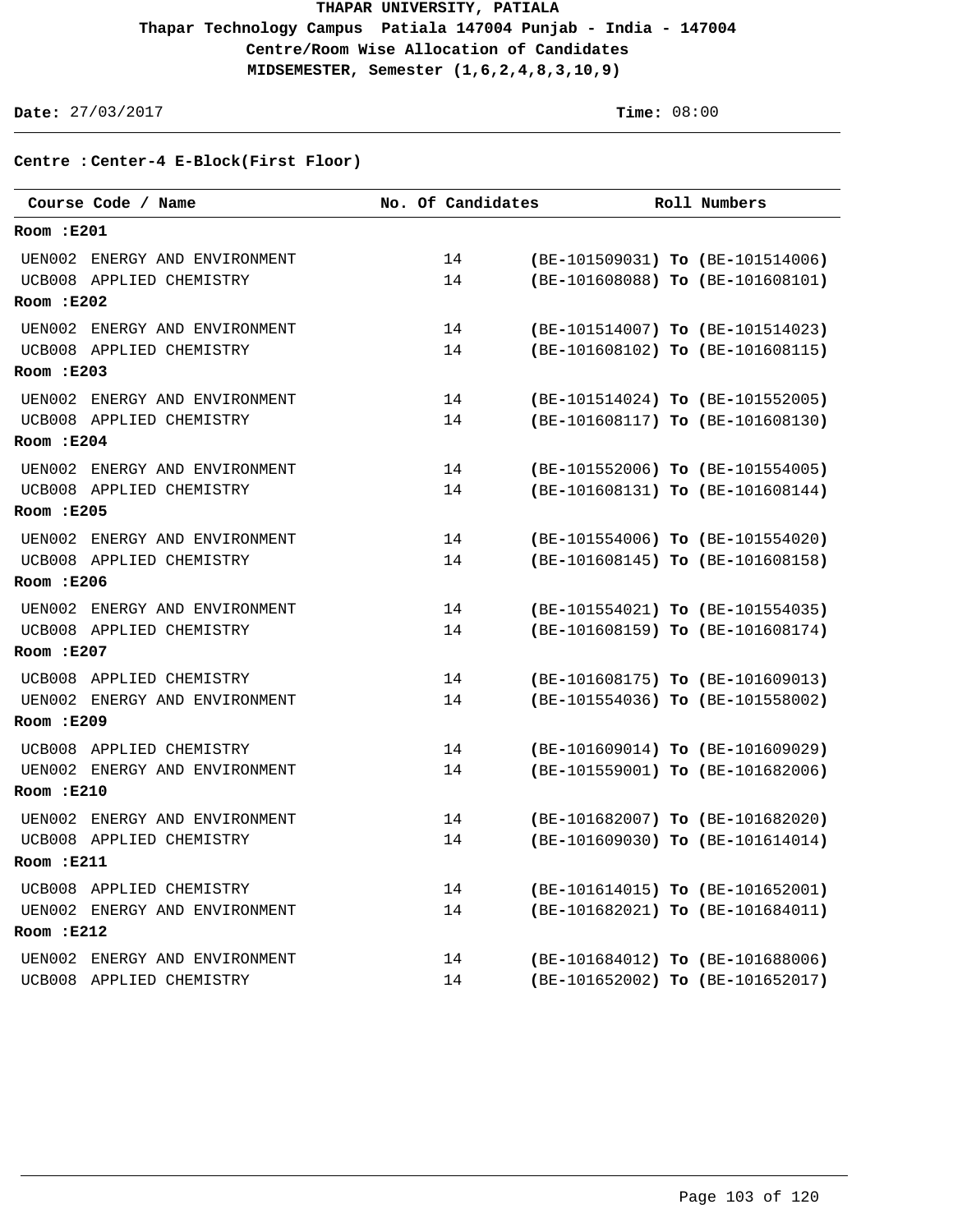**Thapar Technology Campus Patiala 147004 Punjab - India - 147004**

**Centre/Room Wise Allocation of Candidates**

**MIDSEMESTER, Semester (1,6,2,4,8,3,10,9)**

Date:  $27/03/2017$ 

Time: 08:00

#### **Centre : Center-5 B-Block**

|             | Course Code / Name            |  | No. Of Candidates |  | Roll Numbers                           |
|-------------|-------------------------------|--|-------------------|--|----------------------------------------|
| Room : B301 |                               |  |                   |  |                                        |
| UEN002      | ENERGY AND ENVIRONMENT        |  | $\mathbf{3}$      |  | (BEMBA-401502003) To (BEMBA-401502005) |
| UEN002      | ENERGY AND ENVIRONMENT        |  | 27                |  | $(BE-101688007)$ To $(BE-101694005)$   |
|             | UCB008 APPLIED CHEMISTRY      |  | 30                |  | $(BE-101652018)$ To $(BE-101664003)$   |
| Room : B302 |                               |  |                   |  |                                        |
| UCB008      | APPLIED CHEMISTRY             |  | 11                |  | (BEMBA-401602001) To (BEMBA-401608010) |
| UCB008      | APPLIED CHEMISTRY             |  | 18                |  | (BTech-701600001) To (BTech-701600022) |
| UCB008      | APPLIED CHEMISTRY             |  | 4                 |  | $(BE-101664004)$ To $(BE-101664008)$   |
|             | UEN002 ENERGY AND ENVIRONMENT |  | 33                |  | (BEMBA-401502006) To (BEMBA-401508030) |
| Room : B303 |                               |  |                   |  |                                        |
| UEN002      | ENERGY AND ENVIRONMENT        |  | 14                |  | (BEMBA-401508031) To (BEMBA-401688005) |
| UEN002      | ENERGY AND ENVIRONMENT        |  | 16                |  | (BTech-701500002) To (BTech-701500020) |
|             | UCB008 APPLIED CHEMISTRY      |  | 30                |  | (BTech-701600023) To (BTech-701600056) |
| Room : B304 |                               |  |                   |  |                                        |
| UEN001      | ENVIRONMENTAL STUDIES         |  | 2                 |  | (BE-101256001) To (BE-101303102)       |
|             | UEN002 ENERGY AND ENVIRONMENT |  | $\mathbf{1}$      |  | (BTech-701500022) To (BTech-701500022) |
|             | UCB008 APPLIED CHEMISTRY      |  | 9                 |  | (BTech-701600057) To (BTech-701600067) |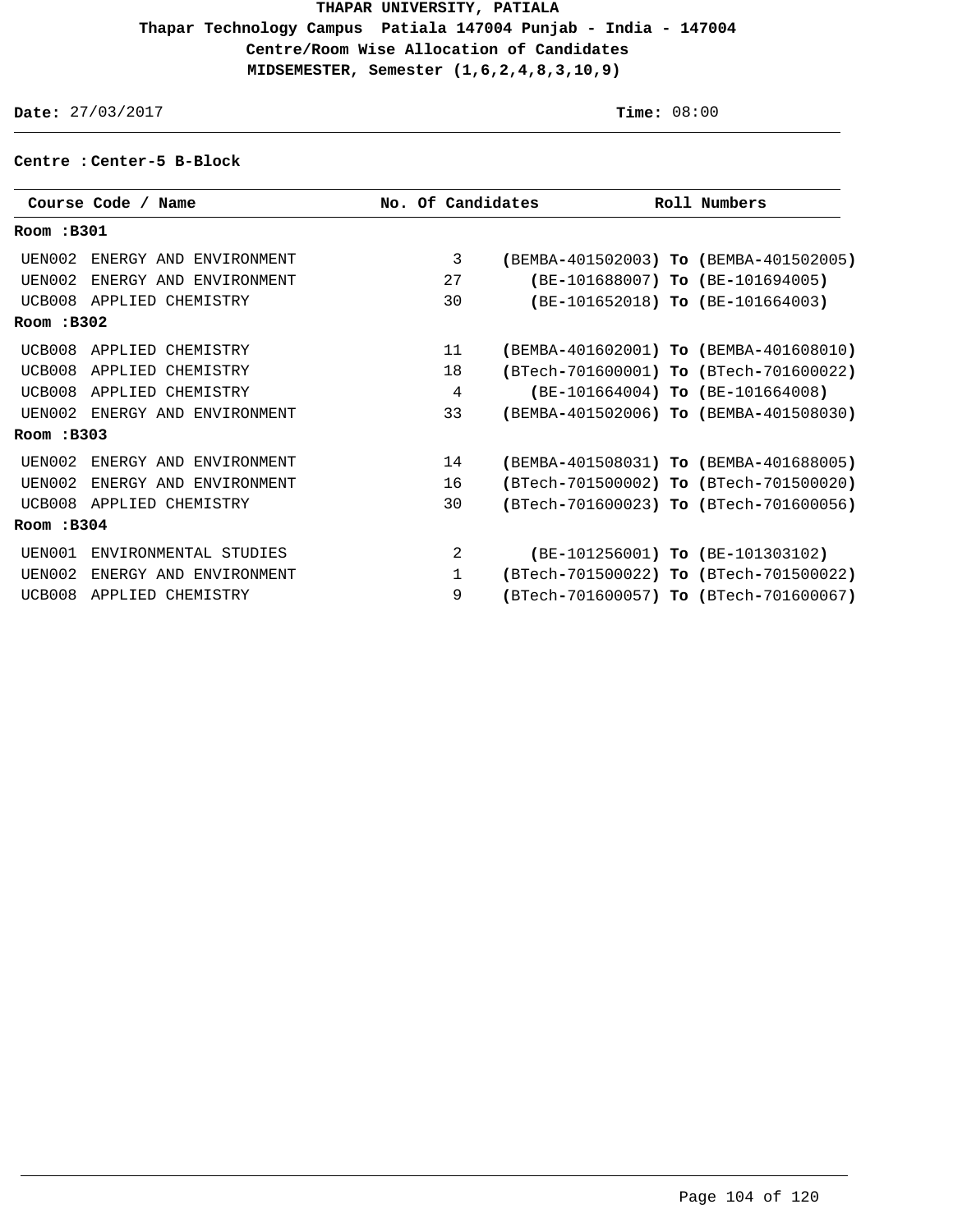**Thapar Technology Campus Patiala 147004 Punjab - India - 147004**

**Centre/Room Wise Allocation of Candidates**

**MIDSEMESTER, Semester (1,6,2,4,8,3,10,9)**

Date:  $27/03/2017$ 

Time: 10:30

|             | Course Code / Name             | No. Of Candidates |  | Roll Numbers                         |
|-------------|--------------------------------|-------------------|--|--------------------------------------|
| Room : F101 |                                |                   |  |                                      |
|             | UHU081 ENGINEERING ECONOMICS   | 15                |  | (BE-101202030) To (BE-101301013)     |
|             | UMA031 OPTIMIZATION TECHNIOUES | 15                |  | (BE-101304078) To (BE-101406006)     |
| Room : F102 |                                |                   |  |                                      |
| UHU081      | ENGINEERING ECONOMICS          | 30                |  | (BE-101301014) To (BE-101301047)     |
|             | UMA031 OPTIMIZATION TECHNIQUES | 30                |  | (BE-101406007) To (BE-101406043)     |
| Room : F103 |                                |                   |  |                                      |
|             | UHU081 ENGINEERING ECONOMICS   | 21                |  | (BE-101301048) To (BE-101302014)     |
|             | UMA031 OPTIMIZATION TECHNIQUES | 21                |  | $(BE-101406044)$ To $(BE-101406065)$ |
| Room : F104 |                                |                   |  |                                      |
|             | UMA031 OPTIMIZATION TECHNIQUES | 21                |  | $(BE-101406066)$ To $(BE-101406091)$ |
|             | UHU081 ENGINEERING ECONOMICS   | 21                |  | (BE-101302017) To (BE-101302040)     |
| Room : F105 |                                |                   |  |                                      |
| UHU081      | ENGINEERING ECONOMICS          | 21                |  | $(BE-101302041)$ To $(BE-101302063)$ |
|             | UMA031 OPTIMIZATION TECHNIOUES | 21                |  | (BE-101406092) To (BE-101406114)     |
| Room : F106 |                                |                   |  |                                      |
|             | UHU081 ENGINEERING ECONOMICS   | 21                |  | $(BE-101302064)$ To $(BE-101302084)$ |
|             | UMA031 OPTIMIZATION TECHNIOUES | 21                |  | (BE-101406115) To (BE-101406137)     |
| Room : F107 |                                |                   |  |                                      |
| UHU081      | ENGINEERING ECONOMICS          | 20                |  | (BE-101302085) To (BE-101308013)     |
|             | UMA031 OPTIMIZATION TECHNIQUES | 20                |  | (BE-101406138) To (BE-101406158)     |
| Room : F108 |                                |                   |  |                                      |
|             | UMA031 OPTIMIZATION TECHNIQUES | 30                |  | (BE-101406159) To (BE-101406192)     |
|             | UHU081 ENGINEERING ECONOMICS   | 30                |  | (BE-101308014) To (BE-101308046)     |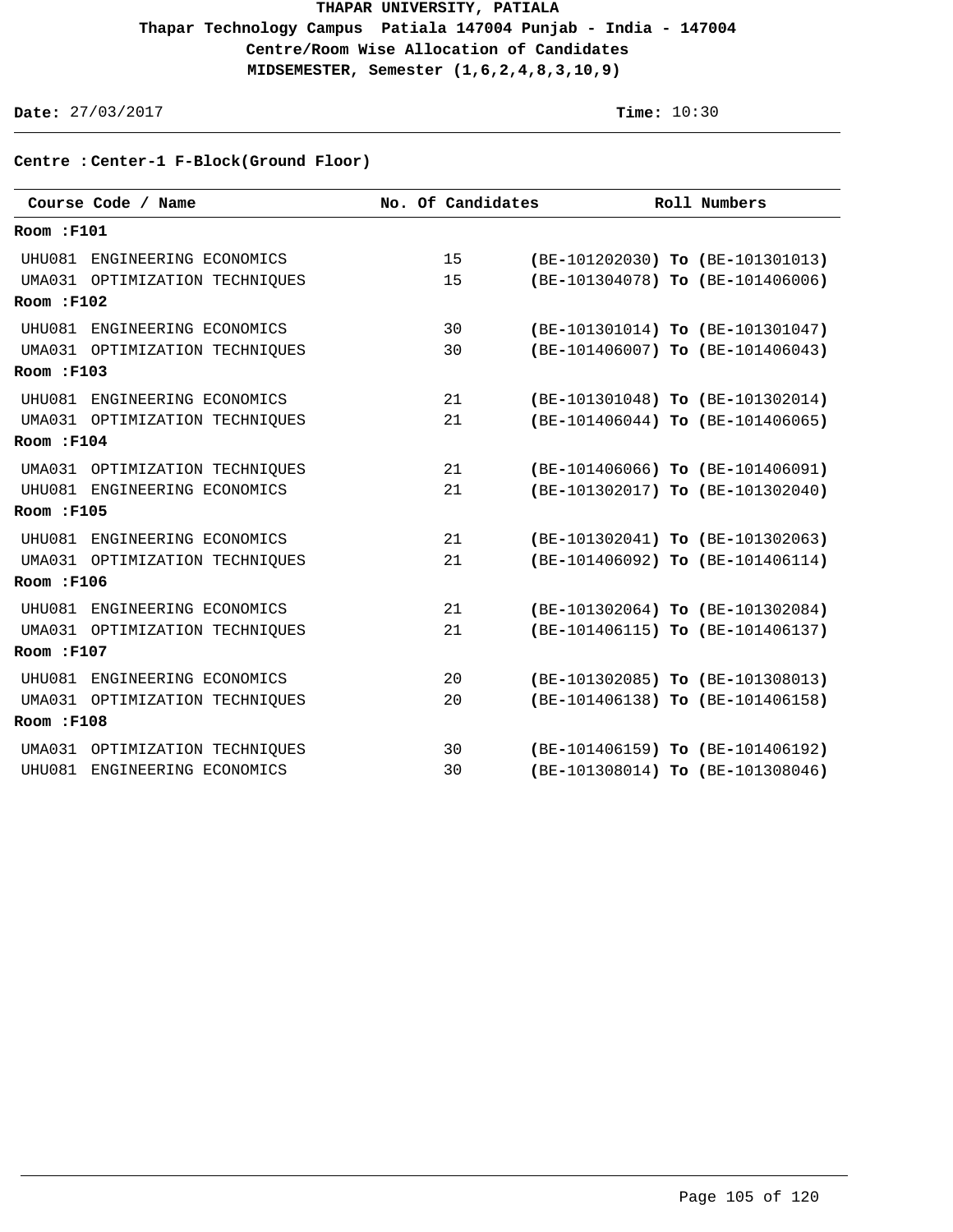**Thapar Technology Campus Patiala 147004 Punjab - India - 147004**

**Centre/Room Wise Allocation of Candidates**

**MIDSEMESTER, Semester (1,6,2,4,8,3,10,9)**

Date:  $27/03/2017$ 

Time: 10:30

#### **Centre : Center-2 F-Block(First Floor)**

|             | Course Code / Name                               |  |                | No. Of Candidates | Roll Numbers                           |
|-------------|--------------------------------------------------|--|----------------|-------------------|----------------------------------------|
| Room : F201 |                                                  |  |                |                   |                                        |
|             | UHU081 ENGINEERING ECONOMICS                     |  | 24             |                   | $(BE-101308047)$ To $(BE-101308074)$   |
|             | UMA031 OPTIMIZATION TECHNIOUES                   |  | 24             |                   | $(BE-101406193)$ To $(BE-101456008)$   |
| Room : F202 |                                                  |  |                |                   |                                        |
|             | UMA031 OPTIMIZATION TECHNIQUES                   |  | 24             |                   | $(BE-101456009)$ To $(BE-101503016)$   |
|             | UHU081 ENGINEERING ECONOMICS                     |  | 24             |                   | (BE-101308075) To (BE-101308104)       |
| Room : F203 |                                                  |  |                |                   |                                        |
|             | UMA031 OPTIMIZATION TECHNIQUES                   |  | 24             |                   | $(BE-101503017)$ To $(BE-101503040)$   |
|             | UHU081 ENGINEERING ECONOMICS                     |  | 24             |                   | (BE-101308105) To (BE-101482001)       |
| Room : F204 |                                                  |  |                |                   |                                        |
|             | UMA031 OPTIMIZATION TECHNIQUES                   |  | 2.4            |                   | $(BE-101503041)$ To $(BE-101503066)$   |
|             | UHU081 ENGINEERING ECONOMICS                     |  | 24             |                   | (BE-101482002) To (BE-101488009)       |
| Room : F205 |                                                  |  |                |                   |                                        |
| UHU081      | ENGINEERING ECONOMICS                            |  | $\overline{4}$ |                   | (BTech-701300001) To (BTech-701300004) |
|             | PMC301 TOPOLOGY                                  |  | 11             |                   | (MSc-301503001) To (MSc-301503012)     |
|             | UHU081 ENGINEERING ECONOMICS                     |  | 9              |                   | (BE-101488010) To (BE-101488018)       |
|             | UMA031 OPTIMIZATION TECHNIQUES                   |  | 24             |                   | $(BE-101503067)$ To $(BE-101503096)$   |
| Room : F206 |                                                  |  |                |                   |                                        |
| PBC401      | ENVIRONMENTAL BIOCHEMISTRY AND<br><b>ECOLOGY</b> |  | 4              |                   | (MSc-301507001) To (MSc-301507004)     |
|             | PMC301 TOPOLOGY                                  |  | 14             |                   | $(MSc-301503013)$ To $(MSc-301503028)$ |
|             | UMA031 OPTIMIZATION TECHNIQUES                   |  | 18             |                   | (BE-101503097) To (BE-101503115)       |
| Room : F207 |                                                  |  |                |                   |                                        |
| PBC401      | ENVIRONMENTAL BIOCHEMISTRY AND<br><b>ECOLOGY</b> |  | 5              |                   | (MSc-301507005) To (MSc-301507010)     |
|             | UMA031 OPTIMIZATION TECHNIQUES                   |  | 18             |                   | $(BE-101503116)$ To $(BE-101503135)$   |
| Room : F208 |                                                  |  |                |                   |                                        |
|             | UMA031 OPTIMIZATION TECHNIOUES                   |  | 18             |                   | (BE-101503136) To (BE-101503153)       |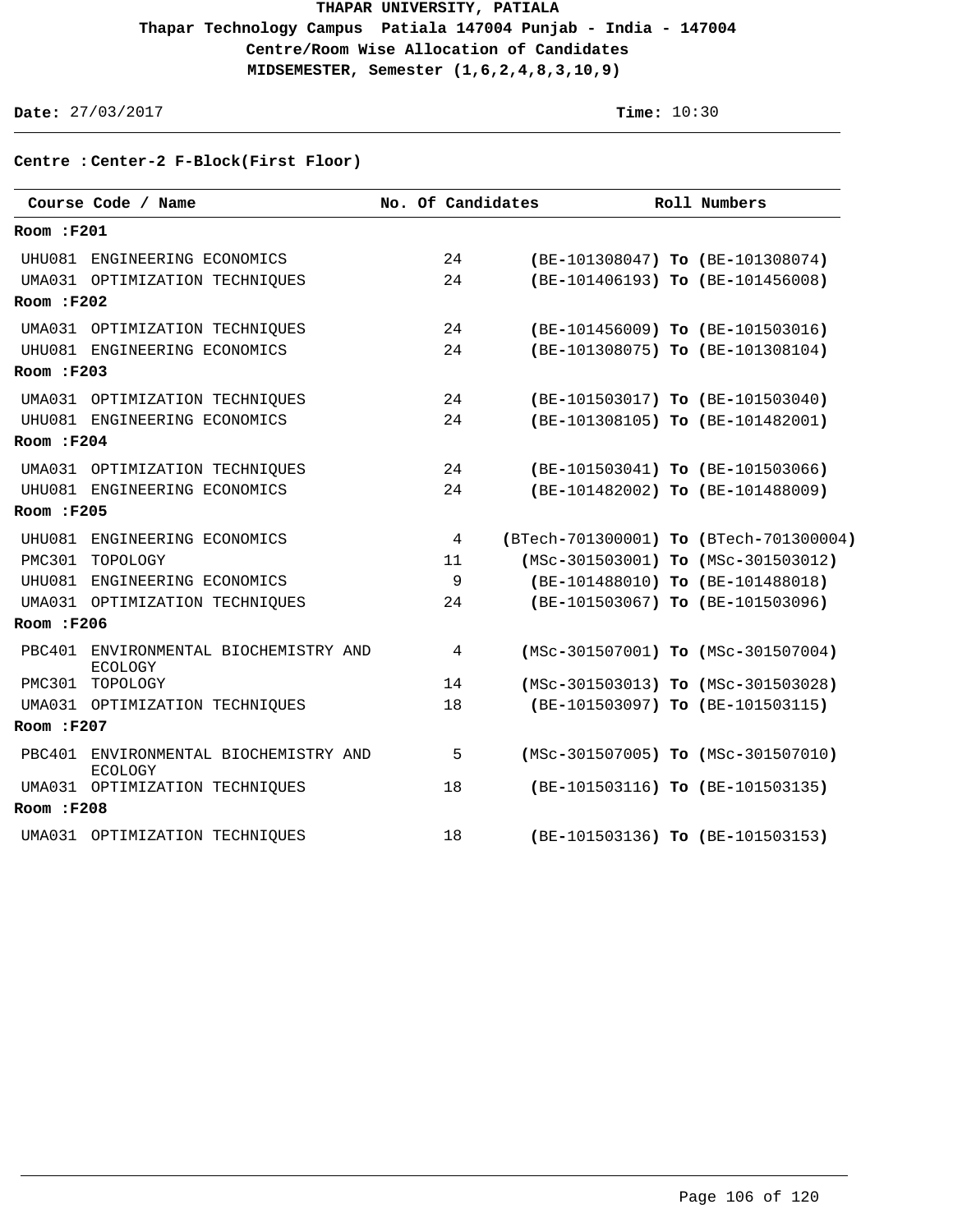**Centre/Room Wise Allocation of Candidates Thapar Technology Campus Patiala 147004 Punjab - India - 147004**

**MIDSEMESTER, Semester (1,6,2,4,8,3,10,9)**

Date:  $27/03/2017$ 

```
Time: 10:30
```
**Centre : Center-3 E-Block(Ground Floor) & C-Block**

| Course Code / Name             | No. Of Candidates |                                      | Roll Numbers |
|--------------------------------|-------------------|--------------------------------------|--------------|
| Room : E101                    |                   |                                      |              |
| UMA031 OPTIMIZATION TECHNIQUES | 21                | $(BE-101503154)$ To $(BE-101503174)$ |              |
| Room : E102                    |                   |                                      |              |
| UMA031 OPTIMIZATION TECHNIOUES | 21                | $(BE-101503175)$ To $(BE-101503199)$ |              |
| Room : E103                    |                   |                                      |              |
| UMA031 OPTIMIZATION TECHNIOUES | 21                | $(BE-101503200)$ To $(BE-101503221)$ |              |
| Room : E104                    |                   |                                      |              |
| UMA031 OPTIMIZATION TECHNIOUES | 21                | $(BE-101503222)$ To $(BE-101503246)$ |              |
| Room : E105                    |                   |                                      |              |
| UMA031 OPTIMIZATION TECHNIQUES | 21                | $(BE-101503247)$ To $(BE-101506011)$ |              |
| Room : E106                    |                   |                                      |              |
| UMA031 OPTIMIZATION TECHNIOUES | 21                | $(BE-101506012)$ To $(BE-101506036)$ |              |
| Room : E107                    |                   |                                      |              |
| UMA031 OPTIMIZATION TECHNIQUES | 21                | $(BE-101506037)$ To $(BE-101506058)$ |              |
|                                |                   |                                      |              |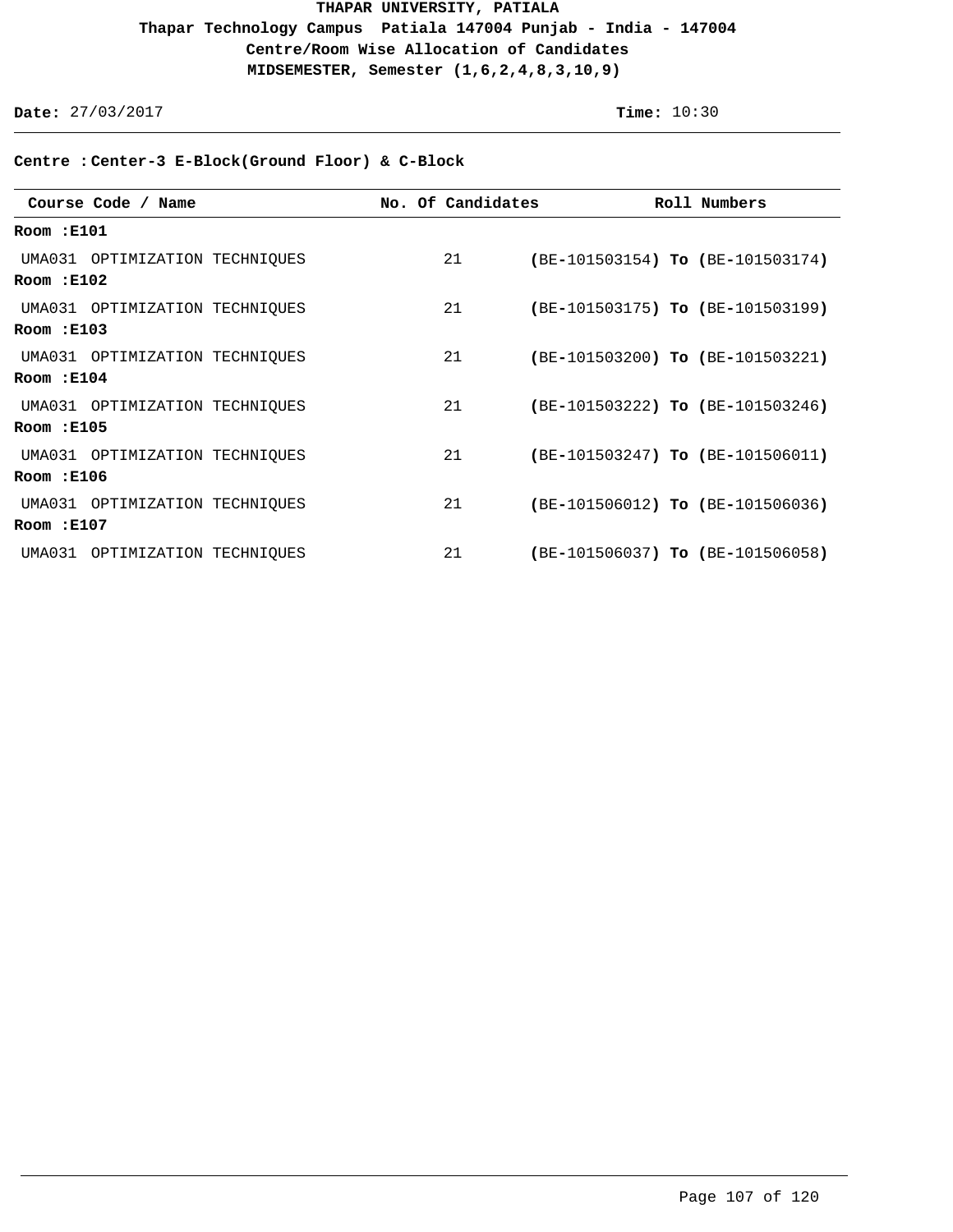**Centre/Room Wise Allocation of Candidates Thapar Technology Campus Patiala 147004 Punjab - India - 147004**

**MIDSEMESTER, Semester (1,6,2,4,8,3,10,9)**

Date:  $27/03/2017$ 

#### **Centre : Center-4 E-Block(First Floor)**

|               | Course Code / Name             |  | No. Of Candidates |  | Roll Numbers                         |
|---------------|--------------------------------|--|-------------------|--|--------------------------------------|
| Room : E201   |                                |  |                   |  |                                      |
| Room $: E202$ | UMA031 OPTIMIZATION TECHNIOUES |  |                   |  | 14 (BE-101506059) To (BE-101506072)  |
|               |                                |  |                   |  |                                      |
| Room : E203   | UMA031 OPTIMIZATION TECHNIQUES |  | 14                |  | (BE-101506073) To (BE-101506088)     |
|               | UMA031 OPTIMIZATION TECHNIQUES |  | 14                |  | (BE-101506089) To (BE-101506103)     |
| Room : E204   |                                |  |                   |  |                                      |
| Room : E205   | UMA031 OPTIMIZATION TECHNIQUES |  | 14                |  | (BE-101506104) To (BE-101506117)     |
|               | UMA031 OPTIMIZATION TECHNIQUES |  | 14                |  | $(BE-101506118)$ To $(BE-101506133)$ |
| Room : E206   |                                |  |                   |  |                                      |
|               | UMA031 OPTIMIZATION TECHNIQUES |  | 14                |  | (BE-101506134) To (BE-101506149)     |
| Room : E207   |                                |  |                   |  |                                      |
| Room : E209   | UMA031 OPTIMIZATION TECHNIQUES |  | 14                |  | (BE-101506150) To (BE-101506165)     |
|               | UMA031 OPTIMIZATION TECHNIOUES |  | 14                |  | (BE-101506168) To (BE-101506181)     |
| Room : E210   |                                |  |                   |  |                                      |
|               | UMA031 OPTIMIZATION TECHNIOUES |  | 14                |  | (BE-101506182) To (BE-101510005)     |
| Room : E211   |                                |  |                   |  |                                      |
|               | UMA031 OPTIMIZATION TECHNIQUES |  | 14                |  | $(BE-101510006)$ To $(BE-101510020)$ |
| Room : E212   |                                |  |                   |  |                                      |
|               | UMA031 OPTIMIZATION TECHNIQUES |  | 14                |  | (BE-101510021) To (BE-101510035)     |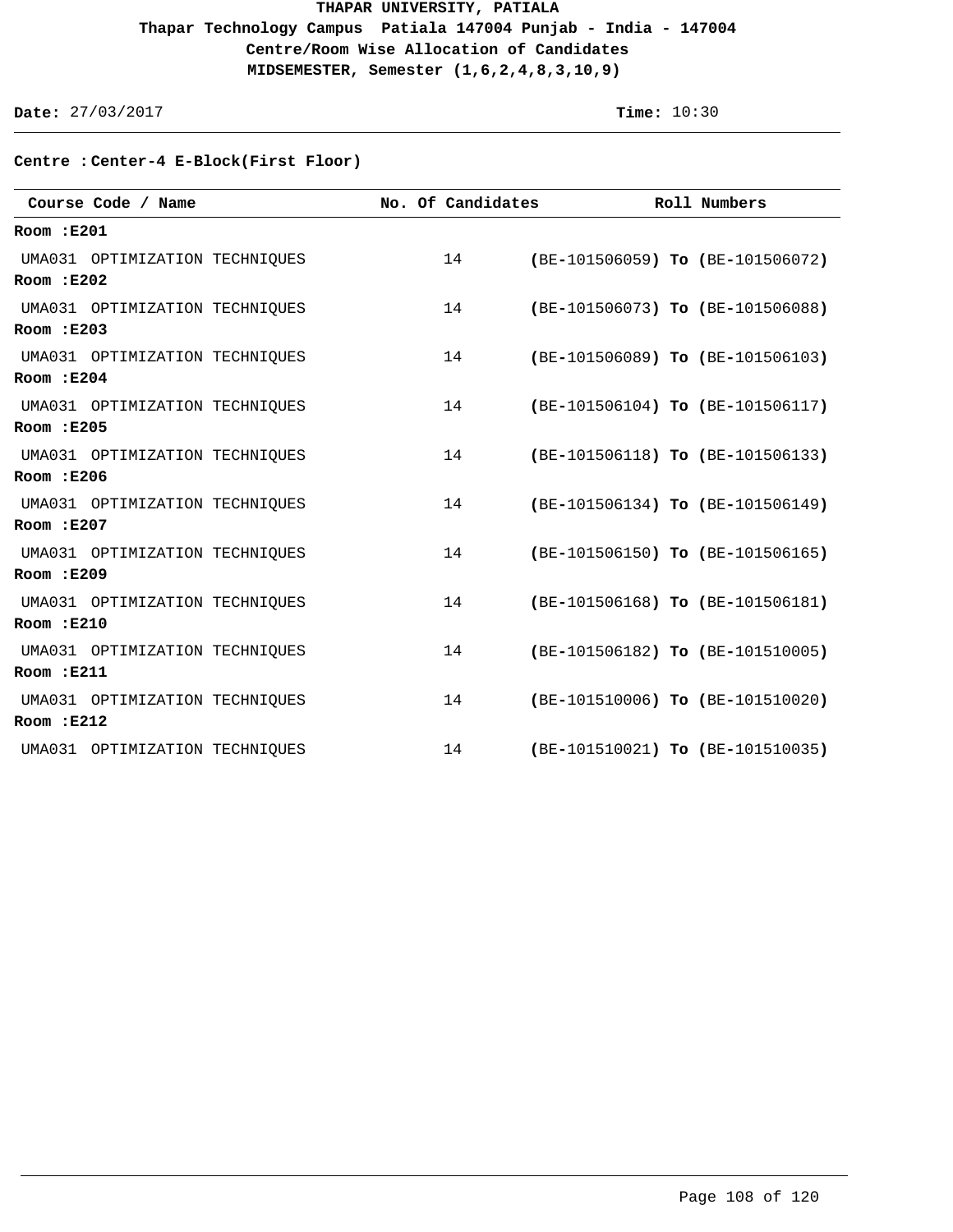# **Centre/Room Wise Allocation of Candidates Thapar Technology Campus Patiala 147004 Punjab - India - 147004**

**MIDSEMESTER, Semester (1,6,2,4,8,3,10,9)**

Date: 27/03/2017

Time: 10:30

**Centre : Center-5 B-Block**

| Course Code / Name                                                              | No. Of Candidates |                                                                            | Roll Numbers |
|---------------------------------------------------------------------------------|-------------------|----------------------------------------------------------------------------|--------------|
| Room : B105                                                                     |                   |                                                                            |              |
| UMA031 OPTIMIZATION TECHNIQUES<br>Room : B107                                   | 21                | $(BE-101553011)$ To $(BE-101562003)$                                       |              |
| UMA031 OPTIMIZATION TECHNIQUES<br>Room : B109                                   | 21                | $(BE-101633001)$ To $(BE-101683020)$                                       |              |
| UMA031 OPTIMIZATION TECHNIQUES<br>Room : B208                                   | 8                 | $(BE-101683021)$ To $(BE-101683028)$                                       |              |
| UMA031 OPTIMIZATION TECHNIQUES<br>Room : B209                                   | 30                | $(BE-101686011)$ To $(BE-101691001)$                                       |              |
| UMA031 OPTIMIZATION TECHNIQUES<br>UMA031 OPTIMIZATION TECHNIQUES<br>Room : B301 | 19<br>2           | (BE-101691002) To (BE-101695009)<br>(BEMBA-401503006) To (BEMBA-401503007) |              |
| UMA031 OPTIMIZATION TECHNIQUES<br>Room : B302                                   | 30                | (BE-101510036) To (BE-101510066)                                           |              |
| UMA031 OPTIMIZATION TECHNIQUES<br>Room : B303                                   | 33                | (BE-101510067) To (BE-101511008)                                           |              |
| UMA031 OPTIMIZATION TECHNIQUES<br>Room : B304                                   | 30                | (BE-101511009) To (BE-101511040)                                           |              |
| UMA031 OPTIMIZATION TECHNIQUES<br>Room : B307                                   | 30                | (BE-101511041) To (BE-101512003)                                           |              |
| UMA031 OPTIMIZATION TECHNIQUES<br>Room : B308                                   | 24                | (BE-101512031) To (BE-101512058)                                           |              |
| UMA031 OPTIMIZATION TECHNIQUES<br>Room : B309                                   | 33                | (BE-101512059) To (BE-101515030)                                           |              |
| UMA031 OPTIMIZATION TECHNIQUES<br>Room : B311                                   | 30                | (BE-101515031) To (BE-101515061)                                           |              |
| UMA031 OPTIMIZATION TECHNIQUES<br>Room : B305                                   | 14                | $(BE-101515062)$ To $(BE-101553010)$                                       |              |
| UMA031 OPTIMIZATION TECHNIQUES<br>Room : B112                                   | 21                | (BE-101512005) To (BE-101512030)                                           |              |
| UMA031 OPTIMIZATION TECHNIQUES<br>Room: B106                                    | 27                | (BE-101683029) To (BE-101686010)                                           |              |
| UMA031 OPTIMIZATION TECHNIQUES                                                  | 21                | (BE-101562004) To (BE-101590001)                                           |              |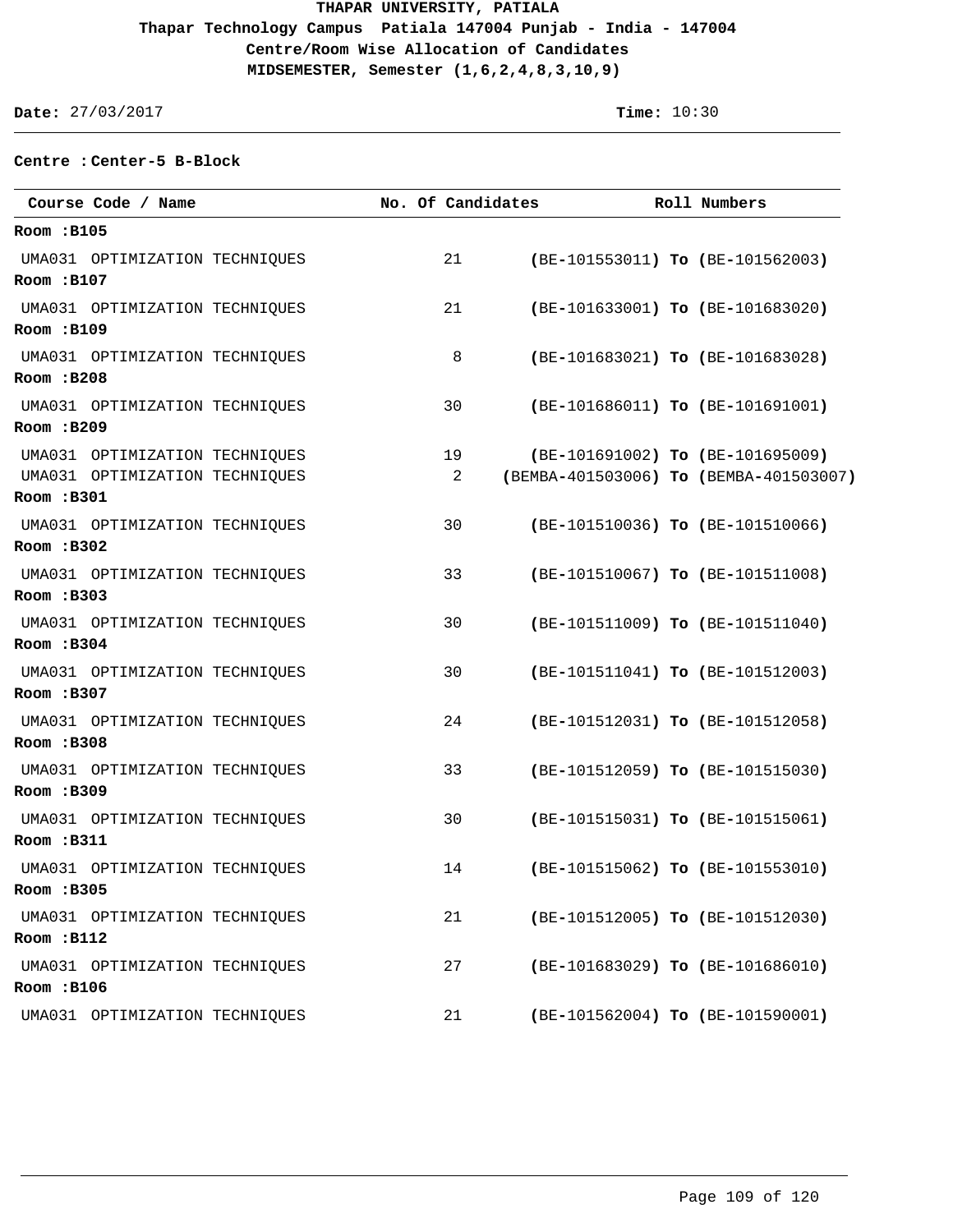# **THAPAR UNIVERSITY, PATIALA Centre/Room Wise Allocation of Candidates Thapar Technology Campus Patiala 147004 Punjab - India - 147004 MIDSEMESTER, Semester (1,6,2,4,8,3,10,9)**

Date: 27/03/2017

Time: 10:30

**Centre : Cen-8 D BLOCK GROUND & FIRST FLOOR**

|             | Course Code / Name             |  | No. Of Candidates |  | Roll Numbers                           |
|-------------|--------------------------------|--|-------------------|--|----------------------------------------|
| Room : D206 |                                |  |                   |  |                                        |
|             | UMA031 OPTIMIZATION TECHNIOUES |  | 27                |  | (BEMBA-401503008) To (BEMBA-401506016) |
| Room : D207 |                                |  |                   |  |                                        |
|             | UMA031 OPTIMIZATION TECHNIOUES |  | 5                 |  | (BEMBA-401506017) To (BEMBA-401556002) |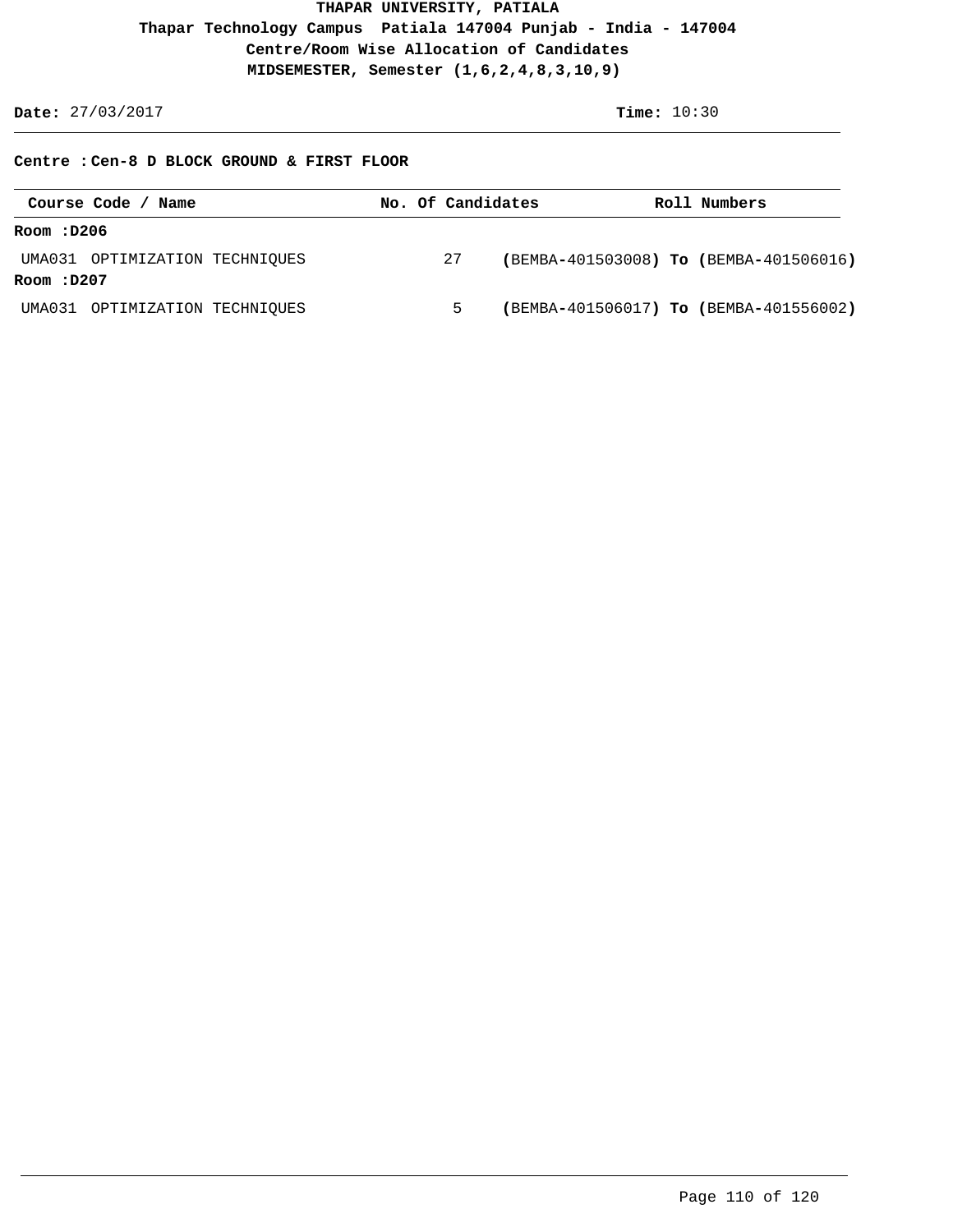**Thapar Technology Campus Patiala 147004 Punjab - India - 147004**

**Centre/Room Wise Allocation of Candidates**

**MIDSEMESTER, Semester (1,6,2,4,8,3,10,9)**

Date:  $27/03/2017$ 

Time: 13:00

#### **Centre : Center-1 F-Block(Ground Floor)**

|             | Course Code / Name                                  |              | No. Of Candidates |  | Roll Numbers                           |
|-------------|-----------------------------------------------------|--------------|-------------------|--|----------------------------------------|
| Room : F101 |                                                     |              |                   |  |                                        |
|             | PBT204 GENETIC AND METABOLIC ENGINEERING            | 15           |                   |  | (MSc-301601001) To (MSc-301601015)     |
|             | UEE001 ELECTRICAL ENGINEERING                       | 15           |                   |  | $(BE-101506146)$ To $(BE-101603013)$   |
| Room : F102 |                                                     |              |                   |  |                                        |
|             | PCY211 MEDICINAL AND PHARMACEUTICAL<br>CHEMISTRY    | 15           |                   |  | (MSc-301602003) To (MSc-301602037)     |
|             | PBT204 GENETIC AND METABOLIC ENGINEERING            | 12           |                   |  | $(MSc-301601016)$ To $(MSc-301601028)$ |
|             | UEE001 ELECTRICAL ENGINEERING                       | 30           |                   |  | $(BE-101603014)$ To $(BE-101603045)$   |
|             | PBT204 GENETIC AND METABOLIC ENGINEERING            | 3            |                   |  | $(PhD-901600003)$ To $(PhD-901600017)$ |
| Room : F103 |                                                     |              |                   |  |                                        |
| PPI312      | METAL CASTING AND JOINING                           | 9            |                   |  | (ME-801685001) To (ME-801685009)       |
| UEE001      | ELECTRICAL ENGINEERING                              | 21           |                   |  | $(BE-101603046)$ To $(BE-101603066)$   |
|             | PCY211 MEDICINAL AND PHARMACEUTICAL<br>CHEMISTRY    | 12           |                   |  | $(MSc-301602039)$ To $(MSc-301607010)$ |
| Room:F104   |                                                     |              |                   |  |                                        |
| UES001      | ELECTRICAL AND ELECTRONICS SCIENCE                  | 7            |                   |  | (BE-101401006) To (BE-101455014)       |
|             | PEE219 POWER OUALITY MONITORING AND<br>CONDITIONING | $\mathbf{1}$ |                   |  | $(PhD-901604010)$ To $(PhD-901604010)$ |
|             | PPI312 METAL CASTING AND JOINING                    | 12           |                   |  | (ME-801685010) To (ME-801685021)       |
|             | UEE001 ELECTRICAL ENGINEERING                       | 21           |                   |  | $(BE-101603067)$ To $(BE-101603087)$   |
|             | PEE219 POWER OUALITY MONITORING AND<br>CONDITIONING | $\mathbf{1}$ |                   |  | (PhDP-951604003) To (PhDP-951604003)   |
| Room:F105   |                                                     |              |                   |  |                                        |
|             | UEE001 ELECTRICAL ENGINEERING                       | 21           |                   |  | (BE-101603088) To (BE-101603109)       |
| Room : F106 |                                                     |              |                   |  |                                        |
|             | UEE001 ELECTRICAL ENGINEERING                       | 21           |                   |  | $(BE-101603110)$ To $(BE-101603131)$   |
| Room : F107 |                                                     |              |                   |  |                                        |
|             | UEE001 ELECTRICAL ENGINEERING                       | 20           |                   |  | (BE-101603132) To (BE-101603152)       |
| Room:F108   |                                                     |              |                   |  |                                        |
|             | UEE001 ELECTRICAL ENGINEERING                       | 30           |                   |  | $(BE-101603153)$ To $(BE-101603182)$   |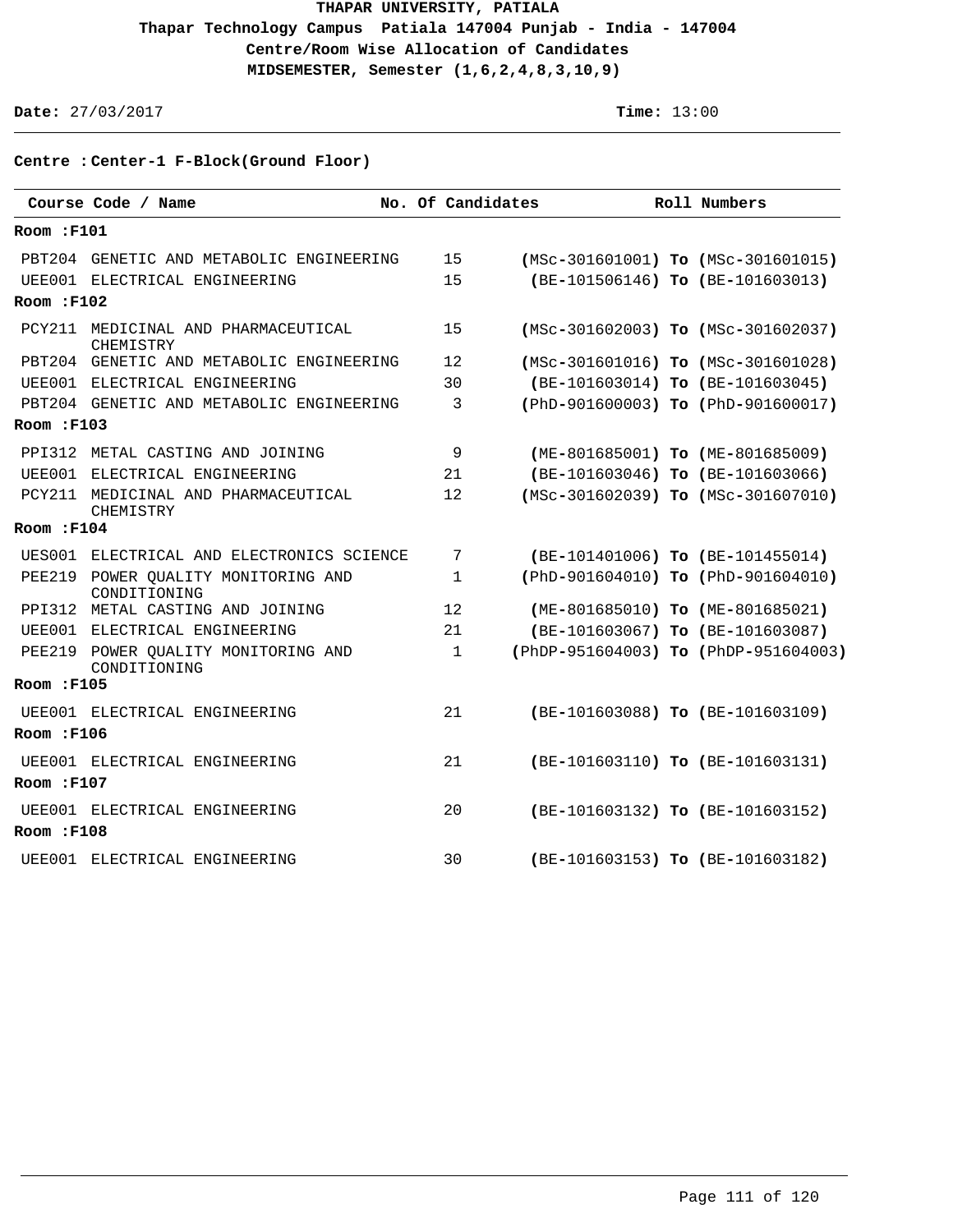**Centre/Room Wise Allocation of Candidates Thapar Technology Campus Patiala 147004 Punjab - India - 147004**

**MIDSEMESTER, Semester (1,6,2,4,8,3,10,9)**

Date:  $27/03/2017$ 

Time: 13:00

#### **Centre : Center-2 F-Block(First Floor)**

|              | Course Code / Name |                               | No. Of Candidates |  | Roll Numbers                         |
|--------------|--------------------|-------------------------------|-------------------|--|--------------------------------------|
| Room : F201  |                    |                               |                   |  |                                      |
| UEE001       |                    | ELECTRICAL ENGINEERING        | 24                |  | $(BE-101603183)$ To $(BE-101603206)$ |
| Room: $F202$ |                    |                               |                   |  |                                      |
|              |                    | UEE001 ELECTRICAL ENGINEERING | 24                |  | $(BE-101603207)$ To $(BE-101603230)$ |
| Room : F203  |                    |                               |                   |  |                                      |
|              |                    | UEE001 ELECTRICAL ENGINEERING | 24                |  | $(BE-101603231)$ To $(BE-101603254)$ |
| Room : F204  |                    |                               |                   |  |                                      |
|              |                    | UEE001 ELECTRICAL ENGINEERING | 24                |  | $(BE-101603255)$ To $(BE-101603278)$ |
| Room : F205  |                    |                               |                   |  |                                      |
|              |                    | UEE001 ELECTRICAL ENGINEERING | 24                |  | $(BE-101603279)$ To $(BE-101603303)$ |
| Room : F206  |                    |                               |                   |  |                                      |
|              |                    | UEE001 ELECTRICAL ENGINEERING | 18                |  | $(BE-101603304)$ To $(BE-101603321)$ |
| Room : F207  |                    |                               |                   |  |                                      |
|              |                    | UEE001 ELECTRICAL ENGINEERING | 18                |  | $(BE-101603322)$ To $(BE-101603339)$ |
| Room : F208  |                    |                               |                   |  |                                      |
|              |                    | UEE001 ELECTRICAL ENGINEERING | 18                |  | $(BE-101603340)$ To $(BE-101603357)$ |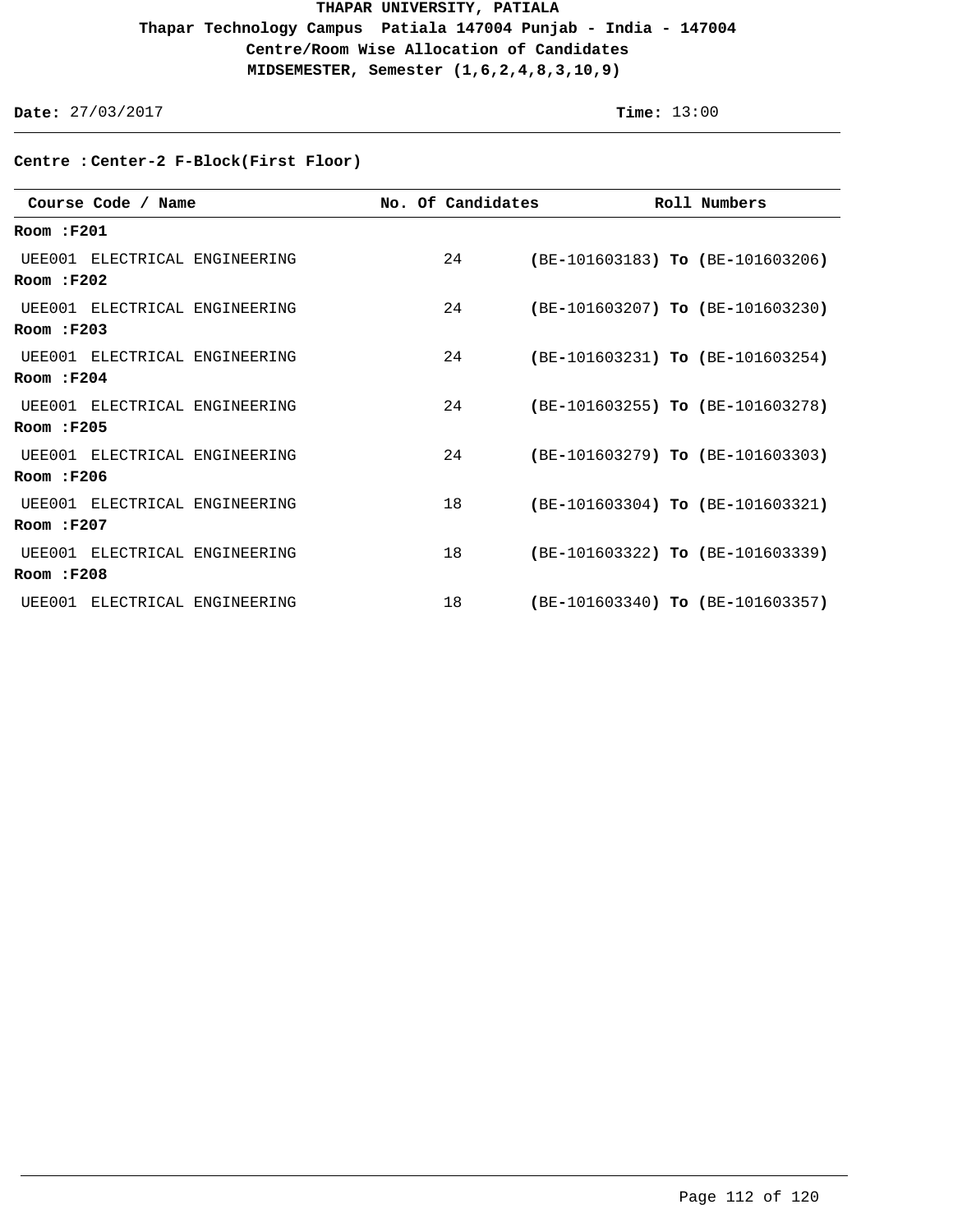**Centre/Room Wise Allocation of Candidates Thapar Technology Campus Patiala 147004 Punjab - India - 147004**

**MIDSEMESTER, Semester (1,6,2,4,8,3,10,9)**

Date:  $27/03/2017$ 

Time: 13:00

**Centre : Center-3 E-Block(Ground Floor) & C-Block**

|               | Course Code / Name                |          | No. Of Candidates |                                      | Roll Numbers                           |
|---------------|-----------------------------------|----------|-------------------|--------------------------------------|----------------------------------------|
| Room : E101   |                                   |          |                   |                                      |                                        |
| UEE001        | ELECTRICAL ENGINEERING            |          | 21                |                                      | $(BE-101603358)$ To $(BE-101603379)$   |
| <b>PEE205</b> | INTELLIGENT ALGORITHMS<br>SYSTEMS | IN POWER | 1                 |                                      | $(PhD-901604011)$ To $(PhD-901604011)$ |
| <b>PEE205</b> | INTELLIGENT ALGORITHMS<br>SYSTEMS | IN POWER | 16                |                                      | $(ME-801642001)$ To $(ME-801642016)$   |
| Room : E102   |                                   |          |                   |                                      |                                        |
| UEE001        | ELECTRICAL ENGINEERING            |          | 21                |                                      | $(BE-101603380)$ To $(BE-101606015)$   |
| Room : E103   |                                   |          |                   |                                      |                                        |
| UEE001        | ELECTRICAL ENGINEERING            |          | 21                |                                      | $(BE-101606016)$ To $(BE-101606036)$   |
| Room : E104   |                                   |          |                   |                                      |                                        |
| UEE001        | ELECTRICAL ENGINEERING            |          | 21                | $(BE-101606037)$ To $(BE-101606058)$ |                                        |
| Room : E105   |                                   |          |                   |                                      |                                        |
| UEE001        | ELECTRICAL ENGINEERING            |          | 21                |                                      | $(BE-101606059)$ To $(BE-101606080)$   |
| Room : E106   |                                   |          |                   |                                      |                                        |
| UEE001        | ELECTRICAL ENGINEERING            |          | 21                |                                      | $(BE-101606081)$ To $(BE-101606101)$   |
| Room : E107   |                                   |          |                   |                                      |                                        |
| UEE001        | ELECTRICAL ENGINEERING            |          | 21                | $(BE-101606102)$ To $(BE-101606124)$ |                                        |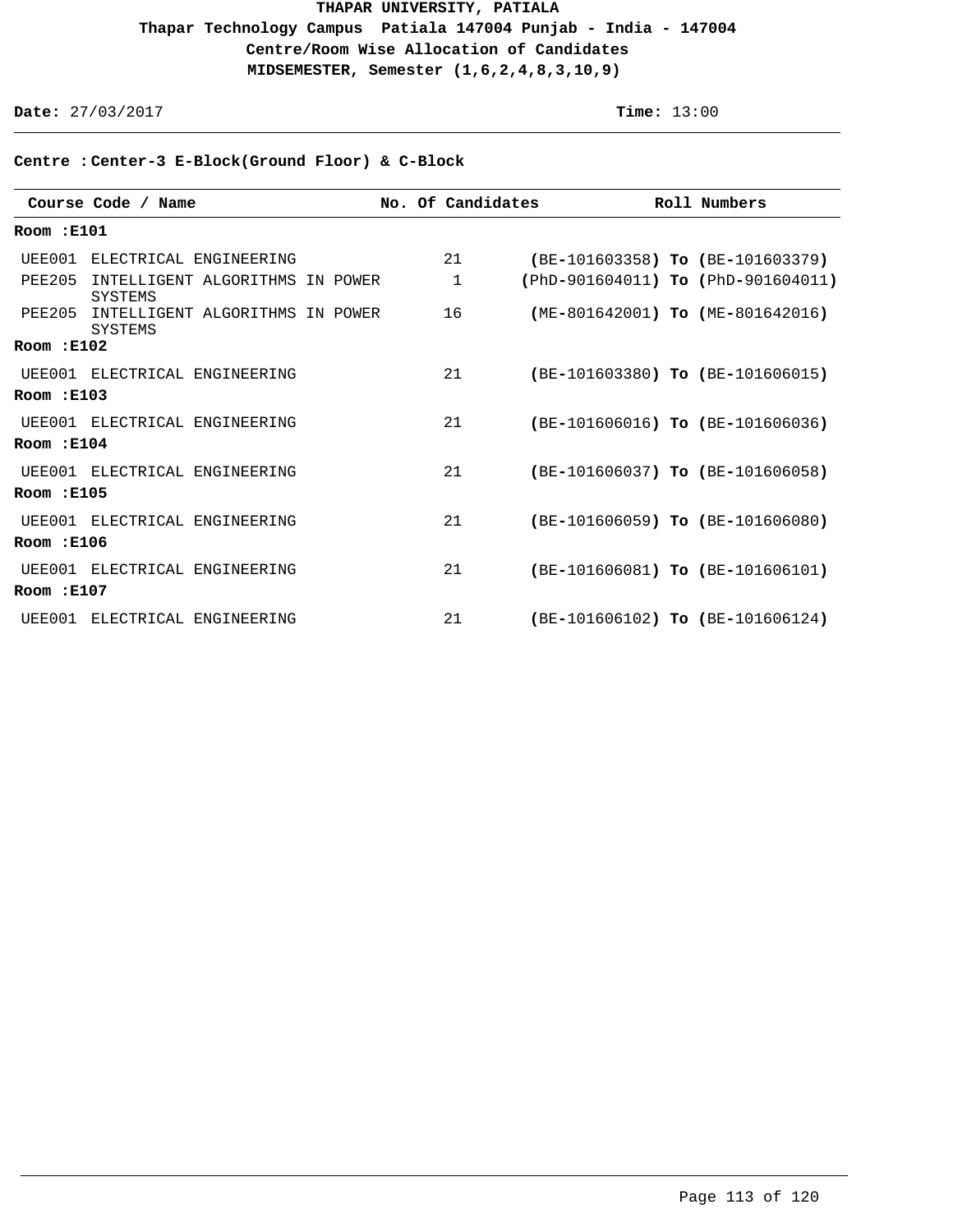**Centre/Room Wise Allocation of Candidates Thapar Technology Campus Patiala 147004 Punjab - India - 147004**

**MIDSEMESTER, Semester (1,6,2,4,8,3,10,9)**

Date:  $27/03/2017$ 

#### **Centre : Center-4 E-Block(First Floor)**

|               | Course Code / Name |                               |  | No. Of Candidates |  | Roll Numbers                         |
|---------------|--------------------|-------------------------------|--|-------------------|--|--------------------------------------|
| Room : E201   |                    |                               |  |                   |  |                                      |
|               |                    | UEE001 ELECTRICAL ENGINEERING |  | 14                |  | (BE-101606125) To (BE-101606138)     |
| Room : E202   |                    |                               |  |                   |  |                                      |
| Room : E203   |                    | UEE001 ELECTRICAL ENGINEERING |  | 14                |  | $(BE-101606139)$ To $(BE-101606152)$ |
|               |                    |                               |  |                   |  |                                      |
|               |                    | UEE001 ELECTRICAL ENGINEERING |  | 14                |  | $(BE-101606153)$ To $(BE-101606166)$ |
| Room: $E204$  |                    |                               |  |                   |  |                                      |
|               |                    | UEE001 ELECTRICAL ENGINEERING |  | 14                |  | $(BE-101606167)$ To $(BE-101606181)$ |
| Room : E205   |                    |                               |  |                   |  |                                      |
|               |                    | UEE001 ELECTRICAL ENGINEERING |  | 14                |  | $(BE-101606182)$ To $(BE-101610005)$ |
| Room : E206   |                    |                               |  |                   |  |                                      |
|               |                    | UEE001 ELECTRICAL ENGINEERING |  | 14                |  | $(BE-101610006)$ To $(BE-101610019)$ |
| Room : E207   |                    |                               |  |                   |  |                                      |
|               |                    | UEE001 ELECTRICAL ENGINEERING |  | 14                |  | $(BE-101610020)$ To $(BE-101610033)$ |
| Room : E209   |                    |                               |  |                   |  |                                      |
|               |                    | UEE001 ELECTRICAL ENGINEERING |  | 14                |  | $(BE-101610035)$ To $(BE-101610048)$ |
| Room : E210   |                    |                               |  |                   |  |                                      |
|               |                    | UEE001 ELECTRICAL ENGINEERING |  | 14                |  | $(BE-101610049)$ To $(BE-101610062)$ |
| Room : E211   |                    |                               |  |                   |  |                                      |
|               |                    | UEE001 ELECTRICAL ENGINEERING |  | 14                |  | $(BE-101610063)$ To $(BE-101610077)$ |
| Room $: E212$ |                    |                               |  |                   |  |                                      |
|               |                    | UEE001 ELECTRICAL ENGINEERING |  | 14                |  | $(BE-101610078)$ To $(BE-101610092)$ |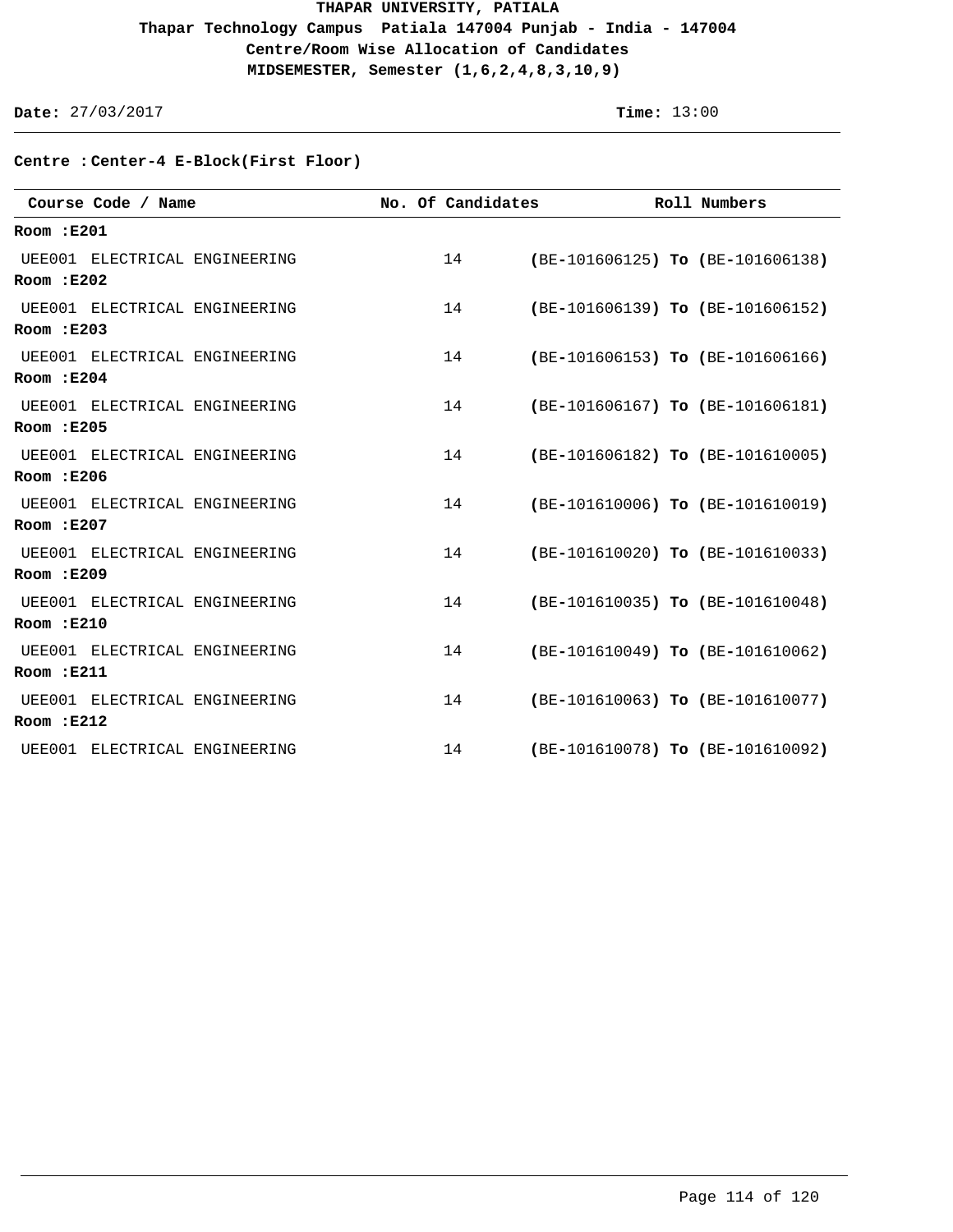# **Centre/Room Wise Allocation of Candidates Thapar Technology Campus Patiala 147004 Punjab - India - 147004**

**MIDSEMESTER, Semester (1,6,2,4,8,3,10,9)**

Date:  $27/03/2017$ 

Time: 13:00

**Centre : Center-5 B-Block**

| Course Code / Name                           | No. Of Candidates |                                      | Roll Numbers                           |
|----------------------------------------------|-------------------|--------------------------------------|----------------------------------------|
| Room : B301                                  |                   |                                      |                                        |
| UEE001 ELECTRICAL ENGINEERING<br>Room : B302 | 30                | (BE-101610093) To (BE-101611025)     |                                        |
| UEE001 ELECTRICAL ENGINEERING<br>Room : B303 | 33                | $(BE-101611026)$ To $(BE-101611059)$ |                                        |
| UEE001 ELECTRICAL ENGINEERING<br>Room : B304 | 30                | $(BE-101611060)$ To $(BE-101615026)$ |                                        |
| UEE001 ELECTRICAL ENGINEERING<br>Room : B307 | 30                | $(BE-101615027)$ To $(BE-101615056)$ |                                        |
| UEE001 ELECTRICAL ENGINEERING<br>Room : B308 | 24                | $(BE-101615078)$ To $(BE-101615102)$ |                                        |
| UEE001 ELECTRICAL ENGINEERING<br>Room : B309 | 33                | $(BE-101615103)$ To $(BE-101665001)$ |                                        |
| UEE001 ELECTRICAL ENGINEERING<br>Room : B311 | 30                |                                      | (BEMBA-401603001) To (BEMBA-401606001) |
| UEE001 ELECTRICAL ENGINEERING<br>Room : B305 | 3                 |                                      | (BEMBA-401606002) To (BEMBA-401606004) |
| UEE001 ELECTRICAL ENGINEERING                | 21                | (BE-101615057) To (BE-101615077)     |                                        |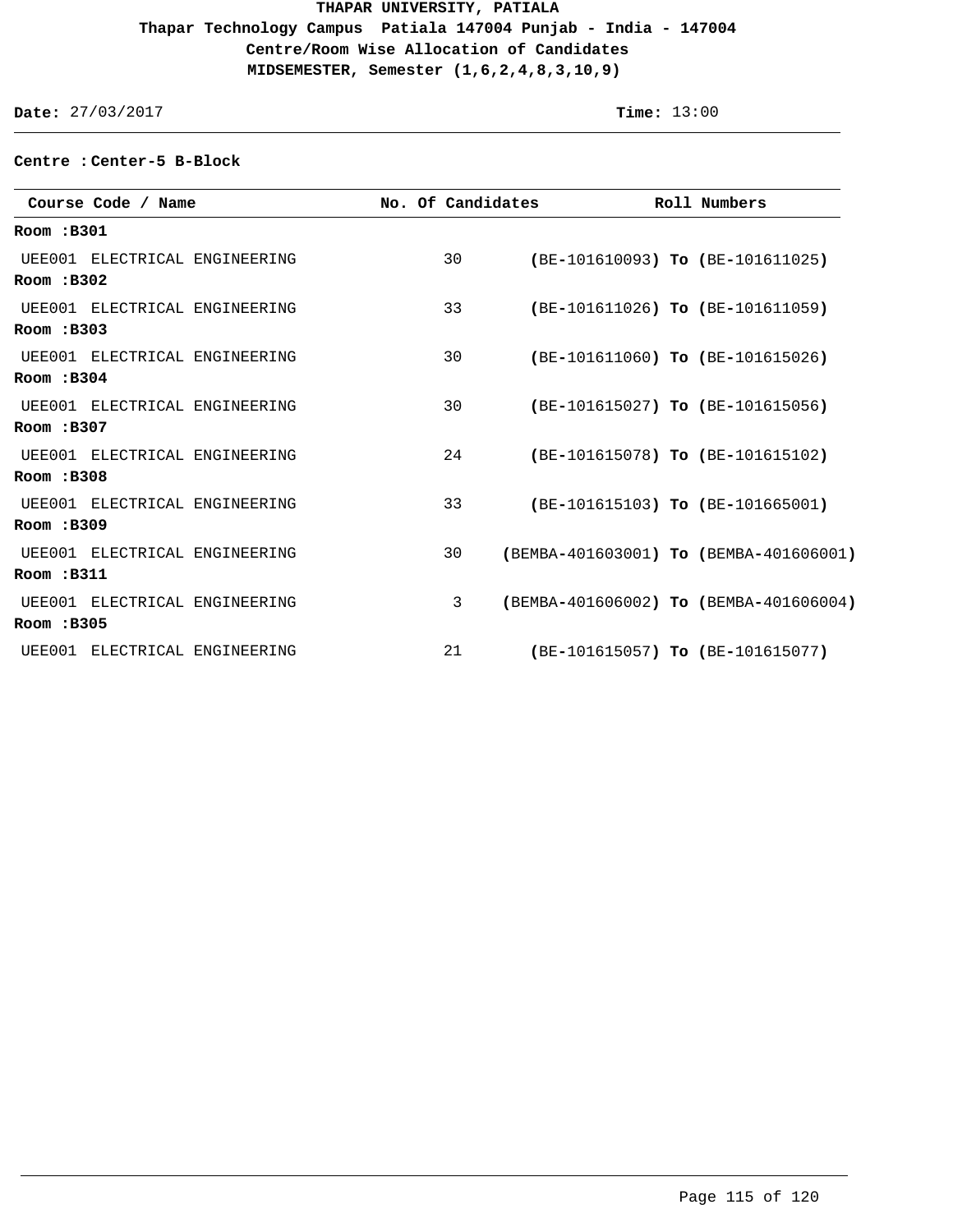**Thapar Technology Campus Patiala 147004 Punjab - India - 147004**

**Centre/Room Wise Allocation of Candidates**

**MIDSEMESTER, Semester (1,6,2,4,8,3,10,9)**

Date:  $27/03/2017$ 

**Time:** 15:30

**Centre : Center-1 F-Block(Ground Floor)**

|             | Course Code / Name              |  | No. Of Candidates |  | Roll Numbers                         |
|-------------|---------------------------------|--|-------------------|--|--------------------------------------|
| Room : F101 |                                 |  |                   |  |                                      |
| UEE711      | ALTERNATE SOURCES OF ENERGY     |  | 15                |  | $(BE-101205060)$ To $(BE-101305078)$ |
| TITA012     | INNOVATION AND ENTREPRENEURSHIP |  | 15                |  | $(BE-101401001)$ To $(BE-101401023)$ |
| Room : F102 |                                 |  |                   |  |                                      |
| UEE711      | ALTERNATE SOURCES OF ENERGY     |  | 7                 |  | $(BE-101305090)$ To $(BE-101484003)$ |
| UTA012      | INNOVATION AND ENTREPRENEURSHIP |  | 30                |  | $(BE-101401024)$ To $(BE-101401069)$ |
| Room : F103 |                                 |  |                   |  |                                      |
| UTA012      | INNOVATION AND ENTREPRENEURSHIP |  | 21                |  | $(BE-101401070)$ To $(BE-101403004)$ |
| Room : F104 |                                 |  |                   |  |                                      |
| UTA012      | INNOVATION AND ENTREPRENEURSHIP |  | 21                |  | $(BE-101403005)$ To $(BE-101403029)$ |
| Room : F105 |                                 |  |                   |  |                                      |
| UTA012      | INNOVATION AND ENTREPRENEURSHIP |  | 21                |  | $(BE-101403030)$ To $(BE-101403053)$ |
| Room : F106 |                                 |  |                   |  |                                      |
| UTA012      | INNOVATION AND ENTREPRENEURSHIP |  | 21                |  | $(BE-101403054)$ To $(BE-101403075)$ |
| Room : F107 |                                 |  |                   |  |                                      |
| UTA012      | INNOVATION AND ENTREPRENEURSHIP |  | 20                |  | (BE-101403076) To (BE-101403096)     |
| Room : F108 |                                 |  |                   |  |                                      |
|             |                                 |  |                   |  |                                      |
| IITBA012    | INNOVATION AND ENTREPRENEURSHIP |  | 30                |  | $(BE-101403097)$ To $(BE-101403135)$ |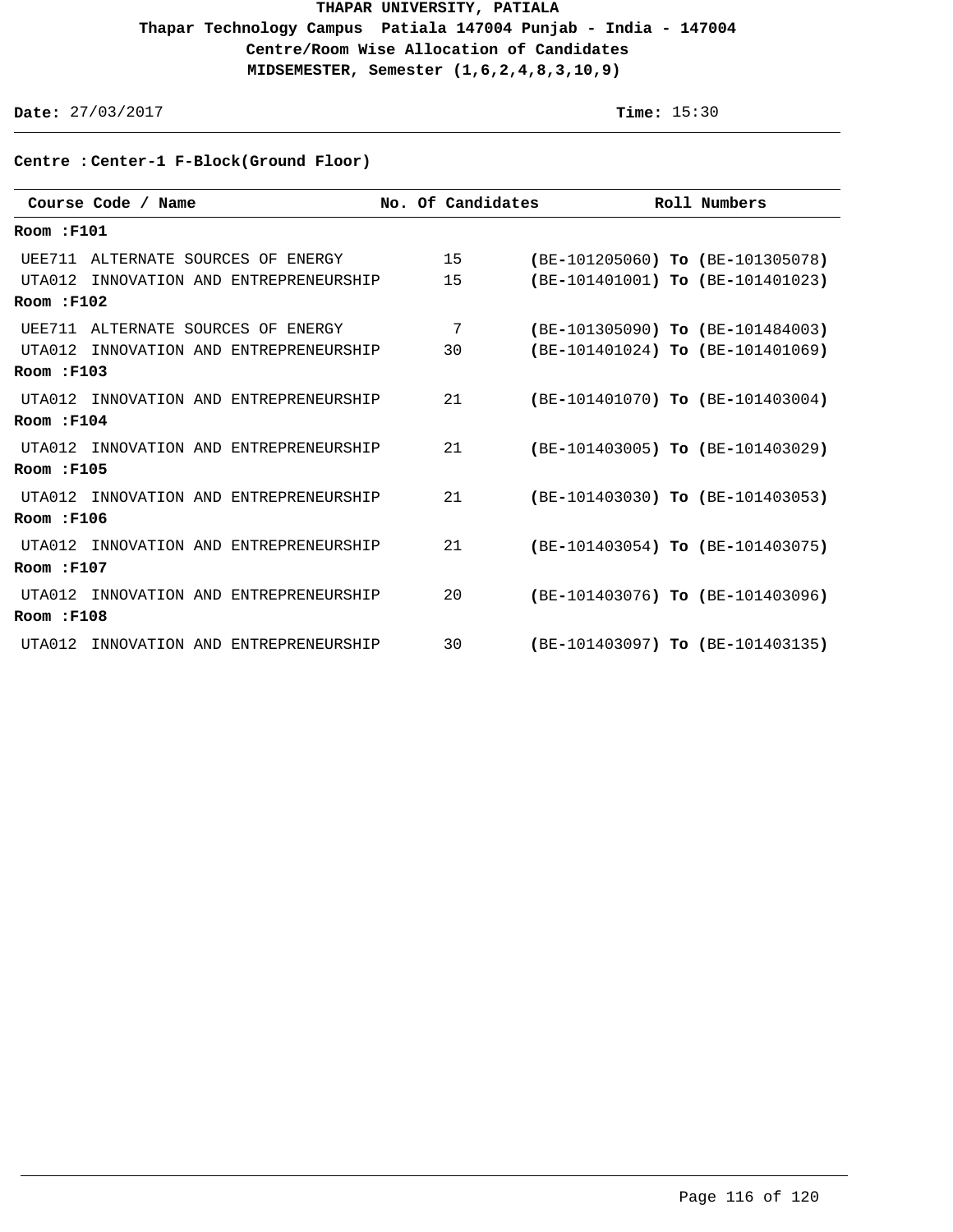**Centre/Room Wise Allocation of Candidates Thapar Technology Campus Patiala 147004 Punjab - India - 147004**

**MIDSEMESTER, Semester (1,6,2,4,8,3,10,9)**

Date:  $27/03/2017$ 

#### **Centre : Center-2 F-Block(First Floor)**

|              | Course Code / Name |                                 |  | No. Of Candidates |  | Roll Numbers                         |
|--------------|--------------------|---------------------------------|--|-------------------|--|--------------------------------------|
| Room : F201  |                    |                                 |  |                   |  |                                      |
| UTA012       | INNOVATION AND     | ENTREPRENEURSHIP                |  | 24                |  | $(BE-101403136)$ To $(BE-101403161)$ |
| Room: $F202$ |                    |                                 |  |                   |  |                                      |
| TITA012      |                    | INNOVATION AND ENTREPRENEURSHIP |  | 24                |  | (BE-101403162) To (BE-101403187)     |
| Room : F203  |                    |                                 |  |                   |  |                                      |
| TITA012      |                    | INNOVATION AND ENTREPRENEURSHIP |  | 24                |  | $(BE-101403188)$ To $(BE-101406004)$ |
| Room : F204  |                    |                                 |  |                   |  |                                      |
| UTA012       |                    | INNOVATION AND ENTREPRENEURSHIP |  | 24                |  | $(BE-101406005)$ To $(BE-101406030)$ |
| Room : F205  |                    |                                 |  |                   |  |                                      |
| TITA012      |                    | INNOVATION AND ENTREPRENEURSHIP |  | 24                |  | $(BE-101406031)$ To $(BE-101406060)$ |
| Room : F206  |                    |                                 |  |                   |  |                                      |
| 11 TA 0 1 2  | INNOVATION AND     | ENTREPRENEURSHIP                |  | 18                |  | $(BE-101406061)$ To $(BE-101406081)$ |
| Room : F207  |                    |                                 |  |                   |  |                                      |
| TITA012      |                    | INNOVATION AND ENTREPRENEURSHIP |  | 18                |  | $(BE-101406082)$ To $(BE-101406101)$ |
| Room : F208  |                    |                                 |  |                   |  |                                      |
| UTA012       |                    | INNOVATION AND ENTREPRENEURSHIP |  | 18                |  | $(BE-101406102)$ To $(BE-101406121)$ |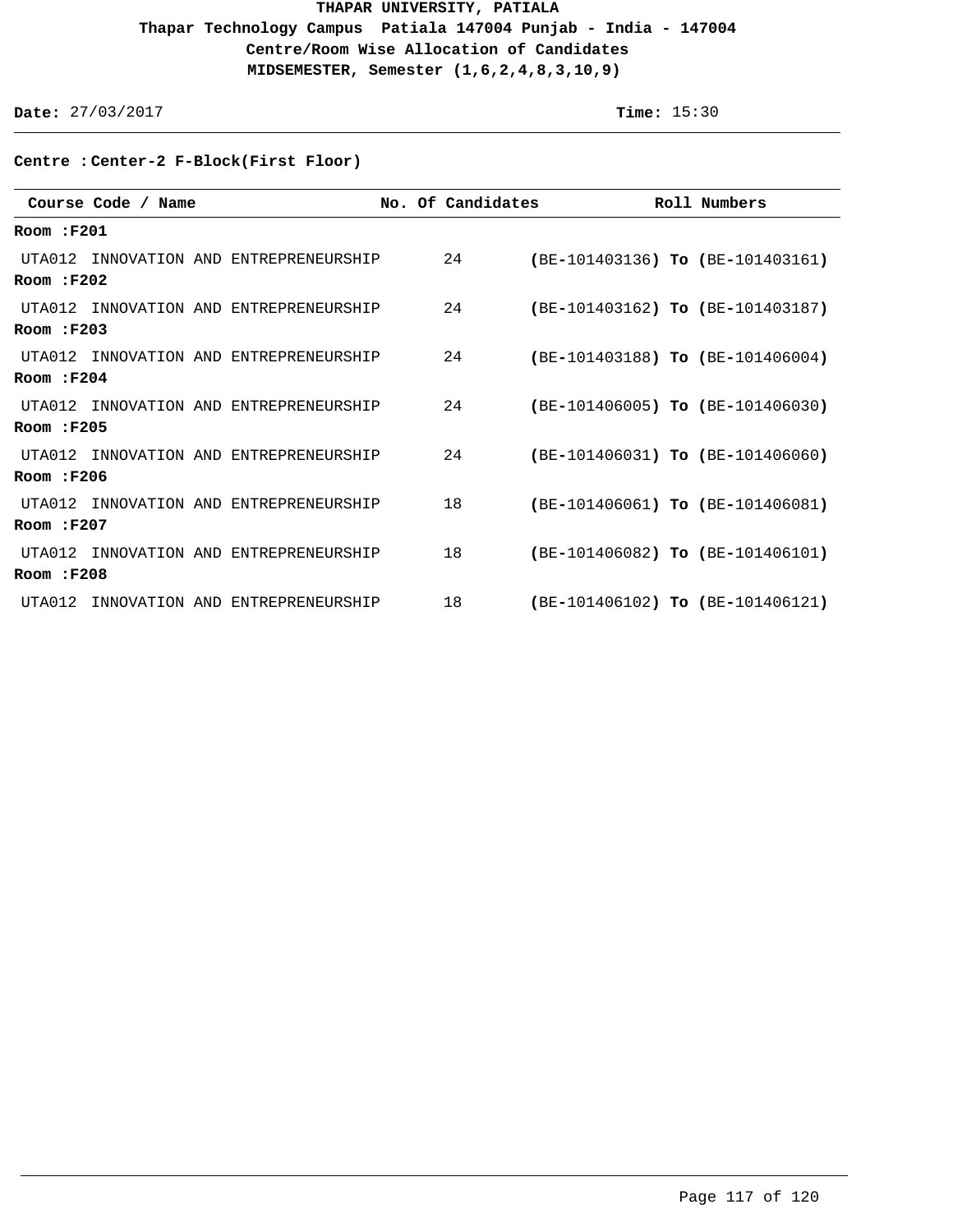**Centre/Room Wise Allocation of Candidates Thapar Technology Campus Patiala 147004 Punjab - India - 147004**

**MIDSEMESTER, Semester (1,6,2,4,8,3,10,9)**

Date:  $27/03/2017$ 

**Time:** 15:30

**Centre : Center-3 E-Block(Ground Floor) & C-Block**

|             | Course Code / Name                     |  | No. Of Candidates |  | Roll Numbers                           |
|-------------|----------------------------------------|--|-------------------|--|----------------------------------------|
| Room : E101 |                                        |  |                   |  |                                        |
| UPE632      | FACILITY PLANNING                      |  | 12                |  | (BE-101408021) To (BE-101588007)       |
| UTA012      | INNOVATION AND ENTREPRENEURSHIP        |  | 21                |  | (BE-101406122) To (BE-101406144)       |
|             | UIE404 FACILITIES DESIGN               |  | $\mathbf{1}$      |  | (BEMBA-401157002) To (BEMBA-401157002) |
| Room : E102 |                                        |  |                   |  |                                        |
| TITA012     | INNOVATION AND ENTREPRENEURSHIP        |  | 21                |  | $(BE-101406145)$ To $(BE-101406167)$   |
| Room : E103 |                                        |  |                   |  |                                        |
|             | UTA012 INNOVATION AND ENTREPRENEURSHIP |  | 21                |  | $(BE-101406168)$ To $(BE-101406191)$   |
| Room : E104 |                                        |  |                   |  |                                        |
| UTA012      | INNOVATION AND ENTREPRENEURSHIP        |  | 21                |  | $(BE-101406192)$ To $(BE-101410009)$   |
| Room : E105 |                                        |  |                   |  |                                        |
|             | UTA012 INNOVATION AND ENTREPRENEURSHIP |  | 21                |  | (BE-101410011) To (BE-101410031)       |
| Room : E106 |                                        |  |                   |  |                                        |
|             | UTA012 INNOVATION AND ENTREPRENEURSHIP |  | 21                |  | $(BE-101410032)$ To $(BE-101410053)$   |
| Room : E107 |                                        |  |                   |  |                                        |
| UTA012      | INNOVATION AND ENTREPRENEURSHIP        |  | 21                |  | $(BE-101410054)$ To $(BE-101411012)$   |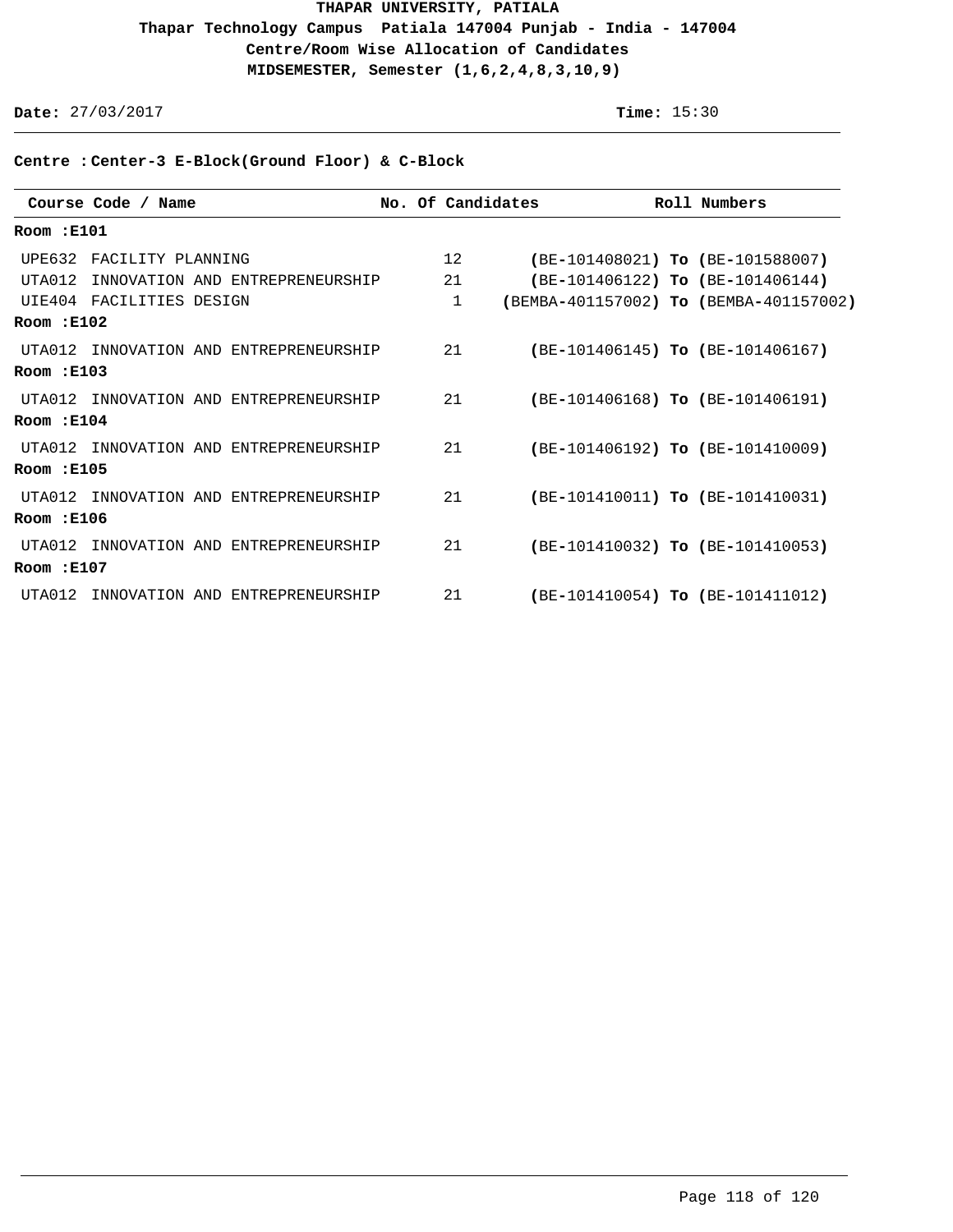**Centre/Room Wise Allocation of Candidates Thapar Technology Campus Patiala 147004 Punjab - India - 147004**

**MIDSEMESTER, Semester (1,6,2,4,8,3,10,9)**

Date:  $27/03/2017$ 

#### **Centre : Center-4 E-Block(First Floor)**

|               | Course Code / Name |                                        | No. Of Candidates |  | Roll Numbers                         |
|---------------|--------------------|----------------------------------------|-------------------|--|--------------------------------------|
| Room : E201   |                    |                                        |                   |  |                                      |
|               |                    | UTA012 INNOVATION AND ENTREPRENEURSHIP | 14                |  | $(BE-101411013)$ To $(BE-101411026)$ |
| Room : E202   |                    |                                        |                   |  |                                      |
|               |                    | UTA012 INNOVATION AND ENTREPRENEURSHIP | 14                |  | $(BE-101411027)$ To $(BE-101411040)$ |
| Room : E203   |                    |                                        |                   |  |                                      |
|               |                    | UTA012 INNOVATION AND ENTREPRENEURSHIP | 14                |  | $(BE-101411041)$ To $(BE-101412014)$ |
| Room : E204   |                    |                                        |                   |  |                                      |
| UTA012        |                    | INNOVATION AND ENTREPRENEURSHIP        | 14                |  | $(BE-101412015)$ To $(BE-101412031)$ |
| Room : E205   |                    |                                        |                   |  |                                      |
|               |                    | UTA012 INNOVATION AND ENTREPRENEURSHIP | 14                |  | $(BE-101412032)$ To $(BE-101412046)$ |
| Room : E206   |                    |                                        |                   |  |                                      |
|               |                    | UTA012 INNOVATION AND ENTREPRENEURSHIP | 14                |  | $(BE-101451001)$ To $(BE-101453006)$ |
| Room : E207   |                    |                                        |                   |  |                                      |
|               |                    | UTA012 INNOVATION AND ENTREPRENEURSHIP | 14                |  | $(BE-101453007)$ To $(BE-101456007)$ |
| Room : E209   |                    |                                        |                   |  |                                      |
|               |                    | UTA012 INNOVATION AND ENTREPRENEURSHIP | 14                |  | $(BE-101456008)$ To $(BE-101462003)$ |
| Room : E210   |                    |                                        |                   |  |                                      |
|               |                    | UTA012 INNOVATION AND ENTREPRENEURSHIP | 14                |  | $(BE-101462004)$ To $(BE-101583011)$ |
| Room : E211   |                    |                                        |                   |  |                                      |
|               |                    | UTA012 INNOVATION AND ENTREPRENEURSHIP | 14                |  | (BE-101583012) To (BE-101586002)     |
| Room $: E212$ |                    |                                        |                   |  |                                      |
| UTA012        |                    | INNOVATION AND ENTREPRENEURSHIP        | 14                |  | $(BE-101586003)$ To $(BE-101590002)$ |